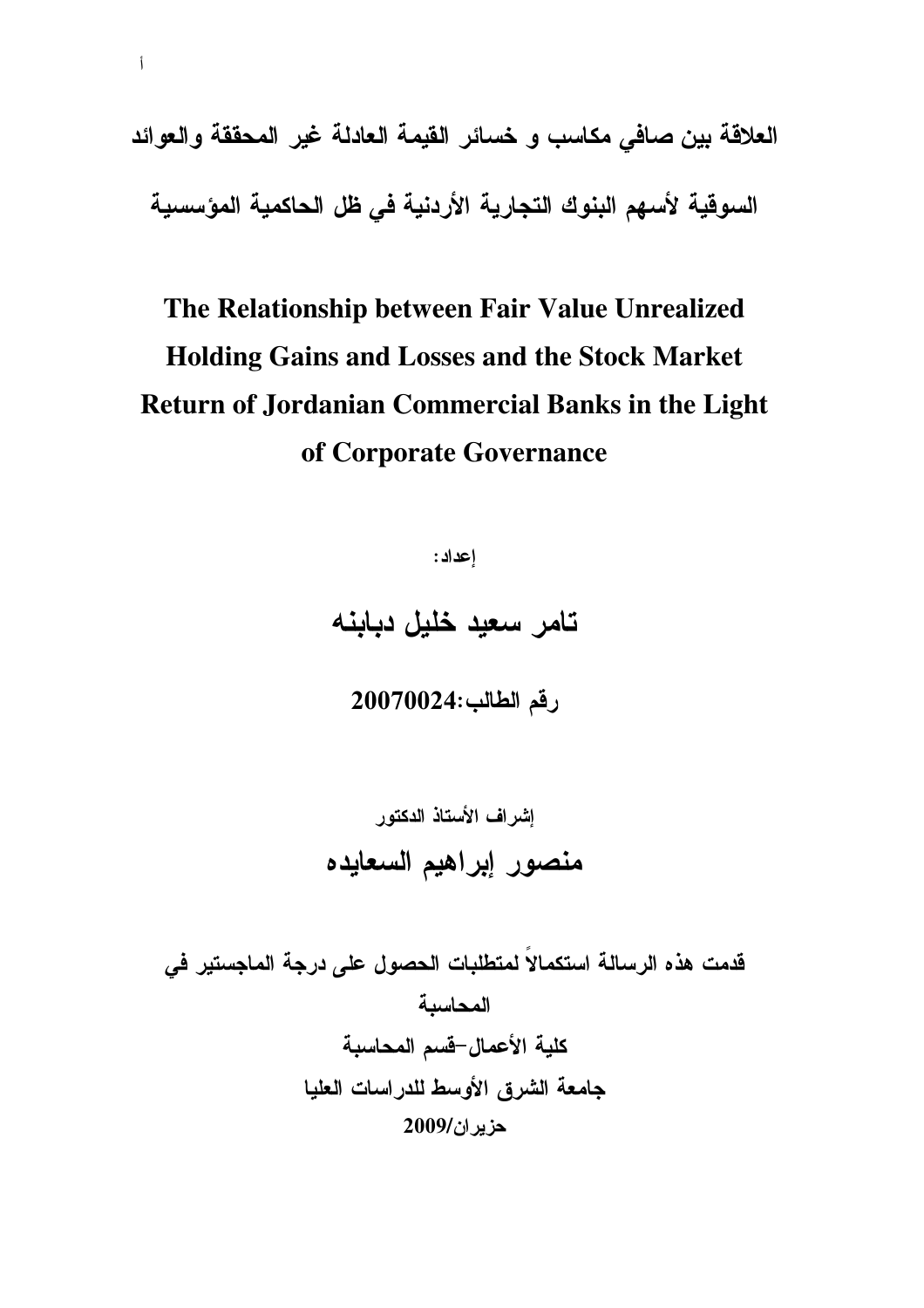## التفويض

أنا تامر سعيد خليل دبابنه أفوض جامعة الشرق الأوسط للدراسات العليا بتزويد نسخ من رســـالتي ورقيـــاً والكترونياً للمكتبات، أو المنظمات، أو الـهيئات والمؤسسات المعنيــــة بالأبحــــاتْ والدراسات العلمية عند طلبها.

> الاسم: تامر سعيد خليل دبابنه  $2009/06/03$  التاريخ:

> > التوقيع: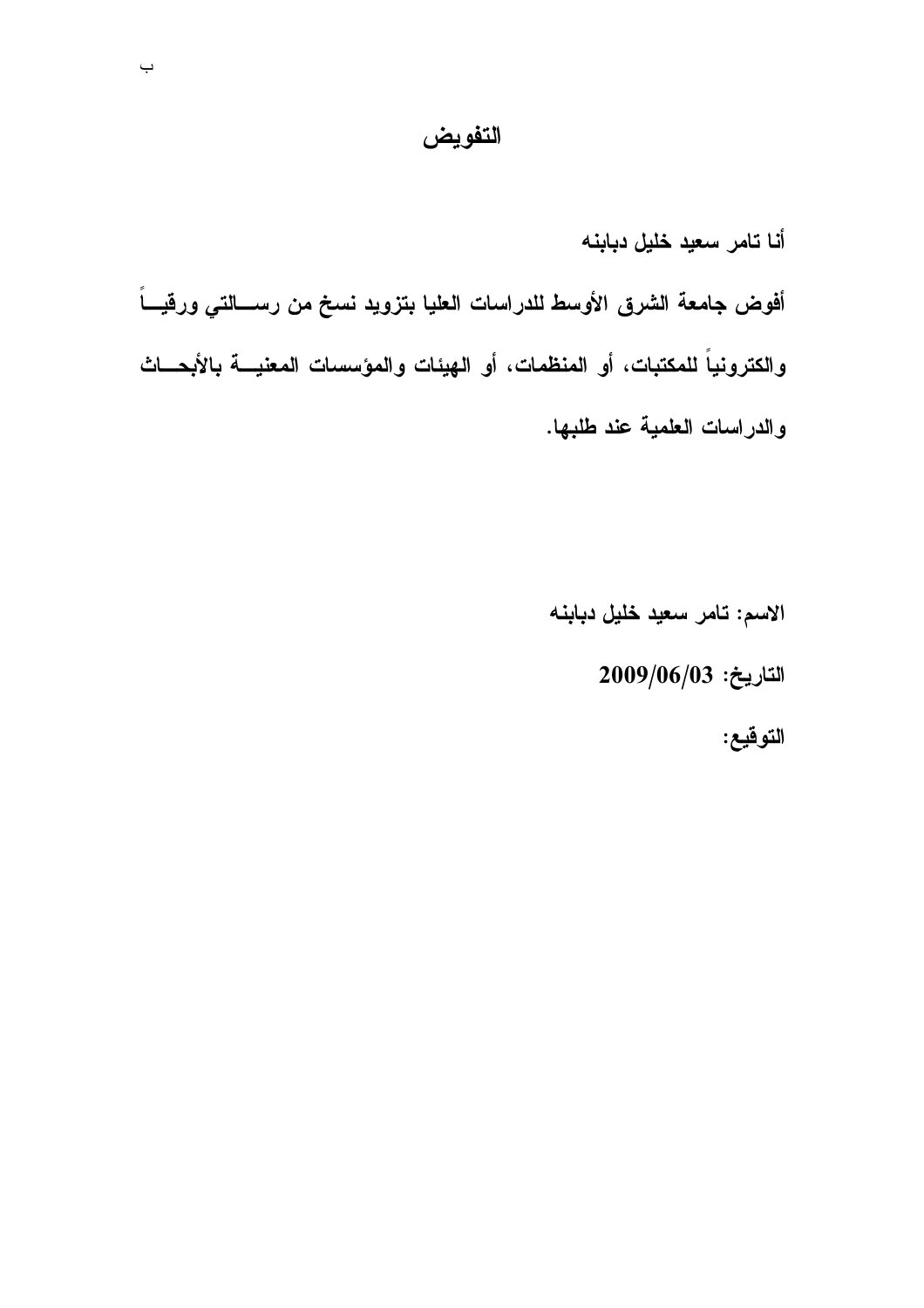## قرار لجنة المناقشة

نوفشت هذه الرسالة وعنوانها" العلاقة بين صافي مكاسب وخسائر القيمة العادلة غير المحققة والعوائد السوقية لأسهم البنوك التجارية الأردنية في ظل الحاكميـــة المؤسسية ".

وأجيزت بتاريخ: 2009/06/03

التوقيع أعضاء لجنة المناقشة: رئيساً ومشرفاً الأستاذ الدكتور منصور السعايده عضواً الأستاذ الدكتور محمد عطيه مطر عضواً الأستاذ الدكتور عبدالناصر نور الأستاذ الدكتور أحمد ظاهر عضو خارجي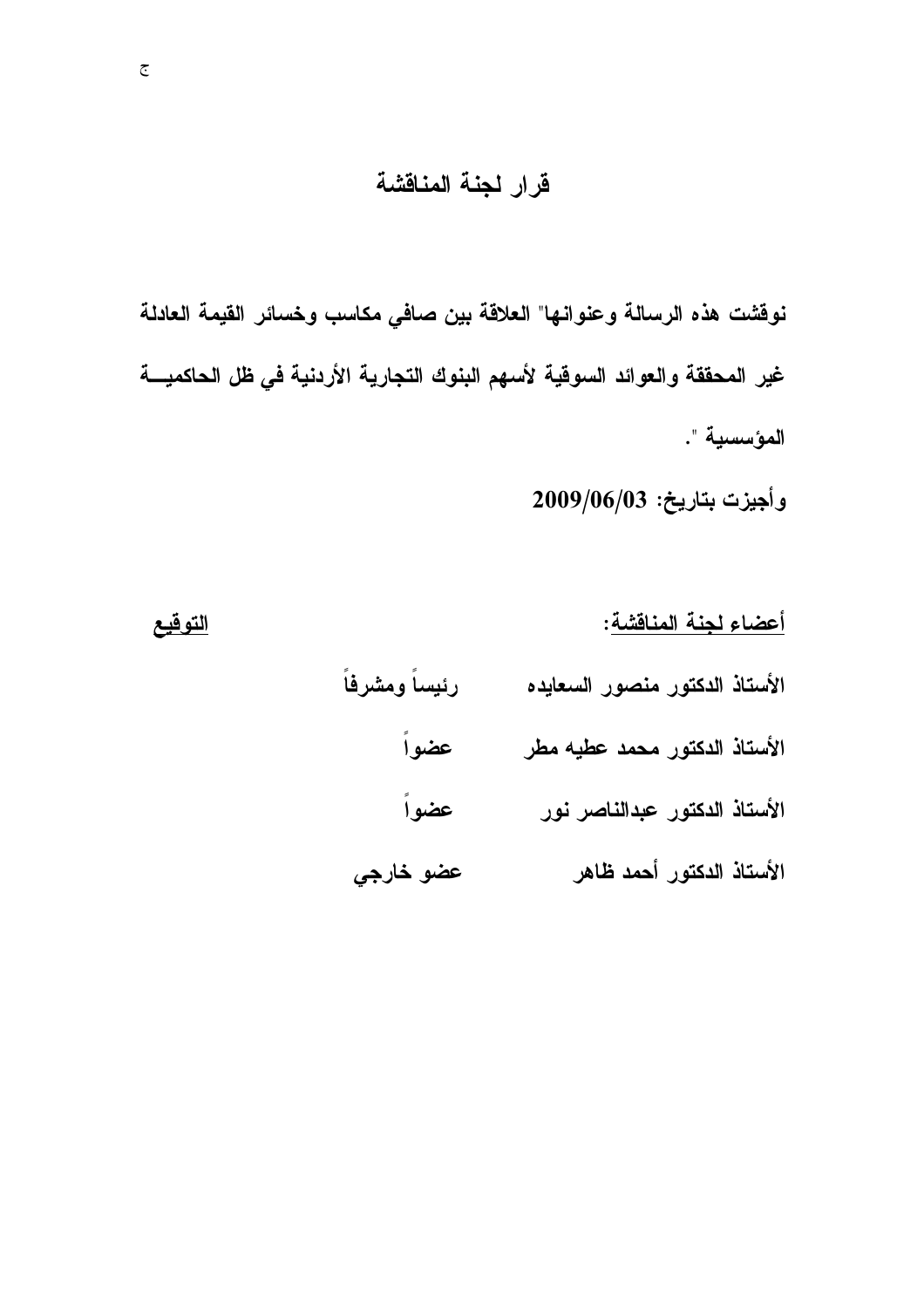### شكر وتقدير

ينقدم الباحث بالشكر والنقدير العميقين إلىى الأسناذ الفاضل المشرف علسى الرســـالـة الأستاذ الدكتور منصور إبراهيم السعايدة لقبوله الإشراف على الرسالة ومساعدته لمي في نقديم النصائح والإرشادات العلمية التي كان لها الأئر البالغ في إتمام الرسالة على ما هـــو عليـــه، فجز اه الله عنبي خير الجز اء، فكان الأستاذ الفاضل والأب المعلم والناصح الأمين وأدعو الله أن يمتعه دوماً بالصحة والعافية ليظل منبراً لطلاب العلم وخلقاً وإخلاصاً نادرين.

وأتقدم كذلك بالشكر الوافر إلىي أساتذتني أعضاء لجنة المناقشة الأجلاء علىي ما عانوه في قراءة هذه الرسالة المتواضعة وإثرائها بتوجيهاتهم القيمة.

وأتقدم ببالغ الشكر إلى جامعة الشرق الأوسط للدر اسات العليا وبالأخص عميد كليسة الدراسات العليا الأستاذ الدكتور محمد مطر وعميد كلية الأعمال الأستاذ الدكتور عبدالناصـــر نور على ما قدموه لمي من عون ومساعده لانجاز الدراسة.

والشكر الموصول إلىي الأصدقاء الذين وقفوا معى طول مشوار دراستي وأثناء كتابة الر سالة.

تامر سعيد دبابنه

 $\Delta$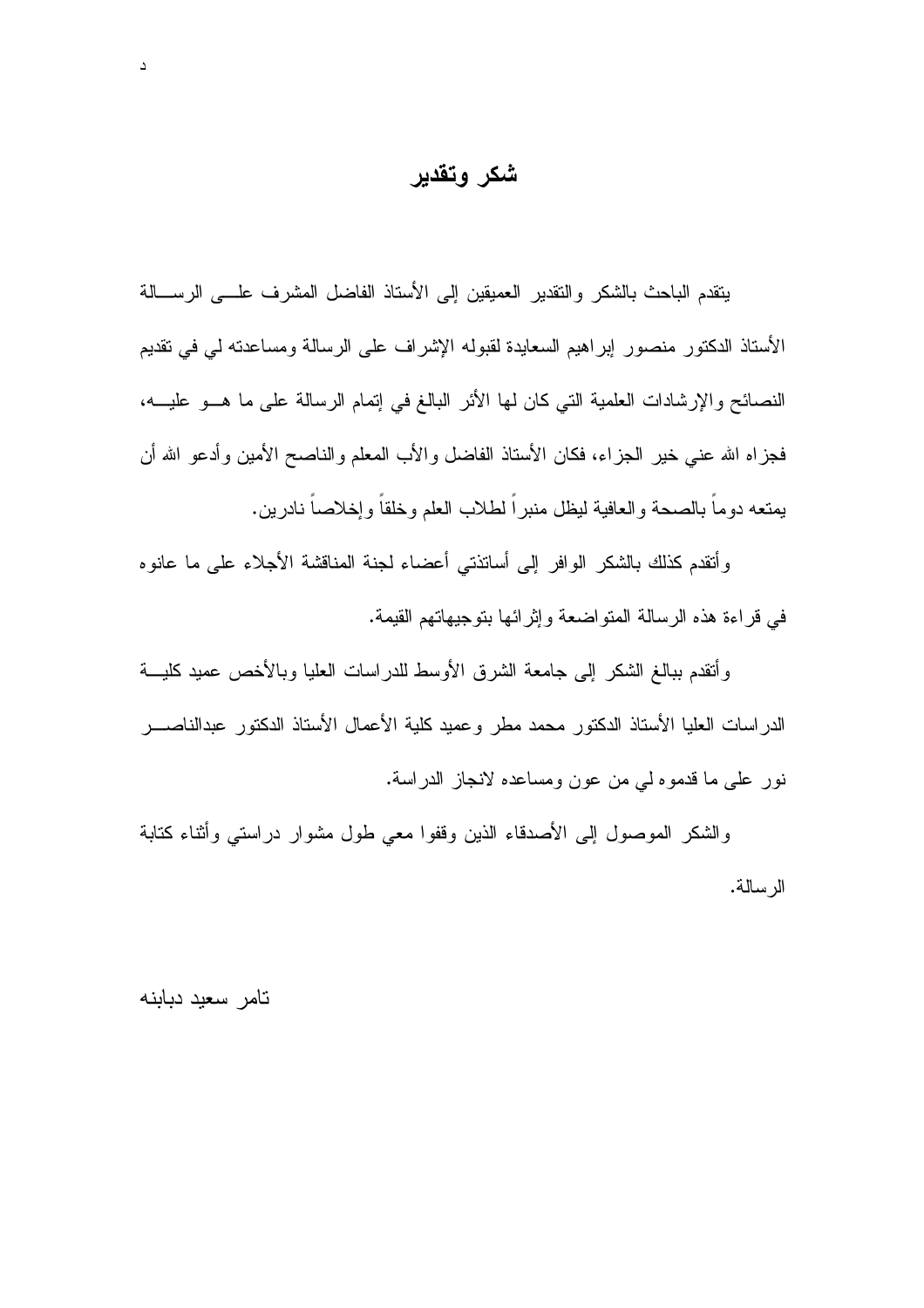الإهسسسداء

 $\circ$ 

إلى أبي وأمي رمز الحب والعطاء................ إلى كل أولئك الذين ما كفوا عن السؤال متى تناقش؟؟........... إلى كل الذين كانوا بنرقبون معي حرفاً فحرفاً................ وإلى كل من ينتظر بفارغ الصبر ............

أهدي هذه الرسالة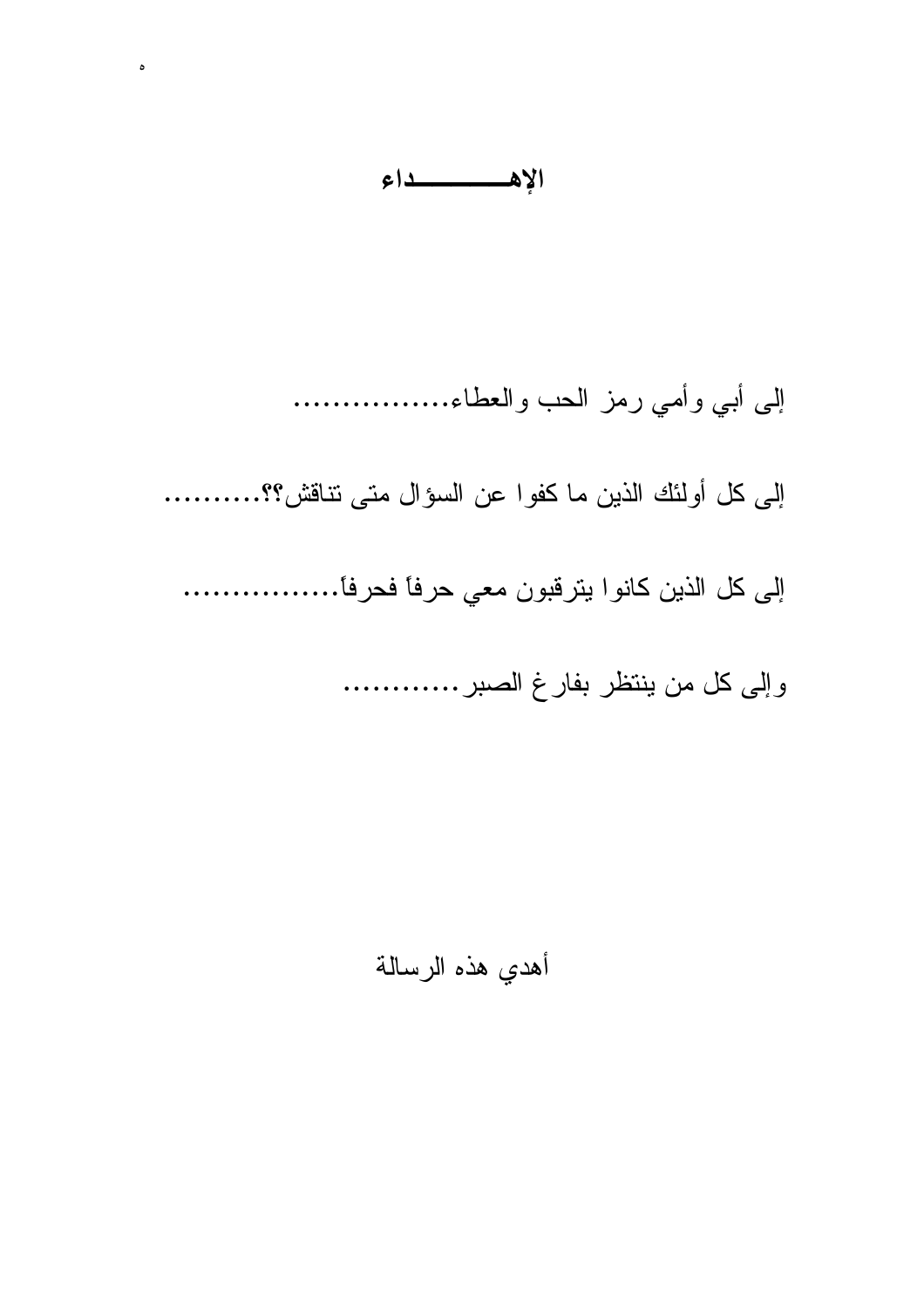فائمة المحتويات

| الصفحة         | الموضوع                                       | الرمز          |
|----------------|-----------------------------------------------|----------------|
| أ              | العنوان                                       |                |
| ب              | التفويض                                       |                |
| $\overline{C}$ | قرار لجنة المناقشة                            |                |
| د              | شكر وتقدير                                    |                |
| _۵             | الإهداء                                       |                |
| و              | فائمة المحتويات                               |                |
| $\zeta$        | قائمة الجداول                                 |                |
| ط              | فائمة الأشكال                                 |                |
| ي              | الملخص باللغة العربية                         |                |
| ك              | الملخص باللغة الانجليزية                      |                |
| $\mathbf{1}$   | الفصل الأول                                   | $\mathbf{1}$   |
| $\overline{2}$ | تمهيد                                         | $1 - 1$        |
| 5              | مشكلة الدراسة وأسئلتها                        | $2 - 1$        |
| 6              | فرضيات الدر اسة                               | $3 - 1$        |
| 6              | أهداف الدراسة                                 | $4 - 1$        |
| $\overline{7}$ | أهمية الدراسة                                 | $5 - 1$        |
| 8              | التعريفات الإجرائية                           | $7 - 1$        |
| 10             | محددات الدراسة                                | $8 - 1$        |
| 11             | الفصل الثاني: الإطار النظري والدراسات السابقة | $\overline{2}$ |
| 12             | الحزء الأول:القيمة العادلة                    | $1 - 2$        |
| 13             | المقدمة                                       | $1 - 1 - 2$    |
| 14             | تعريف القيمة العادلة                          | $2 - 1 - 2$    |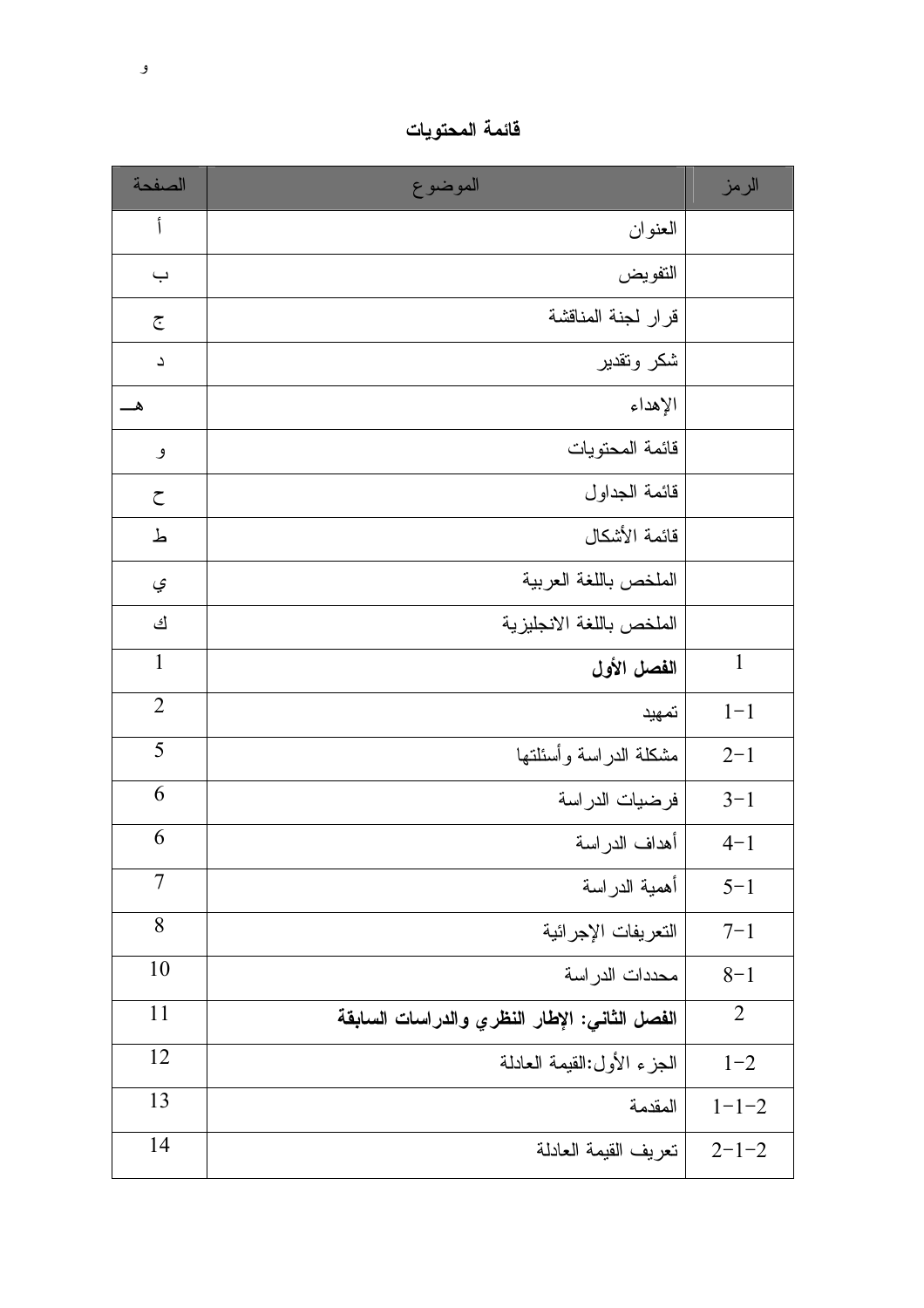| 19 | قياس القيمة العادلة                             | $3 - 1 - 2$     |
|----|-------------------------------------------------|-----------------|
| 23 | محددات الوصول للقيمة العادلة                    | $4 - 1 - 2$     |
| 28 | محاسبة الفيمة العادلة في البنوك تجارية الأردنية | $5 - 1 - 2$     |
| 32 | الجزء الثانى:العوائد السوقية                    | $2 - 2$         |
| 33 | المقدمة                                         | $1 - 2 - 2$     |
| 34 | العوائد السوقية للمشروع                         | $2 - 2 - 2$     |
| 36 | أهمية العائد على الأصول                         | $3 - 2 - 2$     |
| 40 | العوامل المحددة التي نؤثر على العوائد السوقية   | $4 - 2 - 2$     |
| 44 | الجزء الثالث:الحاكمية المؤسسية                  | $3 - 2$         |
| 45 | المقدمة                                         | $1 - 3 - 2$     |
| 47 | مفهوم الحاكمية المؤسسية                         | $2 - 3 - 2$     |
| 49 | كفاءة نظام الحاكمية المؤسسية                    | $3 - 3 - 2$     |
| 50 | مبادئ الحاكمية المؤسسية                         | $4 - 3 - 2$     |
| 52 | مقومات الحاكمية المؤسسية                        | $5 - 3 - 2$     |
| 54 | الدر اسات السابقة                               | $4 - 2$         |
| 54 | الدر اسات العربية                               | $1 - 4 - 2$     |
| 68 | الدر اسات الأجنبية                              | $2 - 4 - 2$     |
| 79 | جدول ملخص الدراسات                              | $3 - 4 - 2$     |
| 79 | جدول ملخص الدراسات العربية                      | $1 - 3 - 4 - 2$ |
| 80 | جدول ملخص الدراسات الأجنبية                     | $2 - 3 - 4 - 2$ |
| 81 | ما يميز هذه الدراسة                             | $5 - 2$         |
| 82 | الفصل الثالث: الطريقة والأجراءات                | 3               |
| 83 | منهجية الدر اسة                                 | $1 - 3$         |
| 84 | مجتمع الدراسة وعينتها                           | $2 - 3$         |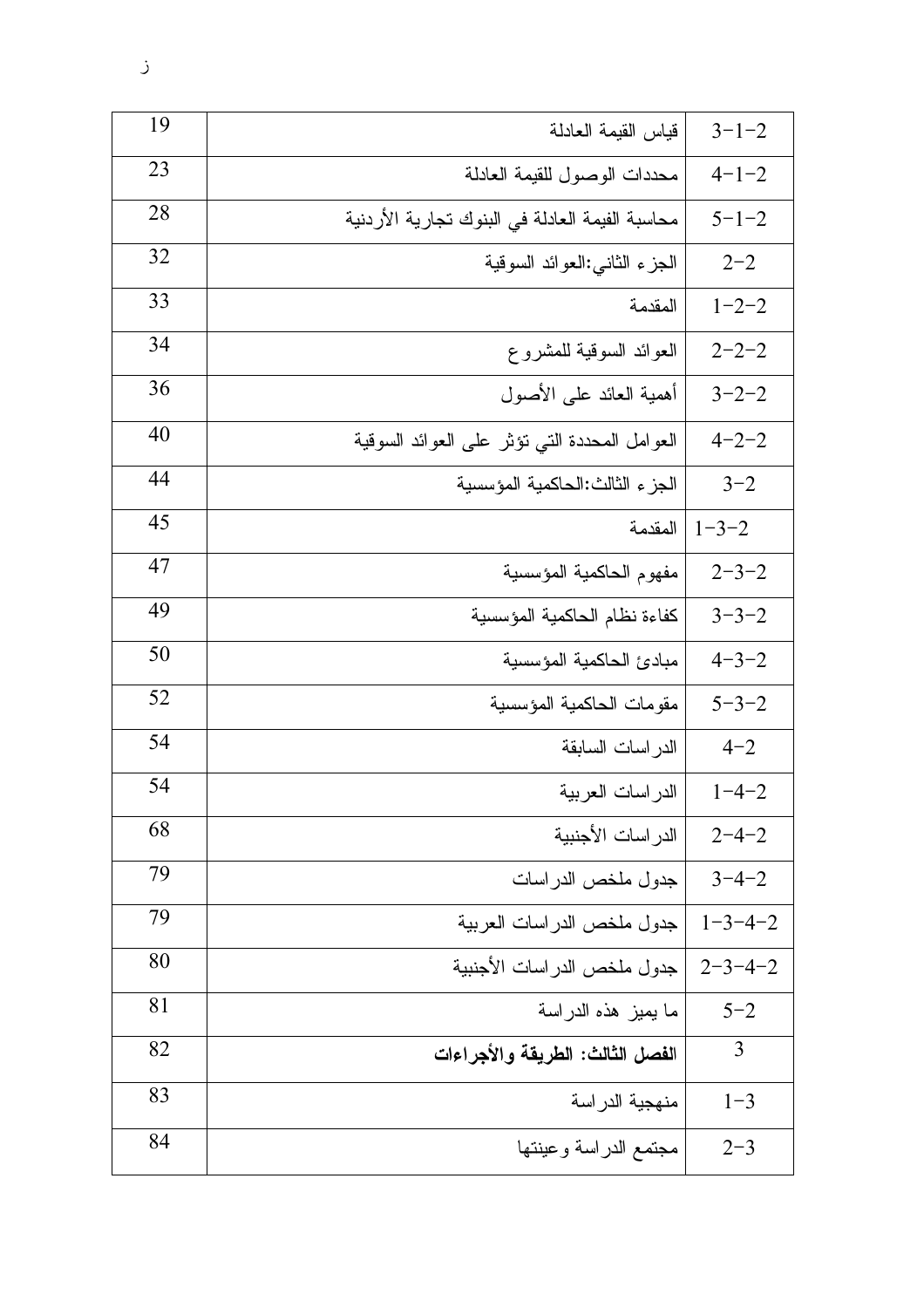| 84  | أساليب جمع البيانات                    | $3 - 3$        |
|-----|----------------------------------------|----------------|
| 84  | أداة الدراسة                           | $4 - 3$        |
| 88  | أنموذج ومتغيرات الدراسة                | $5 - 3$        |
| 89  | الأساليب الإحصائية المستخدمة           | $6 - 3$        |
| 90  | الفصل الرابع: نتائج الدراسة            | $\overline{4}$ |
| 91  | المقدمة                                | $1 - 4$        |
| 91  | عرض بيانات عينة الدراسة                | $2 - 4$        |
| 95  | اختبار فرضيات الدراسة                  | $3 - 4$        |
| 109 | الفصل الخامس: مناقشة النتائج والتوصيات | 5              |
| 110 | النتائج                                | $1 - 5$        |
| 111 | التوصيات                               | $2 - 5$        |
| 112 | مراجع الدراسة                          |                |
| 119 | قائمة الملاحق                          |                |

قائمة الجداول

| الصفحة | المحتوى                                                                          | الرقم   |
|--------|----------------------------------------------------------------------------------|---------|
|        |                                                                                  |         |
| 79     | جدول ملخص الدر اسات العربية                                                      | $1 - 1$ |
| 80     | جدول ملخص الدر اسات الأجنبية                                                     | $2 - 1$ |
| 82     | أسماء البنوك التجارية الأردنية                                                   | $3 - 1$ |
| 83     | العوامل التابعة والمستقلة والضابطة للبنوك التجارية الأردنية في الفترة 2002–2007. | $4 - 1$ |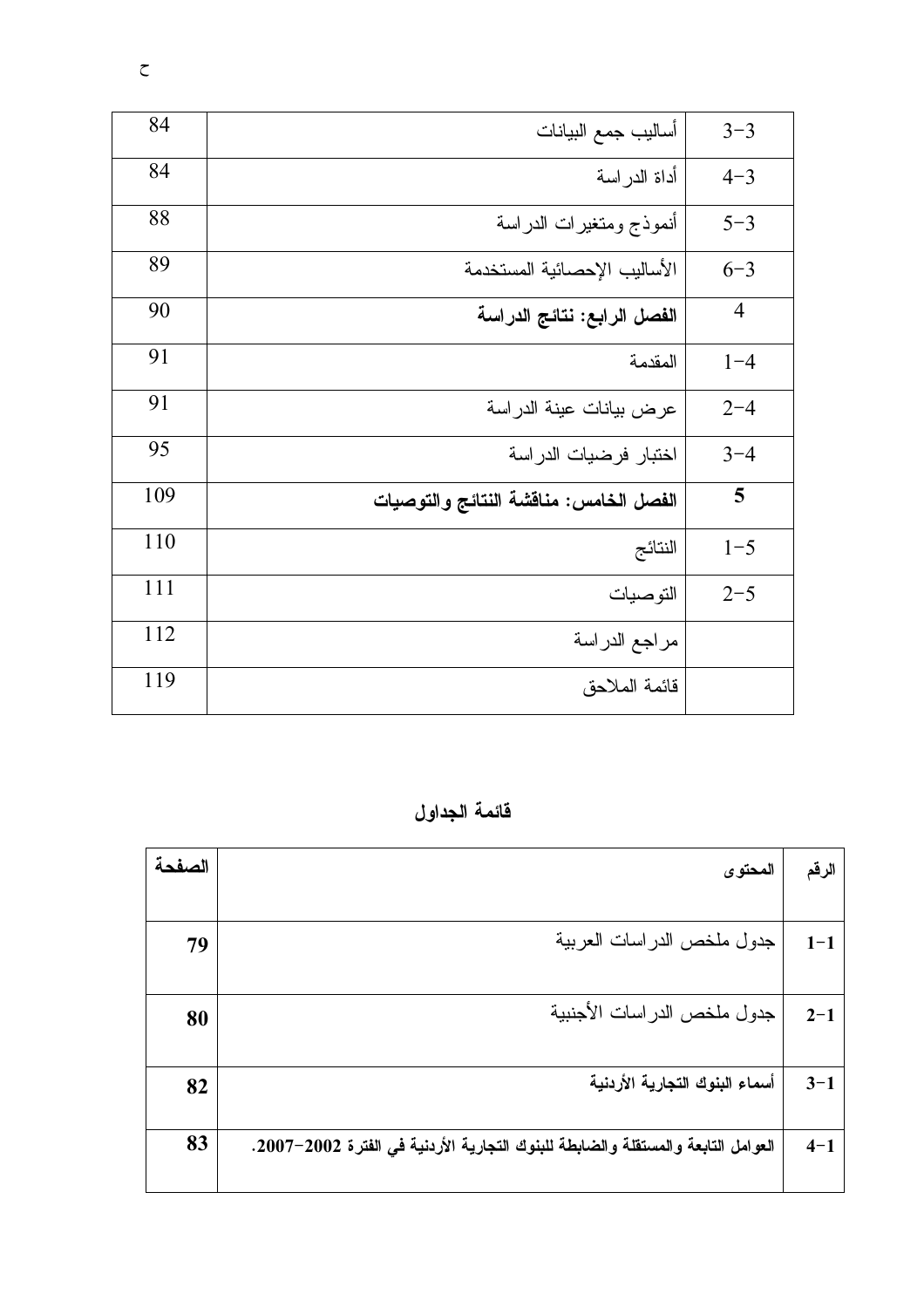| $5 - 1$  | الاحصاءات الوصفية لعوامل الدراسة                                                        | 87  |
|----------|-----------------------------------------------------------------------------------------|-----|
|          |                                                                                         |     |
| $6 - 1$  | نتائج تحليل التباين للانحدار للعلاقة بين صافي مكاسب وخسائر القيمة العادلة               | 90  |
|          | غير المحققة على العوائد السوقية لأسهم البنوك التجارية.                                  |     |
| $7 - 1$  | تحليل الاحدار البسيط للعلاقة بين صافى مكاسب وخسائر القيمة العادلسة غيسر المحققسة        | 91  |
|          | والعوائد السوقية لأسهم البنوك التجارية                                                  |     |
| $8 - 1$  | نتائج تحليل التباين للانحدار لأثر الحاكمية على العلاقة بين صافى مكاسب وخسائر القيمــــة | 94  |
|          | العادلة غير المحققة على العوائد السوقية لأسهم البنوك التجارية                           |     |
| $9 - 1$  | تحليل الانحدار المتعدد لأثر الحاكمية على العلاقة بين صافى مكاسب وخسائر القيمة العادلة   | 95  |
|          | غير المحققة على العوائد السوقية لأسهم البنوك التجارية                                   |     |
| $10 - 1$ | نتائج تحليل التباين للانحدار المتعدد للعلاقة بين المتغيرات المستقلة والسضابطة مجتمعسة   | 97  |
|          | والعوائد السوقية لأسهم البنوك التجارية                                                  |     |
| $11 - 1$ | تحليل الاحدار المتعدد للعلاقة بين المتغيرات المستقلة والضابطة مجتمعة والعوائد السوقية   | 98  |
|          | لأسهم البنوك التجارية                                                                   |     |
| $12 - 1$ | تحليل الانحدار المتعدد المتدرج للعلاقة بين المتغيرات المستقلة والضابطة مجتمعة والعوائد  | 100 |
|          | السوقية لأسهم البنوك التجارية                                                           |     |

## قائمة الأشكال

| الصفحة | المحتو ي                                | الرقم |
|--------|-----------------------------------------|-------|
| 34     | 1–1   القرار ات المؤثرة في قيمة المنشأة |       |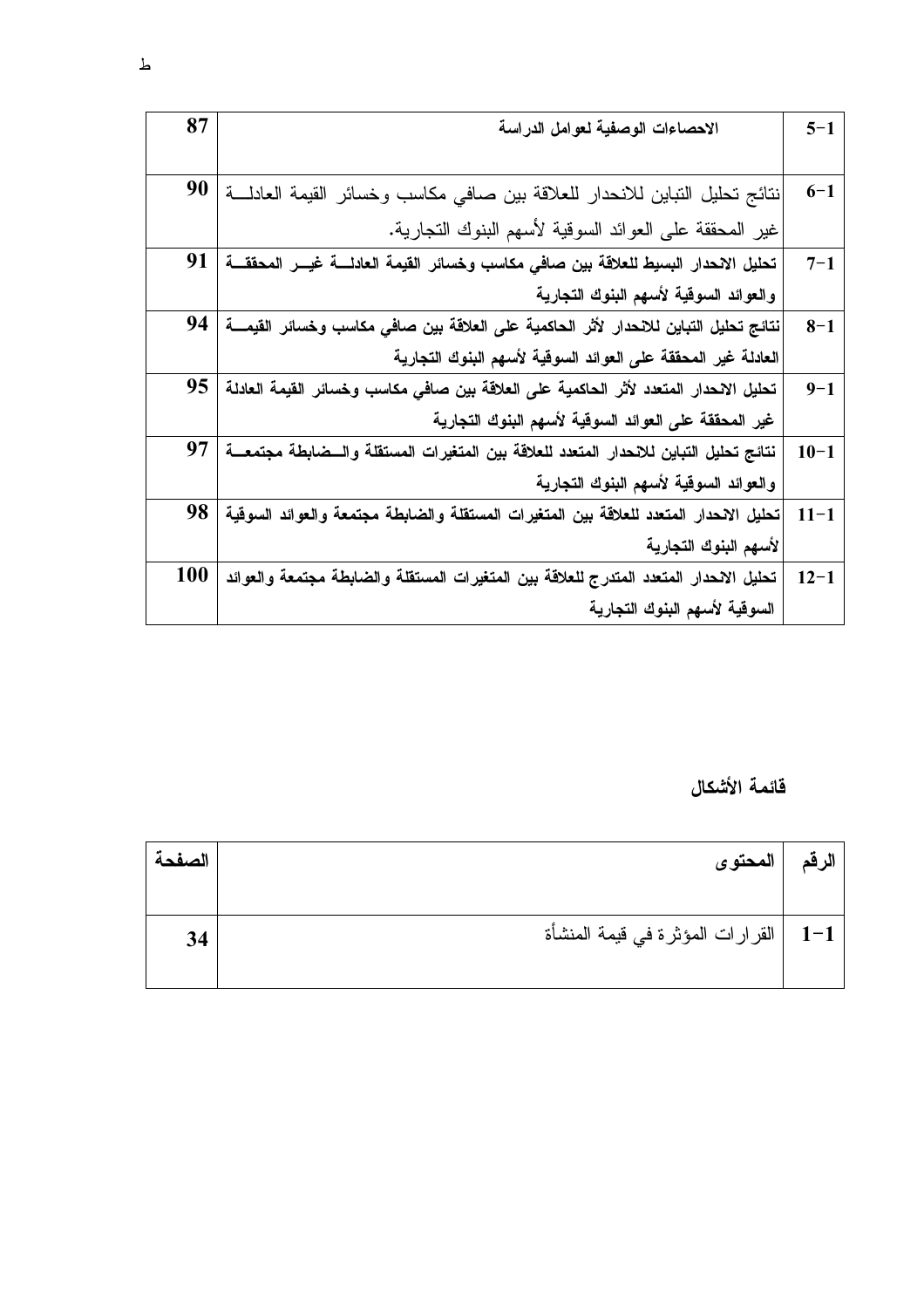### ملخص الدر اسة

هدفت هذه الدر اسة إلى النعرف على العلاقة ما بين صافى مكاسب وخــسائر القيمـــة العادلة غير المحققة والعوائد السوقية لأسهم البنوك التجارية الأردنيـــة فـــي ظـــل الحاكميـــة المؤسسية، وذلك لقياس مدى قدرة النقارير المالية المعدة على أساس مفهوم القيمـــة العادلـــة بنزويد مستخدمي البيانات بمعلومات مفيدة لإتخاذ قرارات إقتصادية في تقدير القيمة السسوقية لأسهم البنوك و تحديد عو ائد أسهمها في ظل الحاكمية المؤسسية.

وتم إجراء الدراسة من خلال بناء نموذج رياضي للعلاقـــة المــــراد أختبارهــــا بــــين المتغيرات، وثم تطبيق النموذج على القوائم المالية للبنوك التجارية الأردنية المؤلفة مـــن 13 بنكاً للفترة 2002 إلى2007 وذلك من خلال عدة نماذج للانحدار المتعدد حـــسب الفرضــــبة المراد اختبارها، حيث تم وضع ثلاث فرضيات للاختبار .

ولقد كشفت الدراسة عن مجموعة من النتائج تتلخص في:

- 1- وجود علاقة إحصائية بين صافى مكاسب وخسائر القيمـــة العادلـــة غيـــر المحققـــة والعوائد السوقية السنوية لأسهم البنوك التجارية.
- 2- وجود علاقة بين المتغيرات المستقلة والضابطة (صافى الدخل، ومــصادر الـــدخل الشامل الاخر ي) مجتمعة وبين العوائد السوقية لأسهم البنوك التجارية.
- 3- إن نطبيق منهج القيمة العادلة في الاعتراف والقياس يحقق مزايا نتعكس أثارها على عملية الإبلاغ المالي، بما يساهم في تعزيز موثوقية وملاءمة المعلومات المحاسبية التي تعرضها القوائم المالية المنشورة.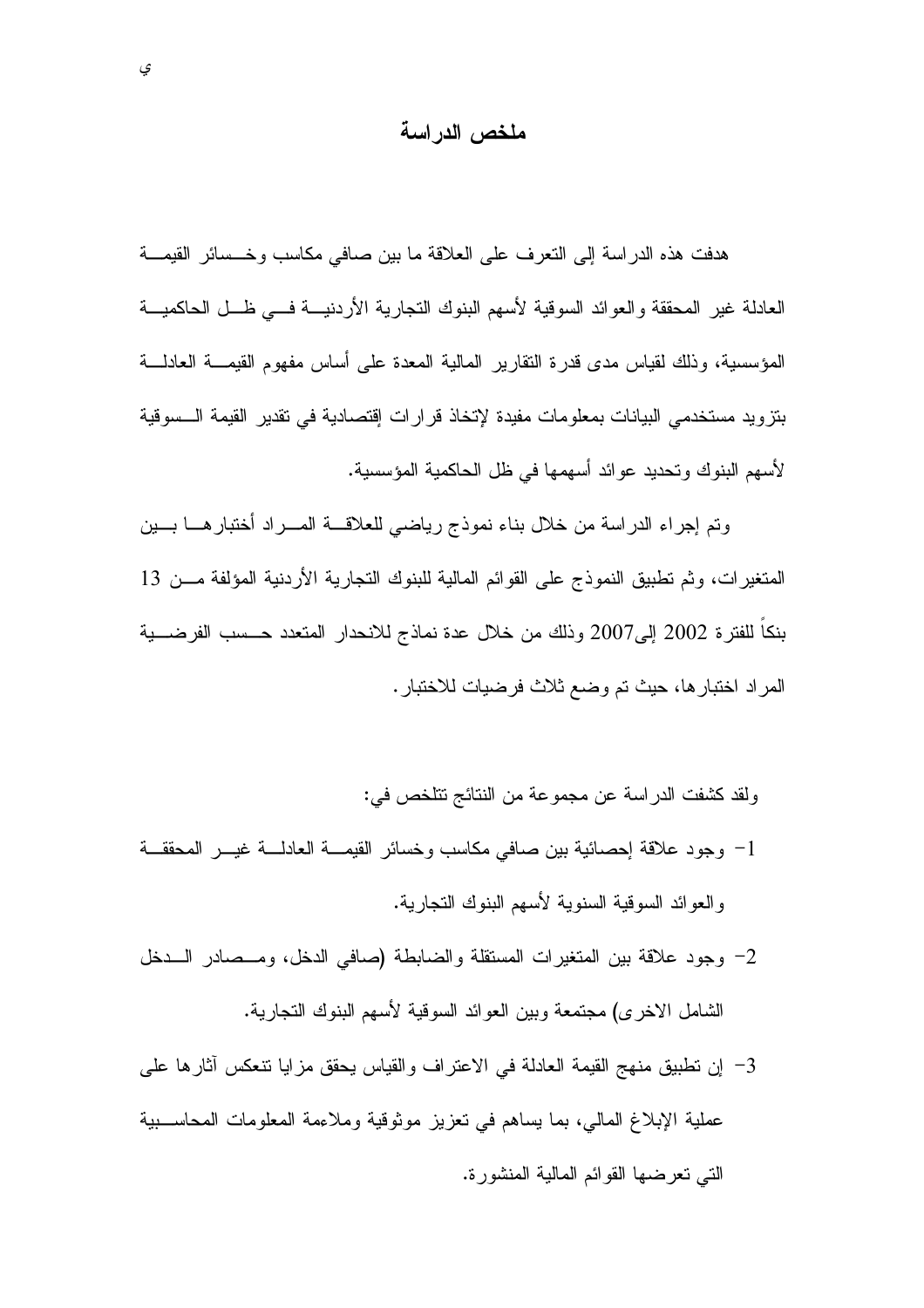#### **Abstract**

This study aimed to identify the relationship between Fair Value Unrealized Holding Gains and Losses and the Stock Market Return of Jordanian Commercial Banks in the Light of Corporate Governance in order to measure the ability of the financial reports, prepared on the Fair Value concept, to provide the data users with beneficial information that can help them in taking economical decisions in estimating the market value of the banks stocks and determine their stocks returns in the light of Corporate Governance.

The study was done through a mathematical equation of the relationship between the variables. This equation was applied on the financial statements of the Jordanian commercial banks which includes 13 banks with in the period (2002 to 2007) by the use of many multiregression models depending on the hypothesis under testing, where three hypothesis were tested.

This study came out with several conclusions that can be summarized as follows:

- 1. The existence of a statistical relationship between Fair Value Unrealized Holding Gains and Losses and the Stock Market Return of Commercial Banks.
- 2. A relationship exists between the independent and controlling variables (net income, other comprehensive income resources) together and the stock market returns for commercial banks.
- 3. Applying the concept of Fair value in Recognition and Measurement achieves competitive features that affect positively the Financial Reporting, which increases the reliability and the relevance of the accounting information which is shown in the financial statements.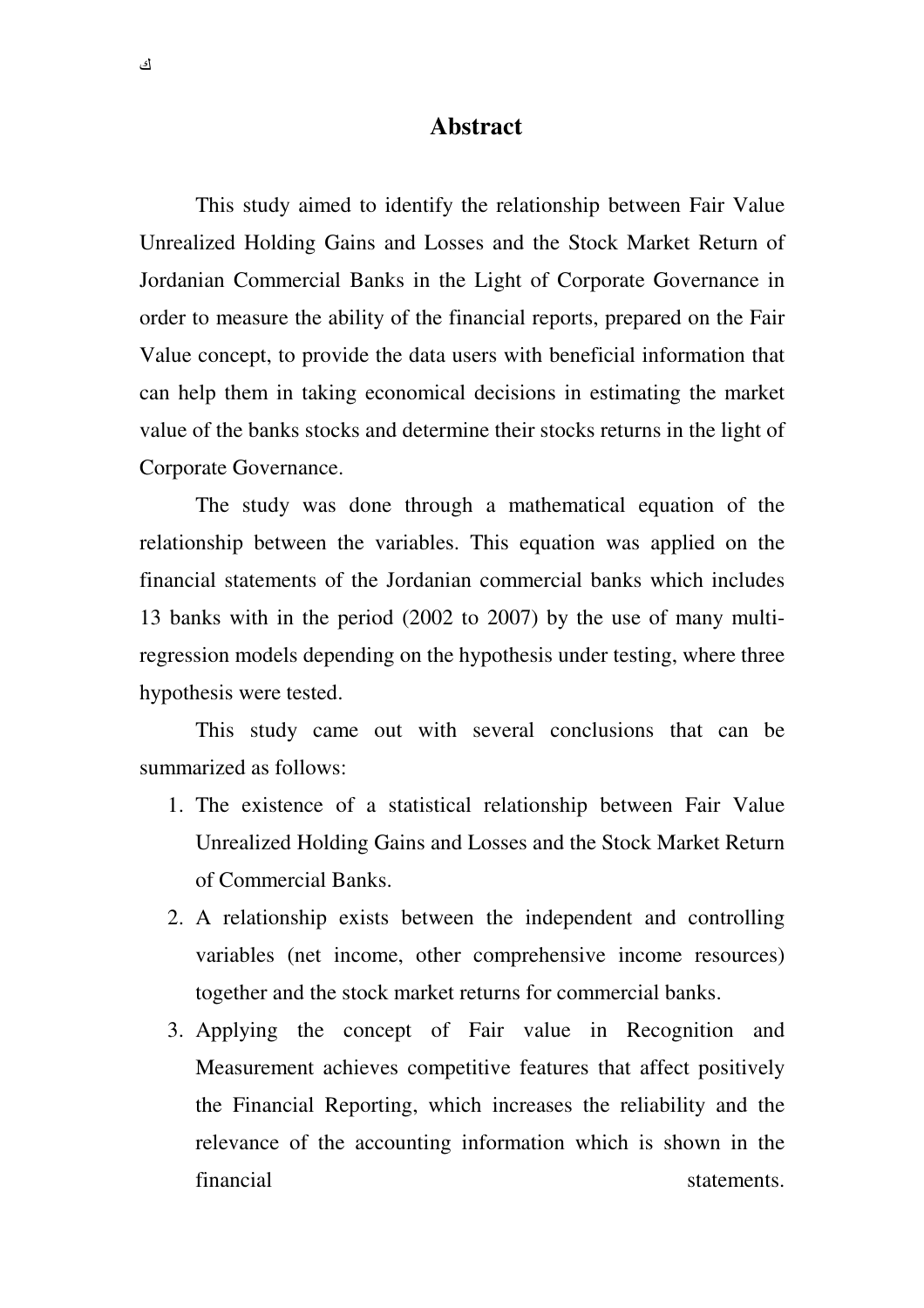# الفصل الأول: مقدمة الدراسة

- 1-1 تمهيد
- 2-1 مشكلة الدراسة وأسئلتها
	- 3-1 فرضيات الدراسة
		- 4-1 أهداف الدراسة
		- 5-1 أهمية الدراسة
	- 6-1 تعريف الإجرائية
	- 7-1 محددات الدراسة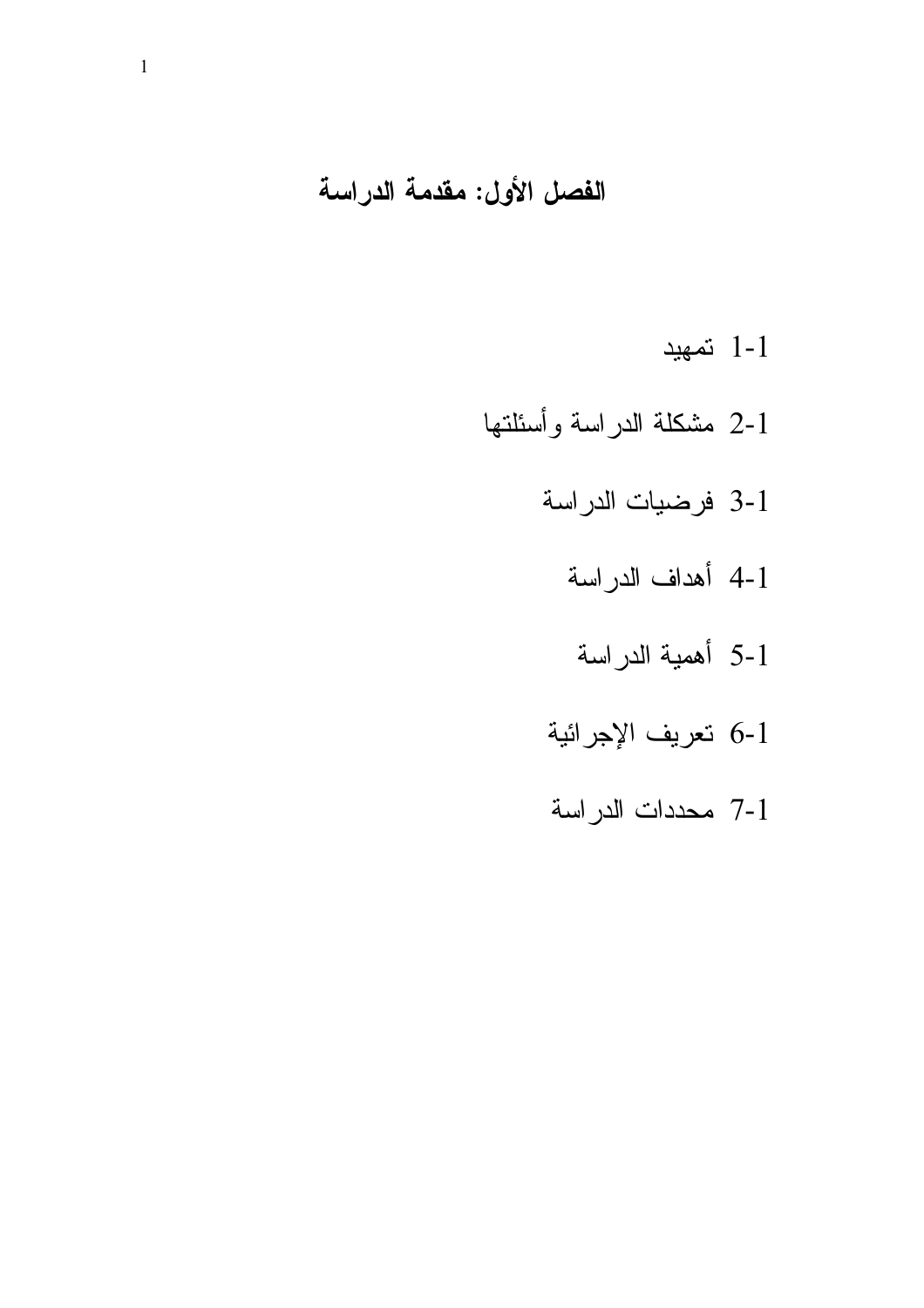1-1 تمهيد:

تعني الأسواق المالية بشؤون الاستثمار بالأوراق المالية إصداراً ونداولاً، وفي إطارها يجري بيع وشراء الأوراق المالية كالأسهم والسندات والتبي تحتمل عملياتها تحقيــق العوائـــد وتحمل المخاطر .

ولهذا فإن السوق المالي هو الألية التي يتم من خلالها شراء وبيع الموجودات المالية (العامري، 2007). ويمكن القول أن السوق المالي هو المكان الذي يتم فيه جمع المسدخرات ورؤوس الأموال واستثمارها بما ينعكس على الواقع الفعلى للاقتصاد. ويتطلب نأسبس السوق المالي في العادة نظور النظام المالي الكلي للدولة الذي بشمل البنك المركزي والبنوك النجارية والمؤسسات المالية والشركات المساهمة العامة وغير ذلك من أنشطة مالية واقتصادية.

ونلعب المحاسبة دوراً هاماً في نظم المعلومات لكل من هذه المؤسسات وبشكل خاص منشآت القطاع الخاص، ومن الواضح أن احد أهم أهداف مجلس معايير المحاسبة الدولية هو تعزيز وتحسين مستوى الشفافية في عملية الإبلاغ المسالي حتسى تعكس الحقائق والقسيم الاقتصادية الصحيحة للمنشاة، حيث يعتبر اعتماد ونبنى معايير الإبلاغ المالي الدوليـــة شــــيئا مهما، لأنها صبغة الإبلاغ المالي العالمية، مما يجعل نقارير المنشآت بشتى أنواعها وأنشطتها أكثر فهما وقربا من منطلبات كفاءة السوق العالمية، ويساعدها في الدخول إلى السوق العالمية وخفض نكلفة نقل رؤوس الأموال عبر الحدود (جمعية المجمع العربي للمحاسبيين القانونيين،  $. (2008$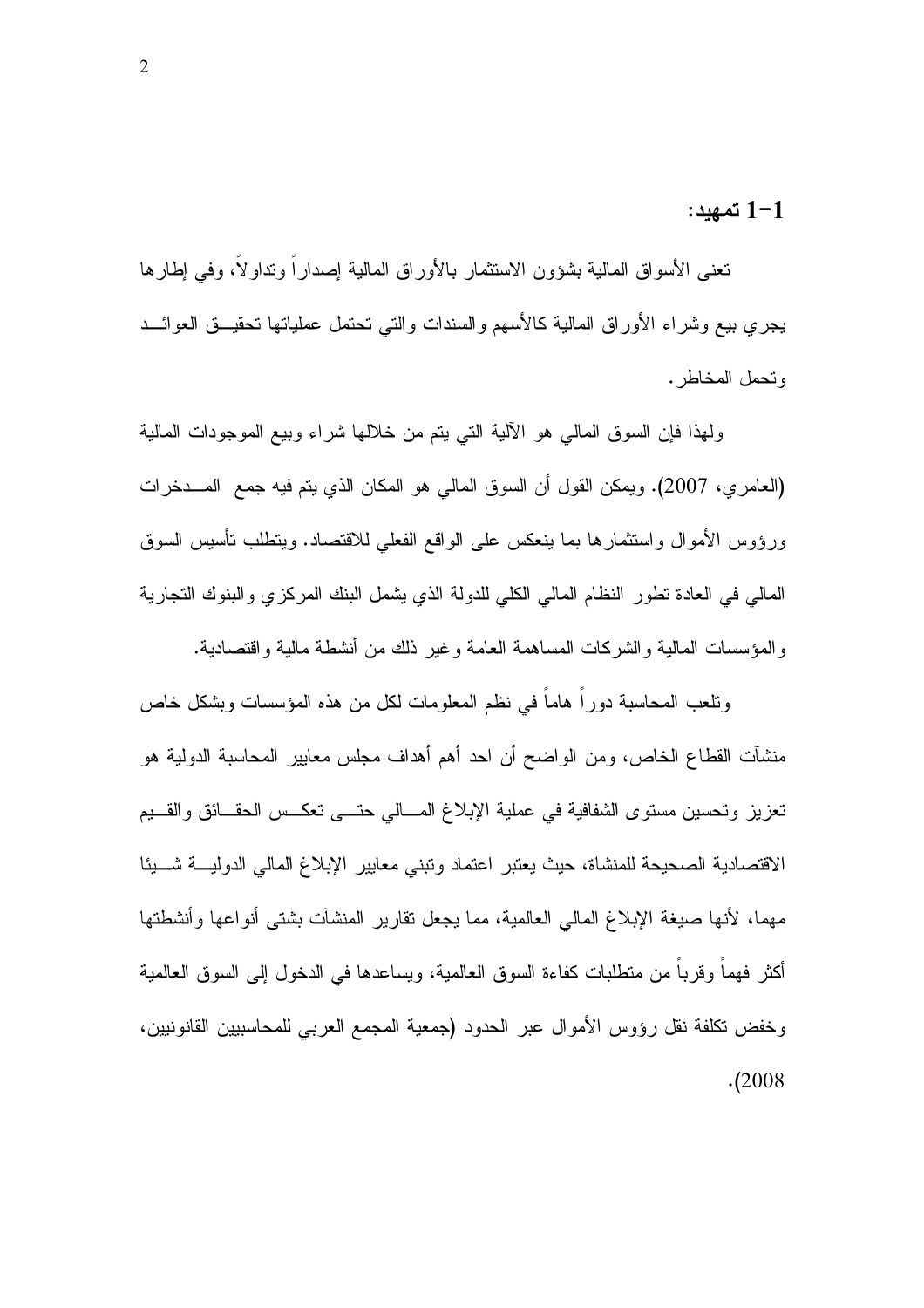ولقد فرض عصر العولمة وثورة الاتصالات واقعا جديدا لا يمكن تجاهله، يتمثل فسي الواقع المؤلم بالنسبة للدول النامية، بتحول العالم إلى مفهوم القرية الواحدة، وانفتاح الأســـواق على مصارعها، وتلاشي الحدود التجارية بين الدول، وتعاظم المنافسة بين الشركات، وظهور حقيقة البقاء للأقوى والأفضل، وانعدام القيود الحكومية على الأسواق بشتى أنواعها (القــشي والخطيب، 2004).

وننتيجة لذلك فقد بدأ مجلس معايير المحاسبة الدولية بقبول مقياس القيمة العادلة لبعض الأصول كبديل لمفهوم النكلفة الناريخية نظر ا لعدم قدرة النكلفة الناريخية على عكــس واقـــع الحال في ظل التطورات الاقتصادية التي حدثت في الأونة الأخيرة، ويلاحظ القارئ انه يستم النحول إلى مفهوم القيمة العادلة في العديد من معايير الإبلاغ المالي الدولية الحديثــة، التـــي أصبحت وسيله هامة للقياس والاعتراف والإفصاح عند المعالجة المحاسبية للعمليات المالية.

لقد نجلِّي النِّرِ كبر على استخدام مفهوم القيمة العادلة في العديد من معايير المحاســـبة الدولية الحديثة (معايير الإبلاغ المالي الدولية) والنعديلات التي أجريت على بعض المعـــابير القديمة لمواكبه هذا النوجه، كالمعيار رقم (32) الأدوات المالية–العرض، والمعيار رقم (36) الانخفاض في قيمة الأصول، والمعيار رقسم (39) الأدوات الماليـــة–الاعتــــراف والقيــــاس، والمعيار رقم (40) الممتلكات الاستثمارية وغيرها.

وفيما بِتعلَّقِ بِتطْبِيقِ الْقِيمةِ الْعادلةِ في البِنوكِ الأردنبةِ فقد اصــــدرِ البِنـــكِ المركـــزِ ي الأردني التعميم رقم (19930/10) بتاريخ 2000/11/23 ألزم فيه البنوك التجارية الأردنيـــة بتطبيق معيار رقم (39) "الأدوات المالية–الاعتراف والقياس" ابندءاً مـــن 1/1/1(2001(البنـــك المركزي الأردني، 2001). ويغطي النعميم المذكور الأدوات المالية مثـــل أســـهم وســـندات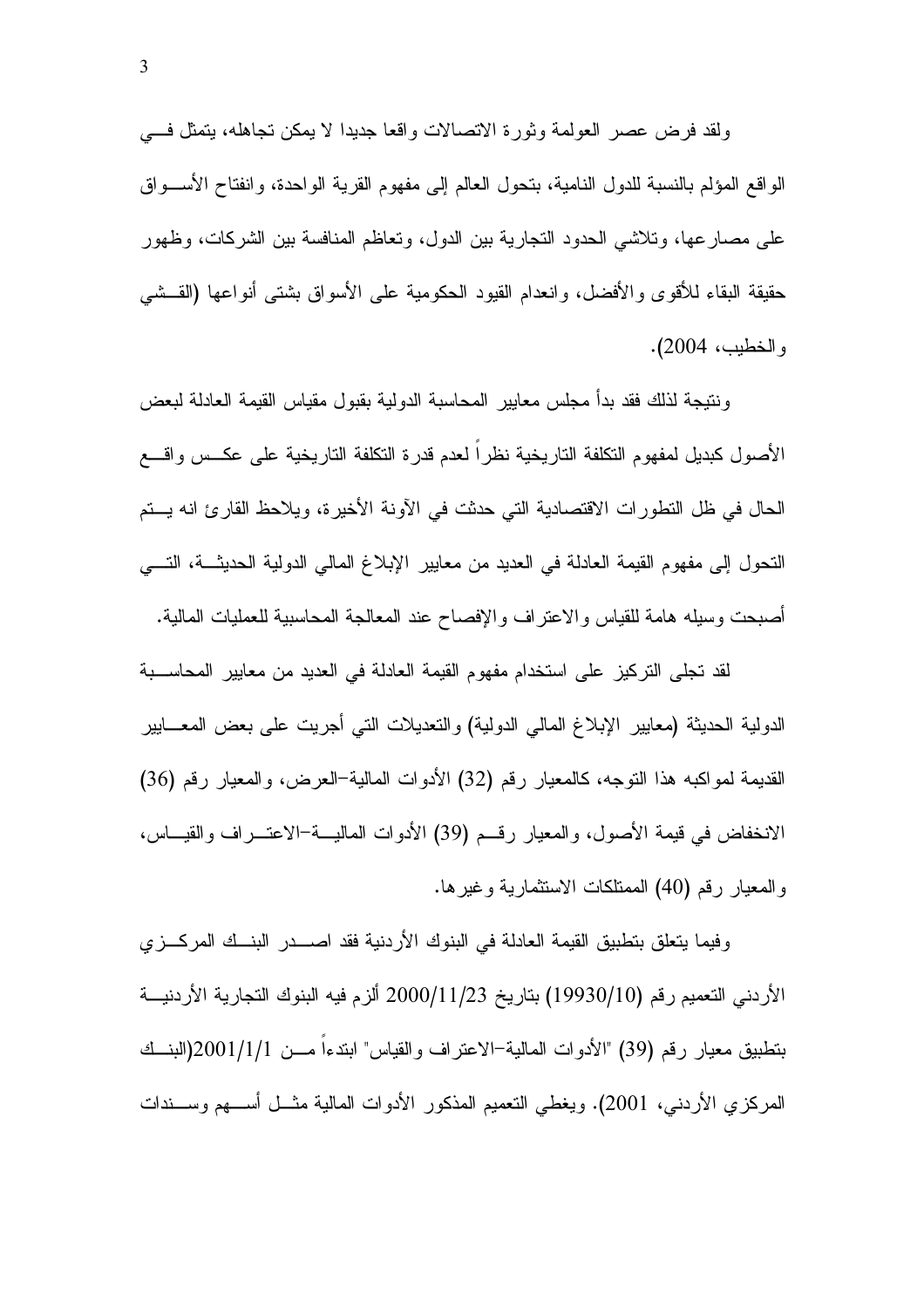الشركات والصناديق الاستثمارية والسندات المالية الحكومية وغيرها، ويتطلب قياسها بالقيمة العادلة والإفصاح عنها على هذا الأساس.

وبهدف زيادة الثقة في الاقتصاديات القومية فقد زاد الاهتمام بالحاكمية المؤسسية من خلال دور السوق المالي في الحفاظ على حقوق ومصالح جميع الأطراف (نـــصر وشــــحاتة، 2007، ص 15). ولقد كشفت دراسة أجراها البنك الدولي بالنعاون مـــع البنـــك المركــــزي الأردني حول وضع الحاكمية في الجهاز المصرفي الأردني أن العديد من البنـــوك المحليـــة نعاني من مواطن الضعف في هذا المجال، وكان البنك المركزي الأردني قد أولى موضـــو ع تدعيم قواعد الحاكمية المؤسسية لدى وحدات الجهاز المصرفي في المملكة عناية كبيرة مستندا في ذلك إلى قانون البنوك رقم (28) لسنة 2000، وأكد البنك المركزي الأردنـــي موضــــو ع الحاكمية عام 2004 بإصدار كتيب إرشادات لأعضاء مجالس إدارات البنوك في هذا المجال، كما قام بإعداد دليل الحاكمية المؤسسية للبنوك في الأردن بهـــدف تـــوفير معيــــار لأفـــضل الممارسات الدولية في هذا المجال وذلك استنادا لما جاء فـــي مبـــادئ الحاكميـــة المؤســـسية الصادرة عن منظمة النعاون الاقتصادي والنتمية Organization of Economic ) OECD & Cooperative Development) والإرشادات الصادرة عن لجنة بسازل حسول تعزيسز الحاكمية المؤسسية في المؤسسات المصرفية.

ووفقا لـهذا الدليل فإن علـى كل بنك من البنوك النجارية العاملة فـي المملكة أن يقـــوم بإعداد دليل خاص به بشكل بنسجم مع احتياجاته وسياساته، ويشمل الحد الأدنىي من منطلبات البنك المركزي الواردة في هذا الدليل وقد تم تطبيقه اعتبارا من 31−12−2007، وعلــــى أن يتم نشر الدليل ضمن النقرير السنوي للبنك وعلى موقعه الإلكتروني، وعلى كل بنك أن يقوم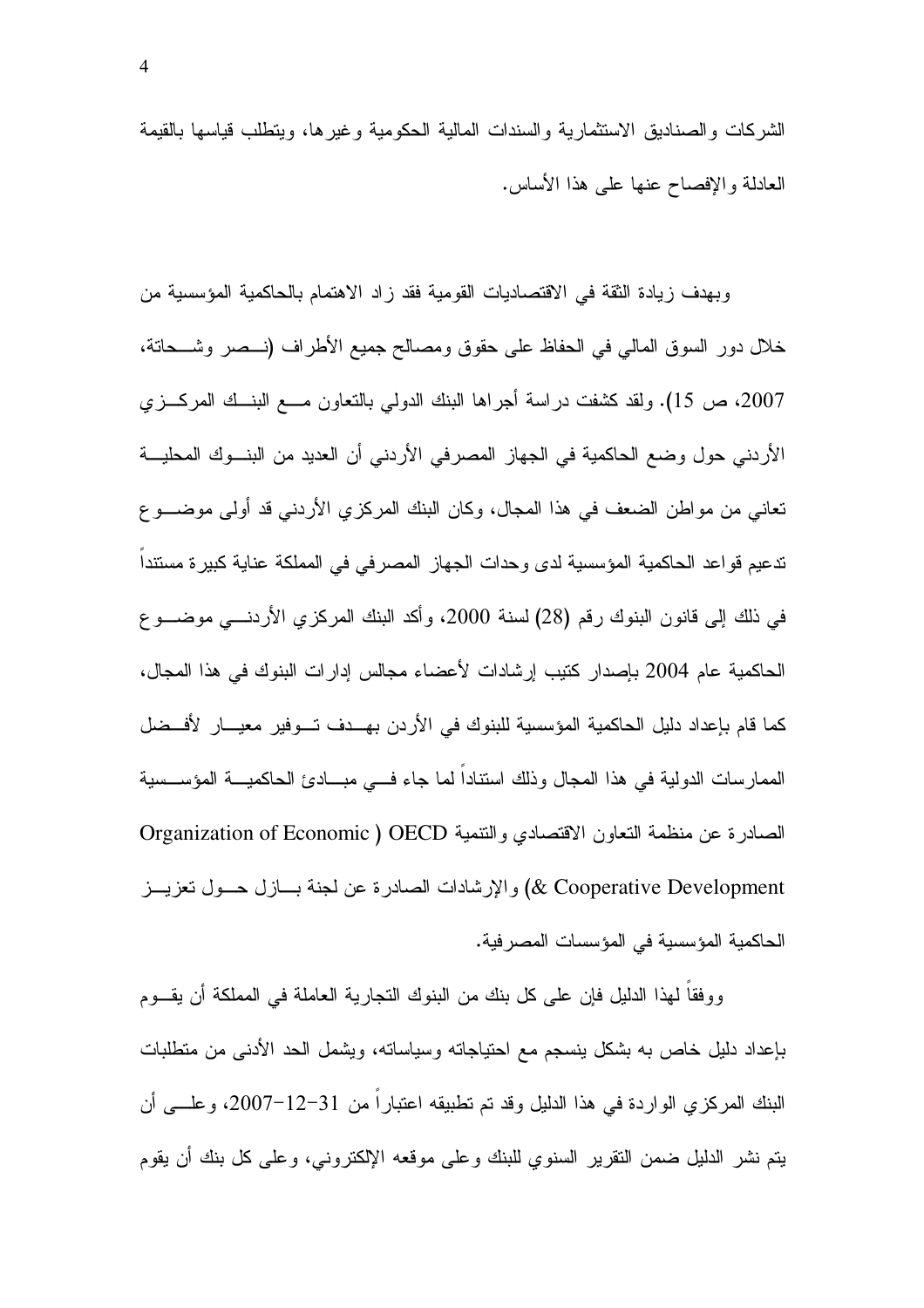بتعزيز النزامه بما جاء في هذا الدليل من خلال الافصاح في النقرير السنوي عــن النزامـــه ببنود الدليل مع بيان أسباب عدم الالتزام بأى من تلك البنود خلال السنة، في حـــال حــصول ذلك .

### 2–1 مشكلة الدراسة وأسئلتها:

لقد عاني مستخدمو النقارير المالية على مر السنوات الطويلة الماضية من عدم ملاءمة البيانات المحاسبية المعدة على أساس مفهوم النكلفة الناريخية وذلك لضعف أســـاليب القيـــاس والنقييم على الرغم من محاولات النطوير والنحديث المسستمرين فسي وضسع المعالجــات المحاسبية المناسبة والنوسع في الإفصاح لمواكبة النطورات الاقتصادية والنكنولوجية، مما أدى إلى نشوء التوجه الحديث للفكر المحاسبي الذي أدى بالإنتقال تدريجياً من المحاسبة على أساس النكلفة الناريخية إلىي المحاسبة على أساس القيمة العادلة، ومن هنا يـــرى الباحـــث ضــــرورة الشروع في نقييم ودراسة اثر هذا النوجه على أداء البنوك النجارية.

لذا فإن المشكلة الأساسية التي تطرحها هذه الدراسة نتمحور حـــول التعـــرف علــــي العلاقة بين صافى مكاسب وخسائر القيمة العادلة غير المحققة والعوائد السسوقية لأسسهم **البنوك التجارية الأردنية في ظل الحاكمية المؤسسية،** خصوصاً أن البنوك من أكثر المنشآت نعاملاً في الأدوات المالية ونأثراً بنطبيق مفهوم القيمة العادلة، وعليه يمكن صــــياغة مـــشكلة الدر اسة من خلال الأسئلة التالية:

1– ما تأثير صافي مكاسب وخسائر القيمة العادلة غير المحققة على العوائد السوقية لأســــهم البنوك التجار بة الأر دنبة؟

2– هل يوجد تأثير للحاكمية المؤسسية في البنوك التجارية الأردنية على العلاقة بين صــــافي أر بـاح و خسائر القيمة الـعادلـة غير المحققة و الـعو ائد السو قيـة لأسهم البنو ك؟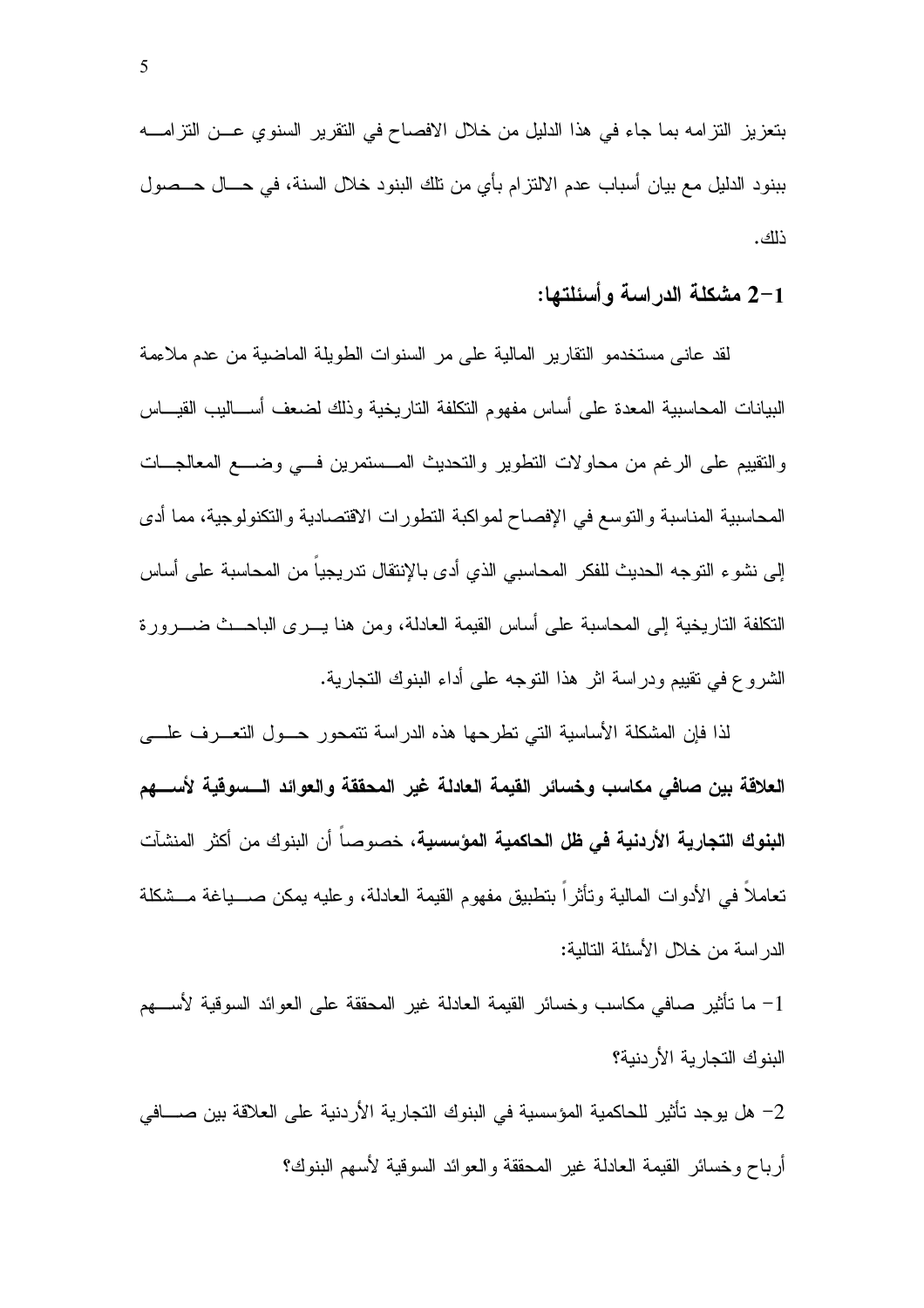3– هل يوجد تأثير لبعض العوامل الضابطة الأخرى (صافى الدخل، ومصادر الدخل الشامل الأخر ي Other Comprehensive Income) على العلاقة بين صافي مكاســب وخــسائر القيمة العادلة غير المحققة والعوائد السوقية لأسهم البنوك؟

3–1 فر ضبات الدر اسة:

يسعى الباحث إلى الإجابة على أسئلة مشكلة الدراسة، من خلال نقييم الفرضيات النالية: الفرضية الأولم:

Ho1: لا يوجد علاقة ذات دلالة إحصائية بين صافي مكاسب وخسائر القيمة العادلة غيـــر المحققة والعوائد السوقية لأسهم البنوك التجارية الأردنية.

الفر ضبة الثانبة:

Ho2: لا يوجد تأثير ذو دلالة إحصائية للحاكمية المؤسسية على العلاقة بين صافي مكاسب وخسائر القيمة العادلة غير المحققة والعوائد السوقية لأسهم البنوك التجارية الأردنية. الفرضية الثالثة:

H03: لا يوجد علاقة بين المتغيرات المستقلة والضابطة (صافى السدخل ومسصادر السدخل الشامل الأخر ى) مجتمعة وبين العوائد السوقية لأسهم البنوك التجارية الأردنية.

1-4 أهداف الدراسة:

تسعى الدراسة بشكل رئيسي إلى التعرف على **العلاقة بين صافي مكاسب وخـــسائر** القيمة العادلة غير المحققة والعوائد السوقية لأسهم البنوك التجاريسة الأردنيسة فسي ظسل الحاكمية المؤسسية.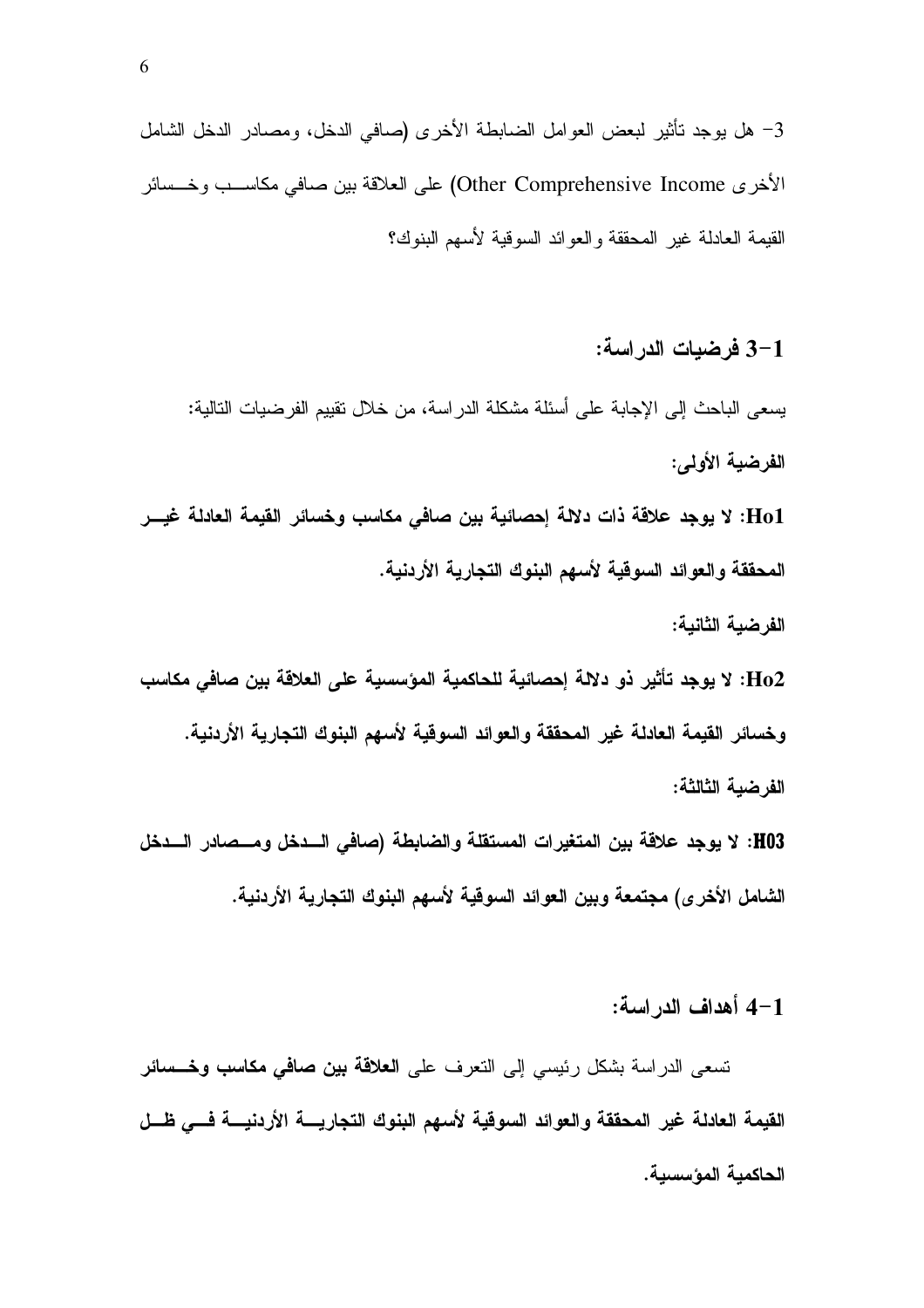ويمكن نوضيح هذا الهدف الرئيس من خلال الأهداف الفر عية التالية: 1- النعرف على العلاقة ما بين صافى مكاسب وخسائر القيمة العادلة غيــر المحققــة والعوائد السوقية لأسهم البنوك التجارية الأردنية.

- 2– النعرف على أثر الحاكمية المؤسسية على العلاقة ما بين صافى مكاســب وخــسائر القيمة العادلة غير المحققة والعوائد السوقية لأسهم البنوك النجارية الأردنية.
- 3– النعر ف على أثر بعض العو امل الضابطة على العلاقة بين صافي مكاسب و خـــسائر القيمة العادلة غير المحققة والعوائد السوقية لأسهم البنوك التجارية الأردنية وخصوصاً صافى الدخل ومصادر الدخل الشامل الأخرى، حيث وجدت بعض الدراسات الـــسابقة أهمية لبعض هذه العوامل(Bhat, 2008).

1–5أهمية الدر اسة:

نكمن أهمية الدراسة في اختبار مدى قدرة النقارير المالية المعدة على أساس مفهـــوم القيمة العادلة في نزويد مستخدمي البيانات المالية، مستثمري السوق المالي خاصة، بمعلومات مفيدة لاتخاذ القر ار ات الاقتصادية الر شيدة في تقدير القيمة السوقية للمنـــشأة و تحديـــد عو ائـــد الأسهم.

ويمكن توضيح أهمية الدراسة من خلال تركيزها على العلاقة بين صافي أرباح وخسائر القيمة العادلة غير المحققة والعوائد السوقية لأسهم البنوك التجارية الأردنية في ظـــل تطبيـــق الحاكمية المؤسسية على البنوك.

حيث نجلى أهتمام البنك المركزي بتعزيز الحاكمية المؤسسسية لسدى البنسوك التجاريسة الأردنية، وسعيه الدائم لتحسين وتعزيز جودة القرارات الائتمانية لديها، من خـــلل الأنظمـــة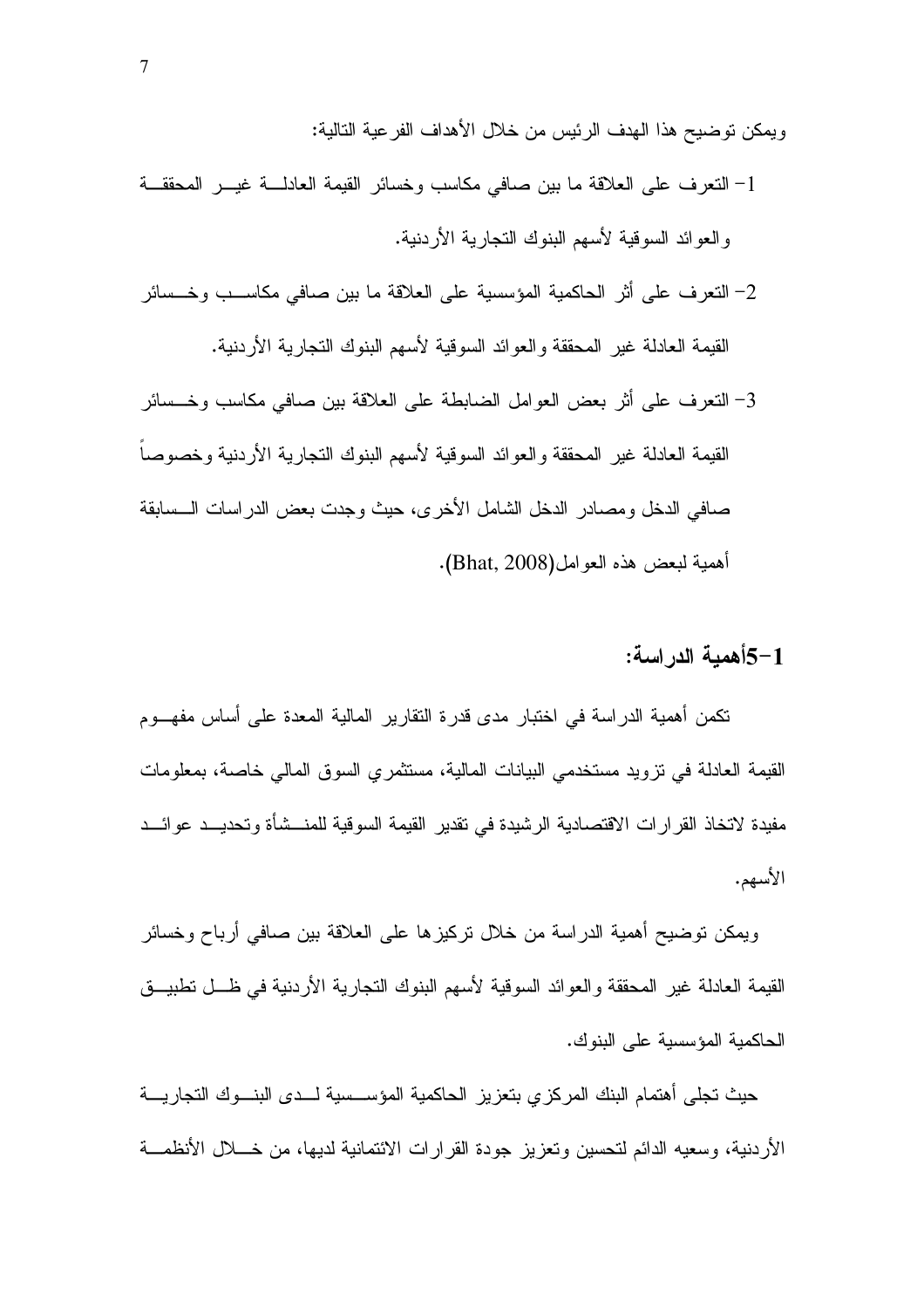7-1 التعريفات الاجر ائية:

1− ا**لقيمة العادلة:** عرفها مجلـــس معـــايير المحاســـبة الماليـــة الأمريكـــي Financial Accounting Standards Board: FASB على " أنها المبلغ الذي يمكن أن يشترى أو يباع به الأصل في معاملة تجارية بين طرفين مطلعين وراغبين أو أكثر ولا يـــدخل في ذلك عمليات البيع الإجبارية أو بيع التصفية".

كما عرفها مجلس معايير المحاسبة الدولية International Accounting Standards Board: IASB فــــي العديـــــد مـــــن المعـــــابير المحاســـــبة الدوليــــة، خــــصوصـا ذوات الأرقام(38،32-16،40،39 22،21،16) على "أنها المبلغ الذي يمكن أن يتم مبادلة الأصل به أو تسديد النز ام بين طرفين مطلعين وراغبين في النعامل على أساس نجاري".

2–السوق الكفؤ: هو السوق الذي يلبي كافة الـــشروط الناليـــة (جمعيـــة المحمـــع العربــــي للمحاسبيين القانونيين، 2008، 1866):

1– البنود التي نتم المناجرة بها داخل السوق المنجانس. 2– يتوفر فيه أطراف راغبة بالشراء والبيع. 3– الأسعار متوفرة للجمهور . 4– المعلومات فيه مناحة للجمع بمعنى لا يوجد Insider Information. 5– يتوفر فيه شرطي العمق والأتساع بمعنى نتوع الأدوات المالية المتداولة منه.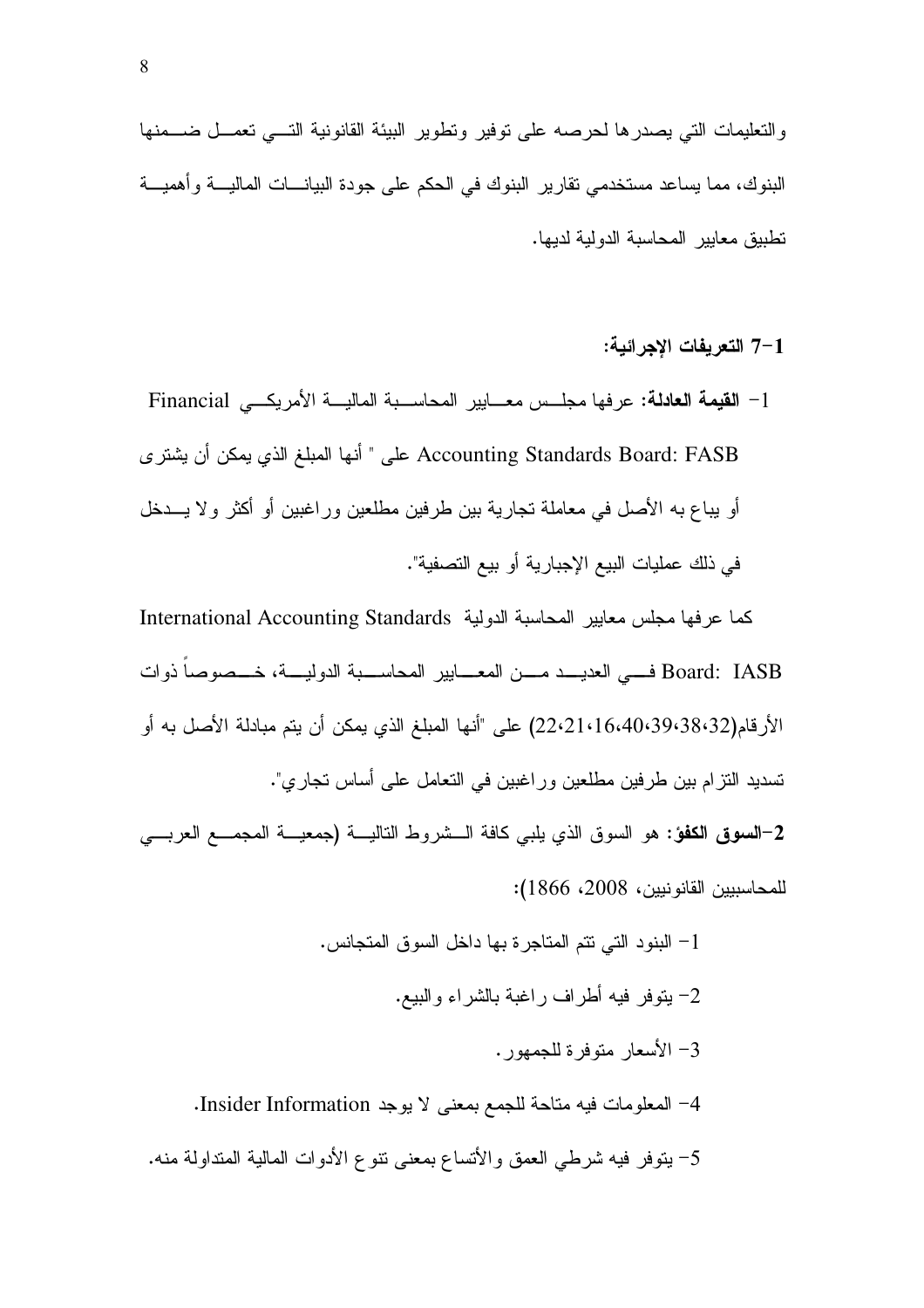- 2- مبدأ التكلفة التاريخية: هو المبدأ المحاسبي الذي ينادي بضرورة الاعتراف وبتــسجيل الأصول والالتزامات بالسعر العادل لحظة وقوع الحدث الاقتصادي والإبقاء مستقبلا على هذا السعر بدون تعديلات (Kiso, Weygandt and Warfield2005, p.38).
- 3– الخصائص النوعية للمعلومات المحاسبية: هي نلك الخصائص التي تميــز مـــا بـــين المعلومات الجيدة و المفيدة و المعلومات الر ديئة و الأقل فائدة لغايسات اتخساذ القسر ار ات الاقتصادية الرشيدة (Keiso, Weygandt and Warfield 2005, p.31).
- 4– الملاءمة: هي إحدى الخصائص النوعية الأساسية التي تجعل المعلومــات المحاســبية مفيدة في اتخاذ القرارات الاقتصادية ويجب أن نؤثر المعلومـــة الملاءمـــة أو تحـــدث اختلافا في القرار الاقتصادي، و تساعد مستخدمي القوائم المالية في النتبوً في المستقبل من خلال قراءة نتائج الماضي و الحاضر و الأحداث المستقبلية لذلك يجب أن نكـــون بسين أيسدى المسستخدمين فسي الوقست المناسسب. Kiso, Weygandt and) Warfield 2005, p.3)
- 5– **مبدأ الإفصاح:** هو الممارسة العامة التي يستخدمها المحاسبون في نزويـــد مـــستخدمي البيانات المالية بالمعلومات والنفاصيل الكافية بشكل كفؤ ومفهوم والنبي من شأنها التأثير في قر إر اتهم و أحكامهم، ويشمل الإفصاح القو ائم المالية بمختلف أنو اعها و الملاحظـــات الملحقة بالقوائم المالية والمعلومسات الإضسافية اللازمسة Kiso, Weygandt and).  $\cdot$ (Warfield 2005, p.3).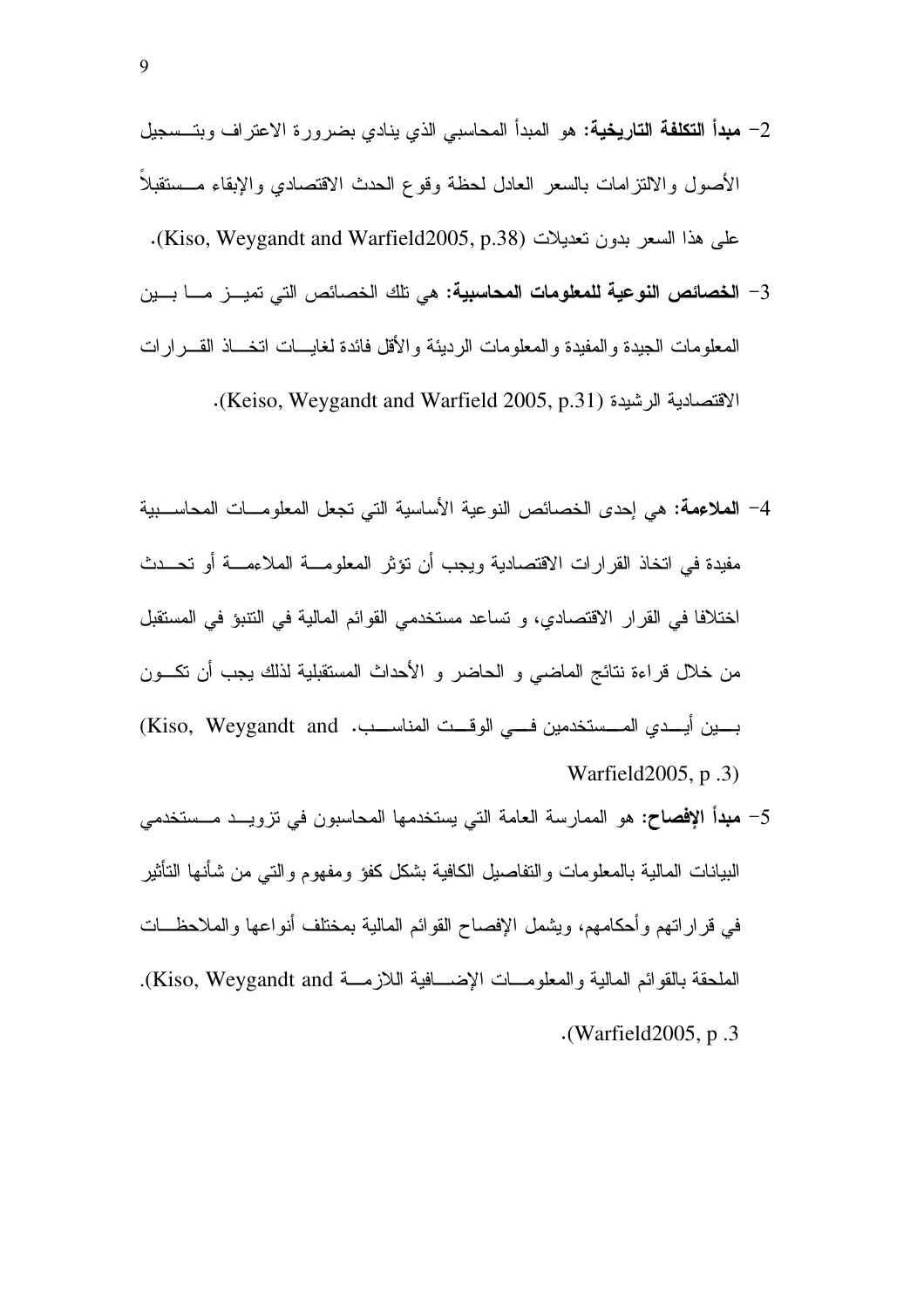العائد السوقى السنوى على السهم:Stock Market Return هو العائد المتحقق من " اقتناء السهم ويحسب بقسمة التغير في سعر السهم أثناء الفترة المالية بالإضـــافة إلـــي النَّوز بِعاتِ النقديةِ على القيمةِ السوقيةِ للسهمِ في بدايةِ الفترِ ةِ الماليةِ.

7– الحاكمية المؤسسية (Corporate Governance): هي النظام الذي يتم من خلاله توجيه أعمال المنظمة ومر اقبتها على أعلى مستوى من أجل تحقيق أهدافها والوفاء بالمعابير اللازمة للمسئولية والنز اهة والشفافية (مطر ، ونور ، 2007).

### 8-1 محددات الدر اسة:

و اجهت هذه الدر اسة بعض المعوقات أو المحددات ومن أهمها ما بلي:

- 1– نفترض الدراسة ضمناً كفاءة سوق عمان المالي لاختبار عوامل الدراسة على الرغم تضارب نتائج عدد من الدر اسات السابقة حول كفاءة سوق عمـــان المـــالي لقيـــاس العو ائد السوقية على أسهم البنوك التجارية.
- 2– استبعاد بيانات العام المالي 2008 بسبب التعديلات الأخيرة التي جرت على معيـــار المحاسبة الدولي رقم (39) بخصوص معالجة مكاسب وخسائر القيمة العادلة غيـــر المتحققة، ولتجنب استخدام بيانات فتر ة الأز مة المالية الأخير ة.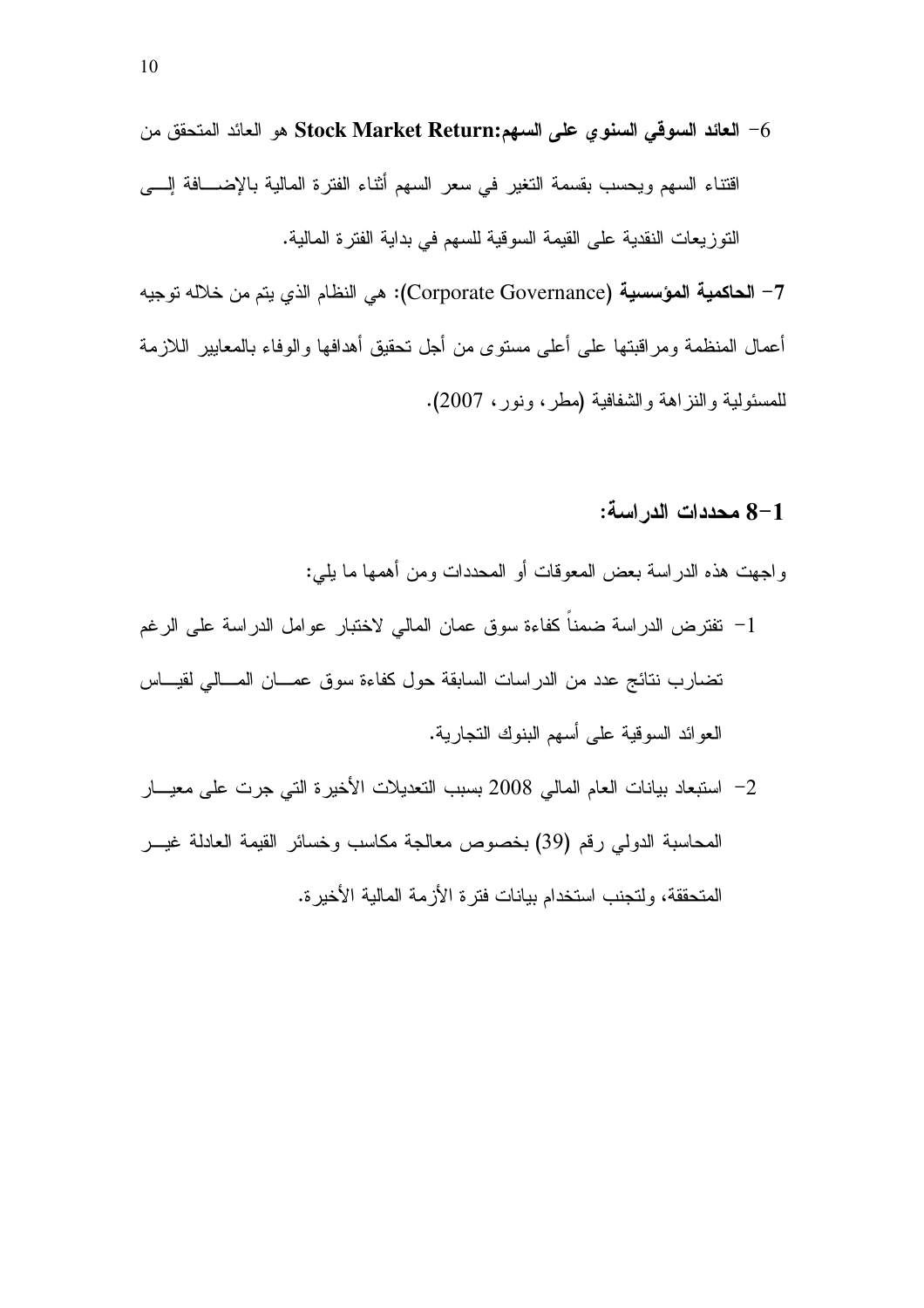الفصل الثاني:الإطار النظري والدراسات السابقة:

سوف يعمل الباحث على نقسيم الإطار النظري لهذه الدراسة إلى ثلاث أجزاء و هـــي القيمة العادلة، والعوائد السوقية للأسهم، والحاكمية المؤسسية، علماً بأنه سيتم التركيز علـــي العلاقة ببين صافي مكاسب وخسائر القيمة العادلة غير المحققة والعوائد السوقية فسي البنسوك التجارية الأردنية في ظل الحاكمية المؤسسية.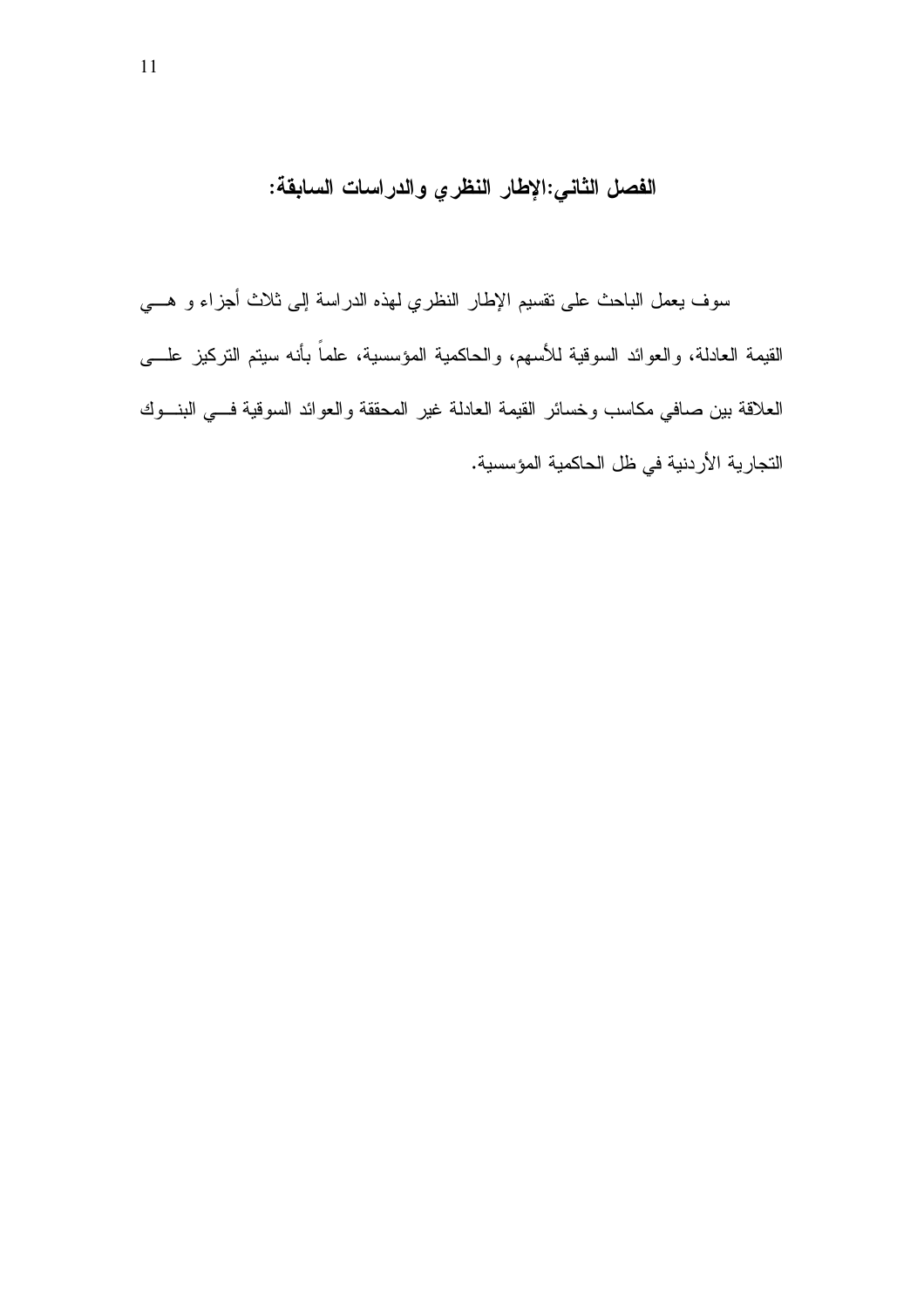# الجزء الأول

# القيمة العادلة

- 1-1 المقدمة
- 2-1 تعريف القيمة العادلة
	- 3-1 قياس القيمة العادلة
- 4-1 محددات الوصول للقيمة العادلة
- 5-1 محاسبة القيمة العادلة في البنوك التجارية الأردنية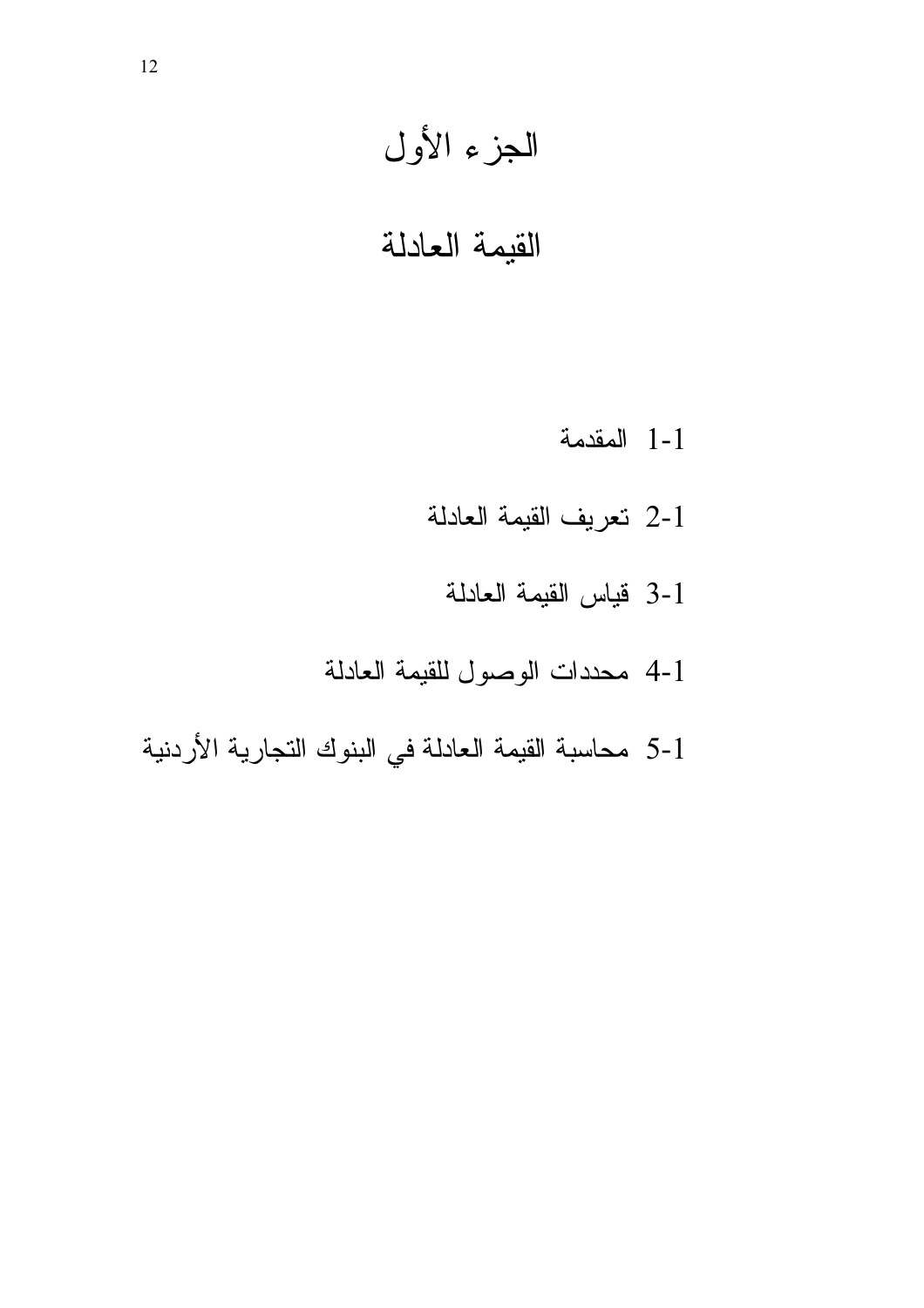1-1-2 مقدمة

يهدف علم المحاسبة بشكل عام إلى نقديم ما يلزم من المعلومات المالية التي يحتاجها مستخدمو القوائم المالية أمثال: المستثمرون والممولون الحاليون والمحتملون لاتخاذ قراراتهم فما يتعلق باستثمار اتهم.

وبظهور العولمة وانفتاح الأسواق وازدهارها ونوسعها ونعسدد نسشاطاتها وظهسور شركات عالمية تتعدى نطاق البلد الواحد، كانت الحاجة ماسة إلى نطور علم المحاسبة ليواجه مشكلتين القياس والنقييم، علماً بأن علم المحاسبة شهد تطوراً ملحوظاً في الوقت نفسه ليتماشى مع حاجة مستخدمي البيانات الإ أن مشكلة التكلفة التاريخية بقيت تؤرق مــستخدمي القـــوائم المالية على مدى الفترة التي سبقت ظهور مفهوم القيمة العادلة والتي ظهرت حسب ما يسرى الباحث في نهاية السبعينات من القرن الماضبي على أثر ظهور مفهوم النكلفة الجارية والذي لم يؤخذ به لفتر ة طويلة لكثر ة الاحتجاجات عليه وعدم الاتفاق على مقياس موحد وثابت "للقيمة" للتعبير عن هذا المفهوم.

أصدرت بعض الجمعيات المهنية في العديد من الدول في بداية الثمانينات من القـــرن الماضي، تقارير وإصدارات تقترح إحلال بعض نماذج محاسبة سعر السوق مكان محاســـبة النكلفة الناريخية في القوائم المالية للشركات، وأشارت العديد من الدراسات إلى نوجه واضعى المعايير في معظم الدول، بالإضافة إلى مجلس معايير المحاسبة الدولية، أكثر من أي وقــت مضبي إلى ضرورة فيام الشركات بإظهار أصولها والنز امانها المالية بالقيمة السوقية بدلاً مـــن النكلفة الناريخية، ويبرر هذا النوجه الآن كون الأسواق المالية أصبحت أكثر وضوحاً، بحيث أصبحت الأسعار مناحة لمعظم الأصول المالية، بالإضافة إلى نمو استخدام المشتقات وفسشل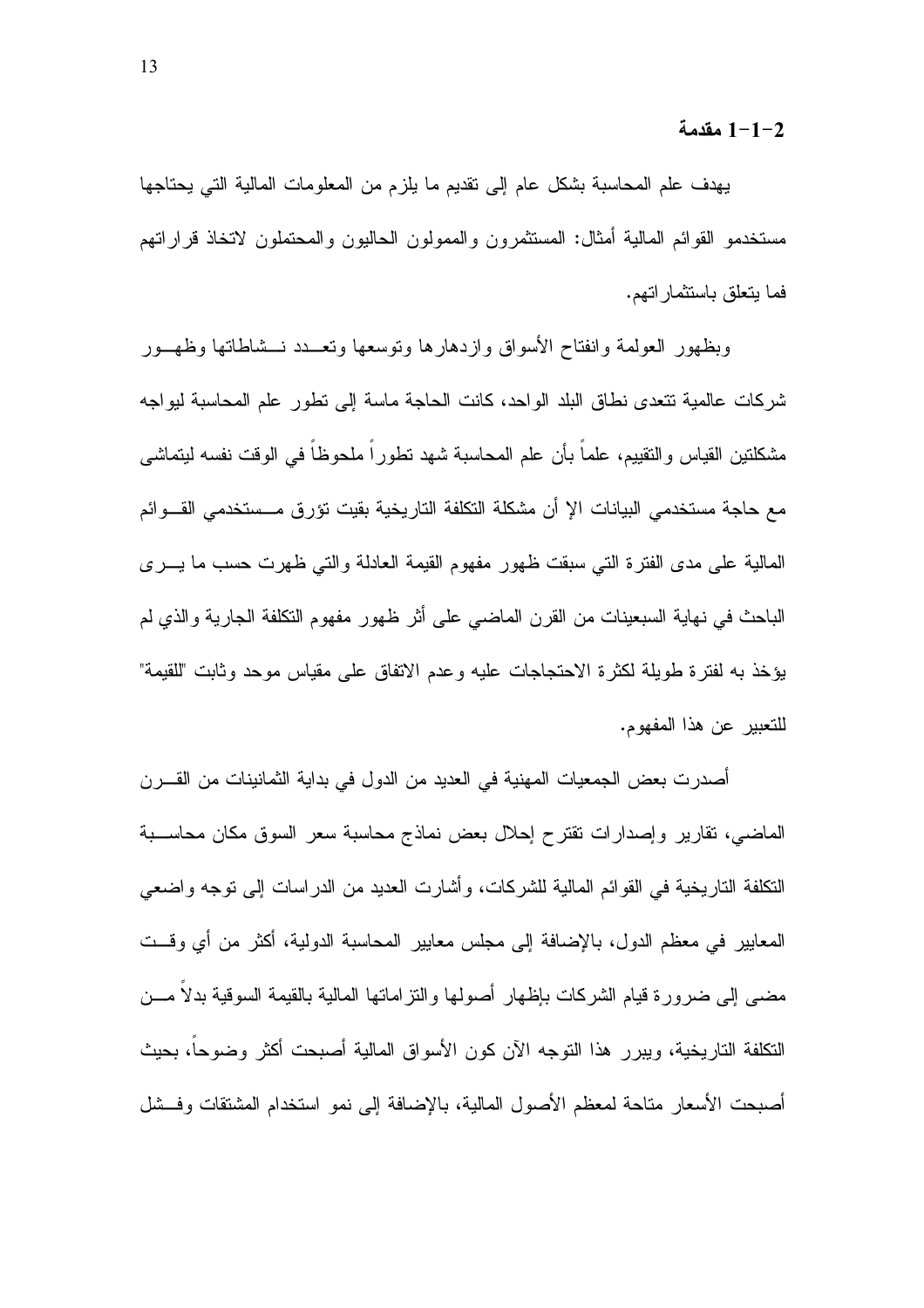معايير المحاسبة القائمة على أساس التكلفة التاريخية في توفير معلومات ملاءمة (الطرايـــرة،  $. (2005$ 

يعتبر مفهوم القيمة العادلة أداة أفضل للمقارنة من استخدام مفهوم التكلفة التاريخيـــة، فعلي فرض أن شركتين تملكان نفس النوع من المعدات، ولكن مع فارق في تاريخ الـــشراء، فستظهر كل شركة نكلفة الأصل بشكل مختلف وبالنالي لا يمكن إجراء مقارنة سليمة إذا ما تم استخدام طريقة التكلفة التاريخية، لان مدخلات أية إجراءات تحليلية أو أية تقييمات ســـتكون غير منطقية، في حين إن استخدام طريقة القيمة العادلـــة ســـتعطـي أساســـا معقـــو لا للنقيـــيم الموضوعي والمقارنة (Barth, et, al., 1995).

### 2–1–2 تعريف القيمة العادلة:

تعرف القيمة العادلة للأصل حسب مجلس معيار المحاسبة المالية الأمريكي على أنها "ذلك المبلغ الذي يتم بواسطته بيع أو شراء الأصل من خلال عملية تبادلية حقيقية بين أطراف راغبة ومطلعة في التبادل"، ويتم نقدير القيمة العادلة لأي بند من خلال الاسعار المعروضة أو المطلوبة، وفي حالات عدم توافر هذه الأسعار فيتم تحديد القمة العادلة للبند بشكل تقديري.

وقد عرف معيار المحاسبة الأمريكي رقم (107) القيمة العادلة على أنها" قيمة نبـــادل الأصل في عملية تبادلية حقيقية بين أطراف راغبة في التعامل، دون أن تكون هذه العملية في حالات التصفية أو البيع الجبري"، وقد وجه لهذا التعريف بعض الانتقادات، تمثل أهمها فـــي النقاط التالية (Barth, et, al., 1995, 99-100):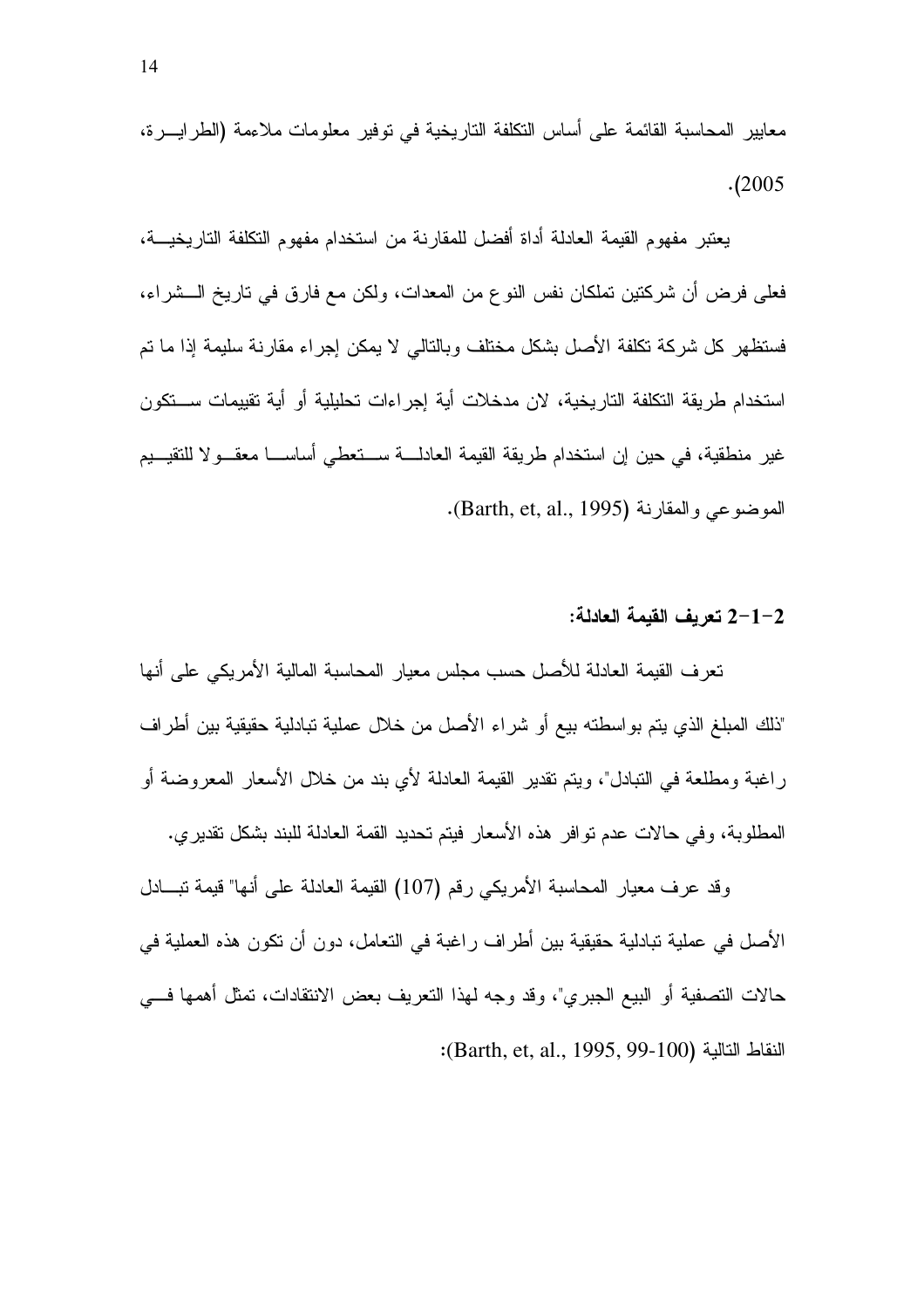- 1 إذا كان اهتمام مجلس معايير المحاسبة المالية(FASB) بالتقييم المالي للمنشأة مالكة الأصل، فإن المقصود بالقيمة العادلة هنا هو سعر البيع لهذا الأصـــل(Exit value) وبالنالي لم يحدد النعريف كيف يتم تحديد القيمة العادلة.
	- 2– لم يشر النعريف إلى حالة أو وضع اقتصادي معين.
- 3- أشار النعريف إلى عملية حالية أو جارية، مما يعنـــي أن ســعر الــشراء Entry) Value)هو نفسه سعر البيع لهذا الأصل.
- 4- لم يشر التعريف إلى القيمة الاستخدامية (Value-in-Use) للأصول غير المتداولة. 5– لم يشر التعريف إلى وجود معلومات خاصة قد يمتلكها البائع أو المشترى أو عدمه. وبالنالبي فإن عدم وضوح هذا النعريف اوجد ثلاث قيم مختلفة هي:
	- 1- سعر الشراء.
		- 2- سعر البيع.
	- 3– القبمة الاستخدامبة.

ورأى الباحثون أنه بجب التركيز على القيمة الاستخدامية عند التحدث عـــن القيمـــة العادلة للأصول غير المتداولة، كونها المقياس الوحيد الذي يعبر عن قيمة المنشأة المرتبطـــة بالأصل المعنى، كما يتماشى هذا المقياس للقيمة العادلة مع مبدأ الاستمرارية وفقـــاً لمبــــادئ المحاسبة المتعار ف عليها (GAAP).

أما بالنسبة لمجلس معايير المحاسبة الدولية، فقد عرف القيمة العادلة أنها" المبلغ الذي يمكن أن نتم مبادلة الأصل به أو سداد الالتزام بين أطراف مطلعة وراغبة في التعامل علـــي أساس نبادل تجاري بحت"، وقد ورد هذا النعريف في عدد من المعايير مثل المعيار رقم (16)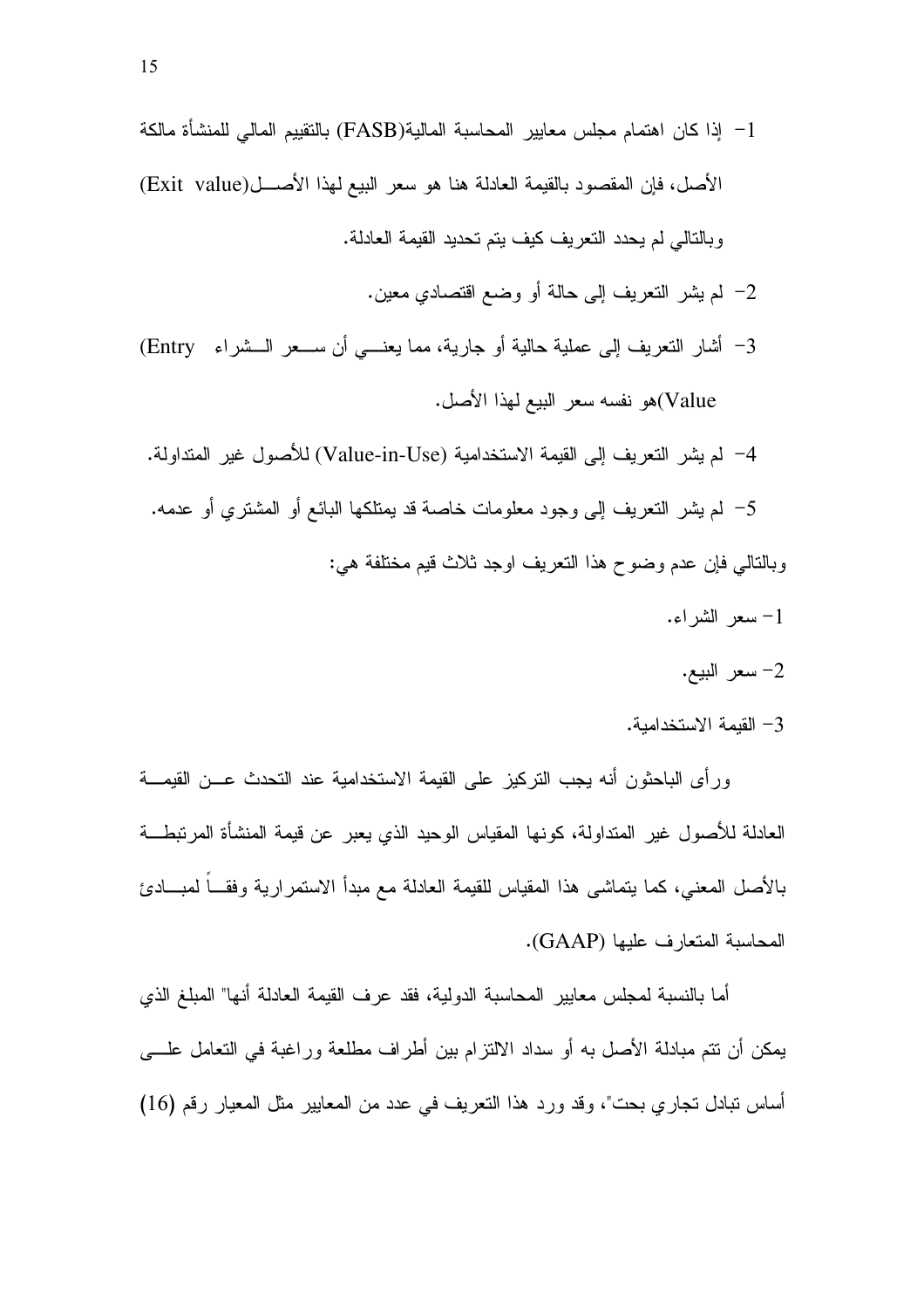#( (32) < (7) #( (21) < (3) #( (19) < (6)#( ." \$O (5)

وكذلك ورد أكثر من تعريف للقيمة العادلة في معايير المحاســـبة المـــصرية، التــــي وضعت استرشادا بمعايير المحاسبة الدولية و بما بتناسب مع البيئة المصرية، ومن أهم هــذه التعاريف (لوندي، 2002، 8):

- 1− تعرف القيمة العادلة بأنها " القيمة التبادلية لأصل معين في صفقة حرة تـــتم بـــين طرفيين على بيئة من الحقائق ويتعاملان بمحض إرادتهما دون ضغوط أو تأثير".
- 2– وتعرف أيضا بأنها" المبلغ الذي يتم بمقتضاه تبادل أصل بين مشتري ذي در ايــــة وعازم على شراء وبين بائع ذي دراية وعازم على الببيع بإرادة حرة".

وعرفت القيمة العادلة في معيار المحاسبة المالية الأمريكي "SFAS133" والمتعلـــق بالمحاسبة عن الأدوات المشتقة بأنها " السعر السوقي للأداة المشتقة محل البحث" واعتبرت أن Ittoop and Kawaller, ) هو أفضل مقياس (Market Quotation) هو أفضل مقياس . (1999

اما عن كيفية قياس القيمة العادلة فقد بين مجلس المعايير المحاسبة المالية انه يمكـــن : (Korger and Lierly, 1992) ' 

- 1− يعتبر السعر المحدد في سوق نشط أفضل مقياس للقيمة العادلة.
- 2– إذا لم يتوفر ذلك، يتم تقدير ما إذا كانت القيمة الدفترية قريبة من القيمة العادلــــة وخاصة للبنود مثل الذمم المدينة والدائنة والأدوات الماليـــة ذات معـــدل الفائـــدة المتغير .
	- 3— قد تستخدم كذلك الطرق التالية لقياس القيمة العادلة: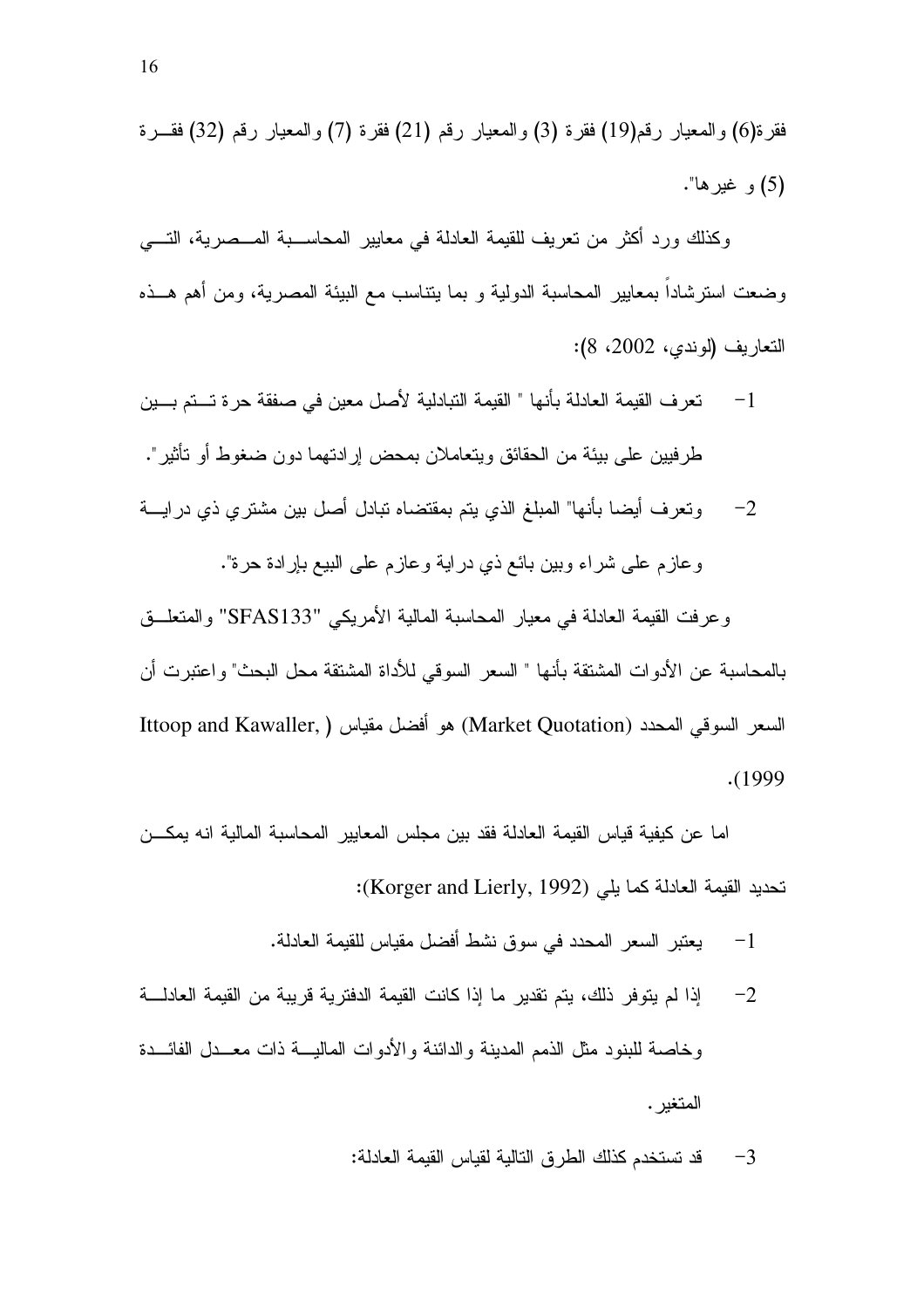- الأسعار السوقية المحددة للأدوات المالية المشابهة.
	- خدمات التسعير من جهة خارجية.
		- نماذج التسعير الداخلية.
		- الندفقات النقدية المخصومة.

من خلال التعاريف السابقة يمكن القول أن القيمة العادلة هي " القيمة التبادلية التـــي من خلالها بنم بيع أو شراء الأصول بين أطراف مطلعة وراغبة في النعامل فـــي وقـــت محدد".

ويرى الباحث أن نحقق مفهوم القيمة العادلة وقياسها يحتاج إلى نوفر عدة عوامل من أهمها:

- وجود سوق نشط للحصول على أفضل مقياس للقيمة العادلة.
	- وجود بائعين ومشترين راغبين في نفس الوقت بالنبادل.
	- توفر معلومات الأسعار للأفراد الراغبين بالبيع أو الشراء.

ولقد بين المعيار المحاسبي الدولي رقم (40) "الممتلكات الاستثمارية" تفاصيل مكونات تعريف القيمة العادلة على النحو النالي (جمعية المجمع العربي للمحاسبين القـــانونين، 2008،  $:(2247 - 2246)$ 

- . 5V +< @ / F 7 [ H1
- 2– بؤكد تعريف القيمة العادلة على نوفر أطراف راغبـــة ومطلعـــة ويقــصد بـــذلك (المشتري الراغب والبائع الراغب والأطراف المطلعة) ويتحدد ذلك كما يلي:
- لمشتري الراغب: هو المشتري المحفز على الشراء ولــــيس المـجبــــر عليــــه أو  $-$ اُ المفرط في الرغبة في الشراء بأي سعر، ويقوم هذا المشتري بالشراء وفقا لحقائق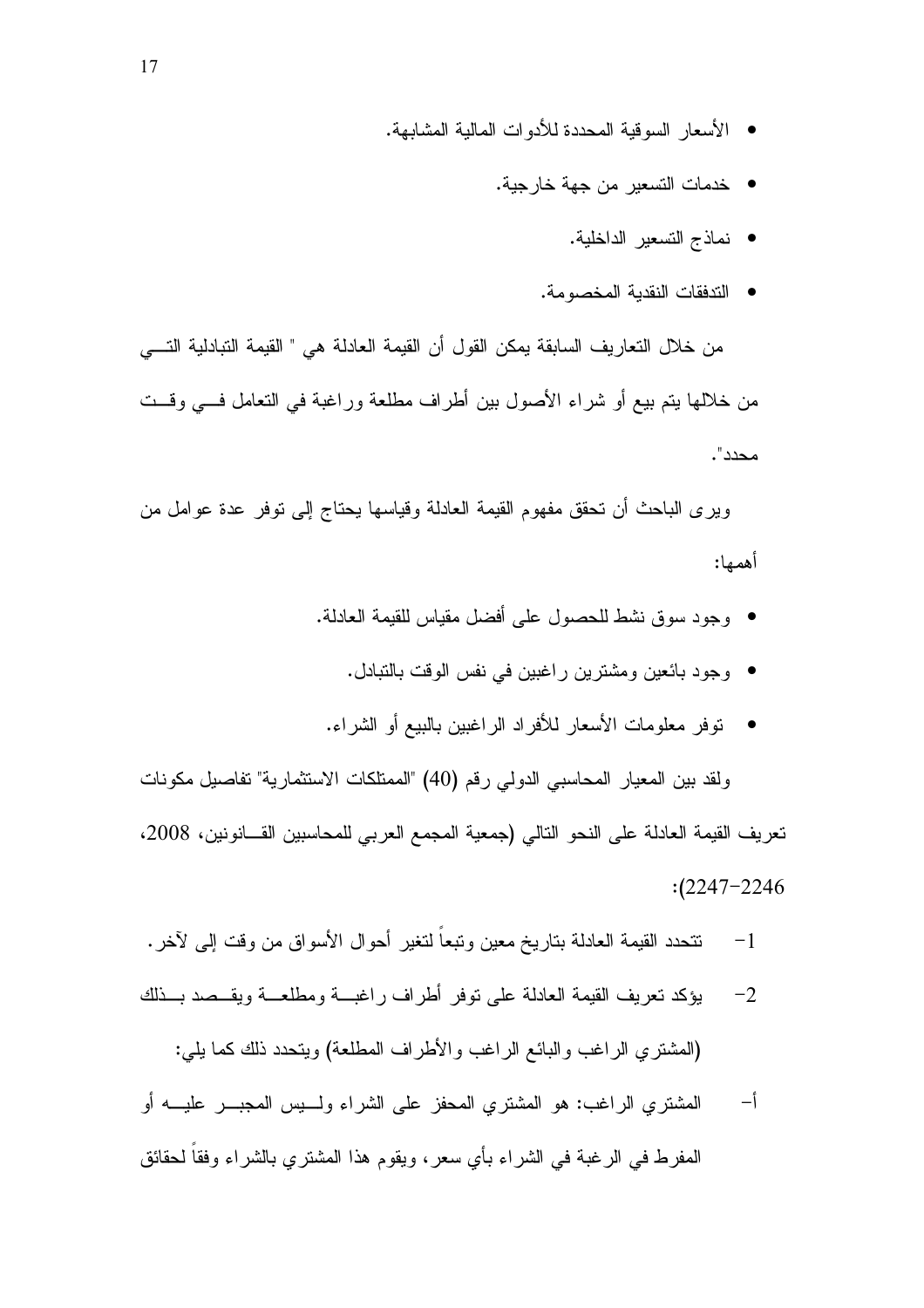السوق الحالية وضمن نوقعاته في هذا السوق، وبالنالي فهو لا يدفع سعراً أعلــــي مما بتطلبه واقع السوق.

- ب- البائع الراغب: هو البائع غير المجبر على البيع أو المفرط في الرغبة للبيع بــأي سعر ، فهو بائع محفز لبيع ممتلكاته الاستثمارية بأفضل سعر يمكن الحصول عليه في السوق المفتوح بعد قيامه بإجراءات التسويق المناسبة، ويقصد بها أن تعرض الممتلكات الاستثمار بـة فـي السو ق بطر ق ملائمة لتتفيذ بيعها بـأفضل سعر ممكـــن، بحيث تكون فترة العرض قبل وقت كاف من تاريخ البيانات المالية، لضمان لفت انتباه عدد مناسب من المشتر بن المحتملين.
- ت− الأطراف المطلعة: تعني أن كلا من المشتري الراغب والبائع الراغب على علـــم ودراية كافية بطبيعة ومواصفات الممتلكات الاستنثمارية واستخداماتها الفعلية و المنوقعة وحالة السوق بناريخ الميز انية العمومية.
- وكما يشير تعريف القيمة العادلة إلى عملية تجارية بحته، أي أن تتم عملية التبادل  $-3$ بين أطر اف لا تربطها علاقة محددة أو خاصية مؤثر ة في تحديد الـــسعر بـــشكل متفق عليه، بل بتصر فان باستقلالية.

و بر ي الباحث من النعر بفات السابقة أنه يجب التأكيد على مجمو عة من الثو ابـــت الو اجب نو فر ها في نطبيق القيمة العادلة و أهمها ما يلي:

- وجود أصل أو النزام مراد تقييمه أو تبادله.  $-1$
- وجود بائع ومشتري برغبان بإتمام عملية النبادل ومطلعان وعلسى علسم  $-2$ ودراية بظروف السوق الخاصة بالبند المراد بيعه أو شراؤه.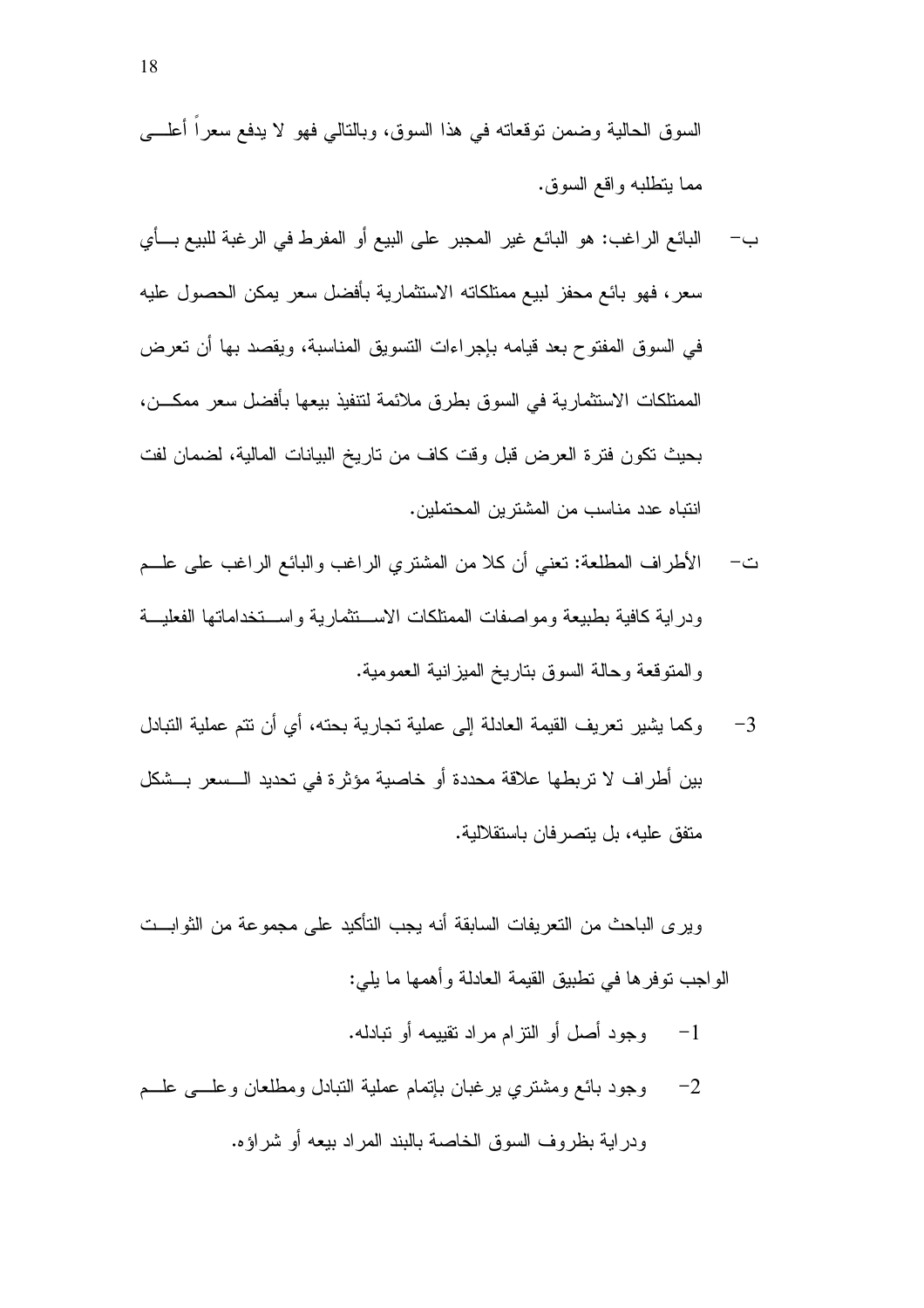3–1–3 قياس القيمة العادلة:

أظهر مجلس معايير المحاسبة الدولية أنه يوجد أكثر من أساس للقيــــاس المحاســـبي بشكل عام، وهذه الأسس هي(جمعية المجمع العربي للمحاسبين القانونيين2008, 91−92):

- النكلفة التاريخية: حيث يتم تسجيل وقيد الأصول طبقاً للمبلغ الذي تم دفعه مقابـــل  $-1$ الحصول على الأصل، أو ما يعادله أو حسب القيمة العادلة للبند المقابل الذي تـــم تقديمه من أجل الحصول على ذلك الأصل في ناريخ العملية. ونسجل الالتزامات بمبلغ المتحصلات المستلمة مقابل الالتزام أو بعض الأحيان بمبلغ المتوقع دفعـــه لسداد الالتز ام ضمن الظر وف الطبيعية للنشاط.
- النكلفة الجارية: نقيد الأصول وفقاً للنقد الذي يفترض أن يتم دفعه مقابل الحصول  $-2$ على نفس الأصل، ونسجل الالنز امات بالمبلغ غير المخصوم من النقد أو ما يعادل النقد المطلوب لسداد الالتز ام.
- صافي القبمة القابلة للتحقق: وتقبد الأصول بقبمة النقد أو ما بعادل النقــد الـــذي  $-3$ يمكن الحصول عليه في الوقت الحاضر مقابل بيع الأصول بشكل منتظم، وتقيــد الالتز امات بقيمة السداد أى المبلغ غير المخصوم أو ما يعــادل المبلـــغ النقــدى المنوقع استخدامه لسداد الالتزام.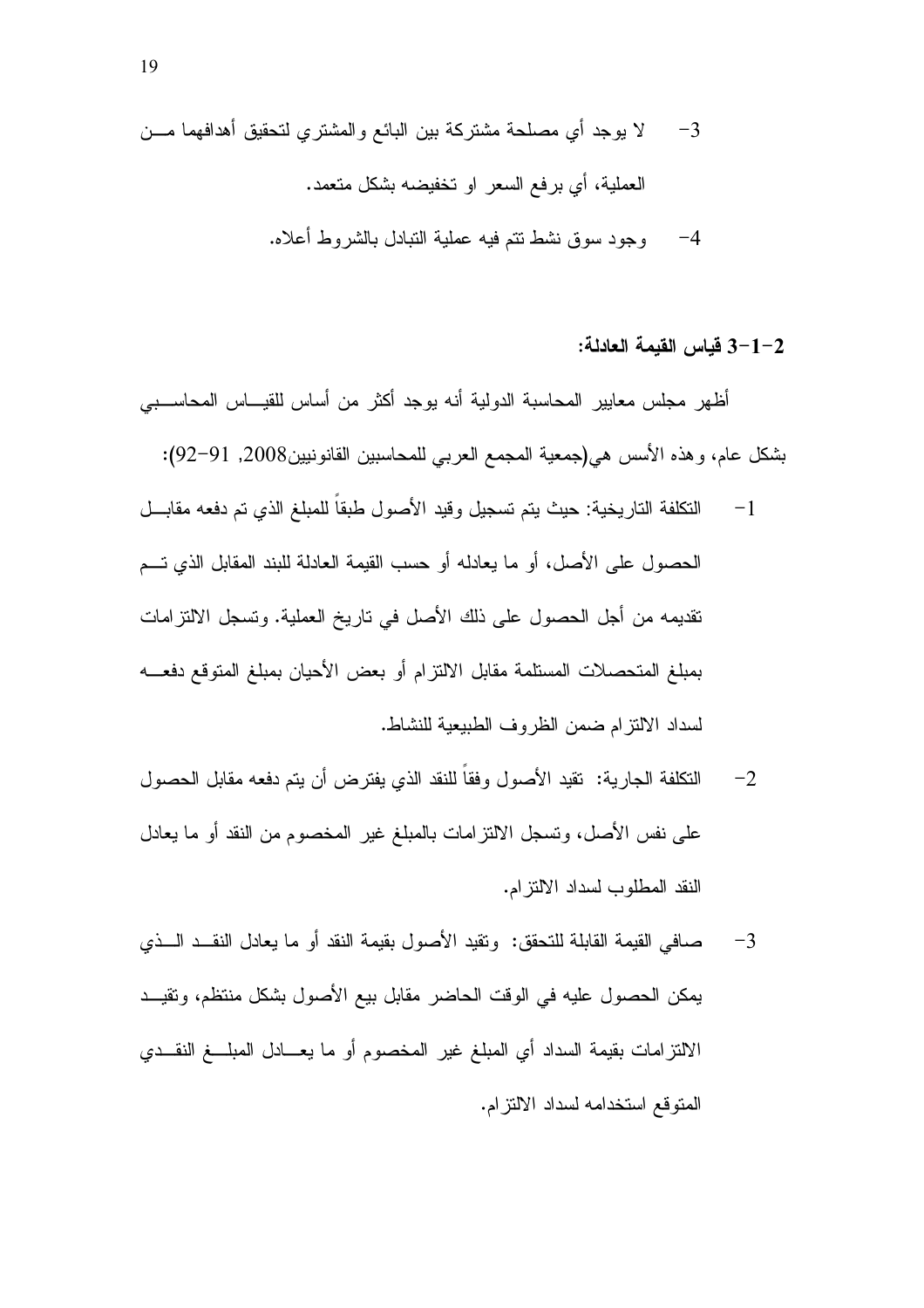4– القيمة الحالية لصافي الندفقات النقدية: تقيد الأصول بالقيمة الحاليـــة المخـــصومة لصافي الندفقات النقدية المستقبلية المتوقع أن تولدها الأصسول فسى الظرروف الطبيعية للنشاط، وتقيد الالتز امات بالقيمة الحالية المخصومة لــصافى التــدفقات النقدية الخارجة المستقبلية المتوقع أن يحتاج إليها المشروع لسداد الالتز امات.

تطرق مجلس معايير المحاسبة الدولية إلى العديد من الأسس والإرشادات للوصـــول إلى القيمة العادلة فقد بين معيـــار المحاســـبية الدوليـــة رقـــم (16)"الممتلكـــات والمـــصـانـع و المعدات"عند استخدام أسلوب المعالجة البديلة المسموح بهـــا للمحاســــبة عـــن الممتلكــــات و المصـانـع والمـعدات وهي إعادة التقييم، انـه يمكن تـحديد القيمـة الـعادلـة لـهذه الأصـول من خــــلال ما يلي (جمعية المجمع العربي للمحاسبين القانونيين، 2008، ص 1135):

- القيمة السوقية للأراضبي والمبانبي التبي عادة ما يتم تحديـــدها مــــن قبـــل  $-1$ مقيمين مؤ هلين مهنياً للقيام بهذه المهمة.
- القيمة الاستبدالية بعد الاهتلاك: وذلك لا يكون هنالك دليل علـــى القيمـــة  $-2$ السوقية بسبب الطبيعة المتخصصة لهذه الأصول لأنها نادر ا ما نباع.

وكذلك فقد تضمن معيار المحاسبة الدولي رقم (38)"الأصول غير الملموسة" تحديــداً لأسس الوصول إلى القيمة العادلة في إظهار هذه الأصول عند الاعتراف المبدئي وعلى النحو التالي (جمعية المجمع العربي للمحاسبين القانونيين، 2008، ص 1873):

الأسعار المدرجة في سوق نشط هي أفضل مقياس للقيمة العادلة،  $-1$ وعادة ما يكون هذا السعر هو سعر العرض الحالبي. قد بوفر سعر احدث عملية مماثلة أساساً بمكن بناء عليه نقـــدير  $-2$ القيمة العادلة بشرط عدم حسدوث نغيسر هسام فسى الظسروف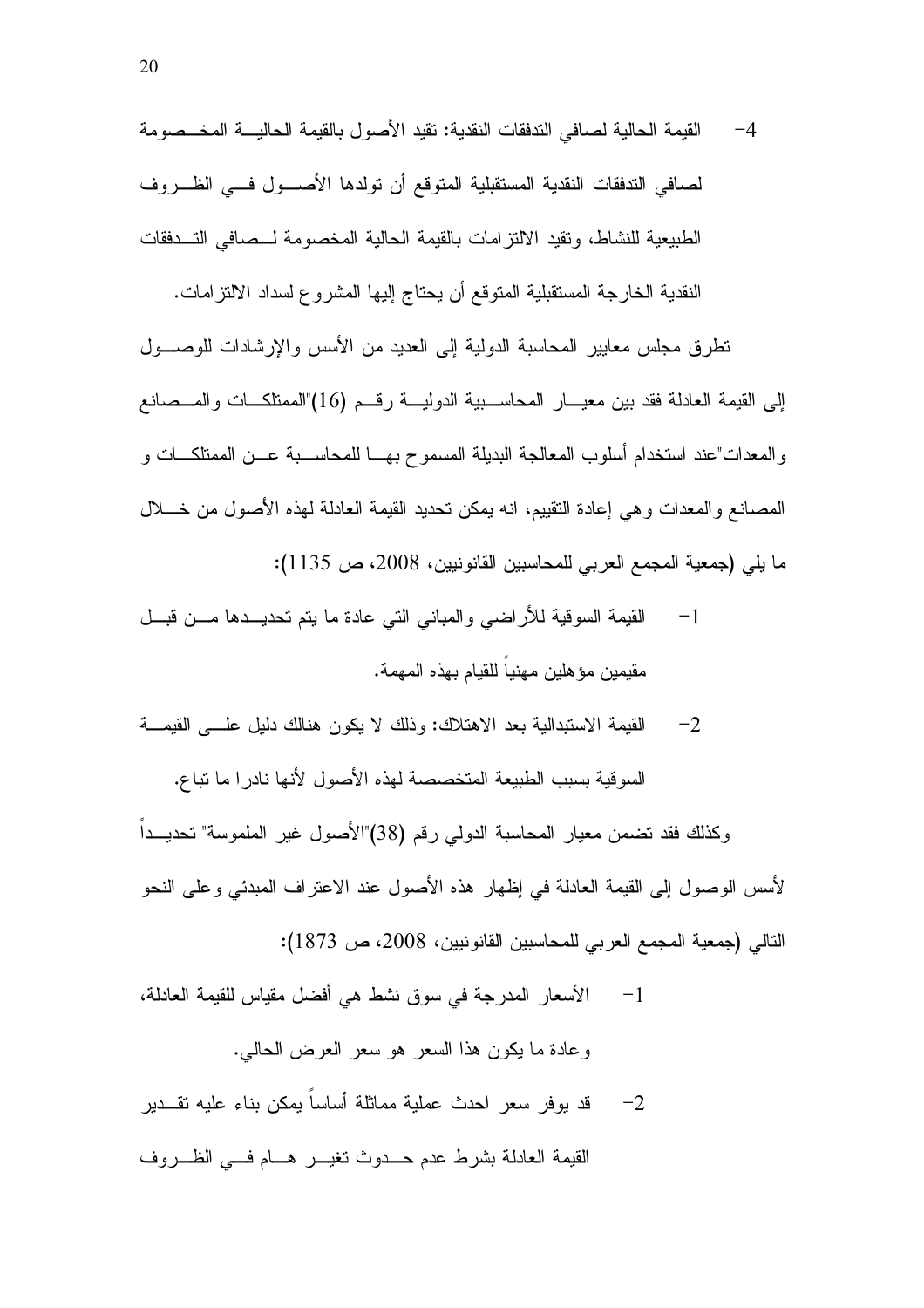الاقتصادية بين تاريخ العملية وتاريخ الذي يتم فيه تقدير القيمـــة العادلة للأصل.

أما في حالة عدم وجود سوق نشط للأصول غير الملموسة فإن القيمة العادلة هي "المبلــــغ الذي كانت سندفعه المنشأة مقابل الأصل، في تاريخ الاندماج بالشراء، في معاملة على أساس تجاري بين الأطراف المطلعة والراغبة على أساس أفضل المعلومات المتوفرة"، وفي تحديــد هذا المبلغ تأخذ المنشأة بعين الاعتبار نتائج آخر المعاملات لأصول مشابهة.

أما عند القياس اللاحق للاعتراف المبدئي لهذه الأصول غير الملموسة، فإن تحديد القيمـــة العادلة عند استخدام أسلوب إعادة النقييم لا يتم الإ بموجب السعر السوقي فسي ســـوق نـــشط (جمعية المجمع العربي للمحاسبين القانونيين، 2008، 2003).

كما اوجد المعيار رقم (39)"الأدوات المالية:الاعتراف والقياس" عدة مقاييس للقيمة العادلة، على النحو التالي:

1– الأسعار الدارجة في سوق نشط للإدارة المالية، وهي أفضل مقياس للقيمة العادلة.

2– الأداة المالية التبي لمها نموذج نقييم مناسب وتعتمد مـــدخلات هـــذا النموذج على البيانات من الأسواق النشطة.

وقد شمل نطاق نطبيق هذا المعيار مسألتي الاعتراف والقياس للموجودات المالية، التي قسمها إلى خمس مجموعات رئيسة، لكننا سوف نحصر البحث في هذا المجال علـــي المجموعـــات الثلاث الأننية النبي نعتبر الأكثر أهميةً وهي:(مطر والسويطي، 2006)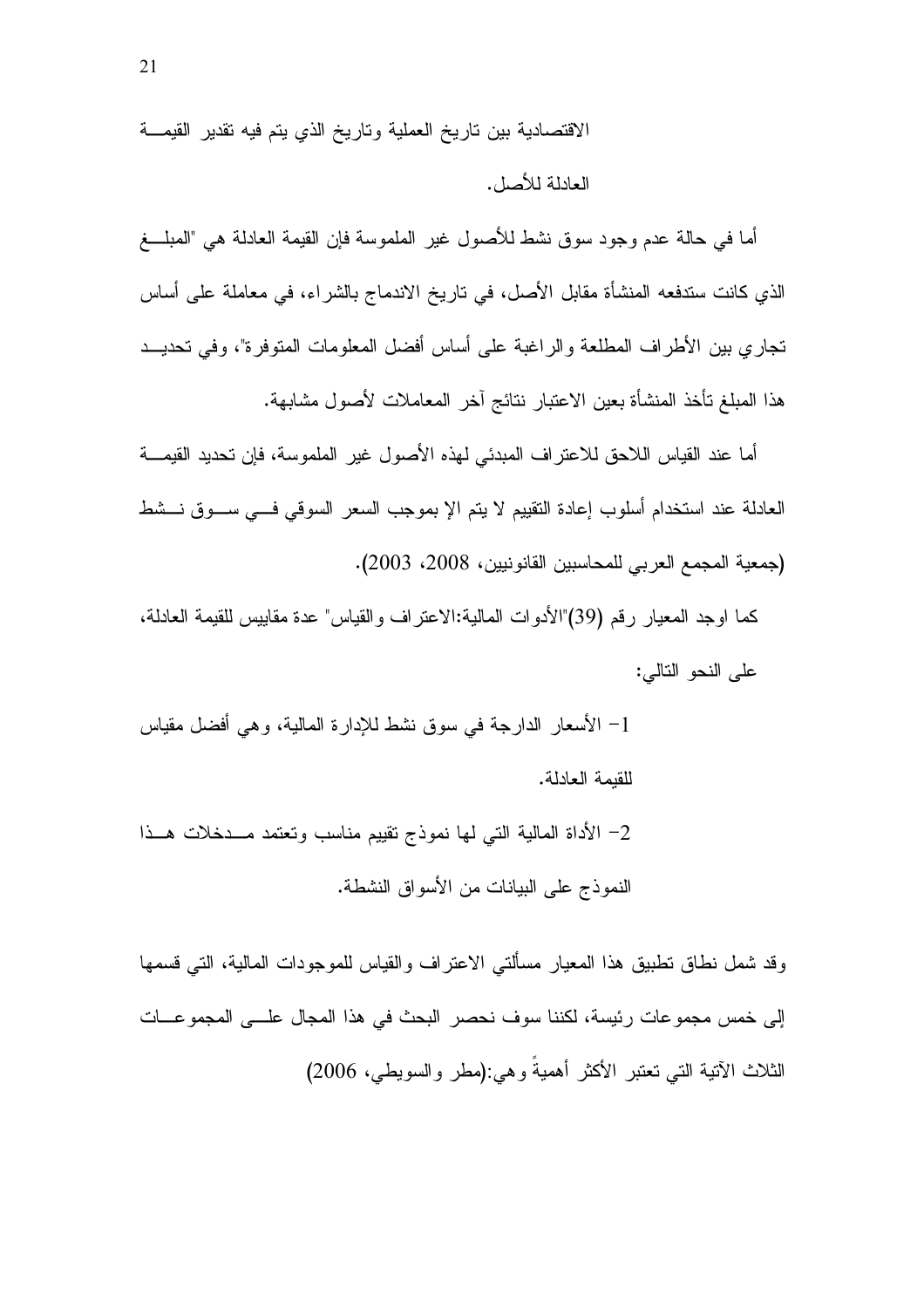أ. الموجودات المالية لأغراض المتاجرة (For Trading) وتشمل هذه المجموعة الموجودات المالية التي يكون الغرض الأساسي من اقتنائها، تحقيق الأرباح من خــــلل تقلــــب أســــعار ها السوقية في المدى القصير، وضمن فترة أقصاها ثلاثة شهور من تاريخ شرائها.

وينص المعيار رقم (**39**) على أن يقاس هذا النوع من الموجودات لأغراض إعداد البيانات المالية بالقيمة العادلة، على أن ندرج المكاسب أو الخسائر غير المحققة والتــــي نتـــنج عـــن فروقات النقييم ضمن قائمة الدخل.

ب. الموجودات المالية المحتفظ بهـــا لأغــــراض البيــــع (Available for Sale)، وتـــشمل الموجودات المالية التي لا يمكن تصنيفها ضمن أي نوع اخر من الموجودات المالية، ســـواء تلك المحتفظ بها لأغراض المتاجرة أو المحتفظ بها لحين الاستحقاق. ويقضي هــذا المعيـــار بقياس هذا النوع من الموجودات أيضا بالقيمة العادلة، ولكن علـــي أن تـــدرج المكاســـب أو الخسائر غير المحققة الناتجة عن فروقات النقييم كبند منفــصل ضـــمن حقــوق المـــساهمين بالميز انية.

ج. الموجودات المالية المحتفظ بها لحين الاستحقاق (Held to Maturity)، وتـــشمل هـــذه الموجودات أدوات الدين فقط، و هي على خلاف المجموعتين السابقتين التي قد تشمل كل منهما أدوات الدين كالسندات، إلى جانب أدوات الملكية كالأسهم.

وتصنف الموجودات المالية ضمن هذه المجموعة، متى كان لدى إدارة المنشأة النية أو القصد (Intent) وكذلك القدرة والإمكانية (Ability) للاحتفاظ بها إلى حين حلول أجل الاستحقاق.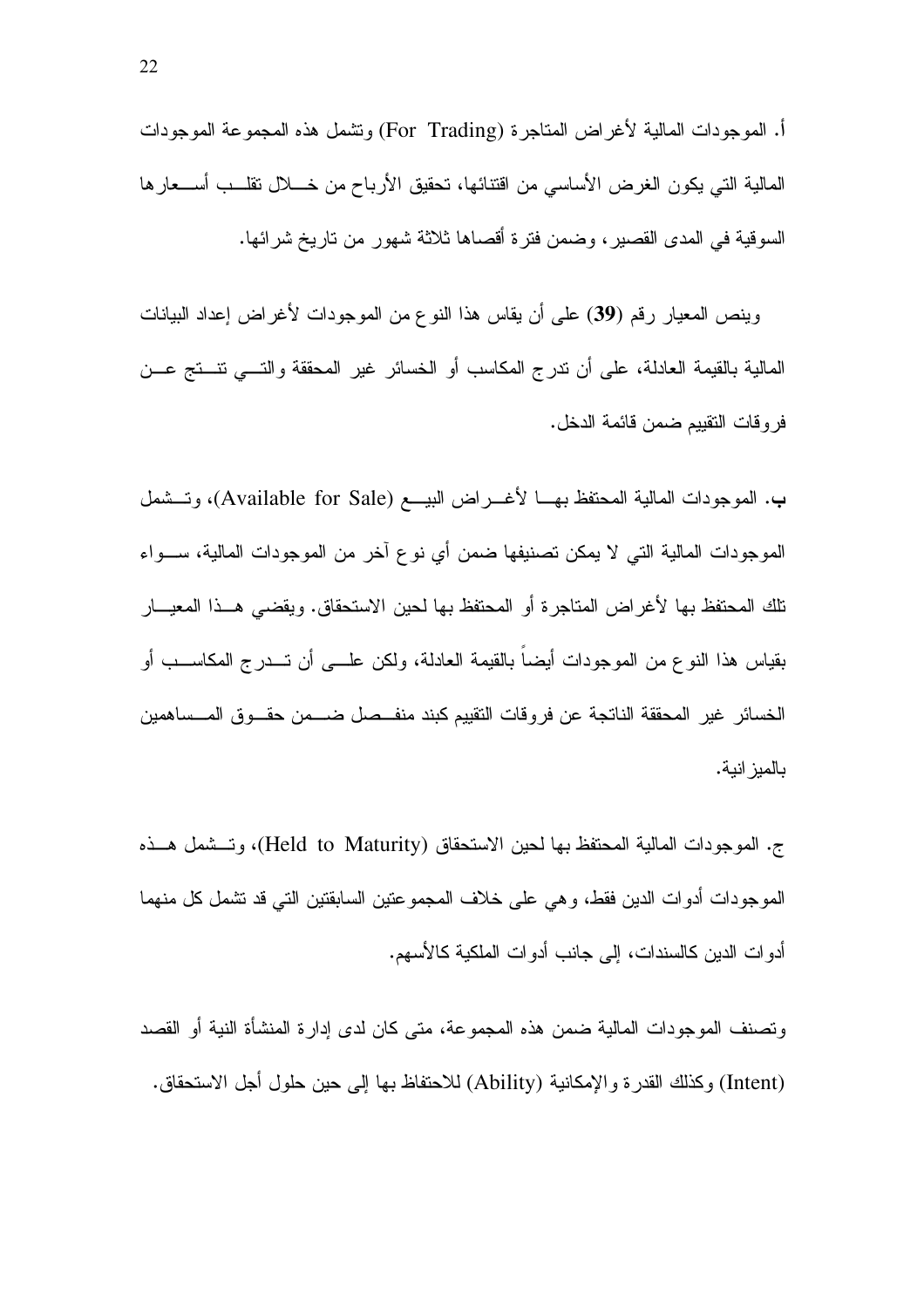وقد تضمن المعيار رقم (41) "الزراعة" أسس تحديد القيمة العادلة(جمعية المجمع العربي للمحاسبين القانونيين، 2008، 2289):

- يعتبر السعر المعروض في السوق النشط أفضل محدداً للقيمة العادلة.  $-1$
- إذا لم يكن هنالك سوق نشط تستخدم الأساليب النالية مع مراعاة مراجعة فروقات  $-2$ القيم المستخر جة:
	- سعر أخر معاملة في السوق شريطة استقرار الظروف الاقتصادية.  $-\mathfrak{f}$ 
		- ب— أسعار السوق للأصول المماثلة مع نعديل لإظهار الفرق.
- الأسعار السائدة لوحدة الأصل البيولوجي أو المنتجات البيولوجية، مثل سعر الكغم ت – الواحد للماشية الحية أو سعر كغم القمح.
- القيمة الحالية للتدفقات النقدية الصافية المتوقعة من الأصل مخصومة بسعر السوق  $-3$ الحالي قبل الضر ببة لتقدير القبمة العادلة.

### 2–1–4 محددات الوصول للقيمة العادلة:

يعتمد مفهوم القيمة العادلة على الأصول والالتز امات المالية على فرض الاستمرارية للمنشأة، وكما يؤخذ سعر الشراء الحالي للأصول المحتفظ بها أو الالتزامات المراد إصدارها، وسعر البيع للأصول المقتناة أو الالتز امات القائمة، والسعر الوسطى عند مقابلـــة وضـــعيات الأصبول والالتز امات.

وقد وضع المعيار طرقاً بديلة لقياس القيمة العادلة في غير الحالات أعلاه:

إذا لم يكن السوق نشطاً فيمكن تعديل القيمة الدارجة في الـــسوق  $-1$ يشكل بـحقق تقدير اً أفضل.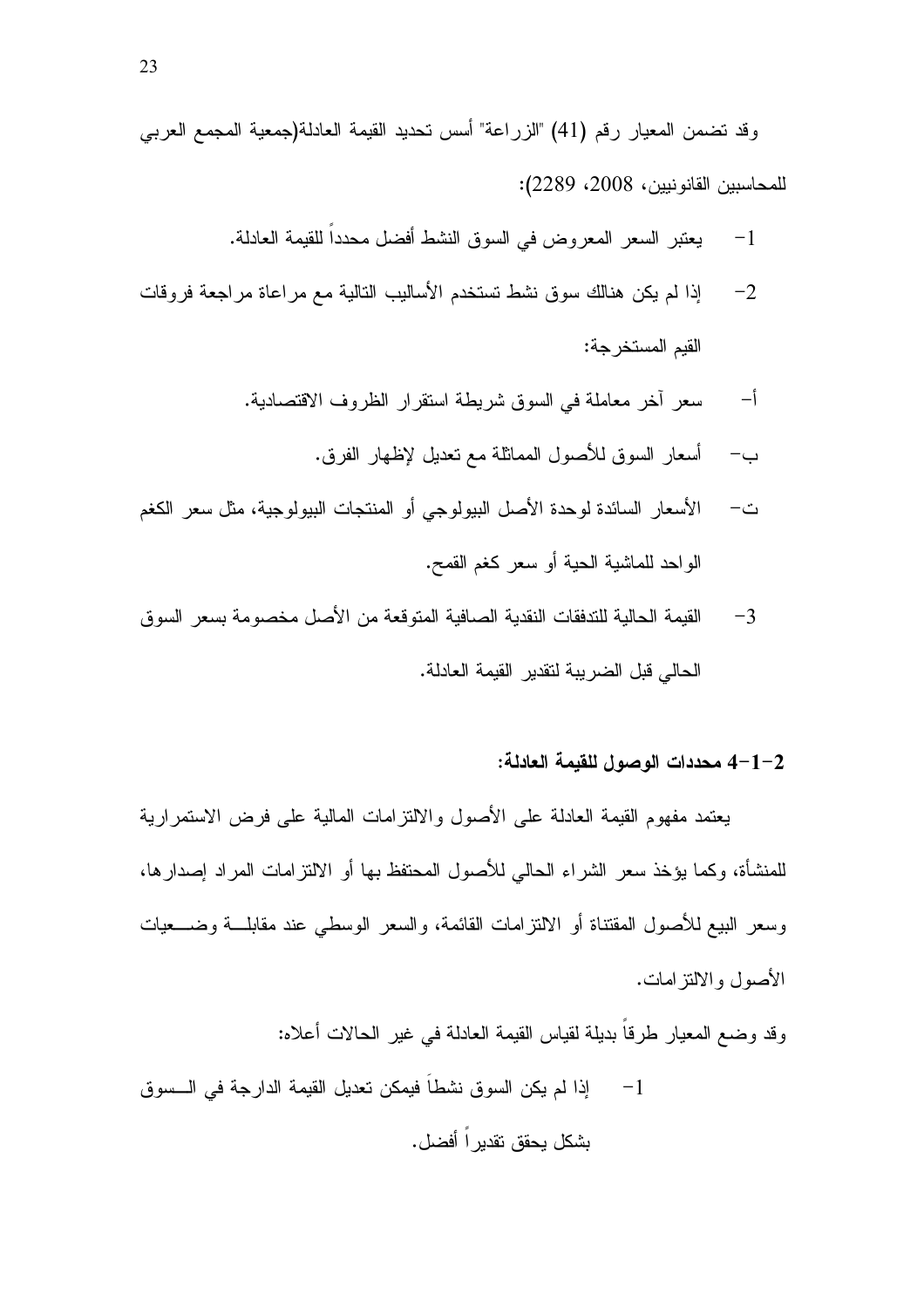' 3 A / %Y 4 78& @ H2 + 4 - & 74 < " < 4 # 6- @ B&% ( . 7:( 4 

3<sup>—</sup> يمكن اللجوء إلى أساليب بديلة أخرى مثل:

- لقيمة السوقية للأدوات المشابهة بشكل جوهري.  $\mathfrak{f}$ 
	- ب— القيمة الحالية للندفقات النقدية المنوقعة.
		- ث– نماذج تسعير الخيار ات.
- لم يكن هنالك من سعر في السوق لأداة مالية بكاملهــــا ولكـــن  $-4$ توجد أسواق للأجزاء المكونة لمها، فإنه يتم تحديد القيمة العادلــــة بناءا على أسعار السوق ذات العلاقة.

5 التقييم من طرف خارجي.

وقد أوضىح المعيار قابلية قياس القيمة العادلة بشكل موثوق في الأسواق غير النشطة إذا كان (جمعية المجمع العربي للمحاسبين القانونيين، 2008، 2005):

- 1 الاختلاف بين تقدير ات القيمة العادلة المعقولة ليس كبير ا.
- 2– انه يمكن نقييم مختلف النقديرات بشكل معقول وصولا للقيمة العادلة وكثيرا مـــا يكون المشرع قادرا على إجراء تقدير القيمة العادلة للأداة المالية بحيـــث يمكـــن الاعتماد على استخدام هذه القيمة بشكل موثوق في البيانات المالية.

وقد تضمن المعيار رقم (40) أسس تحديد القمة العادلة لهذه الممتلكات على النحو التـــالي (جمعية المجمع العربي للمحاسبيين القانونيين، 2008، 2246–2247):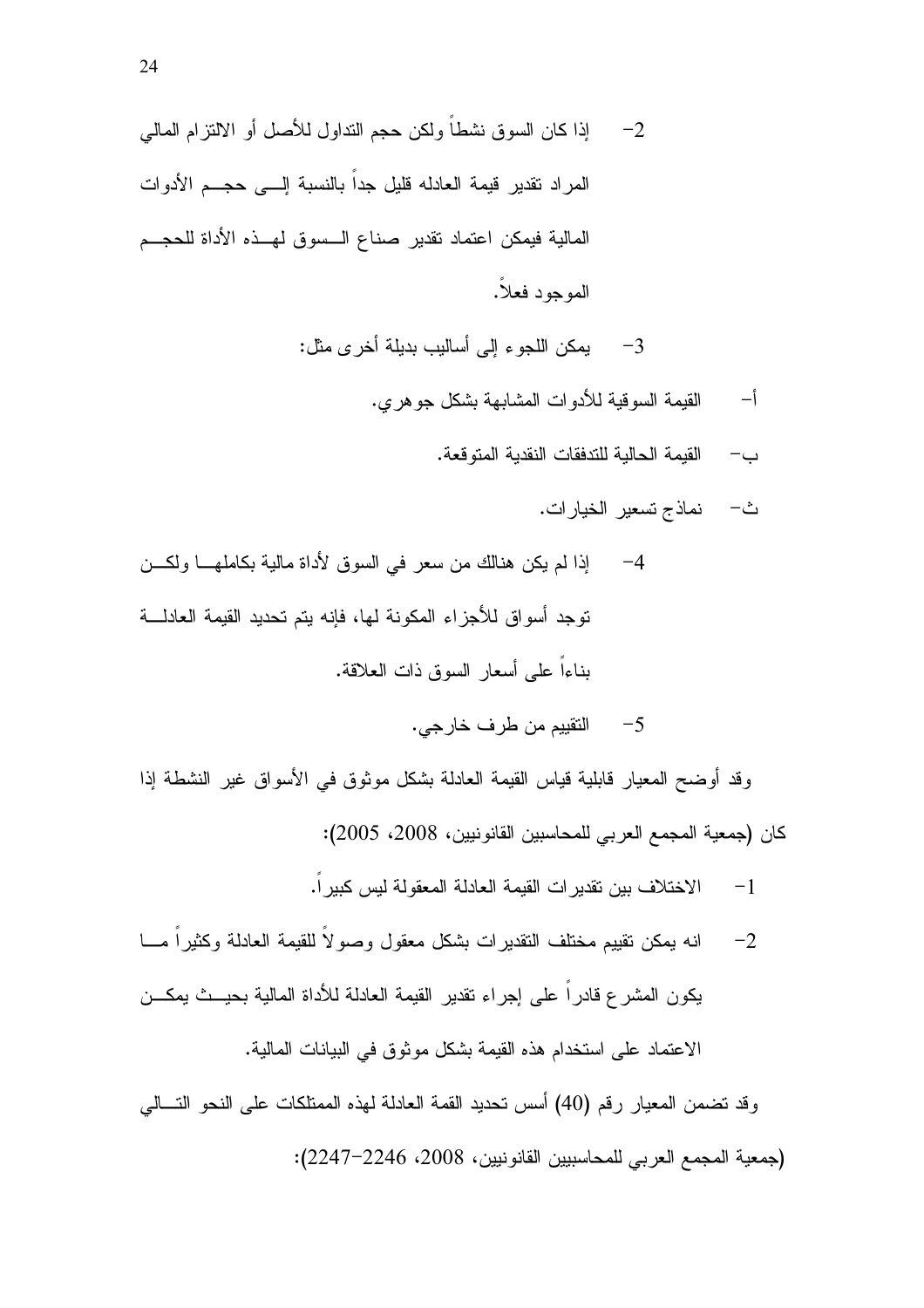- يعتبر السعر السوقى أفضل وسيلة لتحديد القيمة العادلة، ويعبـــر الـــسعر  $-1$ السو في هنا عن السعر الأكثر احتمالاً والممكن الحصول عليه على نحـــو معقول من السوق، وهو أفضل سعر قد يحصل عليه البسائع فسي ظلَّ ظروف السوق العادية دون أي تضخيم أو تخفيض في ظروف اقتصادية خاصة.
- تعتبر الأسعار الجارية في سوق نشيط للممتلكات مـــشابهة فـــي الموقـــع  $-2$ والحالة والشروط النعاقدية أفضل دليل للقيمة العادلة.
- أما في حالة عدم توفر الأسعار الجارية، فيمكن تقدير القيمة العادلة مـــن  $-3$ خلال الحصول على معلومات مختلفة، تتضمن ما يلي:
- \_–∫ الأسعار الجارية في سوق نشط للممتلكات المختلفة من حيث الطبيعــــة والموقــــع، بحبث تعدل هذه الأسعار لتعكس الفر وقات الناتجة عن الاختلافات بسبن الأصسل المر اد نقدبر ه و هذه الممتلكات.
- ب— الأسعار الأخير ة في سوق اقل نشاطاً مع تعديل هذه الأسعار لتعكس التغير ات في الأحوال الاقتصادية بين ناريخ هذه الأسعار وناريخ النقييم الحالي.
- ت— خصم التدفقات النقدية المستقبلية المتوقعة بموجــب عقـــود الإيجـــار الحاليـــة أو بالر جو ع إلى الببانات الخار جبة كالإبجار ممتلكات المماثلة في نفس المنطقة.

إن تطبيق هذا المعيار في الممارسة المهنية يحوى على بعض الثغرات التي يمكن أن تهيئ لإدارة الشركات العقارية فرصاً لإدارة أرباحها من خلال ما بلي:(مطر والسويطي، 2006)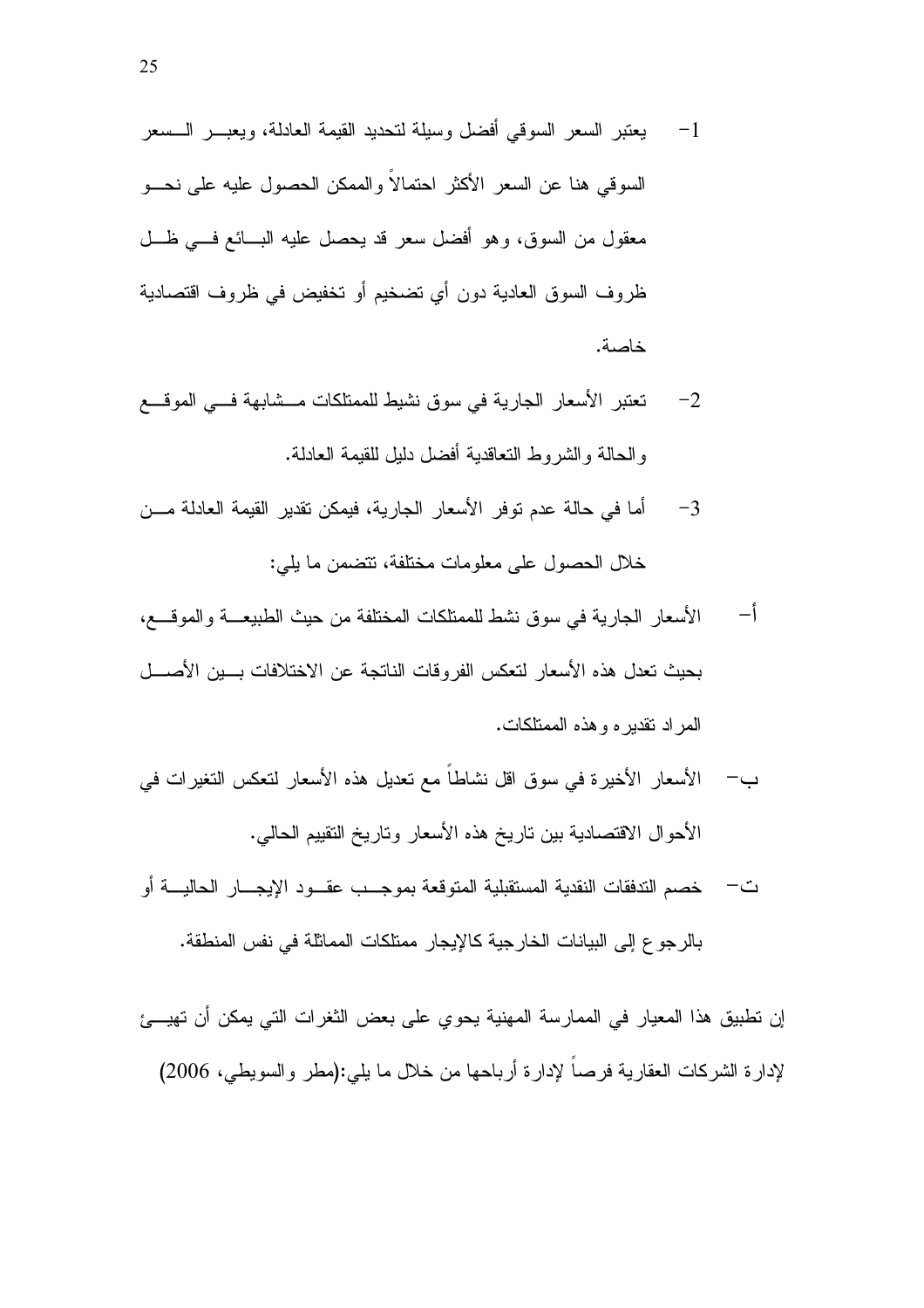1– المبالغة في تحديد القيمة العادلة للعقار والتي نتنج عن خلل في عملية التقييم، إمــــا لعــــدم توفر الخبرة الكافية لدى خبير التقييم، أو لوجود عملية تطابق في المصالح بين أطراف التعاقد تحفز هم على المبالغة في التقييم في حال كونهما أطراف ذات صلة (Related Parties). مما يؤدي إلى اختلاف الاراء والاجتهادات وتعارض المصالح، وقد حدث ذلك فعلا في اكثر مـــن حالة في سوق العقار الأردني.

2– التلاعب في عملية إعادة التصنيف، من خلال نقل الاستثمار ات العقارية من الفئــــة التــــي يتوجب قياسها وفقا للنكلفة، إلى الفئة التي يتسنى قياسها بالقيمة العادلة لدى حـــدوث ارتفـــاع جو هر ي في أسعار العقار ، وذلك بقصد الاستفادة من المكاسب غير المحققة في قائمة الدخل.

ولقد أثار صدور المعيار الدول*ي ر*قم **(39)** جدلا واسعا في أوساط الباحثين والمهنيين على حد سواء، فانقسموا إلى فريقين بين مؤيد ومعارض، إذ تمحور الجدل حول مسألة نبرير عمليـــة قياس الاستثمارات في الأوراق المالية بالقيمة العادلة، وذلك اعتمادا على عوامل محكومة في كثير من الأحيان بعنصر الاجتهاد الشخصـي، مما يترك المجال واسعا لنشوء ما يعرف بتحيز القياس (Measurement Bias), ويبرر منتقدو المعيار موقفهم المعارض لــــه بنــــاءً علــــي الأسانيد النالية:(مطر والسويطي، 2006)

1. إن اعتماد أساس النية أو القصد أو الغرض (Intent) من اقتناء الموجودات المالية كمعيار لتصنيفها ضمن واحدة من المجموعات الثلاث (مجموعة المتاجرة، المجموعة المتاحة للبيـــع، مجموعة الاستثمارات المحتفظ بها لحين الاستحقاق) ، يفتح المجال واسعا أمام مجالس إدارات الشركات للتلاعب بالأرباح تحقيقا لأغراض خاصة بها عند إعداد البيانات المالية. إذ يمكـــن لشركة لديها محفظة من السندات – مثلا –، أن تصنف بناء على معيار النية ثلاثـــة ســـندات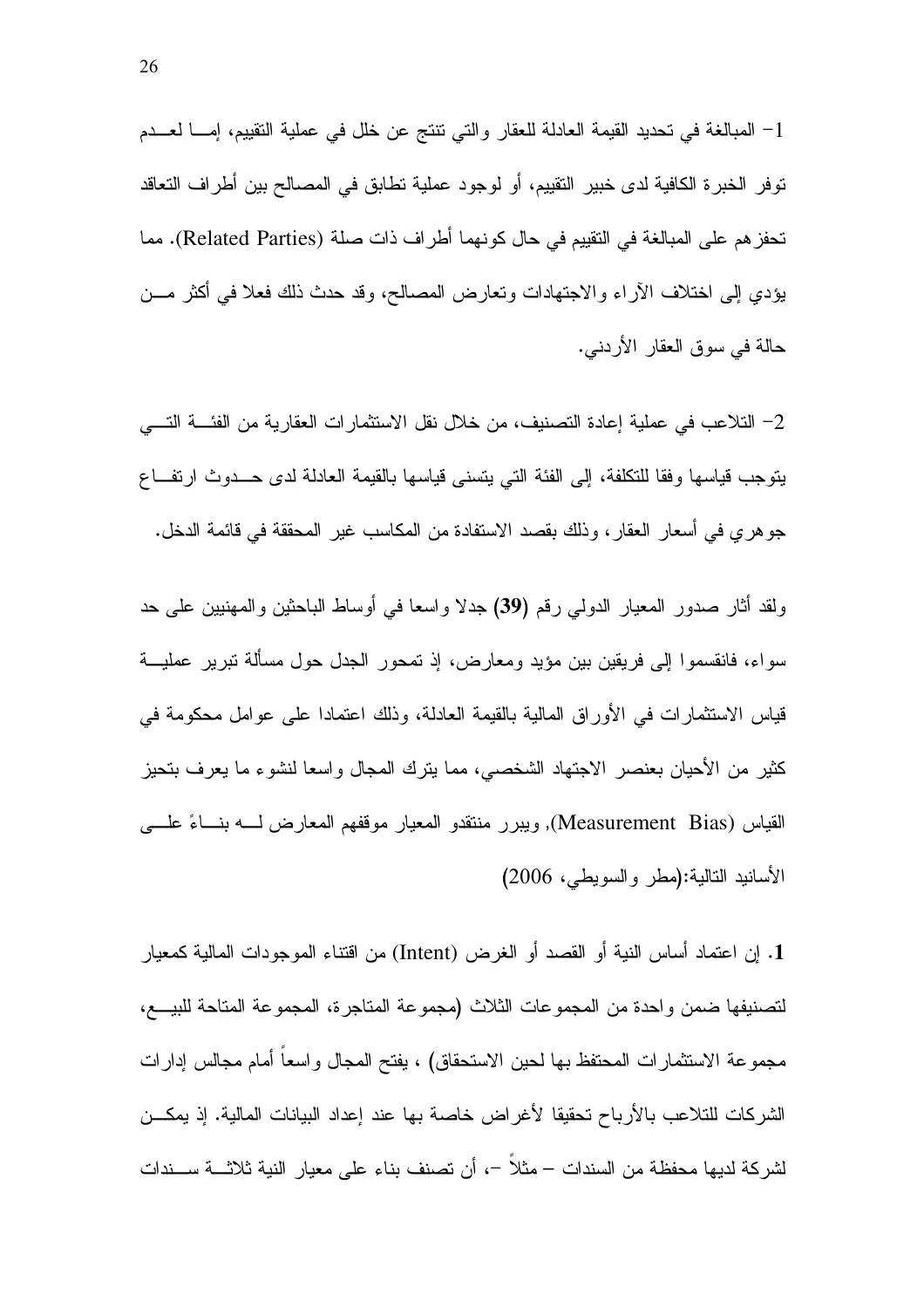متشابهة بثلاث طرق مختلفة، فتضع واحدا منها ضمن مجموعة المتـــاجرة, والثـــاني ضــــمن المجموعة المتاحة للبيع، والثالث ضمن مجموعة الاستثمارات المحتفظ بها لحين الاســـتحقاق. ويتعارض ذلك مع مبدأ الاتساق أو التماثل (Consistency) فضلاً عن أنه يـــوفر الفرصــــه للتلاعب بكل من نتيجة أعمال الشركة ومركزها المالي، بسبب اختلاف معالجـــة المكاســـب والخسائر غير المحققة الناتجة عن فروقات النقييم بين الطرق الثلاث.

2. مع أن هذا المعيار وضع مجموعة من الضوابط التي تحكــم عمليـــة إعـــادة التـــصنيف (Reclassification) للاستثمارات المالية، إلا أن بعض إدارات الشركات تجد من المنافذ ما يمكنها من نقل (Transfer) أداة مالية معينة من مجموعة إلى أخرى، لتحقيق أغراض خاصة بها. كأن نتقل مثلا أداة مالية كانت مصنفة ضمن مجموعة الاستثمارات المتاحة للبيـــع إلـــي مجموعة الاستثمارات المعدة للمتاجرة، وذلك كي بنم نقل المكاسب غير المحققة مـــن إعـــادة النقيبِم من حقوق المساهمين بالميزانية إلى قائمة الدخل بقصد نضخيم الربح. أو أن يتم نقـــل أداة دين كانت مصنفة ضمن مجموعة المحتفظ بها لحين الاستحقاق، إلى مجموعة المحتفظ بها للبيع، وذلك كي يتم نقييمها بالقيمة العادلة بدلا من نقييمها بالنكلفة المطفأة، ومن ثـــم تـــنعكس المكاسب غير المحققة من إعادة النقييم على الميزانية ضمن حقوق المـــساهمين، ســـعيا وراء تحسين المركز المالي للشركة التي تسعى إلى الحصول على قرض مصرفي مثلا.

3. كما يقدم منتقدو المعيار حجة أخر ي تدعم موقفهم المعارض، إذ يجادلون بأنّ تطبيق منهج القياس بالقيمة العادلة على جانب الموجودات المالية فقط، دون تطبيقه وبنفس المقــدار علــــى جانب المطلوبات المالية، سيحدث خللا في قياس الدخل والمركز المالي أيضا. زد على ذلـــك فإن هذا الإجراء يخل بكفاءة وفاعلية سياسة هامة من الـــسياسات المطبقـــة خـــصوصـا فــــي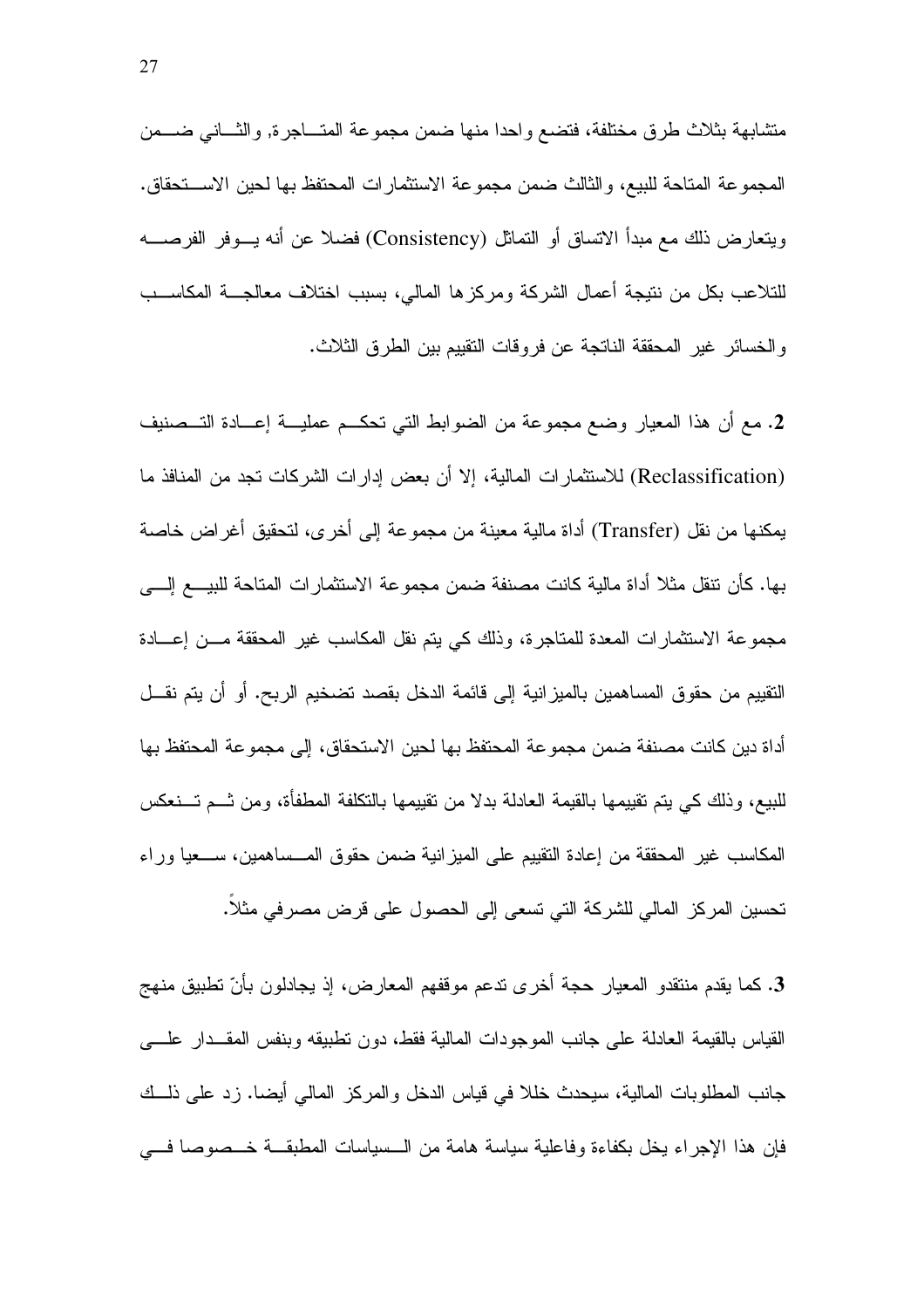#### 1–2 محاسبة القيمة العادلة للبنوك العاملة في الأردن

فقد اصدر البنك المركزي الأردني العديد من النعليمات والنعاميم والمسذكرات إلسى البنوك العاملة في الأردن، نتعلق بتطبيق وتفسير معايير المحاسبة الدولية الداعية إلى استخدام القيمة العادلة، واحتسابها لبعض الأدوات المالية التي تتطلب الإفصاح عن المعلومـــات التـــي نتعلق بالقيمة العادلة بحيث يتم تطبيق المعيار المحاسبي الدولي رقــم (39) (التعمـــيم رقـــم (19330/10) بتاريخ 23−11−2000) الذي ألزم فيه البنوك بتطبيق معيار المحاسبي الدولي (39)"الأدوات المالية–الاعتراف والقياس"ابنداء من 1−1−2001، و قد تطرقت هذه الدراســــة إلى كيفية احتساب القيمة العادلة حسب المعيار المحاسبي رقم (39) "الأدوات المالية:القيـــاس والاعتراف"، حيث قام البنك المركزي بإرفاق مرفقة بالتعميم رقم 10–9491 بتـــاريخ 3–6– 2001 يظهر فيها الأسس والافتراضات لنقدير القيمة العادلة للتسهيلات الائتمانية غير العاملة اعتباراً من 1–1–2001 وذلك وفقاً لمتطلبات المعيار المحاسبي رقم (39) وفيما يلي بيانات لمهذه الأسس والفتر اضبات:

1- يتم تقدير القيمة العادلة على أساس القيمة الاستردادية للديون، و هي صافي القيمة الحالية للتدفقات النقدية المستقبلية أو صافى القيمة التحصيلية.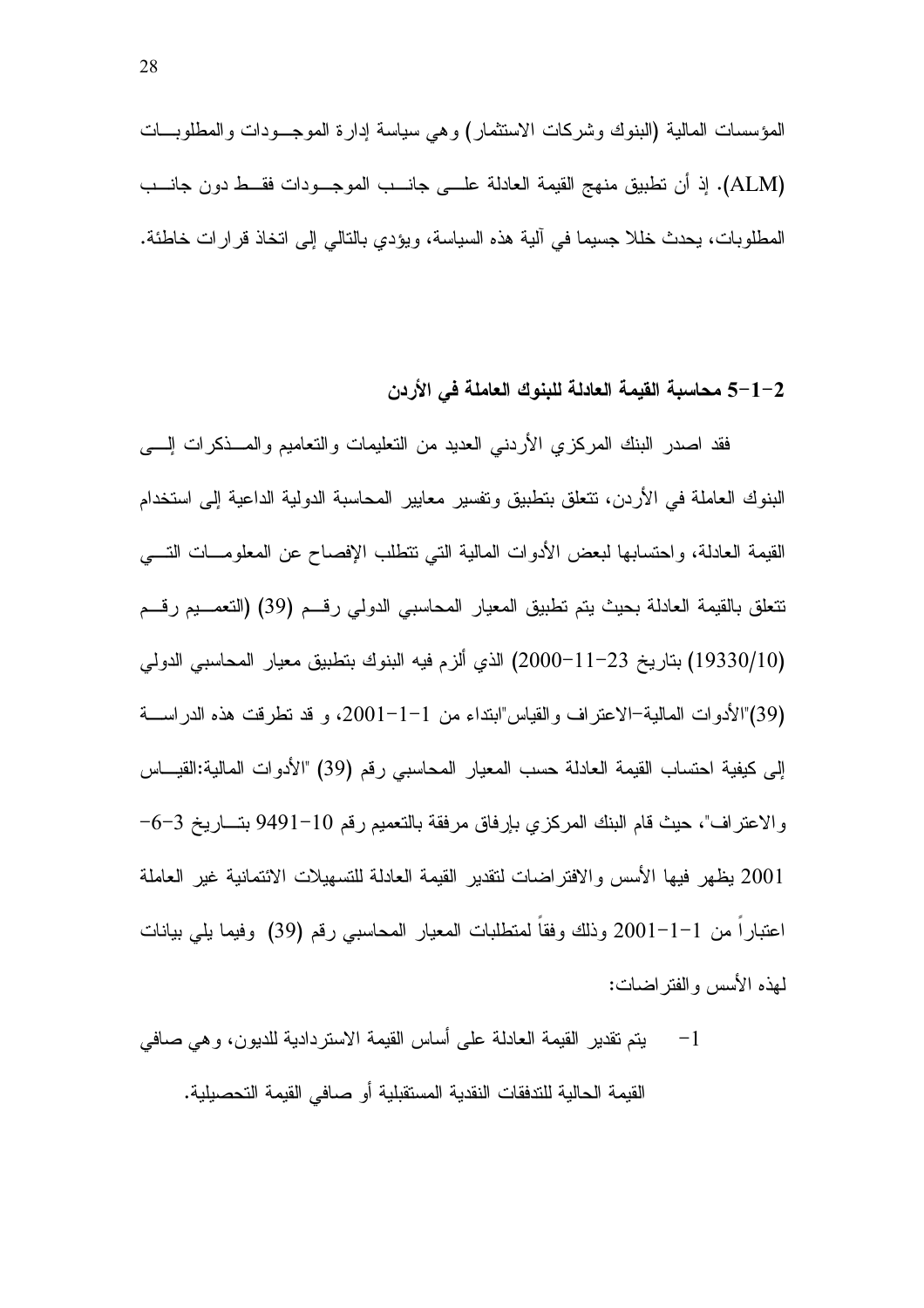- يمثل الفرق بين القيمة الاستردادية والقيمة الدفترية خسارة تدنى، ويوخــذ  $-2$ لَّها مخصصٍ بقدٍ في قائمة الدخل الشامل.
- يتم احتساب الندنبي على السديون غير العاملة وفقا لتسصنيف السديون  $-3$ الموضوع من قبل البنك المركزي الأردني.
- يتم احتساب القيمة الحالية لصافي التدفقات النقدية المـــستقبلية مـــن إدار ة  $-4$ البنك وفقا لفر ضبات و أسس محددة و تستند إلى اقر ب تقدير ٬و اقعى.
- لا يشمل الاحتساب الديون المأخوذ لمها مخصصات بالكامل ولا نتوفر لمها  $-5$ ضمانات عقارية وتستبعد هذه الديون والمخصصات المقابلسة لهسا مسن التقدبر .
- يتم احتساب القيمة الحالية لصافى التدفقات النقدية المستقبلية لمدة خمــس  $-6$ سنو ات، وإذا كانت هنالك تدفقات نقدية لاحقة للمسدة المسذكور ة تحسسب ضمن القيمة المتبقية في السنة الخامسة مع مراعـــاة مـــا يلـــى بالنـــسبة للضمانات العقار بة:
- $-\mathfrak{f}$ بالنسبة للعقارات التي اتخذ قرار تصفيتها من إدارة البنك، لا يجوز توقع الندفقات النقدية من الضمانات إلا بعد مرور سنتين كاملتين من بدء تتفيذ الر هن كحد أدني.
- أما النسبة للضمانات العقارية التي لم يتخذ فيها قر ار ات بالتنفيذ بعد فإنها  $-$ ب نقسم إلى قسمين: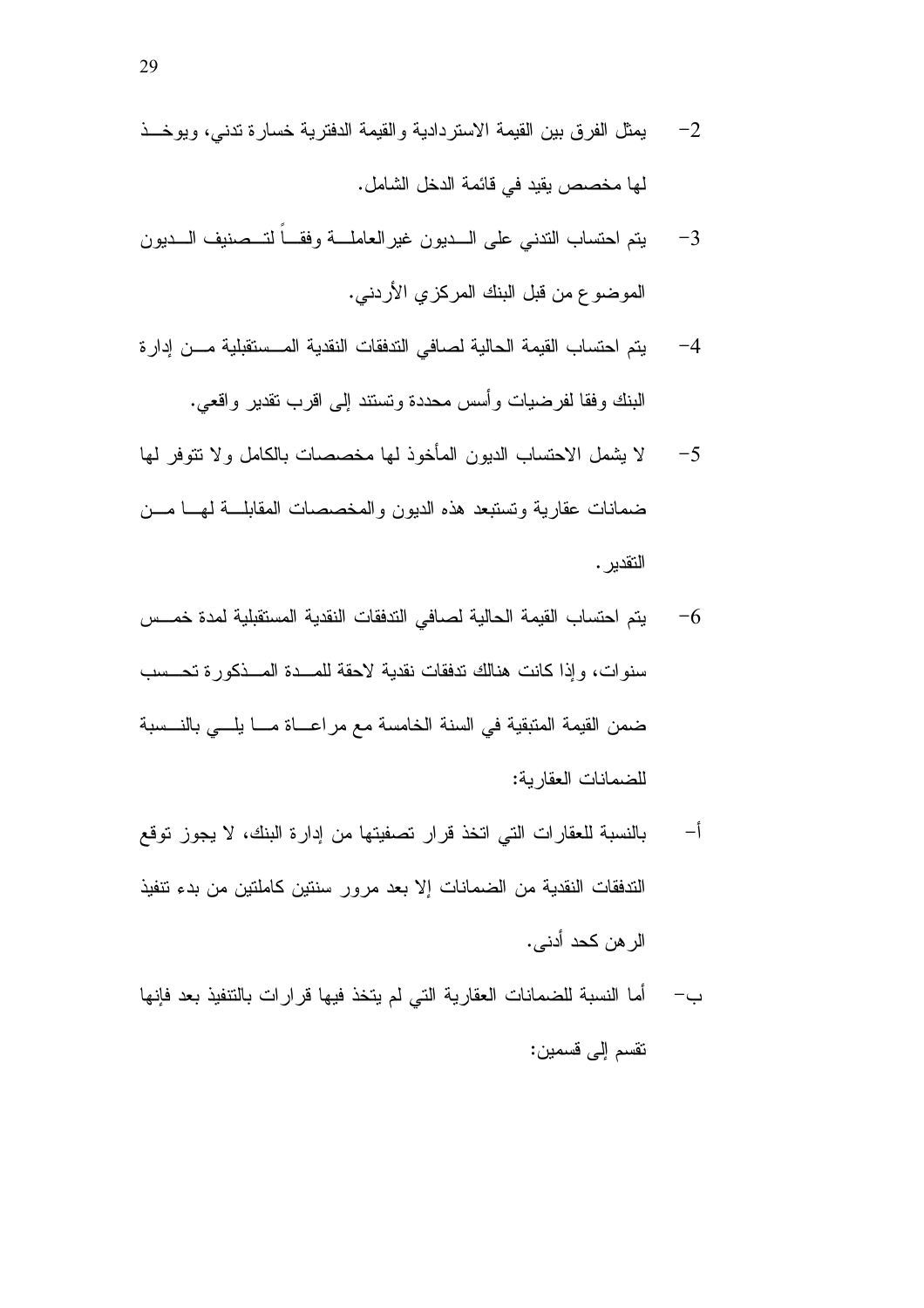- إذا اقترن الندفق النقدي المتوقع من الضمان مع تدفقات نقدية أخر ى مـــن المدين، فإن التدفقات النقدية من الضمانات العقار بة ندر ج في نهاية السنة الخامسة.
- إذا لم يقترن الندفق النقدي المتوقع بتحصيلات نقدية أخـــرى يـــتم إدراج الندفق النقدي من الضمانة العقارية بعد نهاية السنة الثالثة.
- عند نقدير القيمة العادلة للضمانات العقار ية فيجب أن يتم نقـــدير صــــافي  $-7$ الندفق النقدي من الضمانات العقارية من إدارة البنك بناء على انفاقيـــات الإيجار أو عمليات التشغيل ويجب أن نكون مرهونة للبنك من الدرجـــة الأولى و يجب أن لا تزيد القيمة الاستردادية عن قيمة سند الرهن مضافا إليها الفو ائد.
- بتضمن نقدبر القبمة العادلــــة للـــضمانات العقار بــــة و الآلات و المعـــدات  $-8$ والإنشاءات الأخرى المقامة عليها أو التبي نحتويها هذه العقارات.
	- نقدر الضمانات الأخر ى غير العقار ات كلأتي:  $-9$
	- أ– الأوراق المالية المتداولة في السوق المالي بالقيمة العادلة بعد مصاريف البيع.
- ب— الأوراق المالية غير المتداولة يتم اعتماد صافي القيمة البيعية أو صافي قيمة الندفقات النقدبة أبهما أعلى.
	- ج– السيارات و البضائع نقدر بصافى القيمة البيعية. د– البضاعة نقدر بصافي القيمة البيعية ويراعي ذكر ناريخ نخزينها. هـــــ لا يتم اخذ كفالة آخرين أو كفالات شخصية في الاعتبار .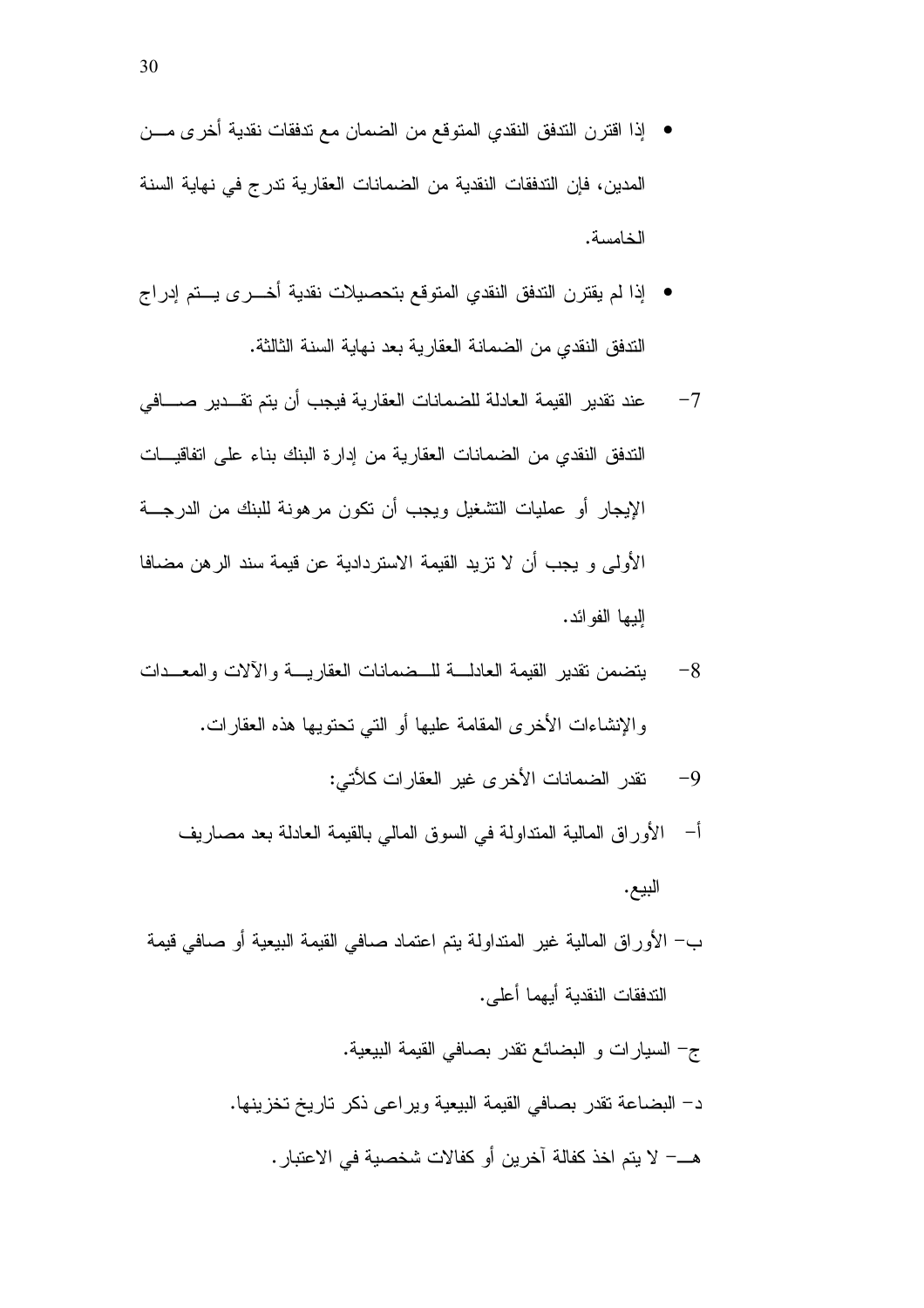- 10 يتم خصم التدفقات النقدية على أساس سعر الفائدة الأصلي الفعلي للـــدين عند تعثَّره وتصنيفه دينا غير عامل.
- 11- يتم نتزيل الفوائد المعلقة من قيمة الدين غير العامل لأغراض الوصــول إلى القيمة الدفترية للدين.
	- 12 يتم احتساب الندني على أساس الأرصدة القائمة لكل عميل.
- 13 في كل سنة لاحقة (فترة لاحقة) يتم احتساب القيمة العادلة علـــى أســــاس

السنوات المتبقية إذا كانت التدفقات النقدية الفعلية متفقة مع التوقعات ويتم إضافة ديون غير عاملة جديدة.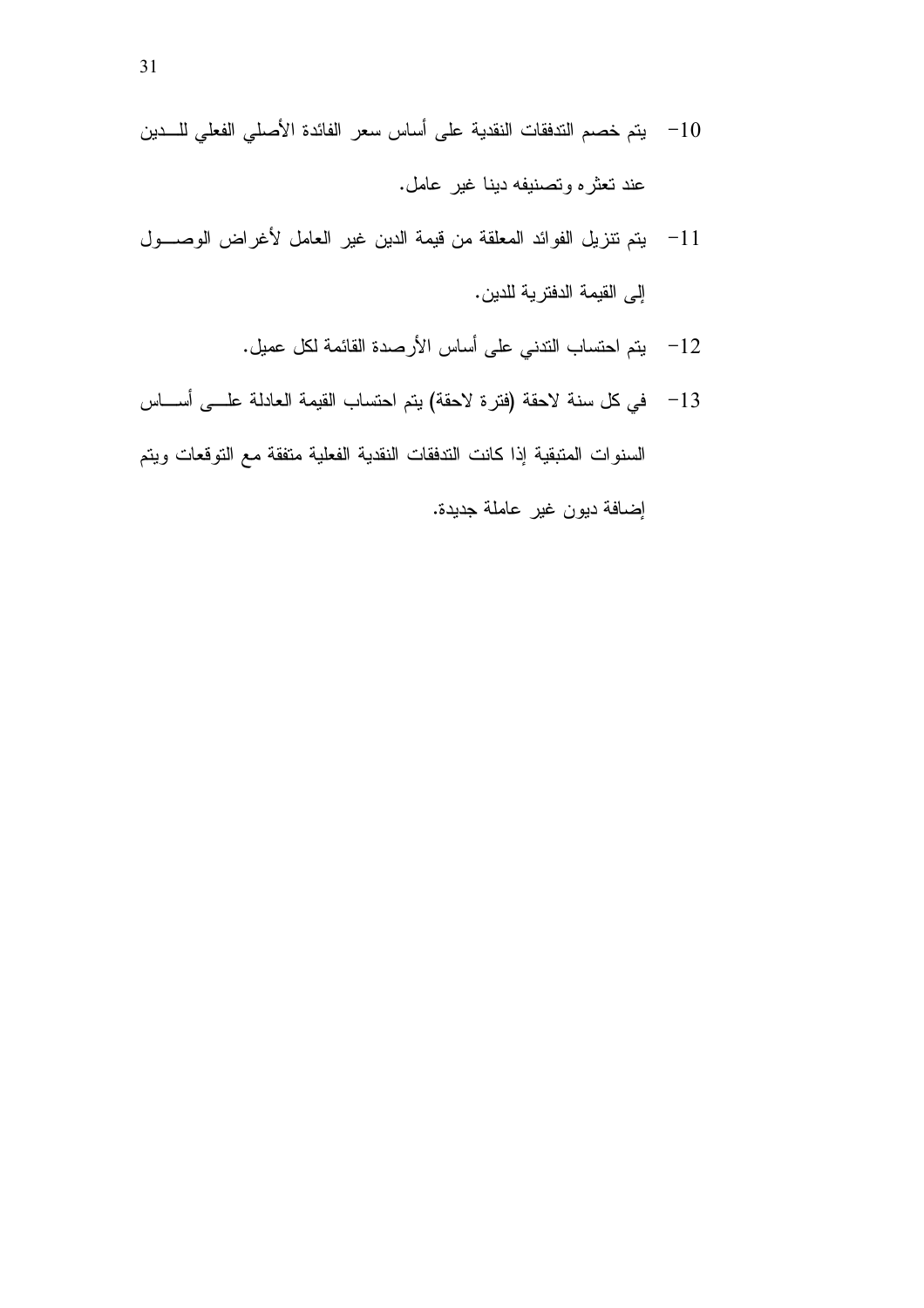# الجزء الثاني<br>العوائد السوقية

#### المقدمة  $1-1$

- العوائد السوقية للمشروع  $2 - 1$ 
	- 3-1 أهمية العائدعلى الأصول
- 4-1 العوامل التي تؤثر على العوائد السوقية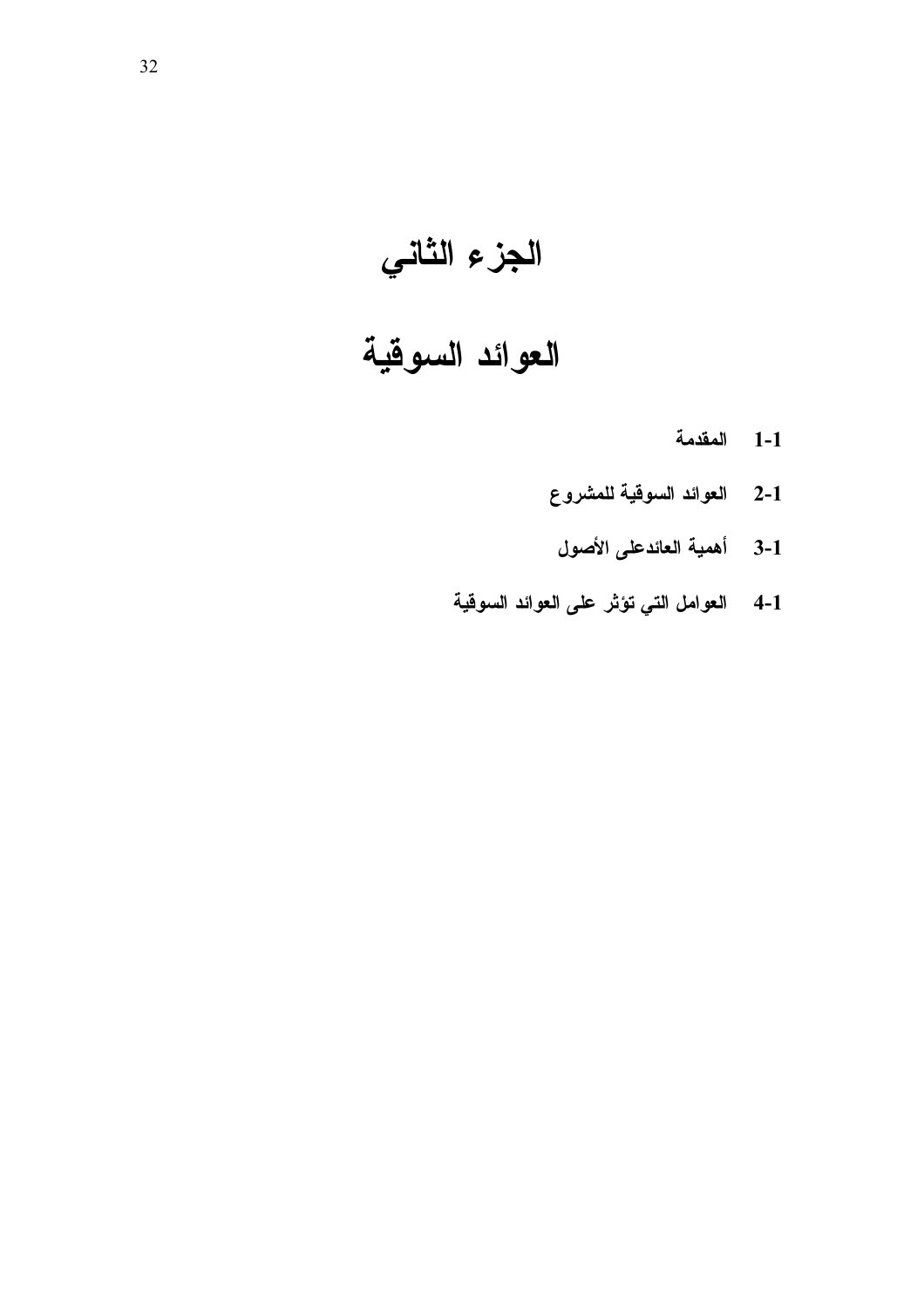#### 1−2−2 مقدمة:

هنالك عدة أنواع للعائد منها المحاسبي المالي ومنها العائد السوقي وستستخدم الدراسة العائد السوقي لأنه يساعد الباحث في النعرف على نقييم المتعاملين في السوق المالي لمعلومات القيمة العادلة وفيما إذا عكسوها في قرارات نقييم سعر سهم البنك وتحديد عوائــده الــسوقية باعتبار إن السوق المالي هو المكان المناسب لاختيار معلومات القيمة العادلة. ويعبر عن العوائد السوقية للسهم بموجب المعادلة النالية: (العامري، 2007)

$$
R_{it} = (\underline{P_1 - P_0}) + \underline{D_{it}}
$$

$$
P_0
$$

حبث:

- .t : العائد السوقي على السهم j بالفترة t.
	- :P1= سعر السهم i في نهاية الفترة.
	- سعر السهم i في بداية الفترة: $\mathbf{P}_0$
- .t : التوزيعات النقدية على السهم i في الفترة t.

تعتبر العوائد السوقية محور اهتمام الادارة وما تمارسه من قرارات وسياســـات فــــى منشأت الاعمال المعاصرة حيث يجسد هذا الهدف محور المنهج المنظم لوظيفة الإدارة المالية

(financial management) بعد أن خضع منهجها لمراحل نطور هائلة ومضطردة خلال القرن العشرين، فقد نجاوزت فية الادارة أسلوبها ونمطها واهتمامها الاجرائي المجرد والسذي ينحصر بالمحافظة على انسيابية منظمة للاموال داخل المنشأة وبعلاقتها مع بيئتها الخار جيسة ونحديد السيولة الكافية واللازمة لمواجهة عملياتها التشغيلية إلسي كونهسا وظيفة متكاملة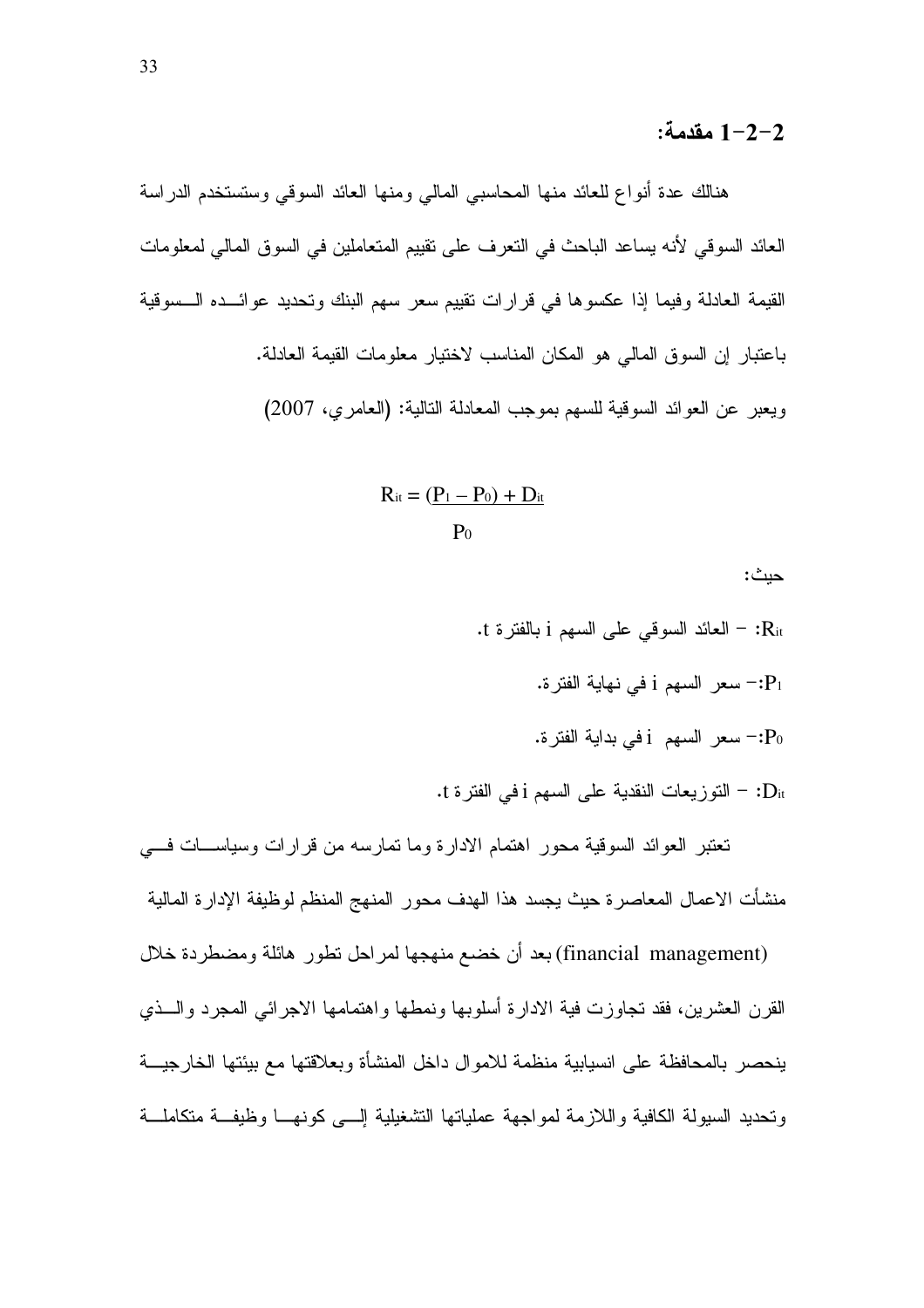وقد نجلت هذة الاهداف بعد أن حدثت نطورات هائلة في منغيرات الحياة الاقتصادية التي تعمل فيها منشأت الاعمال مثل نزايد حدة التضخم وتأثيرات أسعار الفائدة (Interest Rate) والندرة النسبية للاموال المناحة للاستثمار والاتجاهــات الكبيــرة فـــى اســـتخدام الحاســـبات الإلكترونية وفي نقل ونبادل المعلومات والدخول بما يعرف بخصخصة المشروعات ثم النحول الاقتصادي نحو ما يعرف بالعولمة (Globalization) وتعزيز عالمية منشآت ألاعمال.

#### 2-2-2 العوائد السوقية للمشروع:

يُعرف هذا الهدف باسم مضاعفة ثروة المنشأة، وقد يسأل سائل:كيف يمكن تعظيم القيمة الحالية للمنشأة؟ إن تعظيم القيمة الحالية للمنشأة ينتج عــن قـــر إر ات المنـــشأة الاســـنثمارية والتمويلية، حيث أن القرارات الاستثمارية والقرارات التمويلية نؤثر بالضرورة على كل مـــن العائد المتوقع ودرجة المخاطرة المرتبطة بالعائد، والأخيرين بؤثران علـــي قيمـــة المنـــشأة، والشكل النالي بوضح ذلك:

شكل رقم (1) القرارات المؤثرة في قيمة المنشأة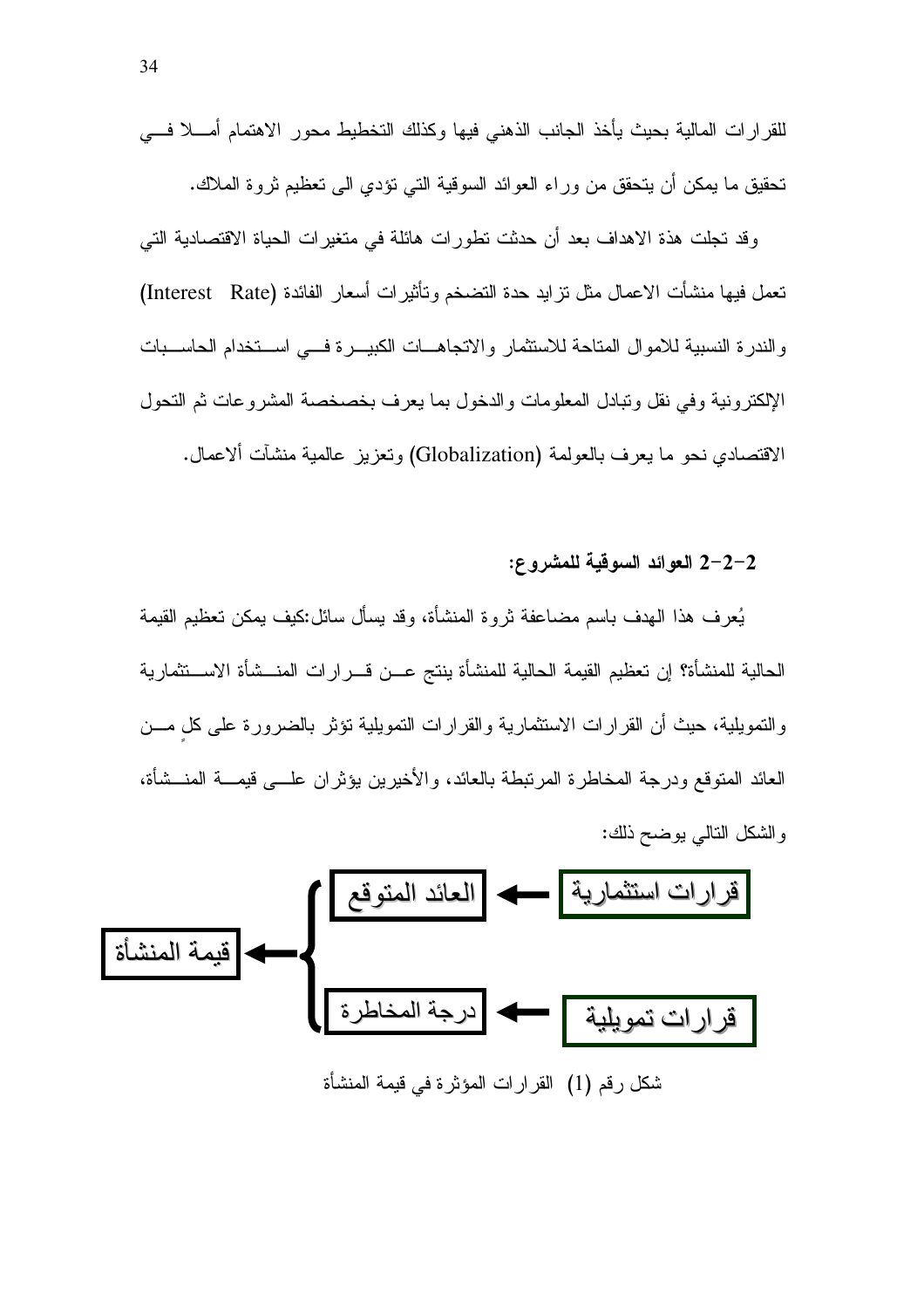إن العلاقة بين العائد والمخاطرة هي علاقة طردية حيث نزداد العوائد المتوقعة كلما زادت درجة المخاطرة للحصول على هذا العائد والعكس بالعكس، ففي مجـــال الاســـنثمار نجـــد أن الاستثمار في الموجودات طويلة الأجل يتطلب عائداً أعلى لارتفاع المخاطر المرتبطـــة بــــه بعكس الحال عند الاستثمار في الموجودات المتداولة حيث نقل المخاطر ويكـــون المـــستثمر مستعداً لقبول عائد أقل.

أما في مجال النمويل، فتؤدي زيادة اعتماد المنشأة على القروض لنمويل استثماراتها إلى زيادة في العائد المتوقع من قبل المقرضين وذلك بسبب زيادة المخاطر الناتجة عن عدم قدرة المنشأة على سداد أصل القرض بالإضافة إلى الفوائد.

كما يمكن التعبير عن مضـاعفة القيمة السوقية للمنشأة بتعظيم القيمة السوقية لسعر سهم المنشأة في سوق الأوراق المالية، ويعتبر هذا الهدف أكثر أهمية من هدف نعظيم الأرباح لأنه يأخــذ بالاعتبار توقيت الحصول على التدفقات النقدية (القيمة الزمنية للنقود) والمخاطر المسصاحبة لمذه التدفقات.

لذلك نقوم المنشأة بخصم الندفقات النقدية المتوقع الحصول عليها بمعدل خصم مناسب، يرتفع هذا المعدل مع زيادة المخاطرة وينخفض مع زيادة درجة التأكد من التدفقات النقديـــة، فإذا ما كان أمامنا مشروعين أو بديلين فإننا نختار المشروع الذي يكون صافى القيمة الحاليـــة له أكبر من الآخر ، ويمكن توضيح صافي القيمة الحالية بالمعادلة التالية:

> $\sigma = \frac{1}{\sigma^2} \frac{1}{\sigma^2} + \dots + \frac{1}{\sigma^2} + \frac{1}{\sigma^2} + \frac{1}{\sigma^2} + \frac{1}{\sigma^2} = \frac{1}{\sigma^2}$ صافي القيمة الحالية =  $\frac{1}{\sigma^2}$  + 11 حبث أن: <mark>ت</mark> <sub>ن</sub> = الندفق النقدي في الزمن ن.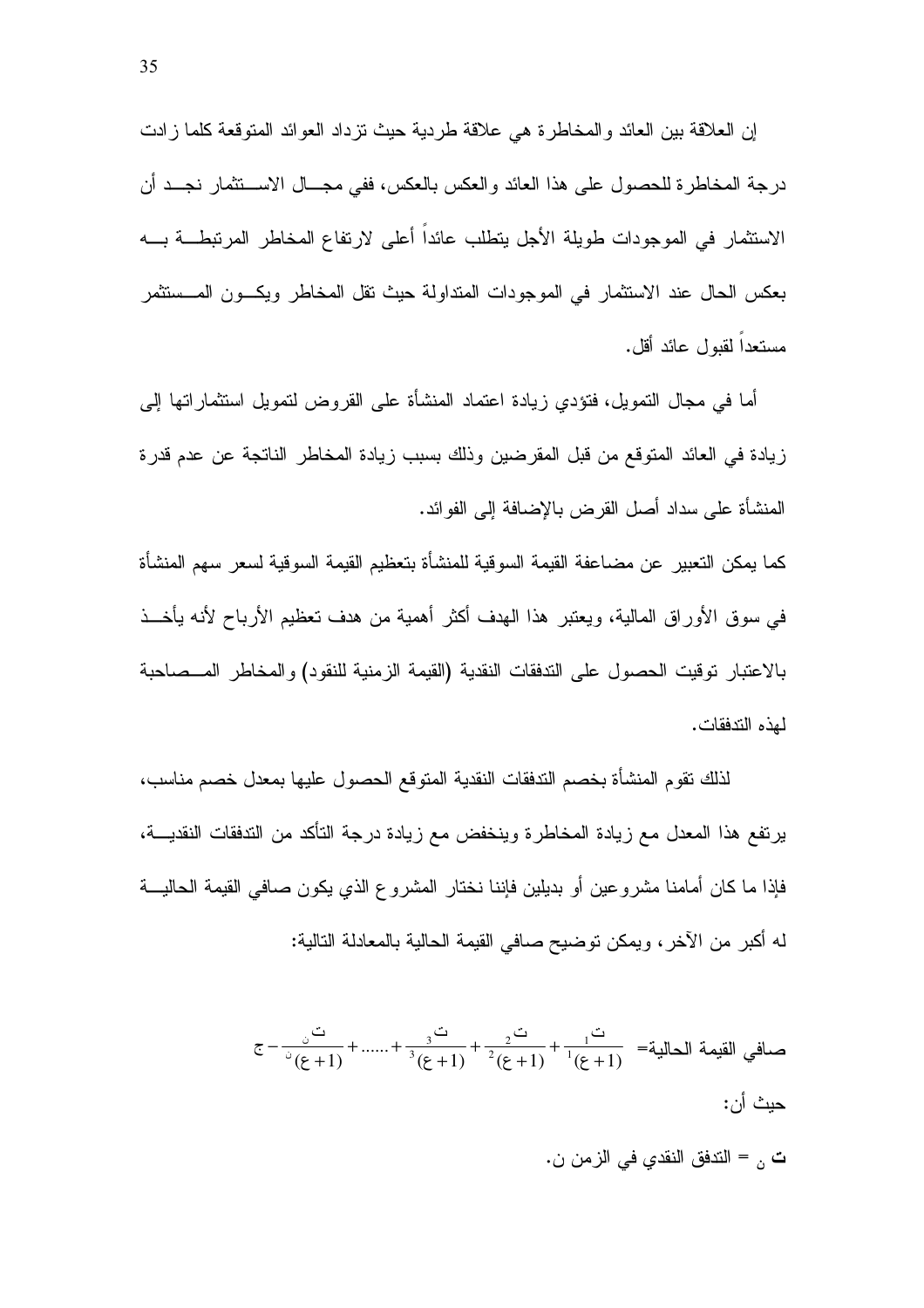- = معدل الخصم.  $\epsilon$
- = الفتر ة الز منبة. ڽ
- = الاستثمار المبدئي "كلفة المشروع الأولية".  $\overline{C}$

إن تعظيم قيمة المشروع في المدى الطويل كهدف يدل ضمنا على تعظيم الثروة التي تعرف بالقيمة الصافية للمشروع وهي الفرق ببن مجمـــوع الأصــــول ومجمـــوع النز امــــات المشروع، ولزيادة القيمة السوقية لثروة الملاك علينا أن نعمل على رفع سعر سهم المسشروع فسعر السهم هو أفضل مقياس لقيمة المشروع، فالسوق يكون صورة عن أعمـــال المـــشروع و علي هذا الأساس بتم تقبمها.

### 2-2-3 أهمية العائد على الأصول:

يعتبر مقياس العائد على الأصول من المقايس الهامه في الاداء المحاسبية شــــيوعا إذ أنة استخدم في عدد من الدراسات كدراسة (الخلايلة, 1998) ويعبر هذا المقياس عن العلاقـــة بين الارباح وحجم الاموال المتاحة للاستخدام من قبل الادارة وذلك بغض النظر عن الطريقة التي تم بها تمويل الأصول. كما يعتبر من المؤشرات التي تساعد على قياس قدرة الإدارة على تحقيق الارباح من الاموال المتاحة لها والخاضعه لسيطرتها.

ومن القضايا البحثية التي أخذت أهتماما واسعاً من قبل الباحثين في العـــالم، در اســــة العوامل التي نؤثر على مدى ملاءمة الارباح المحاسبية، في نفسير العوائــد الــسوفية، ففـــي التسعينيات من القرن الماضبي اهتمت البحوث المحاسبية بدر اسة أثر عمليات تمهيد الدخل على القوة التفسيرية للارباح المحاسبية، ومن الامثلة على ذلك در اسة (Cheng et al., 1997) ، الذين اختبروا بها أثر احتواء الارباح المحاسبية على بنود مؤقتة على مدى ملاءمة الاربـــاح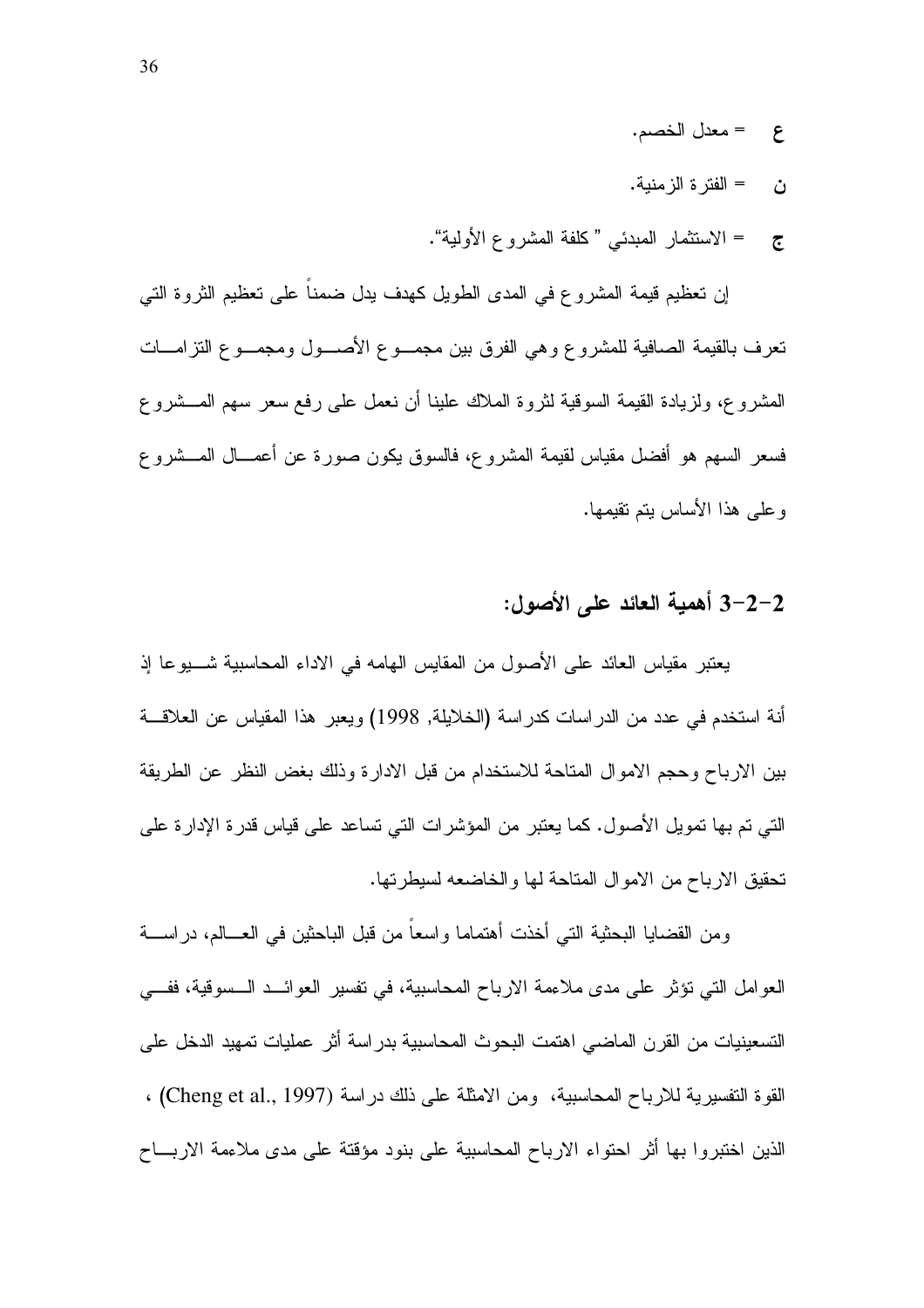المحاسبية في نفسير العوائد السوقية، وخلص الباحثون إلى أن المضمون المعلوماتي الاضافي للتدفقات النقدية من العمليات التشغيلية يزداد عندما تتناقص ديمومة الارباح.

وفي الالفية الثالثة انسع المجال البحثي لدراسة العوامل المؤثره على مــدى ملاءمـــة بيانات الارباح المحاسبية في نفسير العوائد الـــسوقية، ومـــن الامثلـــة علـــي ذلـــك دراســــة (Charitou et al., 2001) حيث اختبر هؤلاء الباحثون أثر كل مــن احتــواء الاربــاح المحاسبية على بنود مؤقتة، ونمو ربحية الشركة، وحجم الشركة على مدى ملاءمة الاربـــاح المحاسبية في تفسير العوائد السوقية، وخلصوا إلى أن استجابة معاملات الارباح المحاســبية نقل عندما نكون الارباح مؤقتة.

هنالك الكثير من الدول العربية التي تمكنت من بناء بيئة استثمارية مناسبة مثل البحرين، الامارات العربية المتحدة، والسعودية والاردن وذلك من خلال نكوين العديــد مـــن الشركات المساهمة العامة، وإنشاء اسواق مالية منقدمة لنداول الاوراق المالية مثل سوق عمان المالي،( بورصة عمان) وسوق دبي، وسوق نونس، كما قامت هذه الدول بمواكبة النطــورات المحاسبية في العالم بشكل متواصل لاستمرار الحفاظ على مناخ استثماري مناسب، ونطـــوير الاقتصاد الوطني.

وفي المملكة الأردنية الهاشمية بشكل خاص نم نبني معايير المحاسبة الدولية طوعـــا لأغراض إعداد البيانات المالية منذ عام 1989 (العبادي, 2003)، ثم جاءت بعض القـــوانين الأقتصادية والمالية الأخرى واكدت على نبنى هذه المعاير و الالتزام بها رسمياً.

وتعتبر \_ بورصة عمان من أكبر الاسواق المالية في المنطقة العربية، حيث بدا أنـــشاء الشركات المساهمة العامة في الاردن والنداول بأسهمها منذ فترة طويلة، سبقت إنشاء ســـوق الاوراق المالية، فقد بدا الجمهور الاردنبي الاكتتاب بالأسهم والتعامل بها منذ أوائل الثلاثينيات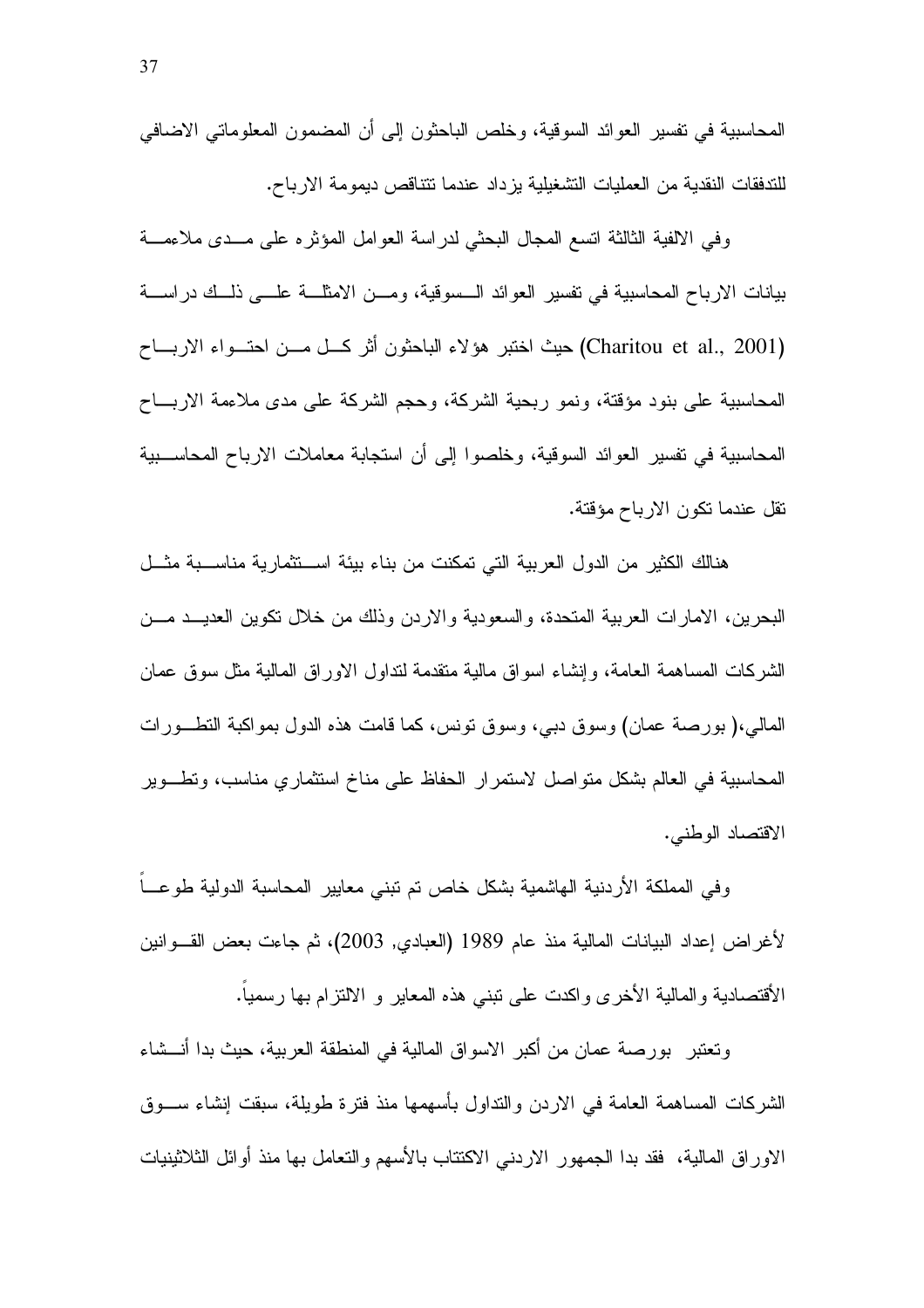من القرن الماضبي : حيث تم تأسيس البنك العربي عام 1930 كأول شركة مـــساهمة عامـــة، وشركة التبغ والسجائر الاردنية عام 1931، وتم إصدار إسناد القرض لأول مرة في الاردن في اوائل الستينيات من القرن الماضي. ويفوق عدد الشركات المدرجة في سوق عمان المالي نلك المدرجة في أي من الاسواق المالية العربية الاخرى مثل عُمان، والكويـــت، والمغــــرب، والسعودية، كما أن اجمالي العائد السوقي للشركات المدرجة في سوق عمان اكبر من العائـــد السوفي للشركات المدرجة في أي من الأسواق المالية في البحرين، وتونس، وعُمان.

لعل أبرز الدر اسات عن العوائد السوقية در اسة (Brown, 68) و التبي اختبرت العلاقة بين عوائد الأسهم غير المنوقعة والأرباح المحاسبية التي تعتبر من المؤشرات التقليدية للأداء. حيث خلصت هذه الدر اسة وغير ها من الدر اسات التي نلتها إلى وجود علاقة بسين الأربساح وعوائد الأسهم بشكل عام. وفي دراسة قام بها (Beaver,68) لوحظ وجود علاقة بين بعض الأر قام المحاسبية ومقابيس المخاطر ة السوقية.

وركزت در اسة قام بـها (Mc Comak and Vytheeswaran, 1998 ) علمي عينــــة صغيرة من الشركات النفطية الأمريكية بلغ عددها ست شركات. وامتدت فترة الدراسة ســت سنوات 1992–1997 واستخدمت فيها المؤشرات النقليدية للأداء مثل الإيرادات قبل الفوائـــد والضرائب والعائد على الأصول الصافية والعائد على حقوق الملكية والتدفق النقدى التشغيلي وذلك لتفسير القيمة السوقية للأسهم. و أظهر ت نتائج الدر اسة أن المؤشر ات التقليدية تعتبر أقل نجاحا في تفيسير القيمة السوقية للشركة حيث كان مقياس القيمة الاقتصادية المضافة يفسر ما نسبته 31% من قيمة الشركة، والإيرادات قبل الفوائد والضرائب نفسر ما نسبته 13.2% من قيمة الشركة، والإيرادات تفسر ما نسبته 7.4%من قيمة الشركة، والعائد على حقوق الملكيـــة يفسر ما نسبته 3.8%، والتدفقات النقدية التشغيلية تفسر ما نسبته 1% من قيمة الشركة.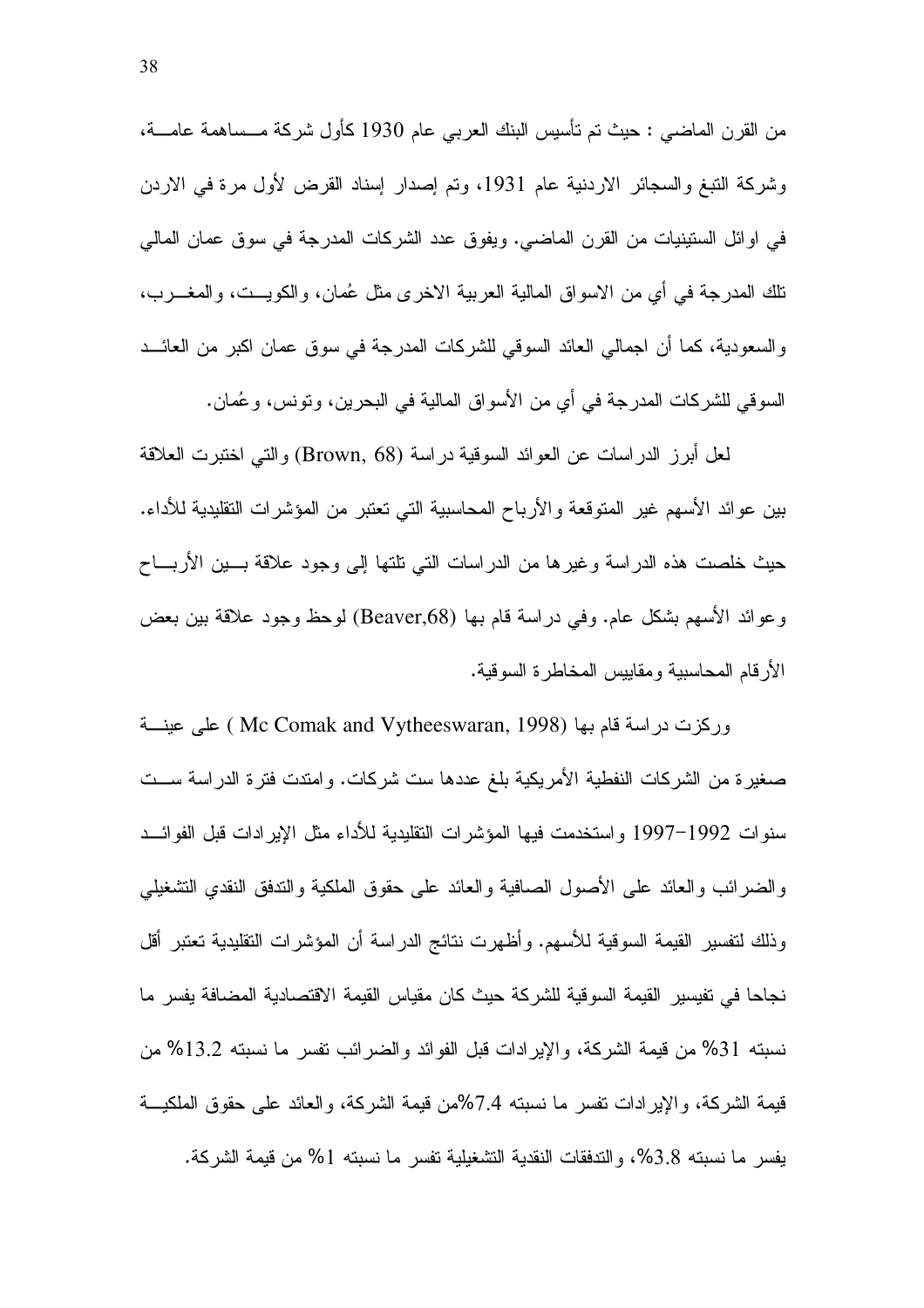وجاءت دراسة (الخلايلة، 1998) حول العلاقة بين الأربـــاح المحاســـبية والعوائـــد السوقية للأسهم بالاعتماد على فترات قياس طويلة، حيث قام الباحث بدراسة العلاقة في ظـــل اطول مختلفة لفترة الدراسة. وذلك بتطبيقها على إحدى وأربعين شركة مساهمة عامــــة فــــي قطاعي الصناعة والخدمات خلال الفترة الممتدة من (1985–1994)، حساول الباحــث مـــن خلالها در اسة التغير. في نتائج الانحدار ٍ عند الانتقال من نافذة قياس معينة إلى نافـــذة قيـــاس أطول، ولكنه وجد أن قيم معامل الانحدار لا تتحسن بشكل متسق، فقد كانت هناك نتائج انحدار سالبة وخاصة في الفترة الممتدة من (1985–1990). وقد عزا الباحث هذه القيم إلى وجــود أحداث مشوشة في السنوات الأخيرة لهذه الفترة، ومن أهم هذه الأحداث انخفاض سعر الدينار الأردني في أو اخر سنة(1989) و الذي يعتقد الباحث أن له أثر ا على قوة العلاقة بين الأربـــاح المحاسبية والعوائد السوقية للأسهم.

تعتبر بيانات القوائم المالية ملائمة إذا ساعدت مستخدميها في تقدير العوائــد الــسوقية علـــي استثمارتهم وورد في دراسة (Charitou et al., 2001) أن مفهوم ملاءمة الارقام المحاسبية يعني ان يكون لمها مضمون معلوماتي، واشار (حداد، وحداد، 2003) إلىي أن الهدف الاساسي من در اسة المضمون المعلوماتي للعناصر المحاسبية المنشورة بالقوائم المالية للشركات هــو تزويد العديد من الاطراف بمعلومات قيمة لغايات اتخاذ القرارات الاستثمارية.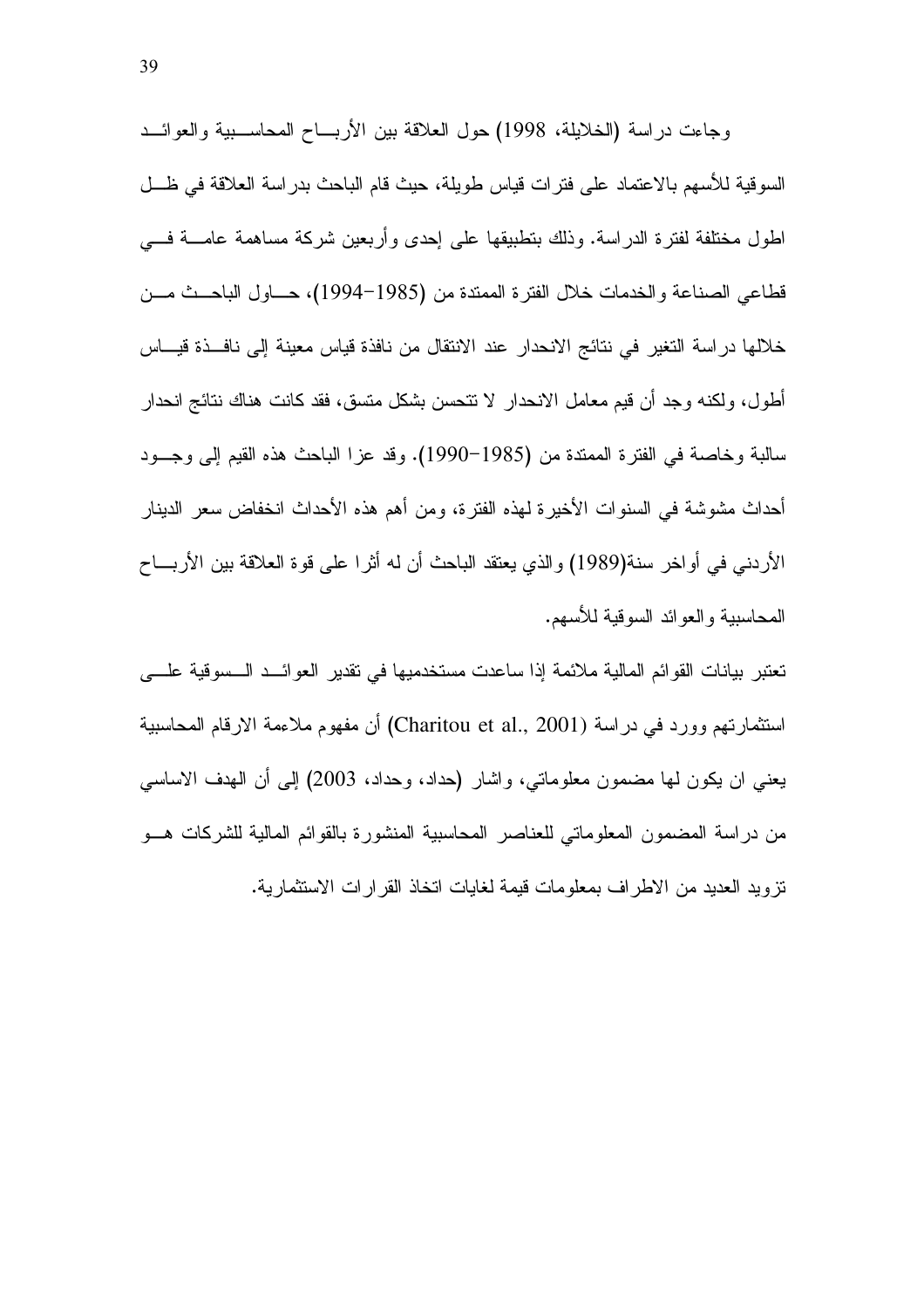#### 2–2–4العوامل المحددة التي تؤثر على العوائد السوقية:

إن العوامل المحددة التي تم اختبار أثارها على مدى ملاءمة المتغيـــرات المحاســـبية ( الارباح المحاسبية المتحققة وغير المتحققة، والمستحقات المحاسبية ) في تفــسير العوائـــد السوقية هي : 1- طبيعة الارباح (عابرة، أو مستقرة ) 2– نمو ربحية الشركة ( نمو عال مقابل نمو منخفض أو عدم نمو) حجم الشركة. $-3$ 4- وجود نوزيعات نقدية على المساهمين. 5– درجة الرفع المالي.

#### 1– الإرباح المؤقتة أو العابرة و الإرباح الدائمة:

تمتاز الارباح المحاسبية عند احتوائها على مكونات غير دائمة بأنها مؤقته أو عـــابرة مثل الخسائر الناتجة عن إعادة الهيكلة، او الارباح الرأسمالية، و الزيادة في القيمة الـــسوقية، اما الارباح التي تمتاز بالديمومة فتمثل الارباح المستقرة التي تتكرر باستمرار.

وقد أشارت دراسة(Cheng et al., 1997) إلى أنه فسي حالسة احتسواء الأربساح المحاسبية على بنود مؤقته، فإن المضمون المعلوماتي للتدفقات النقدية من العمليات التــشغيلية يزداد ويصبح أكثر ملاءمة في تفسير العوائد السوقية للاسهم، بينما نزداد ملاءمــــة الأربــــاح المحاسبية في تفسير العوائد السوقية للاسهم في حالة كون الارباح مستقرة.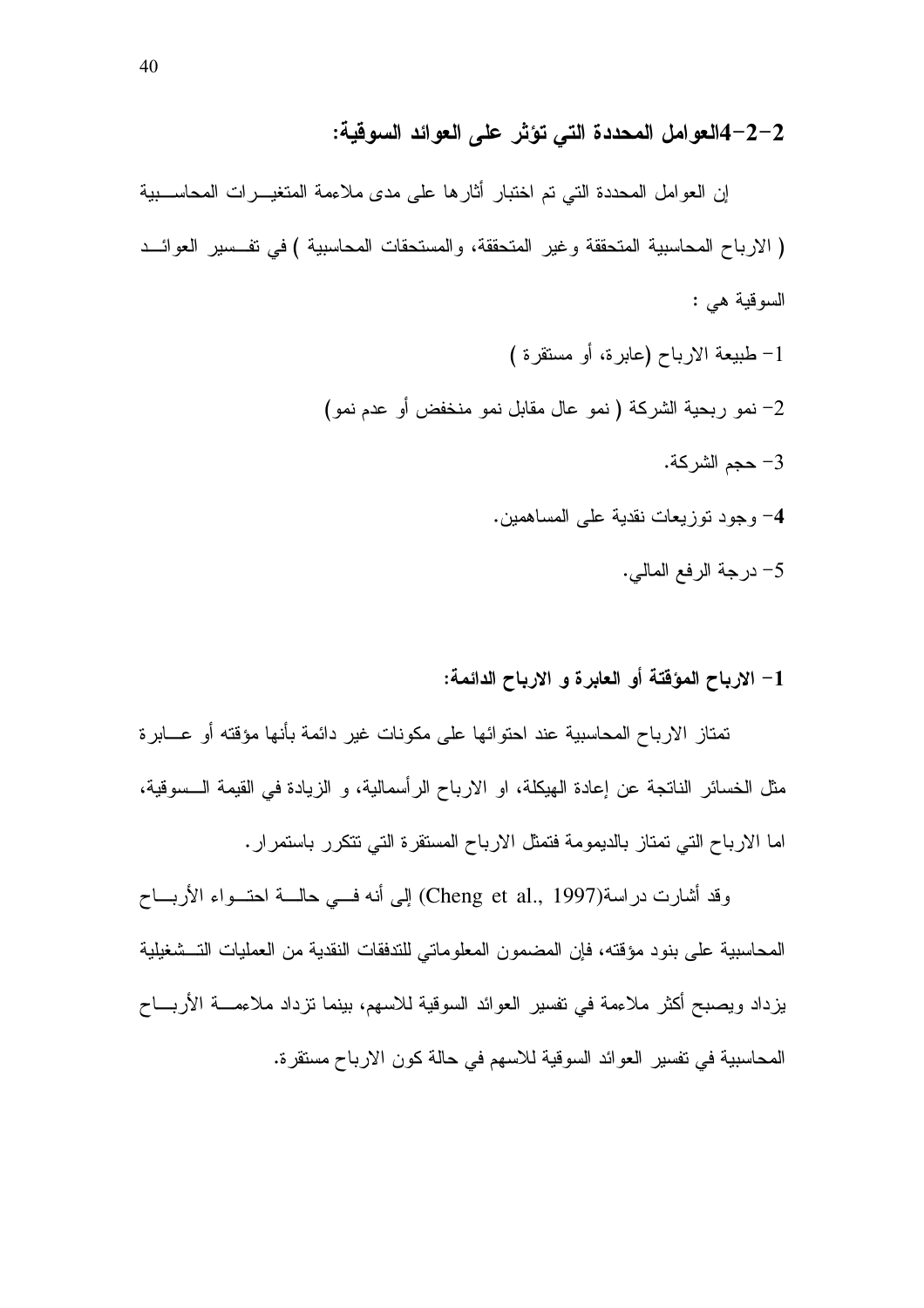#### 2– نمو الشركة(أثر نمو الارباح):

اشارة دراسة (Charitou et al., 2001) إلى أن فرضية نمو الأرباح نتص على أن الشركة ذات النمو المرتفع في الارباح تكون بيانات أرباحها المحاسبية والتدفقات النقدية أكثر ملاءمة في تفسير العائد السوقي لسهمها مقارنة بالشركة ذات النمو المنخفض.

ويمكن تلخيص أثر نمو الارباح في الشركة ذات النمو المرتفع بأنه سوف يكون لديها نسبة القيمة السوقية لحقوق الملكية إلى القيمة الدفتر ية لحقوق الملكية كبير ة، مما يخلق انطباعا لدى المستثمرين بان هناك ارتفاعا في العوائد الحدية عـــن التكـــاليف الحديــــة للاســـتثمار ات الجديدة، إضافة إلى ربحية الاستثمارات القائمة، بالاضافة إلى أن الشركات ذات النمو المرتفع سندخل فرصا استثمارية جديدة، وسنكون أرباحها المحاسبية وندفقاتها النقدية مؤشرات اساسية للمستثمر بن لإدر اك ذلك.

#### 3– أثر حجم الشركة:

أشارت در اسة (Charitou et al., 2001)إلى فرضية الحجم التي تــنص علـــي أن الشركة ذات الحجم الصغير تكون أر باحها المحاسبية و تدفقاتها النقدية التشغيلية أكثر ملاءمــــة في نفسير العائد السوقي لسهمها مقارنة بالشركة ذات الحجم الكبير ، ويعود ذلك إلىي أن الشركة كبير ة الحجم تتسر ب عنها معلومات أكثر تتعكس في سعر سهمها قبل نهاية الفتر ة، وكذلك فان الشر كات صغير ة الحجم تكون أكثر عر ضنة للتصفية من الشر كات كبير ة الحجم مما يؤدي إلى زِيادة ملاءمة أرباحها المحاسبية وتدفقاتها النقدية في تفسير العوائد السوقية لأسهمها.

ومن المبررات التي تساق حول إمكانية زيادة ملاءمة الارباح المحاسبية ومكوناتها في تفسير العوائد السوقية لاسهم الشركات صغيرة الحجم ما يلي(در اغمه، 2005):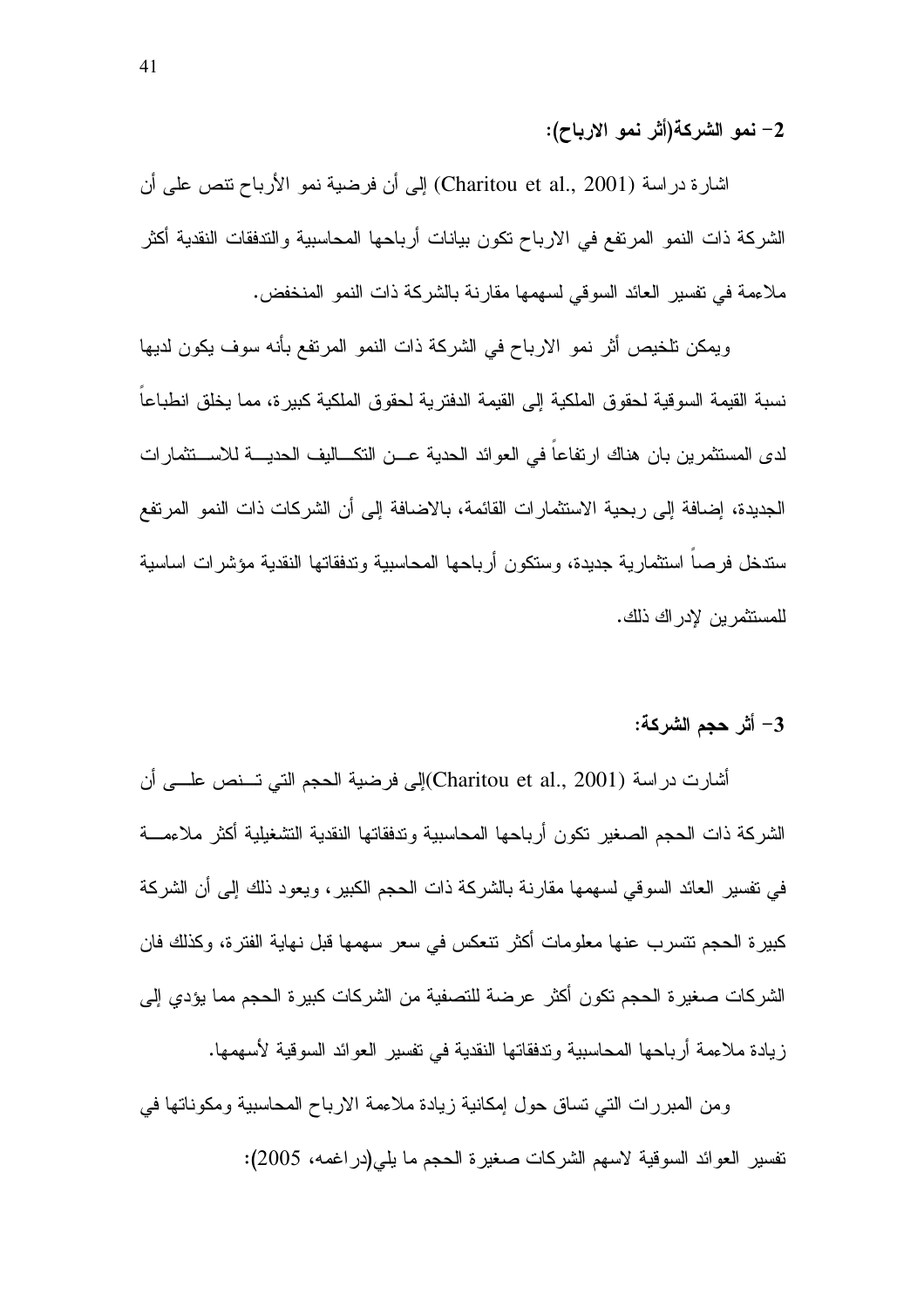2- تتعرض الشركات صغيرة الحجم لضغوط المنافسة و مخاطر التــصفية أكثـــر مـــن الشر كات الكبير ة و لذلك فإن هنالك اهتماماً كبير اً بأر باحها المحاسبية و مكو نات هـــذه الارباح كمؤشرات تصلح لأغراض اتخاذ القرارات الاستثمارية.

#### 4-وجود توزيعات نقدية على المساهمين:

بين (Miller and Modigliani, 1961) أن النوزيعات النقدية من الممكـــن أن نكــــون مؤشر اً جيداً لتوقع الارباح المستقبلية، حيث أنها تقدم معلومة للمستثمرين بأن هناك نقداً كافياً للقيام بعملية النوزيع. وقد أشار (Mcmenamin, 1999,p.494) إلـــي أن عمليـــة نوزيـــع الارباح تعطي إشار ة موجبة، لما تحتويه من معلومات إيجابيسة حسول الاربساح المسستقبلية للشركة، مما يؤدي إلى زيادة سعر السهم الـــسوفي، وقـــد بـــين (Vafeas et al.,1998) أن لسياسة التوزيع أثر على طبيعة العلاقة بين الارباح المحاسبية والعوائد السوقية للاسهم، ذلــك لان الارباح المحاسبية والنوزيعات النقدية تمثل وسائل بديلة لنقل المعلومات إلى المستثمرين.

#### 5-درجة الرفع المالي:

من العوامل التي نؤدي إلى اختلاف استجابة العائد السوقي للسهم لمقياس الربح المحاسبي شكل هيكل رأس المال في الشركة، وقد اشــــار(Scott, 2003, p.149) إلــــي أن معــــاملات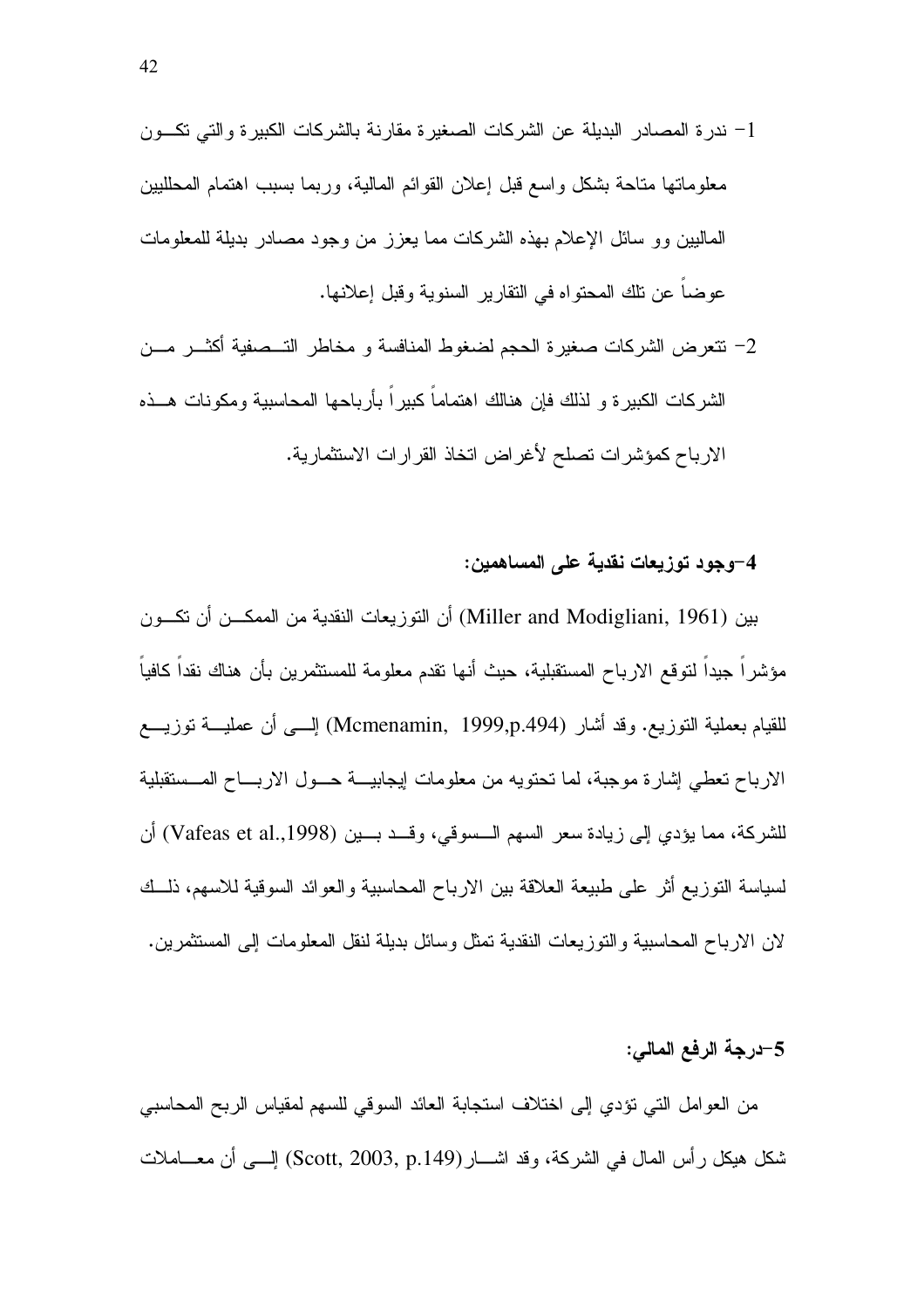الارباح نكون أقل في حالة الشركات ذات الرفع المالي المرتفع، اي التي نتوسع في التمويــل بدين.

ونظراً لقلة عدد البنوك العاملة في الأردن والحاجة لاستخدام اسلوب الإنحدار في تحليــل البيانات فإن هذه الدراسة ستكتفي بأستخدام عاملي ارباح البنك (صافي الربح ومصادر الدخل الشَّامل الأخرى)، إضافة إلى عامل مكاسب وخسائر القيمة العادلة غيــــر المتحقَّقـــة وعامــــل الحاكمية المؤسسية لدراسة ونقدير العائد السوقى على أسهم هذه البنوك.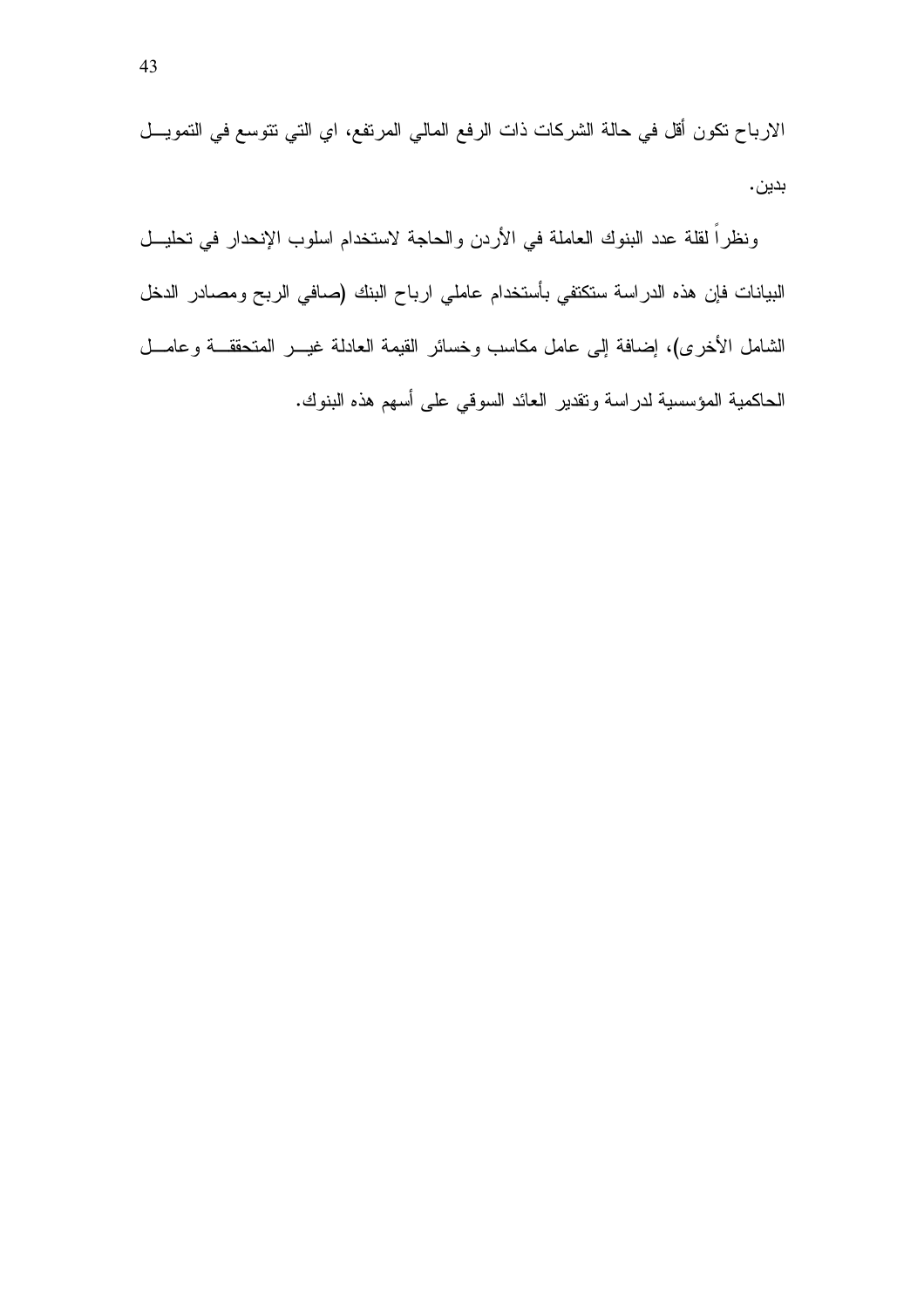## الجزء الثالث

## الحاكمية المؤسسية

- 1-1 المقدمة
- 2-1 مفهوم الحاكمية المؤسسية
- 3-1 كفاءة نظام الحاكمية المؤسسية
	- 4-1 مبادئ الحاكمية المؤسسية
	- 5-1 مقومات الحاكمية المؤسسية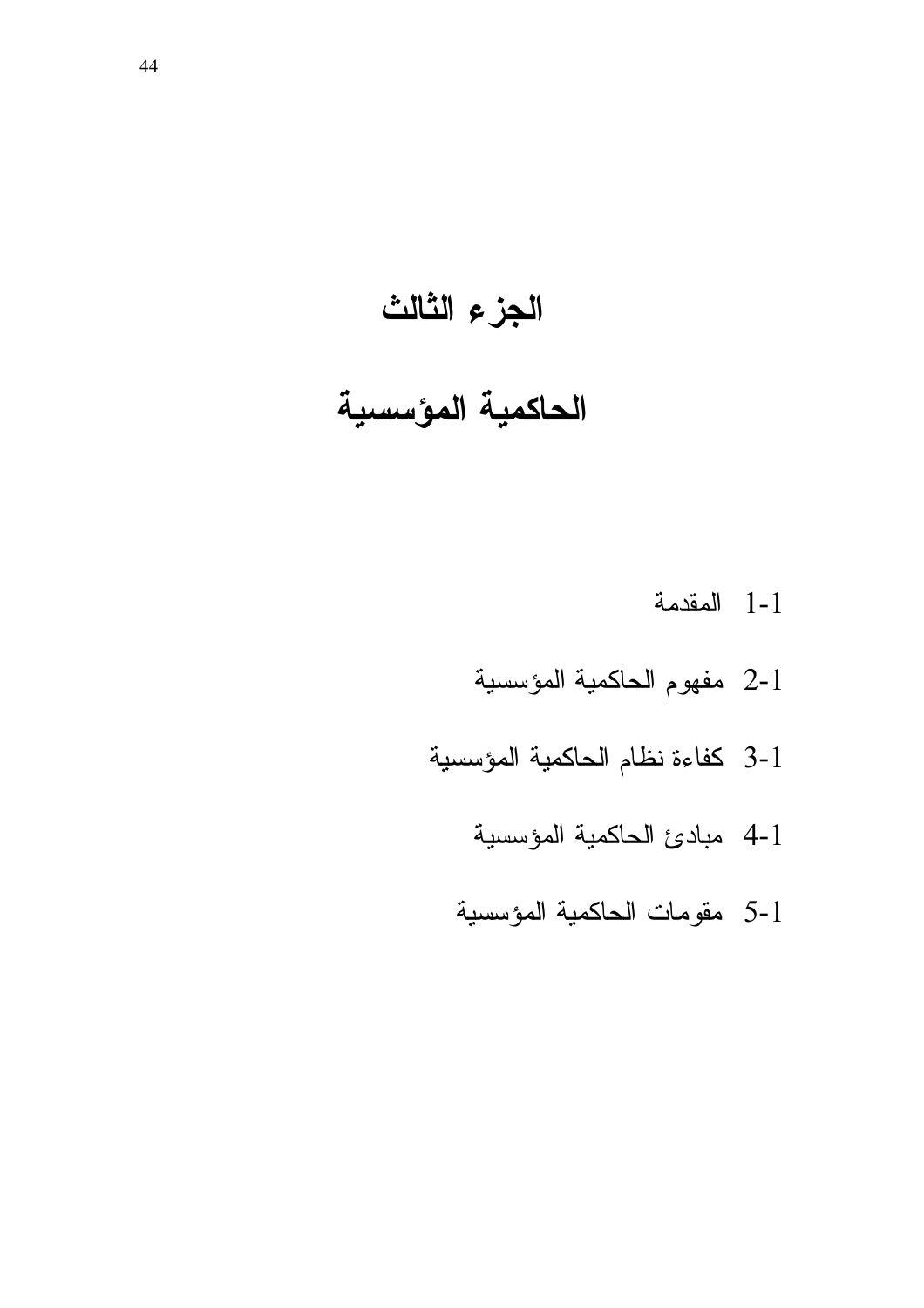#### 1−3−2 مقدمة

لقد نشأت الحاكمية المؤسسية في زمن الثورة الصناعية والتي تـــسببت فـــي توســــع الشركات، وظهور الحاجة لانفصال الملكية عن الإدارة والتسى ابرزتهــا نظريـــة الوكالـــة (Agency Theory)، الأمر الذي أدى إلى نضارب المصالح بين الإدارة والمساهمين، ولكن الحاكمية لم تكن ظاهرة بشكل جاد كظهورها ألان الإ بعد انهيار عدة شركات عالمية عملاقة مثل (Enron, WorldCom, Xerox).

ومن أهم أسباب انهيار بعض هذه الشركات العملاقة هو انتقـــال الـــصـلاحيات مــــن مجلس الإدارة إلى الإدارة التنفيذية مما سبب العبث والغش والأخطاء المحاسبية والمعلومسات الداخلية الخفية والنضليل وعدم النزام إداراه الشركة أخلاقياً بالإضافة إلى المخالفــات النــــي ارنكبت من قبل مكانب الندقيق العالمية مثل أرثر اندرسون وبرايس ونرهاوس مما أدى إلــــي انخفاض مستوى ثقة المجتمع في الأنظمة الرقابية والإدارية (الهنيني، 2003).

ونتيجة للعديد من التحريات المتعاقبة فقد تمكنت الهيئات التشريعية والقانونيسة مسن تحديد بعض من أسباب فشل الرقابة المالية في العديد مـــن الـــشركات الأمريكيـــة، وتحديـــد الإسهامات غير المشروعة وتقديم الرشاوي لبعض المسئولين، وقد أدى ذلك إلى ظهور قانون مكافحة ممارسات الفساد (Foreisn corrupt practice) عام 1977 في أمريكـــا، والـــذي تضمن قواعد محددة لصياغة ومراجعة نظم الرقابة الداخلية في الشركات (ابوزر ، 2006).

أما الأسباب التي أدت إلى ظهور الحاكمية المؤسسية: (الخضرى، 2005، ص 12)

- 1- اهتز از الثقة في الأسواق.
- 2- الشعور بالانخداع والقهر .
- 3- الشعور بالاكتئاب والإحباط.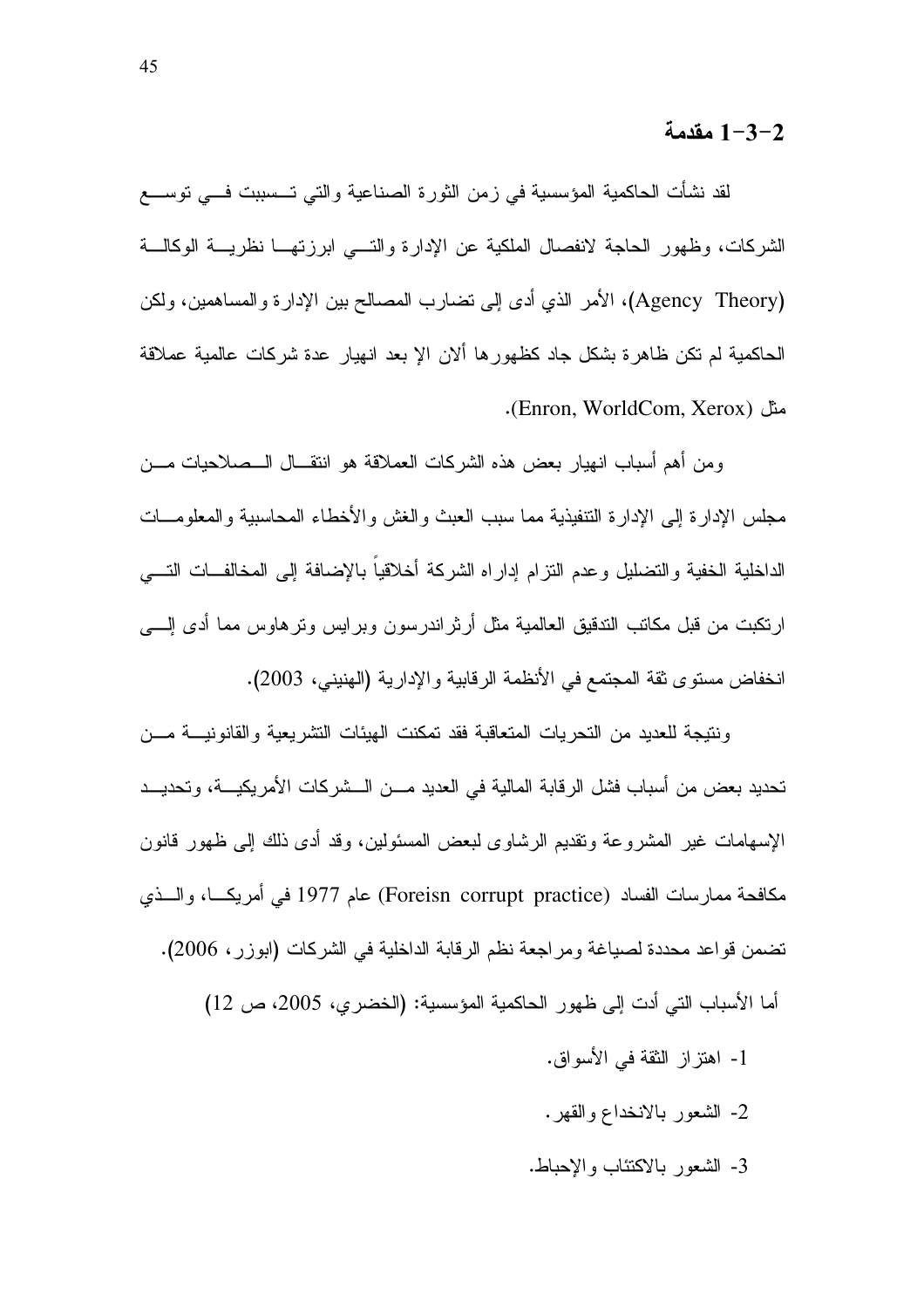4- الانسحاب من أسو اق الاستثمار .

5- نقييد المعلومات الأجلة.

إن نوجه الهيئات والمنظمات الدولية والشركات العالمية في القطاع الخاص ودول العالم المختلفة نحو تبني مفهوم الحاكمية المؤسسية كجزء من برامج الإصلاح الاقتصادي في كـــل دول العالم، لأغراض تحسين الأداء الاقتصادي والاجتماعي على المستوى الكلي.

ونتيجة لذلك فقد قام معهد المدققين الداخليين عام2003م The Institute of Internal Auditors (IIA) بتطوير معايير خاصة بالتدقيق الداخلي للشركات تتناسب مع المتغيـــرات البيئية الجديدة المتعلقة بالحاكمية المؤسسية وتكنولوجيا المعلومات.

وأصدر مجلس معابير التدقيق والتاكيد الدولي معيار الندقيق الدولي رقم (260) الموسوم " الاتصالات المتعلقة بالموضوعات التدقيقية مع الأشخاص المكلفين بالحاكمية"، ومن أهم هذه الموضوعات الآتي (IAASB, 2003 para. 11):

1. التغيير في السياسات المحاسبية. 2. الدعاوى القضائية. 3. الحالات التي تثير شــكا هامـــا حـــول قـــدرة المنظمـــة علــــي الاستمر اربة. 4. حالات الضعف المادي في الرقابة الداخلية.

وأشارت الفقرة 17 من معيار الندقيق الدولي رقم (570) الصـادر عن مـجلس معايير الندقيق والتأكيد الدولي (IAASB) الموسوم "استمرارية المنظمة" أن علـــى المـــدقق تقيـــيم تقدير ات الإدار ة لقدر ة المنظمة على الاستمر ارية (IAASB, 2003, para.17).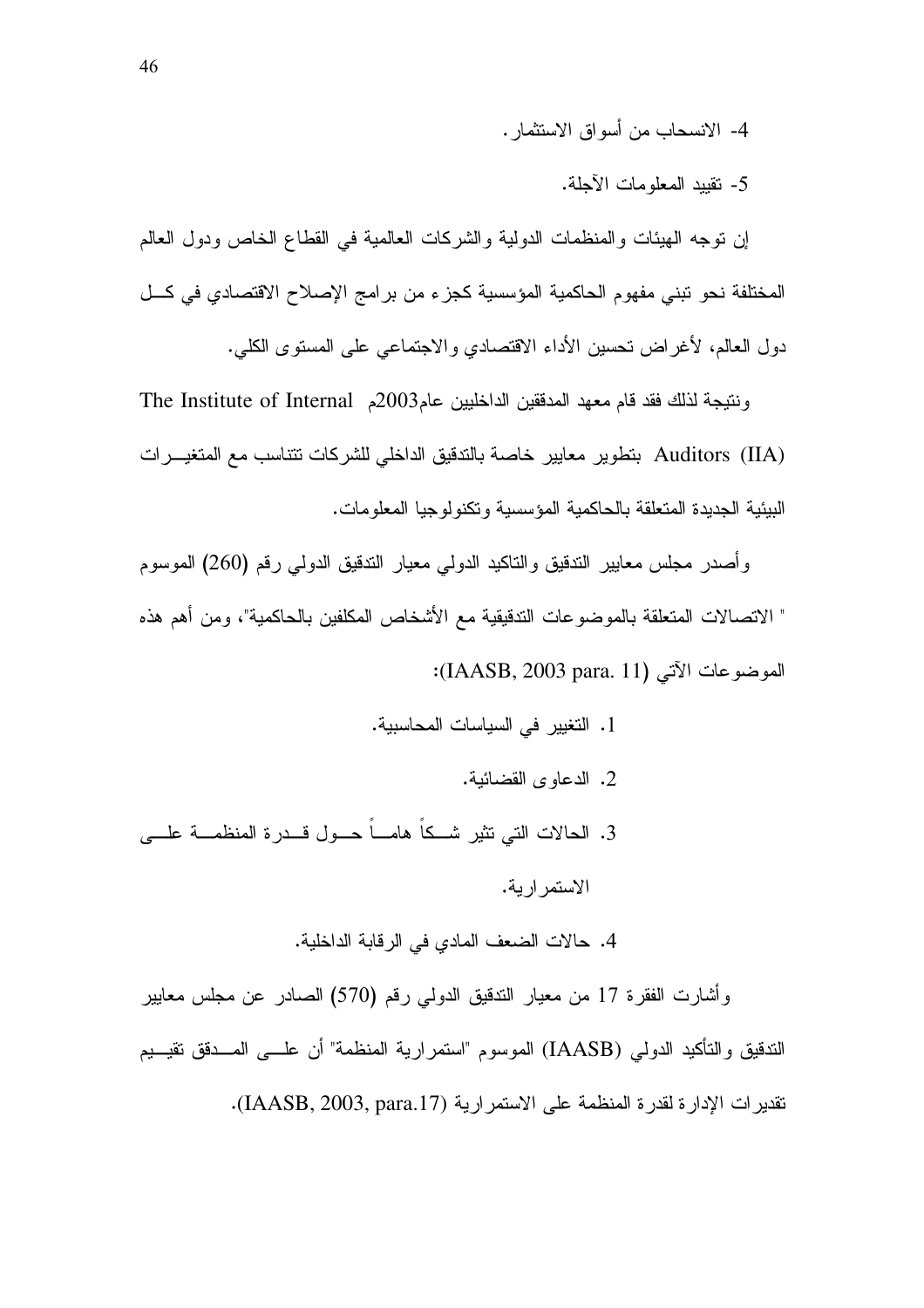#### 2–3−2 مفهوم الحاكمية المؤسسية:

تشير الدراسات إلى عدم اتفاق الباحثين والممارسين حول تعريف محدد أو نرجمـــة لمصطلح(Corporate Governance) حيث يرى البعض تسميتها حوكمة الشركات والبعض الأخر الإدارة الرشيدة أو الإدارة الحكيمة ويرى اخرون تسميتها الإجراءات الحاكمة، ومن أهم المفاهيم المر ادفة لحاكمية الشركات:

- 1− أنها مرادفة لمفهوم "الإجراءات الحاكمية بالشركات" لضمان تحقيــق النوازن في حقوق المصالح المتعارضة (المطيري، 2003). 2– أنها بديل لمفهوم " التحكم في المنشأة" لأغراض إحكام الرقابة علـــى مديري منظمات الأعمال من قبل مقدمي الأموال لضمان عدم قيــــام إدارة هذه المنظمات باستغلال أمـــوالـهم ذاتيـــا أو بـاســـتثمارها فــــي مشروعات غير رشيدة اقتصاديا (الجزيزي، 1997).
- 3– أنها نقابل مفهوم "ممارسة الإدارة للسلطة الجيدة" ومحاولة تــضييقها لصالح الأطراف الأخرى من أجل تخفـــيض المخـــاطر، وتحـــسين الأداء، وتتشيط أسواق المال، ودعم القدرة التنافسية للشركة، وتحقيق الشفافية، والقابلية للمحاسبة الاجتماعية (مركز المشروعات الدوليـــة الخاصة، 2002).
- 4– وثم في الأونة الأخيرة الأخذ بمفهوم "الحاكمية المؤسسية" وذلك لأن الحاكمية (Governance) مأخوذة من كلمة (Governor) الحاكم، وليس النحكم(Control) على سبيل المثـــال (أبـــوزر، 2004، ص 23)، وعلى ذلك فقد قرر مجمع اللغة العربيـــة الأردنــــي اعتمـــاد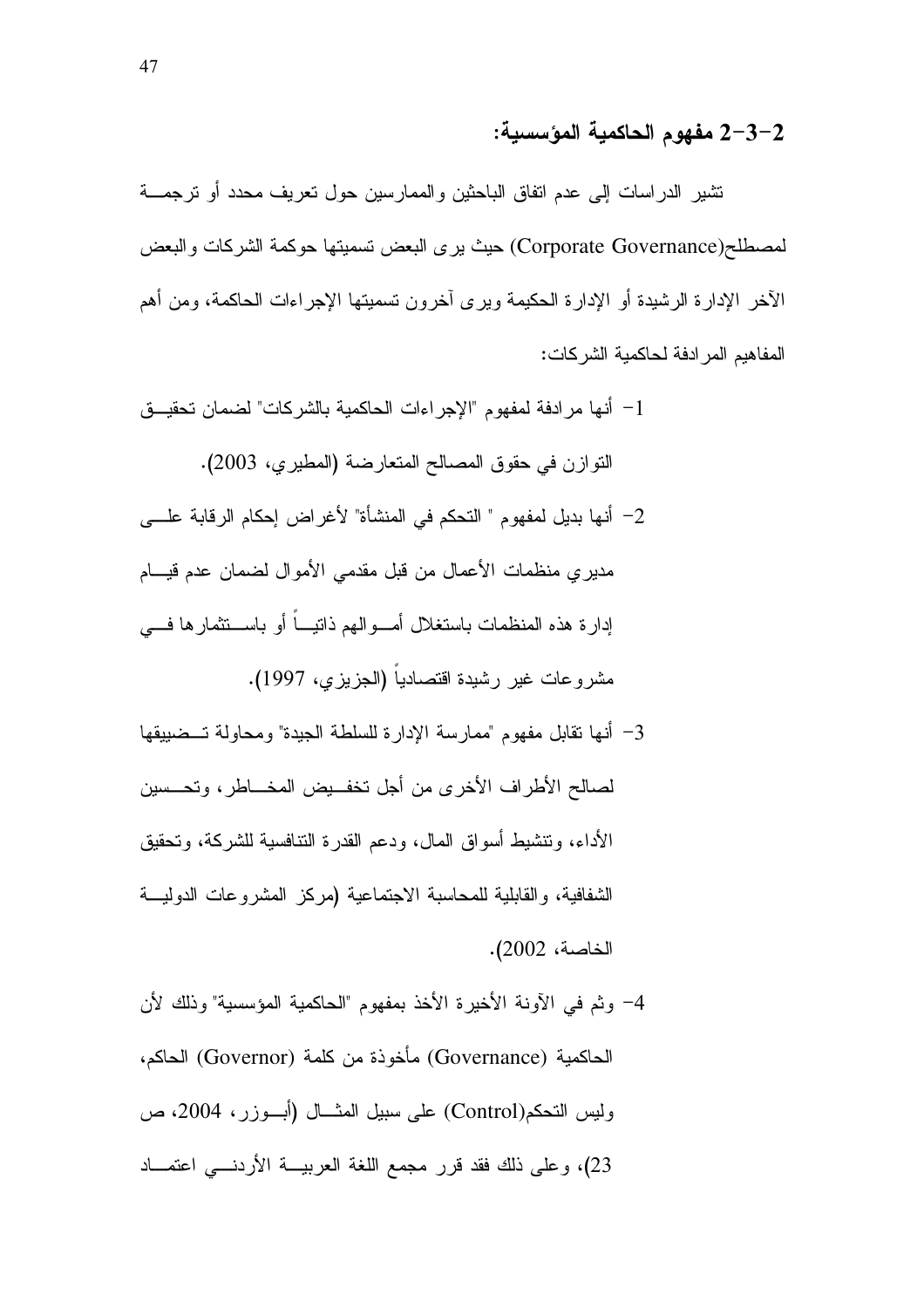مــصطلح الحاكميــــة المؤســـسية علــــى أنهــــا المقابـــل لمـــصطلح [ 200406 < (Corporate Governance)  $.2004/06/08$  م

وتعتبر الحاكمية المؤسسية عاملا هاما في تطوير وتحسين العلاقــــة بــــين الـــشركات والعديد من المهتمين بأمورها، كالمستثمرين، والموردين والموظفين وأسواق المال وغيـــرهم، وذلك بسبب أهميتها الواضحة للوضع الاقتصادي للشركات المساهمة العامة والمجتمع بـــشكل عام (ابوزر، 2006).

وقد عرفت منظمة التعاون الاقتصادي والنتمية (OECD)الحاكمية المؤسسية على أنها " نظام يتم بواسطته توجيه ورقابة منظمات الأعمال، حيث أن الحاكمية المؤسسية تحدد هيكل نوزيع الواجبات والمسؤوليات بين المشاركين المختلفين في الشركة المساهمة، مثـــل مجلـــس الإدارة، والمديرين، وغيرهم من ذوي المصالح، ونضع القواعد والأحكام لاتخـــاذ القــــرارات لشؤون الشركة المساهمة، وبهذا الإجراء فان الحاكمية المؤسسية تعطي الهيكل الملائم الـــذي نستطيع من خلاله الشركة وضـع أهدافـها، والوسائل اللازمة لنحقيق هذه الأهداف، والـعمل علـى مر اقبة الأداء" (OECD, 1999).

وفي عام 2004 أصدر البنك المركزي الأردني كنيبا لإرشاد أعضاء مجالس إدارات البنوك بهدف توفير معيار لأفضل الممارسات الدولية في هذا المجال، وبعد ذلك وفـــي عــــام 2007 أصدر البنك المركزي الأردني تعليمات الحاكمية المؤسسية للبنوك العاملة فــي الأردن ووفقا لـهذه التعليمات فإن علـى كل بنك من البنوك الأردنية العاملة فـي المملكة القيـــام بـإعـــداد دليل خاص به بشكل بنسجم مع احتياجاته وسياساته وبشمل الحد الأدنى من متطلبات الحاكمية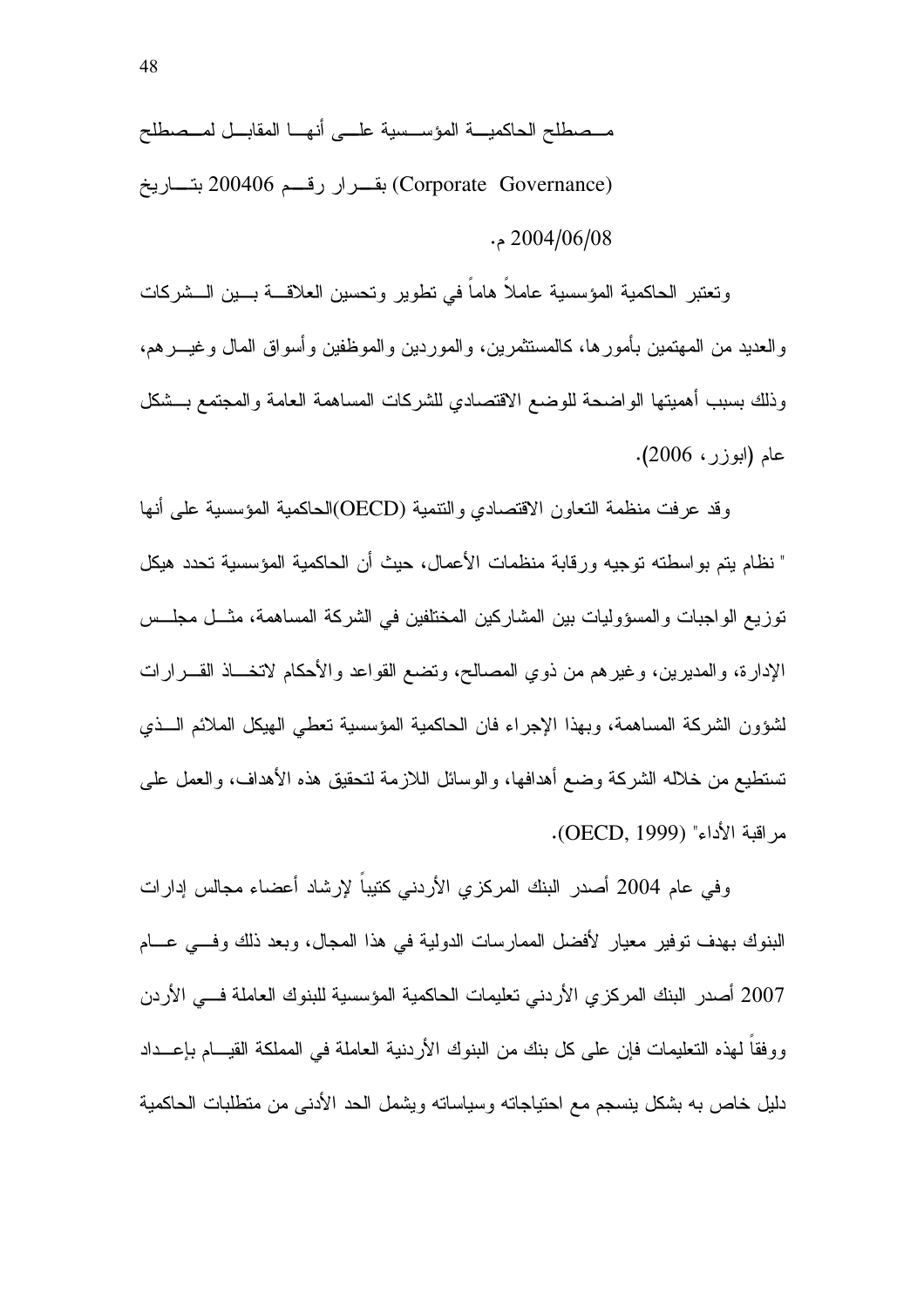المؤسسية والتي شجع البنك المركزي إلى تبنيها ليصار إلى نطبيقهـــا اعتبـــاراً مـــن تــــاريخ 2007/12/31.(تعليمات البنك المركزي، 2007)

وقد عرف البنك المركزي الأردني الحاكمية المؤسسية بأنها " مجموعة من العلاقات ما بين إدارة المؤسسة، ومجلس إدارتها، ومساهميها والجهات الأخــــري التــــي لمهــــا اهتمــــام بالمؤسسة، كما أنه يبين النركيبة التي نوضع من خلالها أهداف المؤسسة، والوسائل لتحقيـــق تلك الأهداف، ومر اقبة تحقيقها"، و إن الحاكمية المؤسسية الجيدة هي التي توفر لكل من مجلس الإدارة وإدارة المؤسسة الحوافز المناسبة للوصول إلى الأهداف التي فسي مــصلحة البنــك، وتسهل ليجاد عملية مراقبة فاعلة، وبالتالي تساعد المؤسسات على استغلال مواردها بكفاءة (البنك المركزي الأردني، 2004، ص5).

وأن الحاكمية المؤسسية تعمل بشكل أساسي على الجمع بسين القسوانين والتعليمسات والرقابة بهدف التأكد من تقيد المؤسسة بها، وتوافقها مع أهداف المؤسسة، ومعايير الــسلامة بشكل عام، بالضافة إلى أنها نوفر آلية للربط بين مصالح المساهمين والجهات الأخـــرى ذات العلاقة، والبنك، بهدف تعزيز أدائه (البنك المركزي الأردنبي، 2004، ص8–9).

#### 3–3–3 كفاءة نظام الحاكمية المؤسسية

إن كفاءة نظام الحاكمية المؤسسية نتطلب ما يلي: (الهنيني، 2005)

1. فهم واضح لوظائف مجلَّــس إدارة الـــشركة والإدارة التنفيذيـــة: وفهـــم لعلاقتهما مع الفئات الأخرى من مساهمين وموظفين وحكومـــة ضــــمن تر كبب نظام الحاكمبة المؤسسبة.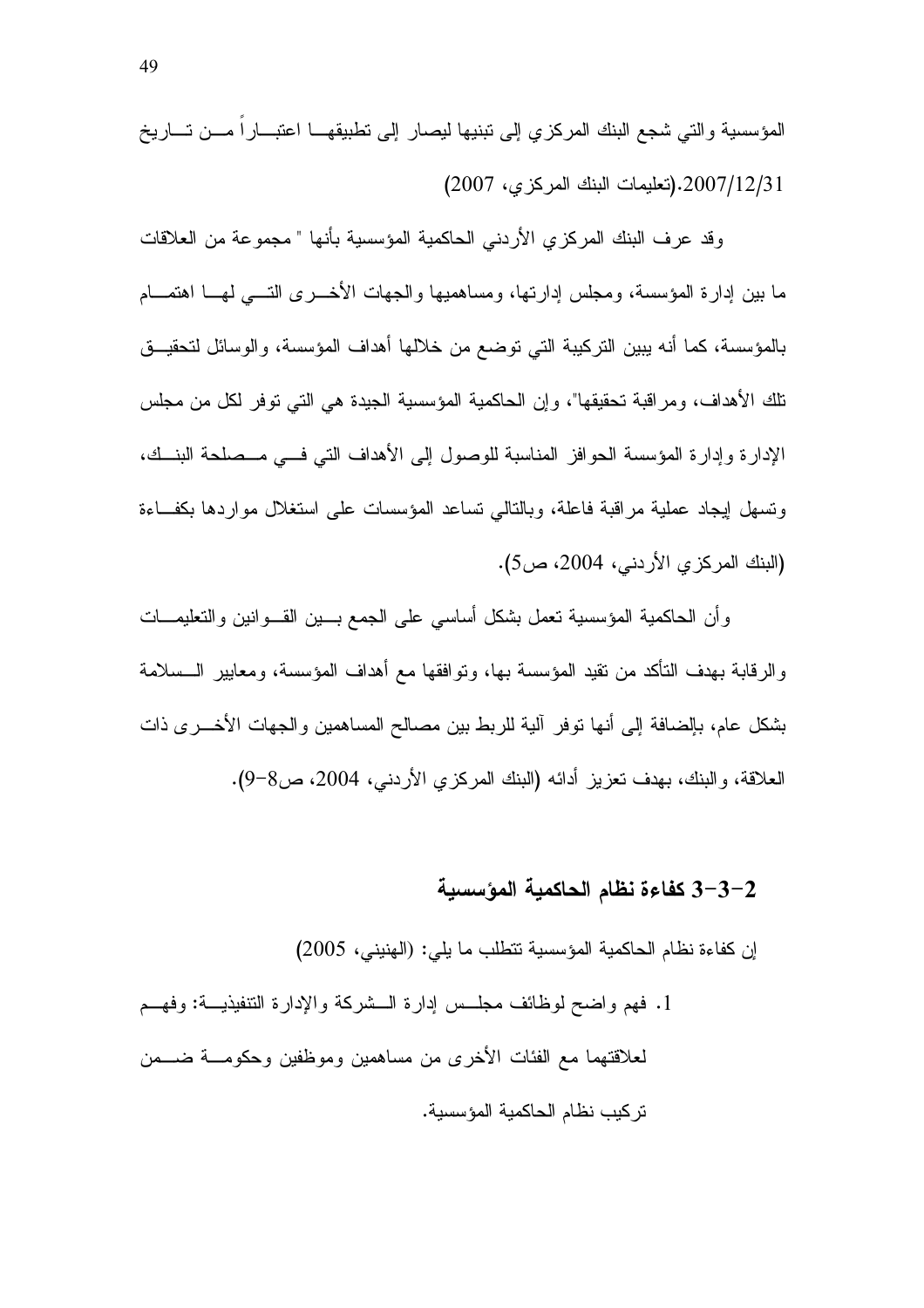- 2. وضع وإنباع خطة تساعد في اتخاذ القرارات: أي يجب وضع خطة تتفق مع أهداف المجموعات المختلفة في جميع المستويات الإدارية، ويجب أن تتضمن التوجيهات الإستر اتيجية للشركة بوضوح.
- 3. اختيار مجموعة ممثلة من أعضاء مجلس إدارة الشركة: بحيث تقوم هذه المجموعة بتحديد الفئات المخدومة داخلياً وخارجياً وتحديد أهسداف هسذه الفئات ودمجها مع أهداف الشركة.
- 4. نعريف وثيقة الحاكمية المؤسسية: والتي نعمـــل علـــي نحديـــد المهـــام والعمليات والمسؤوليات المناطة بكل عضو في الشركة مع بيان الأســس التي تم اعتمادها لاختيار هؤلاء الأعضاء.
- 5. نعريف عمليات الحاكمية المؤسسية: والتي نكون أكثر كفاءة عند إحساس الأعضاء في الشركة بالمسؤولية بسبب مشاركتهم في وضع الأهداف.

#### 4-3-2 مبادئ نظام الحاكمية المؤسسية

تتمثّل مبادئ نظام الحاكمية المؤسسية كما أوردها (Bishop, W.G., 2002) عام 2002 والمنشورة من قبل معهد المدفقين الداخليين(IIA) هي:

- 1. العدالة والأمانة والشفافية.
- 2. النفاعل الفعال بين الأطراف المختلفة داخل الشركة.
- 3. فيام مجلس الإدارة بحماية مصالح المساهمين وأصحاب المصالح.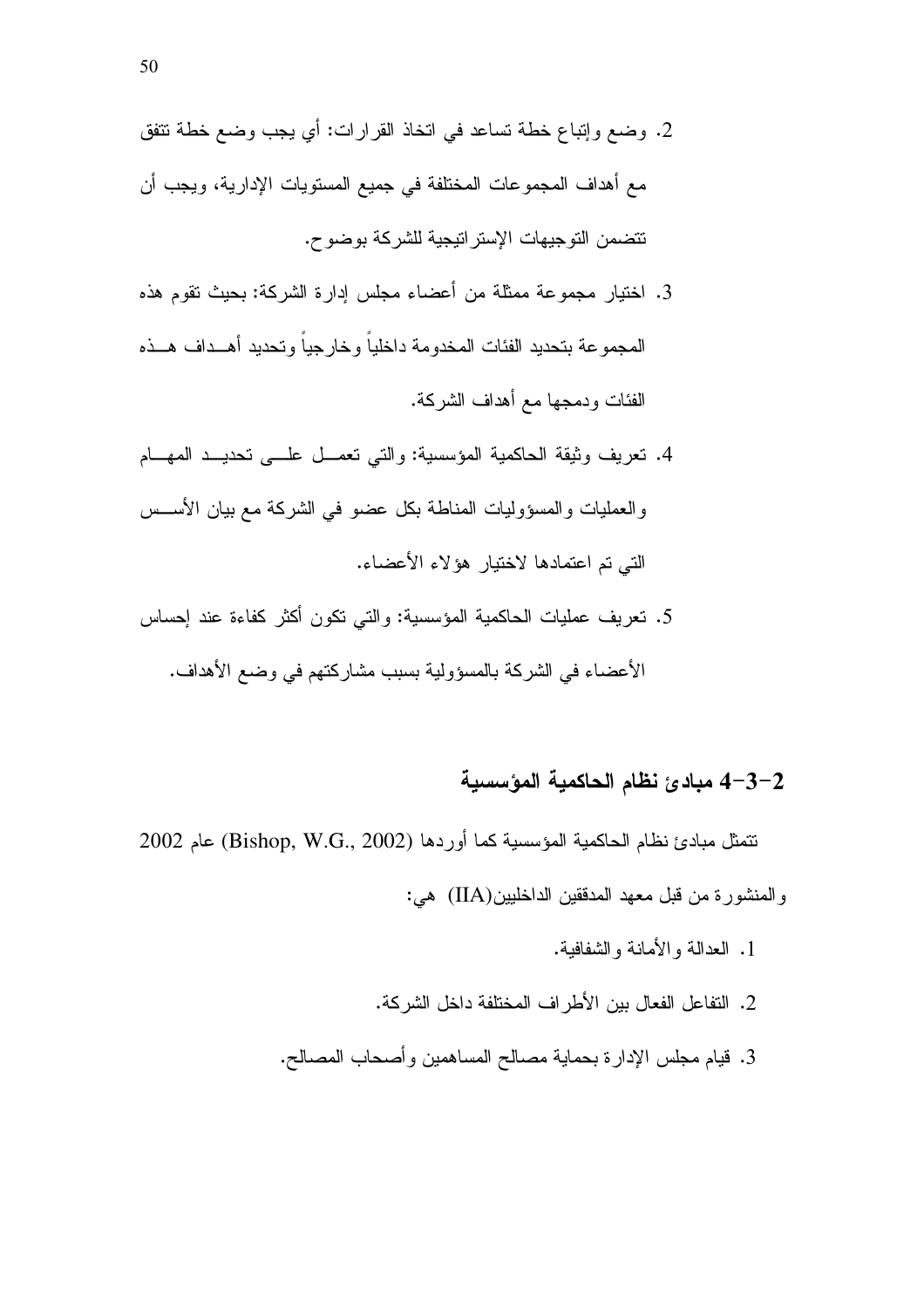- 4. تحديد المناطق الرئيسية لمسؤوليات مجلس الإدارة من حيــث المراقبـــة الماليـــة أو الإشر اف على إستر اتبجبة المنظمة أو مر اقبة المخاطر أو أنظمة الرقابة بالإضافة إلى الحذر عند القيام بهذه المسؤوليات.
	- 5. الحفاظ على الاستقلال.
	- 6. المحافظة على الكفاءة المهنية.
	- 7. الاجتماعات والمعلومات لتقييم أداء الواجبات.
	- 8. القيادة وتعني الفصل بين دور رئيس مجلس الإدارة والمدير التنفيذي للشركة.
- 9. الإفصاحات بحيث تعكس أنشطة مجلس الإدار ة و العمليات التجار ية بشفافية و في الوقت المناسب.
	- 10 . استقلال لجنة التدقيق.
	- 11. الحفاظ على كفاءة وظيفة الندقيق الداخلي طوال الوقت وتبعيتها للجنة الندقيق.
		- 12. المساءلة المحاسبية.

كما أشار البنك المركزى الأردني أن الحاكمية المؤسسية نتطلب توفر البيئـــة الداخليـــة والخارجية معا، مع العلم بأن نوفر إحداهما لا يعني بالضرورة نوفر الأخـــري، وفـــي كلتـــا الحالتين فإن العناصر النالية تمثل المبادئ الإر شادية لتحقيق الحاكمية المؤسسية الجيدة (البنك المركزي الأردني، 2004، ص 6–7):

1. العدالة: بحيث بنم معاملة الأقلية من المساهمين والجهات ذات العلاقة بعدالــــة وأخذ مصالحهم بعين الاعتبار.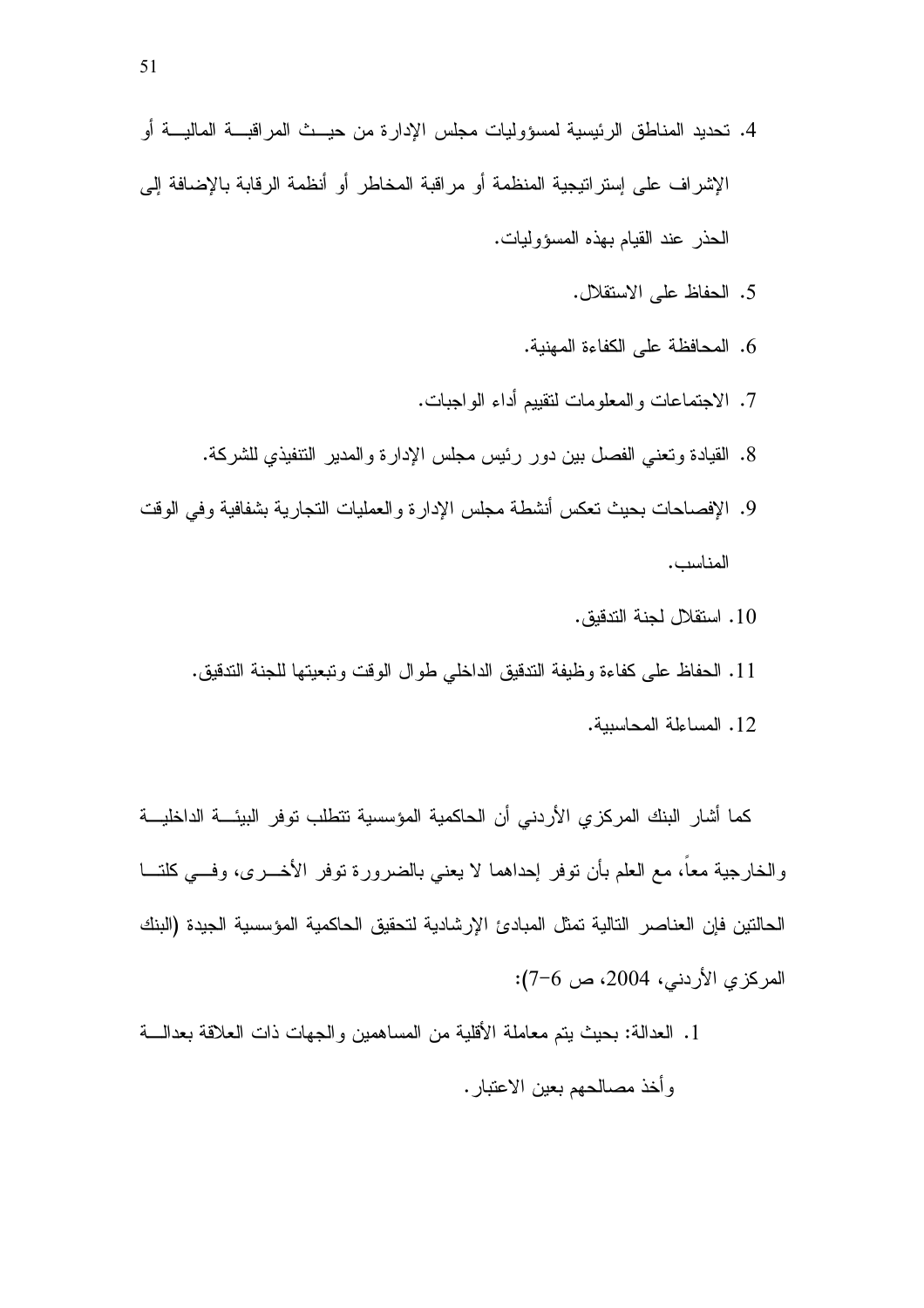- 2. الشفافية: بحيث يتم الإفصاح للجهات ذات العلاقة عن المعلومـات الماليــة، و التنظيمية و مكافآت الإدار ة التنفيذية بشكل بمكن المودعين و المساهمين مــــن تقييم أداء المؤسسة.
- 3. المساءلة: حيث نلتزم الإدارة التنفيذية بالإجابة على أي استفسار فـــي حالـــة تعرضها للمساءلة من قبل مجلس الإدارة فيما يتعلق بتتفيذ الخطـــط وتطبيـــق السياسات المقرة، بهدف ضمان الحفاظ على موجودات البنك ووضعه المالي ومن جهة أخرى فإن على مجلس الإدارة أن يبدي الجاهزية عنـــد النعــــرض للمساءلة من قبل المساهمين، والجهات الأخرى ذات العلاقة.
- 4. المسؤولية: بحيث يتم تعريف خطوط الصلاحيات والمسسؤوليات بوضــوح، بحيث نوضح على سبيل المثال الأعمال والقرارات التبي نتطلب موافقة مجلس الإدار ة أو مو افقة الهدئة العامة.

#### 2–3–5 مقومات أو ركائز الحاكمية المؤسسية

تتمثل مقومات أو ركائز نظام الحاكمية المؤسسية الذي يكفل للـــشركة تحقيـــق أهـــدافها بقدراتها الذاتية ما يلي (مطر، 2003):

1 \_ وجود قوانين وتشريعات توضح حقوق الأعضاء وواجباتهم مثل حق التصويت، وحـــق انتخاب أعضاء مجلس النقابة وحق نعيين وعزل مراقب الحسابات. كما نوضح بالمقابل حقوق المجتمع على النقابة وواجباتهم تجاهها.

2 ــــــــــوجود رؤيا Vision واضحة تحدد معالم استير اتيجية النقابة مع الأدوات التـــــي تكفــــل تحقيق هذه الرؤيا وذلك من خلال ترجمتها إلى خطط وأهداف قصيرة وبعيدة المدى.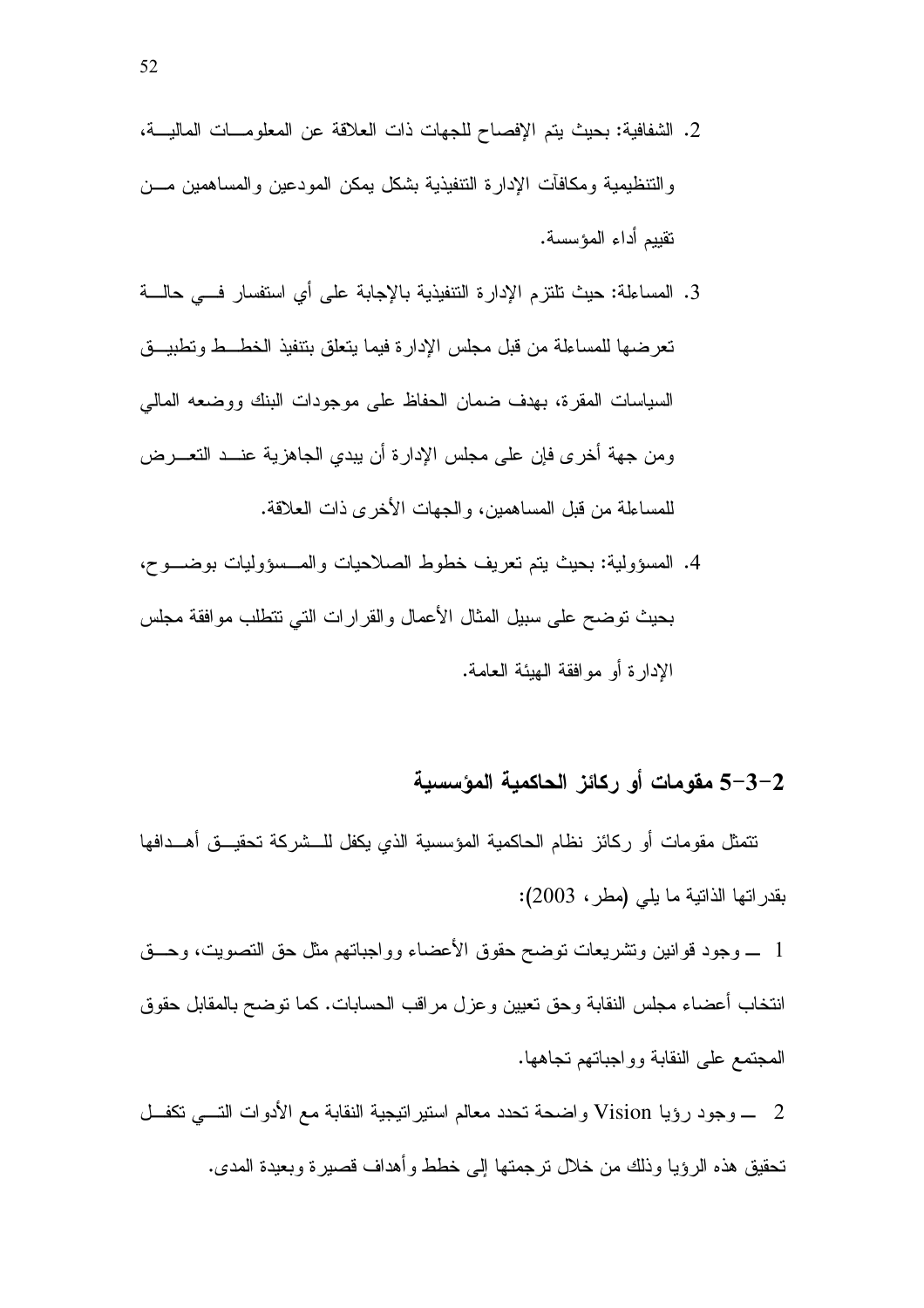3 \_ وجود هيكل نتظيمي واضح يحدد كلاَّ من مناطق السلطة ومناطق المـــسؤولية، يعـــززه مجموعة من الأنظمة مثل: نظام داخلي للنقابة، ونظام للرقابة الداخلية ثم بعد ذلك والأهم نظام لمحاسبة المسؤولية يوفر من المؤشرات المالية وغير المالية التي نخدم كمعيار للمساءلة ونقويم الأداء.

4 ـــ وجود لجنة تدقيق Audit Committee لها من الصلاحيات ما يكفل لها وفسى منساخ ديمقراطي حق ممارسة دورها الرقابي على أعمال مدققي النقابة الداخلي والخارجي ثم بعــد ذلك و هو الأهم الحق في متابعة تقارير هم للتأكد من قيام إدارات النقابات بتنفيذ ما تحويه تلك النقار بر من مقتر حات و توصيات.

5 ـــ وجود نظام فعال للنقارير Reporting system يتسم بالشفافية وبقـــدر يكفـــل تـــوفير المعلومات المناسبة عن أداء النقابة ليس لإدارتها وأعضائها فحسب، بل أيضا لجميع الأطراف الأخر ي ذات العلاقة ممن بستخدمون البيانات المالية المنشور ة للنقابة في اتخاذ القر ار ات وذلك مثل: المقرضين والعملاء والموظفين والجهات الحكومية ذات المصلحة.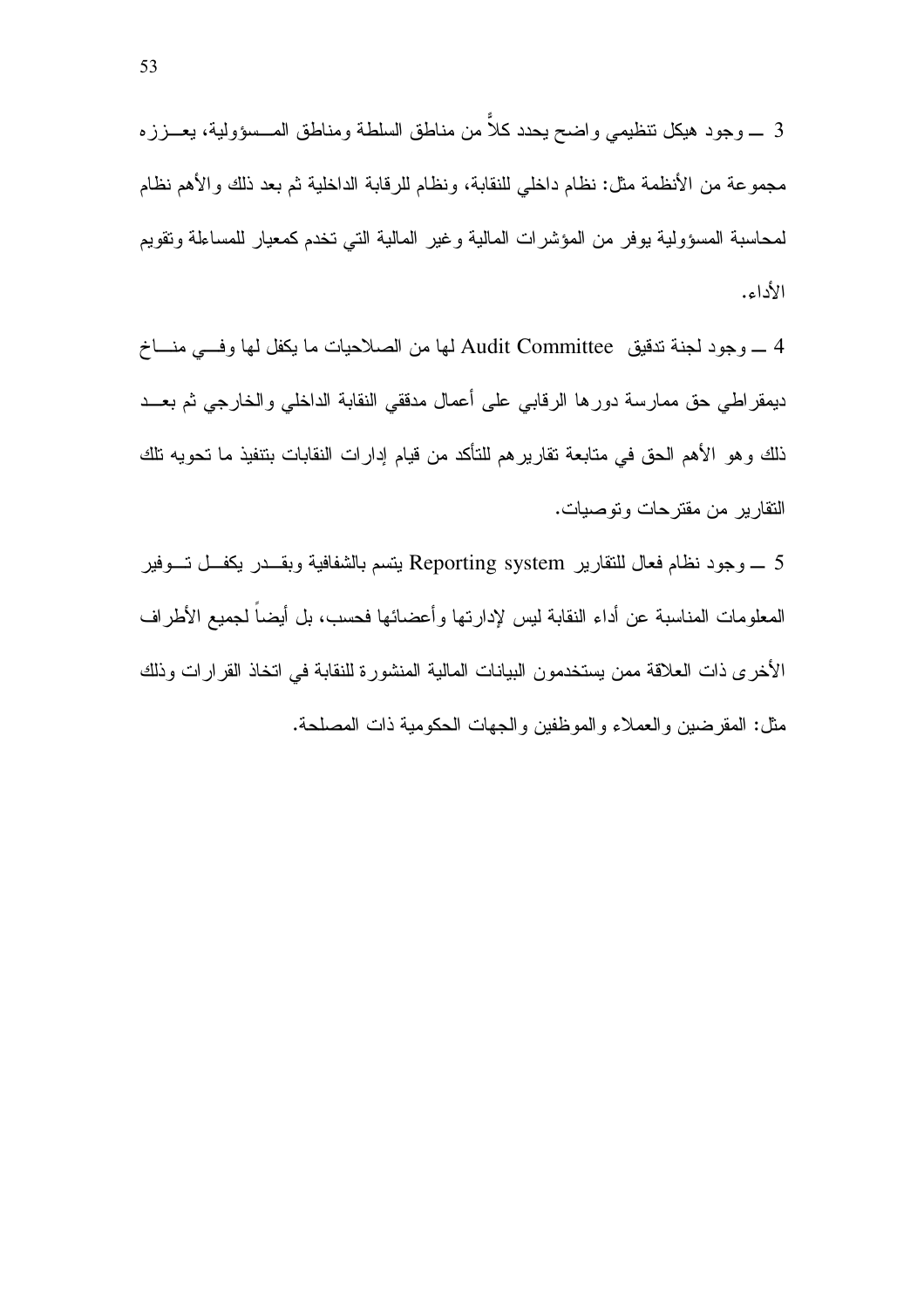#### 4–2 الدر اسات السابقة:

سيتم نتاول الدراسات العربية اولاً ثم الأجنبية وذلك حسب الترنيب الزمني للدراسة.

1-4-2 الدر اسات العربية:

1– دراسة خور ي، (2001)، بعنوان " محاسبة الأدوات المالية".

وقد هدفت هذه الدراسة النظرية إلى نوضيح النوجه الحديث في القياس المحاسبي نحو مفهوم القيمة العادلة، مع شرح أهم منطلبات المعايير الداعية إلى استخدام هذا المفهوم وأخـــر التعديلات التي تمت عليها، كما هدفت إلى إلقاء بعض السضوء علـــي كيفيـــة تطبيـــق هـــذه المتطلبات في الأر دن.

وقد انبع الباحث التحليل النظرى لمحتويات ومتطلبات المعابير الداعية لاستخدام هــذا المفهوم مع التركيز على معياري المحاسبة الدوليـــة (32) و(39)، وتـــم اســـتخلاص أهـــم المعالجات المحاسبية للقياس والاعتراف والإفصاح عن القيمة العادلة للأدوات المالية.

وقد أظهرت الدر اسة في أجز ائها المختلفة مجموعة من الانتقادات والتوصــــيات كمـــا يلي:

1– أن اعتماد القيمة العادلة وحدها غير ملائم ولا يوفر أساسا قوياً لقياس التدفقات النقدية المستقبلية، كما انه يؤثِّر على خاصية قابلية المقارنة في البيانات المالية. 2– إن أفضل وسيلة للإبلاغ المالي وتحديد أداء المنشأة هو إتباع كل من الكلفة التاريخية والقبمة العادلة معا.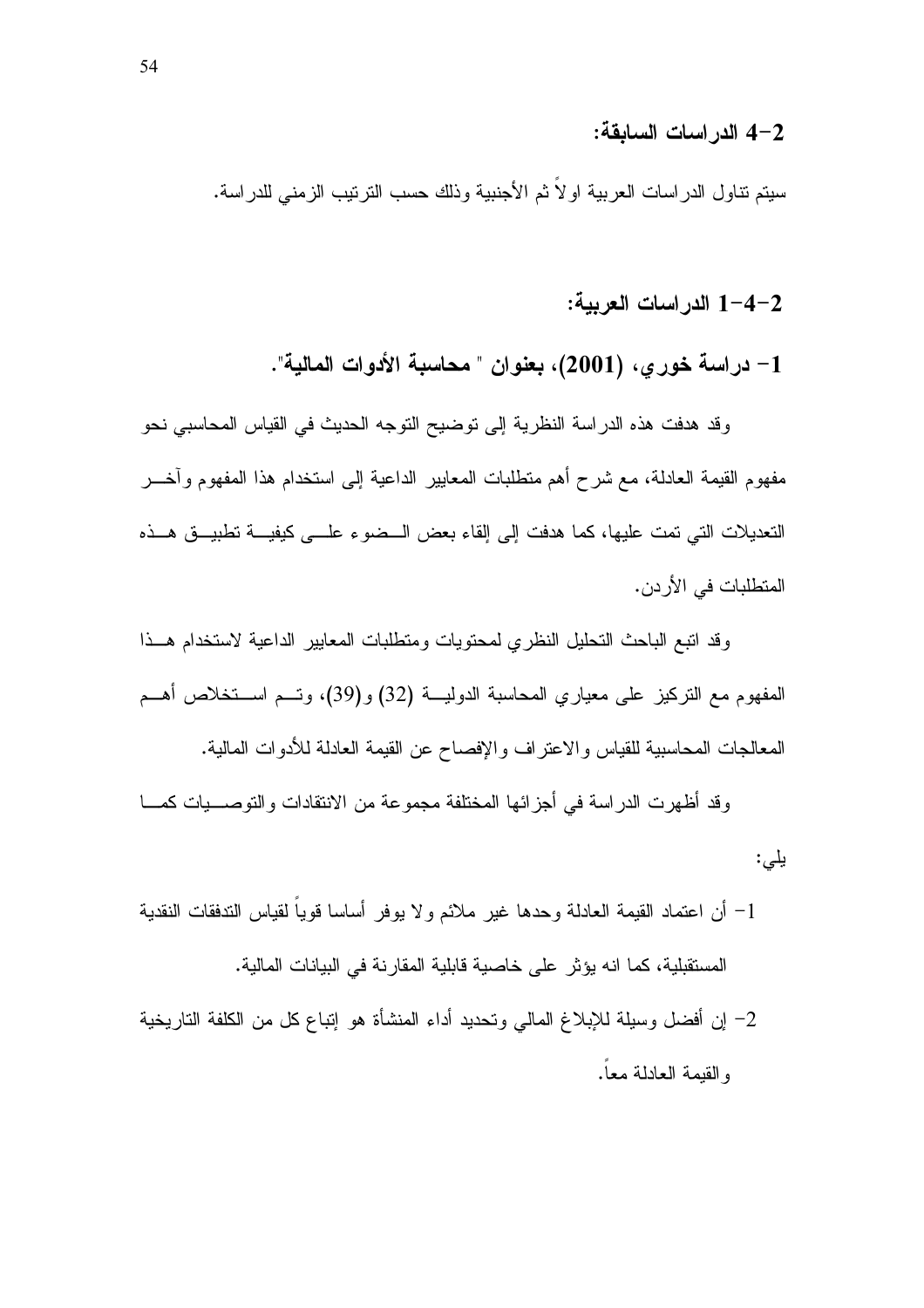2– دراسة حماد، (2002)، بعنوان "مشكلات تطبيق المحاسبة عن القيمة العادلة في البيئة المصرية بالتطبيق على البنوك".

و هدفت إلى در اسة أهم المشكلات التي ترتبط بالمحاسبة عن القيمة العادلة في البيئة المصرية، وقد تمت هذه الدراسة على المصارف، حيث بينت نتائج الدراسة أن من النقاط التي يدور حولها الجدل عدم وجود قيمة سوقية واضحة في ما يتعلق بالقروض والتحوط في نطاق نموذج القيمة العادلة، وموثوقية القيم العادلة، وتفسير الدخل في نموذج القيمة العادلة، وتطبيق القيمة العادلة في عمليات النحويل للأوراق المالية في المصار ف.

وقد خرجت الدراسة بمجموعة من الاقتراحات والتوصيات كان من أبرزها: 1– ضرورة الالتزام بإعادة تقييم الأوراق المالية بالقيمة العادلة المحتفظ بها. 2-إعادة تفكيك عمليات إدارة المخاطر الداخلية لوضع نظام فائم على التحوطات الخارجية. 3–احتساب دخل الفائدة عن طريق تطبيق المعدل السوقي السارى على القيمة العادلة السارية

للأصل.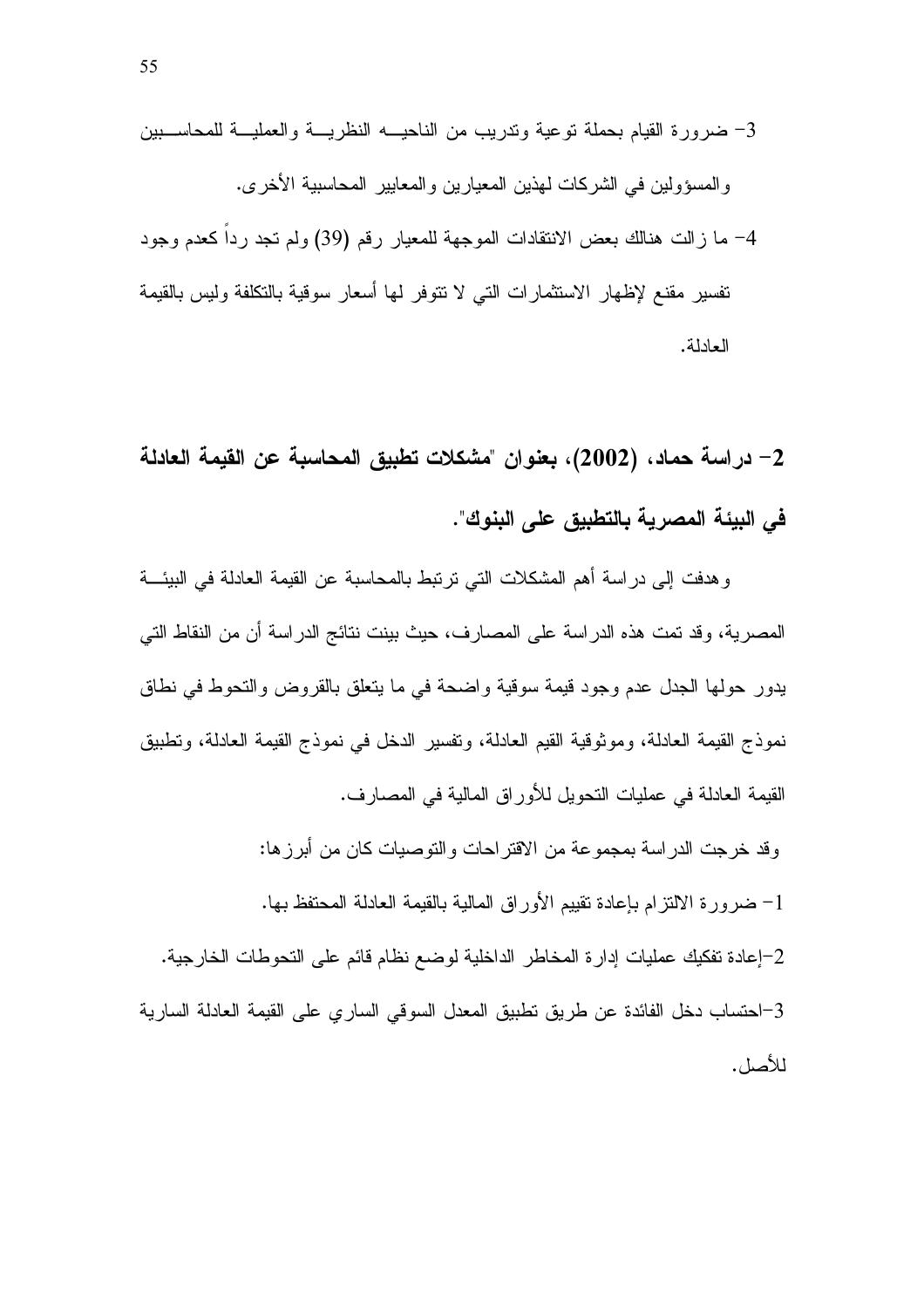3– دراسة لوندي، (2002)، بعنوان، " المحاسبة عن القيمة العادلة في البنسوك التجارية و الافصاح عنها طبقا لمعايير المحاسبة الدولية".

هدفت الدر اسة التطبيقية التي تمت في المملكة الأردنية الهاشمية إلى قياس مدى التزام البنوك التجارية في الأردن بمنطلبات معايير المحاسبة الدولية فيما يتعلـــق بمحاســـبة القيمــــة العادلة الافصاحات الواجب توفرها في القوائم السنوية، بالإضافة إلى تعميق المفهوم العلمـــي للقيمة العادلة والعلاقة بينها وبين القيمة السوقية والقيمة الدفترية، وكذلك فحص وتقييم مــدى كفاية منطلبات معابير المحاسبة الدولية عن القيمة العادلة والإفصاح عنها.

وقد طبقت الدر اسة على التقارير المالية لعام2001 لعينة من أربعة بنـــوك اعتبر هـــا الباحث ممثلة لمجتمع الدراسة، وتوصلت الدراسة إلى النتائج التالية:

1– يتم الإفصاح عن القيمة السوقية لبعض الأدوات المالية مع عدم الإفصاح عن الأربـــاح أو الخسائر غير المحققة ولا عن كيفية معالجتها.

2– تحويل بعض الاستثمار ات من محفظة الأور اق المالية للاستثمار الى محفظـــة المتـــاجر ة والعكس دون الإفصاح عن مبررات هذا الإجراء.

3– عدم الإفصاح عن كيفية احتساب اثر تطبيق المعيار رقم (39) على الاســـتثمارات فـــي الأوراق المالية ولا عن العناصر المكونة لهذا الأثر.

4– عدم تفسير الأرقام الخاصة بالقيم العادلة الموجبة والسالبة للمشتقات المالية.

5– عدم تفسير الأرقام الخاصة بأرباح (خسائر ) موجودات مالية للمتاجر ة وأرباح(خسائر )بيع أو ندني قيمة المو جو دات المالية منو فر ۃ للبيع.

حدم الإفصاح عن القيمة السوقية لبعض الاستثمارات بشكل منفصل.  $\sim$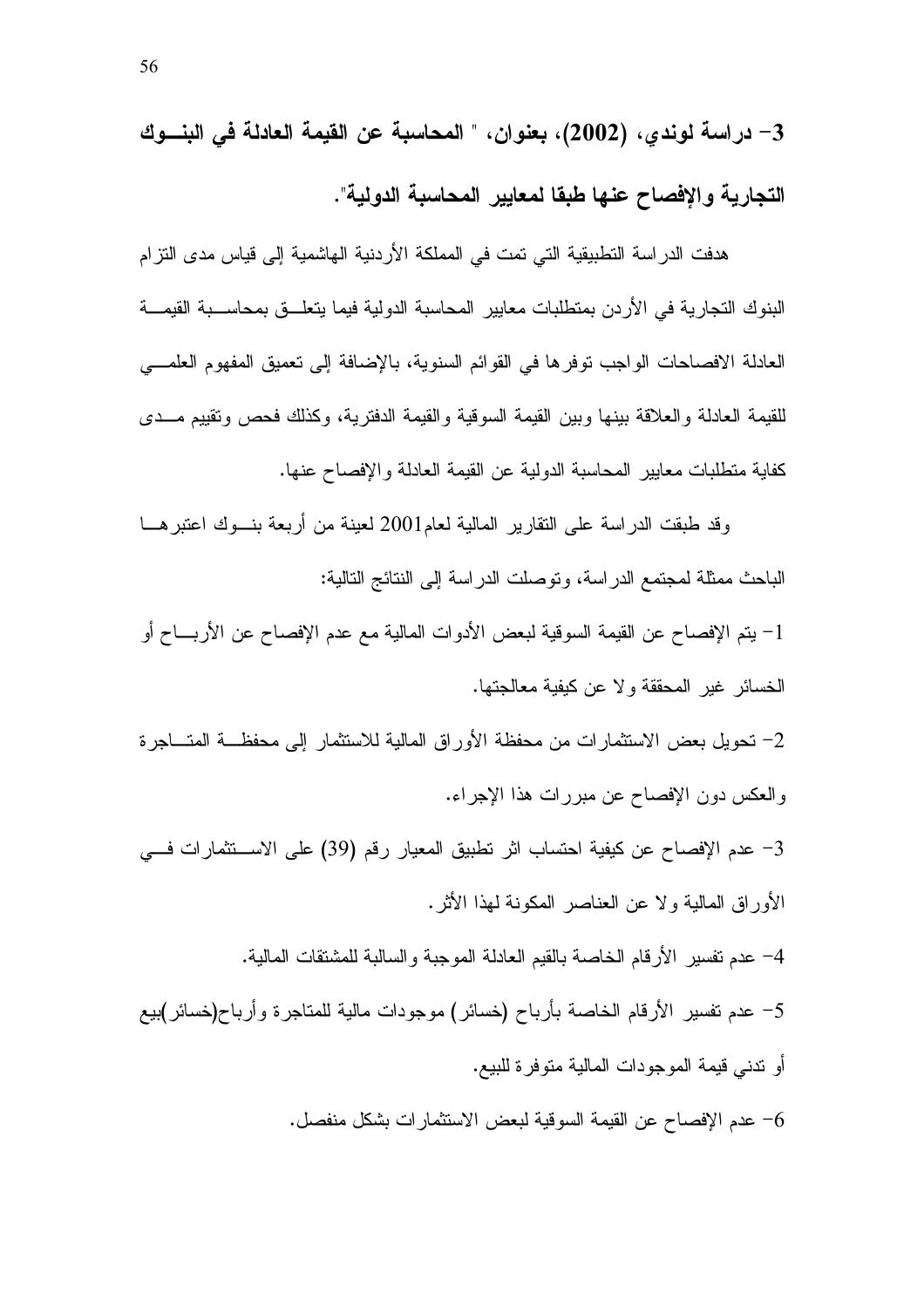4– در اسة "الطرايرة، (2005) "بعنوان التوجه الحديث للفكر المحاسبي لمفهـــوم القيمة العادلة وأثر ه في الإبلاغ المالي للقوائم المالية للبنوك العاملة في الأردن".

قام الباحث بإعداد مؤشر لقواعد الإفصاح المتعلقة بالقيمة العادلة التي تضمنتها معايير المحاسبة الدولية والنبي نتطبق أيضاً على قطاع عينة الدراسة المتمثل بـــالبنوك العاملــــة فــــي الأردن، ومن ثم قام بدراسة مدى الأخذ بهذا الإفصاح في التعليمات الـــصادرة عـــن البنـــك المركزي الأردني، وقام بتحليل الإبلاغ المالي لسنتي 2001 و2002 لخمسة عشر بنكاً، مـــن اجل التأكد من مدى النزام البنوك بقواعد الإفصاح التي نضمنها المؤشر .

- وتكمن أهمية هذه الدر اسة بما يلي:
- 1– إلقاء الضوء على أهم قواعد الإفصاح التي تطلبتها معابير المحاسبة الدوليـــة فيما يتعلق بمحاسبة القيمة العادلة وبناء مؤشر لمهذه القواعد ليكسون مرجعسا مساعداً للدر اسات والأبحاث المستقبلية.
- 2– در اسة مدى التزام البنوك المدرجة في بورصة عمان (كإحدى أكثر الجهـــات تأثراً بمحاسبة القيمة العادلة) بقواعد الإفصاح من خــــلل تحليـــل التقــــارير السنوية المنشورة ومقارنتها مع ما نطلبته معايير المحاسبة الدولية من قواعد إفصاح عن القيمة العادلة أو أي معلومات تفيد في تقدير القيمة العادلة.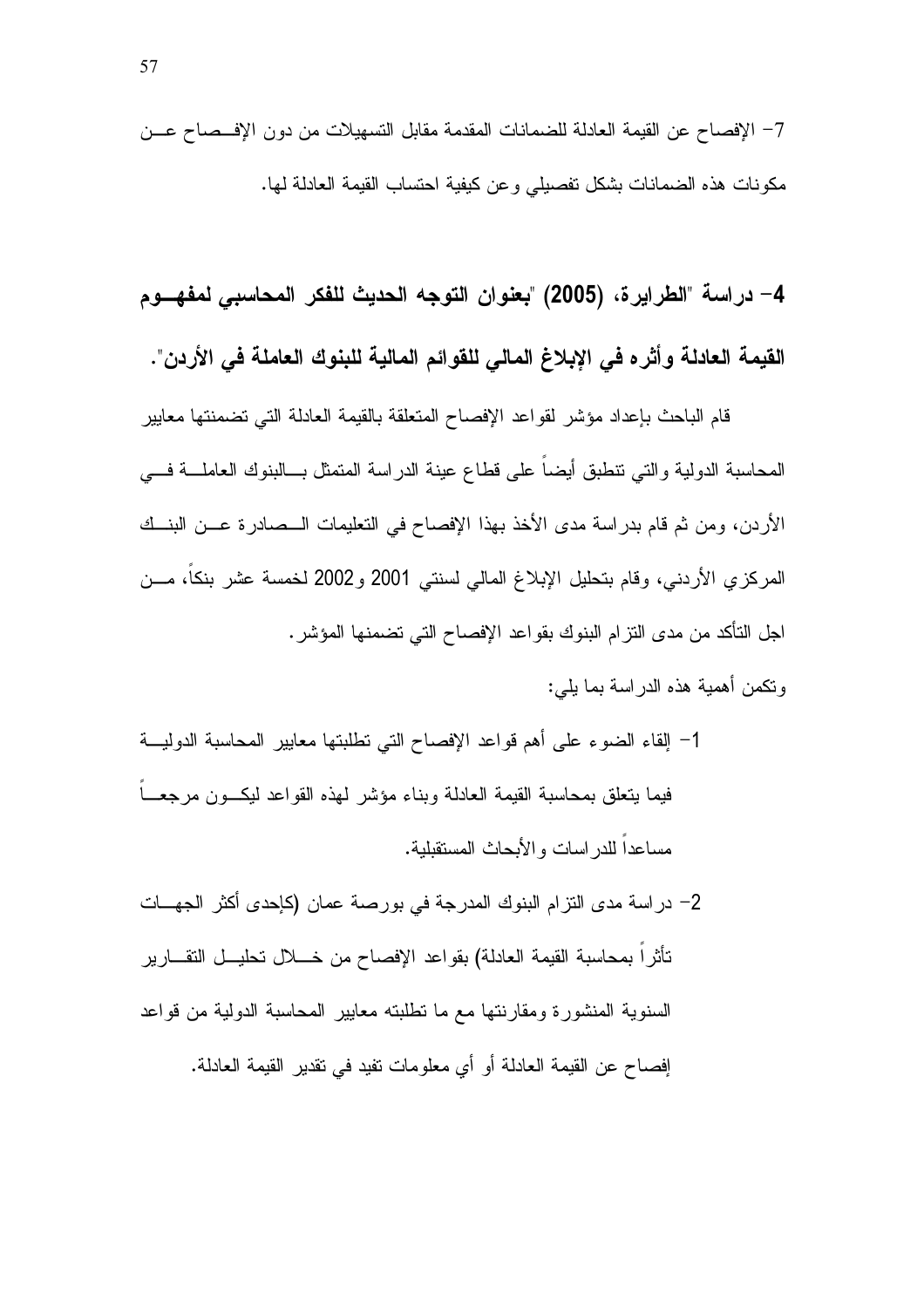- 3– تحديد أهمية قواعد الإفصاح عن القيمة العادلة أو أي معلومات تفيد في تقدير هذه القيمة في التقارير المالية للبنوك المدرجة في بورصة عمان من وجهـــة نظر كل من المستثمر المؤسسي والمستثمر الفرد والمحلل المالي، ثم إظهـــار ما نوفره النقارير المالية للبنوك من هذه المعلومات.
- 4– تحديد مدى نوافق نعليمات البنك المركزي الأردنبي كجهة إشرافية ورقابية على البنوك – مع منطلبات معايير المحاسبة الدولية فيما يتعلـــق بمحاســــبة القيمة العادلة واقتراح نموذج للإفصاح عن معلومات أخرى قد نتعلق بالقيمة العادلة من وجهة نظر فئات الدراسة من مستخدمي الإبلاغ المالي.

وخلصت الدر اسة إلى النتائج التالية:

- 1– النزام البنوك بإعداد الإبلاغ المالي السنوى وفقا للنماذج المعتمدة من البنسك المركزي دون الأخذ بالاعتبار الإفصاح عن بعض قواعد الإفصاح المتعلقة بالقيمة العادلة التي نتطلبها معايير المحاسبة الدولية ولعدم الإشارة إليها فسي نماذج البنك المركزي الأردني.
- 2– فيما بتعلق بالأدوات المشتقة والتحوط، تقوم البنوك بالإفصاح عن السسياسات المحاسبية المستخدمة في المعالجة العمليات المالية ذات العلاقة.
- 3- عدم اهتمام الجهات المسؤولة بمر اجعة الإبلاغ المالي السنوى للبنوك فبل إصدار ها للتأكد من كفاية الإفصاح الذي نوفر ه فيما يتعلق بالقيمـــة العادلـــة للمستخدمبن.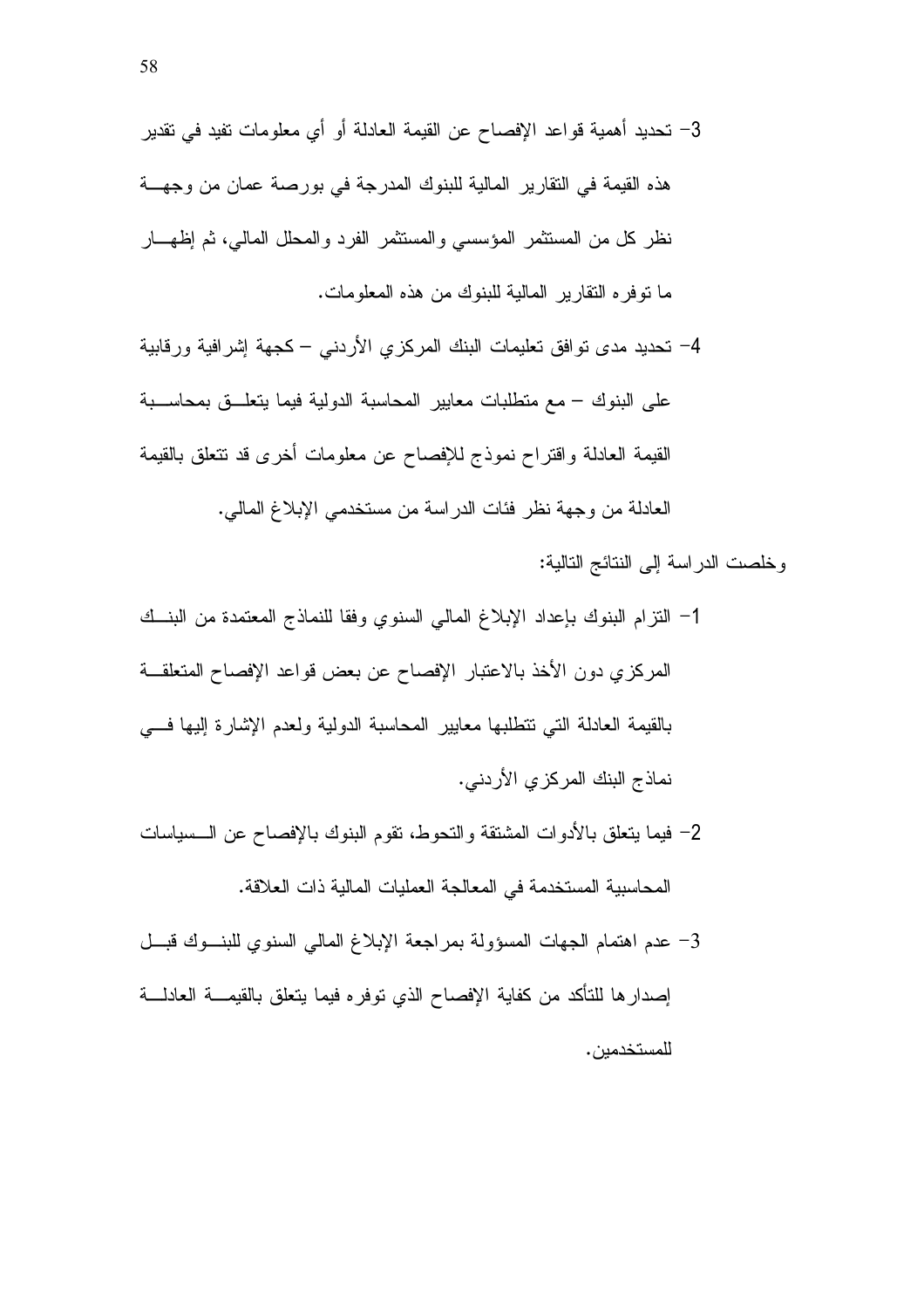هدفت هذه الدراسة إلى نطوير نظام للحاكمية المؤسسية يوصبي بتطبيقه في الشركات المساهمة العامة الأردنية لتعزيز استقلالية مدقق الحسابات القانوني، واختبار مدى إدراك مدقق الحسابات في الأردن لمفهوم الحاكمية المؤسسية، ومدى اهتمام مدقق الحسابات بمراجعة كفاءة نظام الحاكمية المؤسسية المطبق بالشركات المساهمة العامة. ولتحقيق ذلك تم تصميم اســـتبانه وزعت على عينة الدراسة من مدققي حسابات ممارســين للمهنـــة والبـــالـغ عـــددهم (120)، بالإضافة إلى المقابلات الشخصية مع مجموعة من المدققين . ونتيجة لتحليل مفردات الإستبانه، تم التوصل إلى النتائج التالية: 1– يوجد إدر اك جيد من قبل مدقق الحسابات في الأردن لمفهو م الحاكمية المؤسسية.

2– يوجد اهتمام من قبل مدقق الحسابات في الأردن لدراسة وتقييم كفـــاءة نظـــام الحاكميــــة المؤسسية للشركة موضع التدقيق.

3– تؤثِّر كفاءة نظام الحاكمية المؤسسية في الشركات المساهمة العامة إيجابيا على اســـتقلالية مدقق الحسابات.

4– أن أهداف نظام الحاكمية المؤسسية المتمثلة في حماية حقوق أصحاب المصالح، وتحسين الأداء المالي، ونوفير المعلومات بدقة، وإيجاد هيكل نتظيمي واضح للشركة، والمحافظة على السمعة الاقتصادية للشركة، وسلامة قنوات الاتصال بين الأقسام والإدار ات، تؤثر ايجابيا على استقلالية مدقق الحسابات.

5– أن مقومات نظام الحاكمية المؤسسية المتمثلة في وجود قوانين ونتثىريعات تـــدعم نظــــام الحاكمية المؤسسية ووجود وثيقة الحاكمية المؤسسية التي تحدد صلاحيات ومــسؤوليات كـــل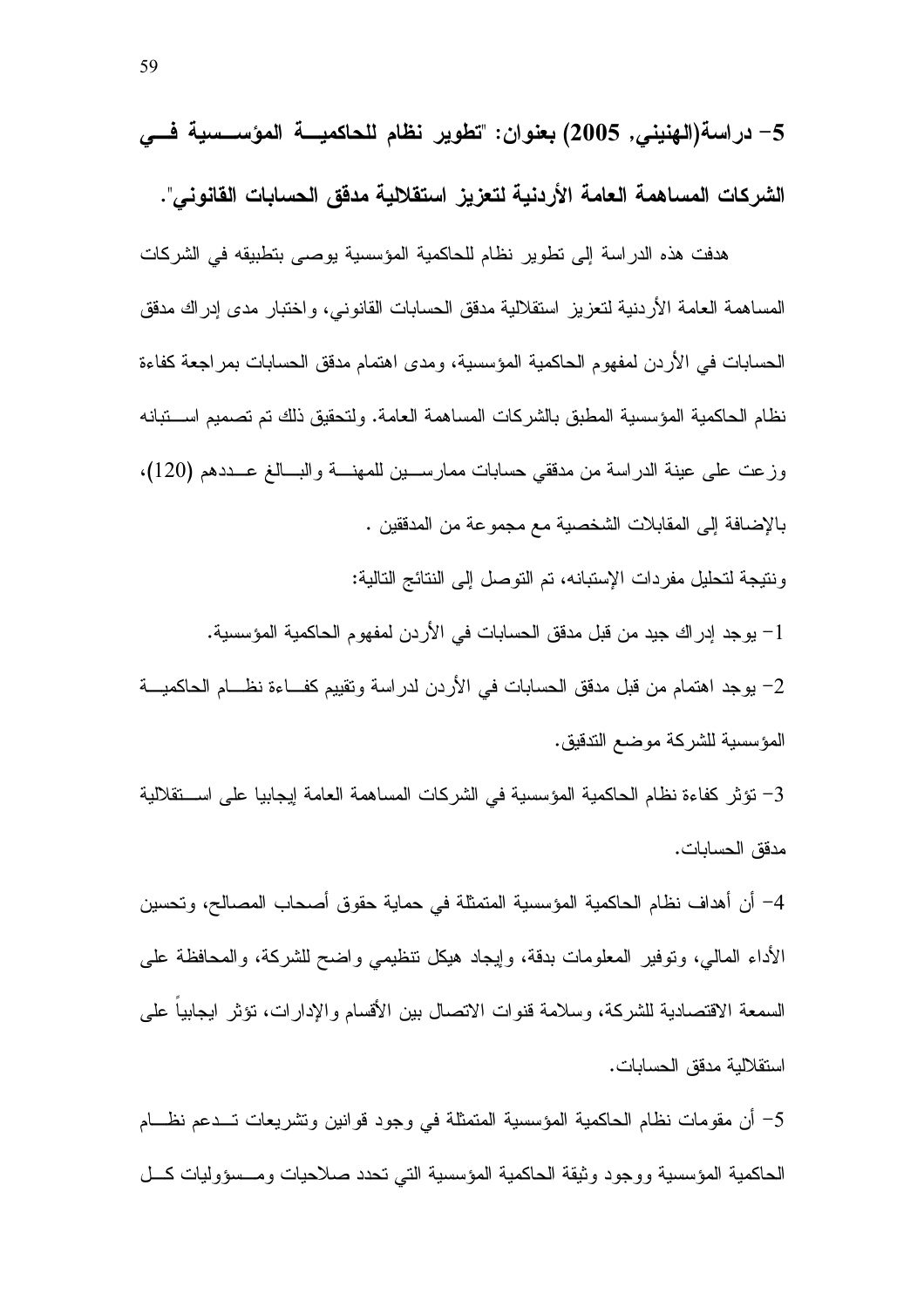عضو في الشركة، ووجود أنظمة فعالة كنظام النقارير المالية، تؤثِّر إيجابيا علـــي اســـتقلالية مدقق الحسابات.

أن مبادئ نظام الحاكمية المؤسسية المتعلقة بمجلس الإدارة والمتمثلة في استقلال أعضائه  $\rm 6$ الظاهري والحقيقي، وفي نركيزِهم على أمانـة ووضوح النقارير المالية، وقيـــامـهم بمراجعـــة الخطط السنوية التشغيلية والموازنات، واختيارهم للمدير التنفيذي والإدارة العليسا والتخطسيط لأعمالهم، واستخدام مدفق حسابات خارجي، نؤثر ابجابيا على استقلالية مدفق الحسابات. 7– أن نقسيم مجلس الإدار ة إلى لجان مثل لجنة الندقيق الداخلي، ولجنة الحاكمية المؤســسية، ولجنة المكافآت، تؤثر ابجابيا على استقلالية مدقق الحسابات.

8– إن مبادئ نظام الحاكمية المؤسسية المتعلقة بالإدار ة التنفيذية مثل مراعاة الآداب والسلوك المهنى، وإيجاد نظام كفؤ للرقابة الداخلية، وتحديد وإدارة مخاطر الشركة، ونطـــوير الخطـــط الإستر اتبجية، و الإشر اف على عمليات الشركة التشغيلية، وإعداد النقار بر المالية بأمان ، تؤثر ايجابيا على استقلالية مدقق الحسابات .

9- نؤثر مبادئ نظام الحاكمية المؤسسية المتعلقة بعلاقة الشركة مسع أصسحاب المسصالح المساهمين، والموظفين، والمجتمع المحلي، ايجابيا على استقلالية مدقق الحسابات.

6– دراسة (دراغمه، 2005) بعنوان: العوامل المسؤثرة علـــي مـــدى ملاءمــــة التدفقات النقدية والأرباح المحاسبية في تفسير العوائد السوقية للأسهم.

هدفت الدر اسة التطبيقية التي تمت في المملكة الأر دنية الهاشمية إلى أختبار مجموعة من العوامل (المحددات) على مدى ملاءمة بيانات الأرباح محاسبية، والتدفقات النقديـــة فــــى نفسير العوائد السوقية للاسهم.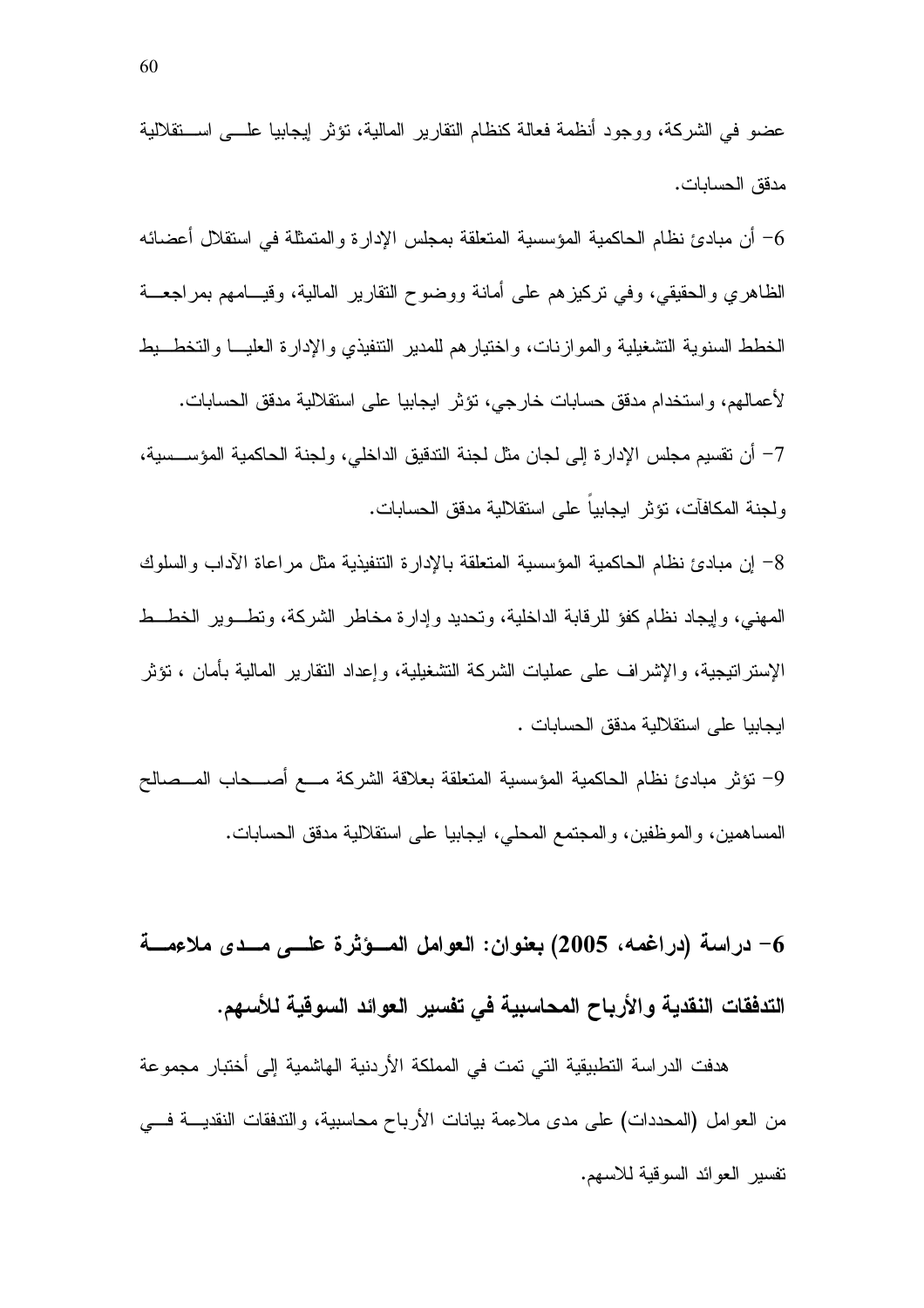ونكونت عينة الدراسة من أحدى وثلاثين شركة صناعية مساهمة عامة مدرجة فسي بورصة عمان، وقد شملت الدراسة الفترة من 1998 إلى 2002 وهي الفترة التي أجبرت نلك الشركات فيها على الأفصاح عن قائمة التدفقات النقدية في تقارير ها المالية بموجب تعليمـــات هيئة الأوراق المالية رقم (1) لعام 1998، وقد استخدمت مجموعة من الأساليب الأحـــصـائية لإختبار الفرضيات وهي الإحصاءات الوصفية، ومعاملات أرتباط بيرسون، وتحليل الأنحدار الخطي المتعدد.

ونتثبير نتائج الدراسة إلى وجود مضمون معلوماتي للأرباح المحاســبية، والتـــدفقات النقدية التشغيلية، وأن المضمون المعلوماتي النسبي للأرباح المحاسبية أكبر مـــن المـــضمون المعلوماتي للتدفقات النقدية التشغيلية، وأن هناك مضمون معلوماتي إضافي للأرباح المحاسبية علاوة على المضمون المعلوماتي للتدفقات النقدية التشغيلية، وكذلك هناك مضمون معلومـــاتي إضافي للتدفقات النقدية التشغيلية علاوة على المضمون المعلوماتي للأرباح المحاسبية( هــذا يشير إلى أن الأرباح المحاسبية، والتدفقات النقدية التشغيلية مكملان لبعضهما وليسا بديلين). ووجد أن المضمون المعلوماتي لمكونات للأرباح المحاسبية (التـــدفقات النقديــــة التـــشغيلية، و المستحقات المحاسبية) أكبر ٍ من المضمون المعلوماتي للأرباح المحاسبية. و أن هنالك علاقة طردية ضعيفة بين التدفقات النقدية الاستثمارية والعوائد السوقية للأسهم، وأنه لا يوجد علاقة ببن التدفقات النقدبة التمو بلبة و العو ائد السو قبة للأسهم.

وكان للعو امل المحددة آنفه الذكر أهمية في تحديد المضمون المعلوماتي لمتغيـــر ات الدر اســــة (الأر باح المحاسبية، والندفقات النقدية التشغيلية، والمستحقات المحاسبية، والتسدفقات النقديسة الأستثمارية، والندفقات النقدية النمويلية).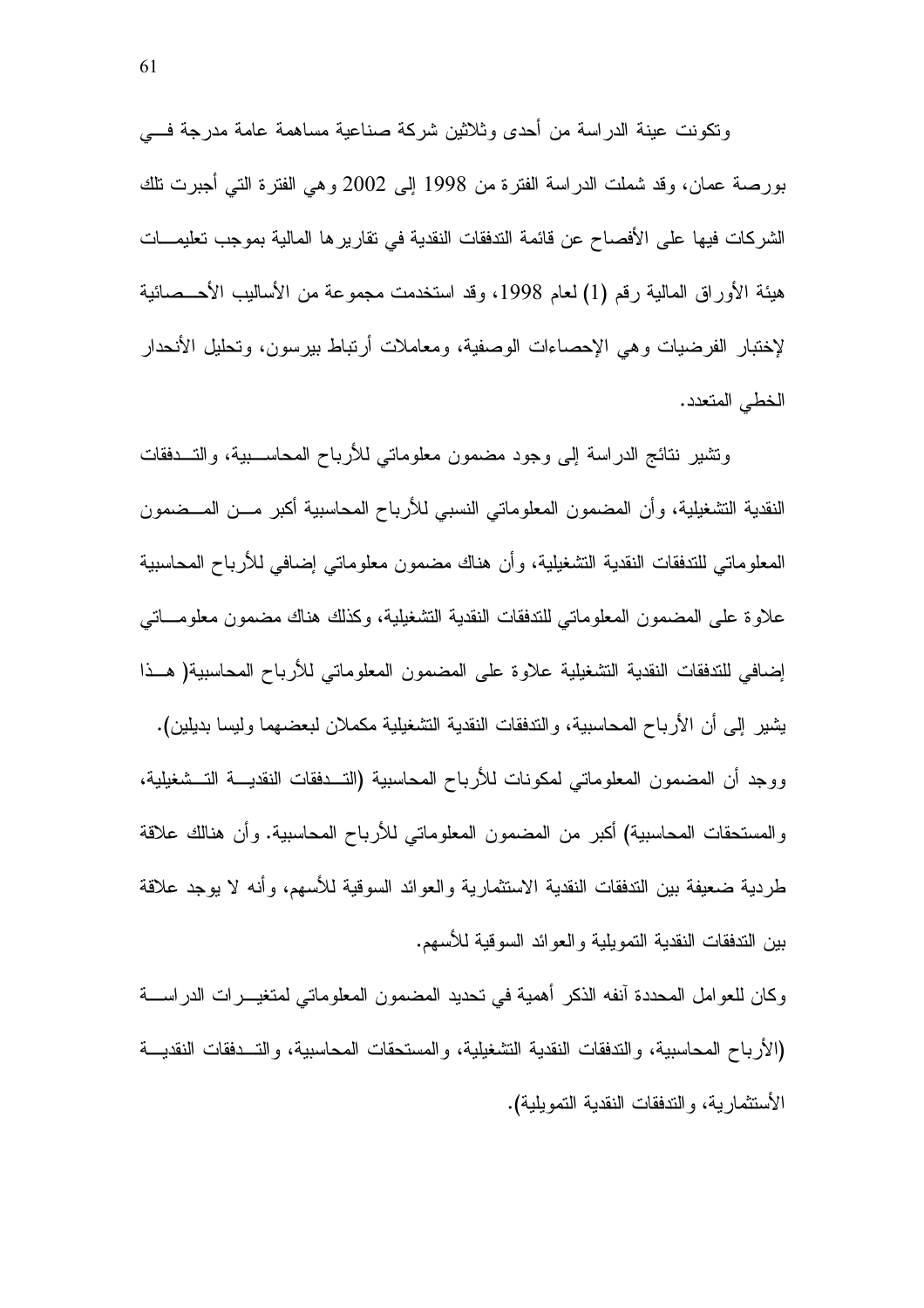واسنتاداً لننتائج الدراسة بوصىي الباحث مستخدمي القوائم المالية بــضرورة الأهتمـــام بخصائص الشركة في الصناعة التي تتتمي لها عند النظر إلى الأرباح المحاسبية، والتــدفقات النقدية في عملية اتخاذ القر ار .

7– دراسة (عبد القادر ، 2005) بعنوان: أثر توسيع نافذة القياس على الأربـــاح المحاسبية بالعوائد السوقية.

هدفت هذه الدراسة إلى أختبار مدة تأثير علاقة الأرباح المحاسبية بالعوائــد الــسوفية للأسهم بطول نافذة القياس كل منهما، وذلك عند أختبار ٍ هذه العلاقة على البيئة الأردنية. كذلك هدفت الدراسة إلى نفسير سلوك معامل استجابة الأرباح المحاسبية لنموذج الدراسة عند نوسع نافذة قباس هذه العلاقة.

وقد تم اختبار هذه العلاقة على عينة من الشركات الصناعية والخدمية وقد بلغ عددها 63 شركة مساهمة عامة مدرجة في بورصة عمان خـــلال الفتـــرة الممتـــدة مـــن (1992– 2004).وقد تم الاعتماد على طريقتين في تقسيم فترة الدراسة، الطريقــــة الأولــــي بـاســـتخدام فترات غير متداخلة(Non Over lapping) والطريقة الثانية باستخدام فترات متداخلة ( Over .(lapping)

وقام الباحث باستخدام نموذج الانحدار الخطى لاختبار هذه العلاقة، كانت فيه الأرباح المحاسبية المتغير المستقل والعوائد السوقية المتغير التابع، وقد تم تتفيذ هذا النمــوذج لنوافــذ قياس تر او حت بين سنة و احدة وست سنو ات.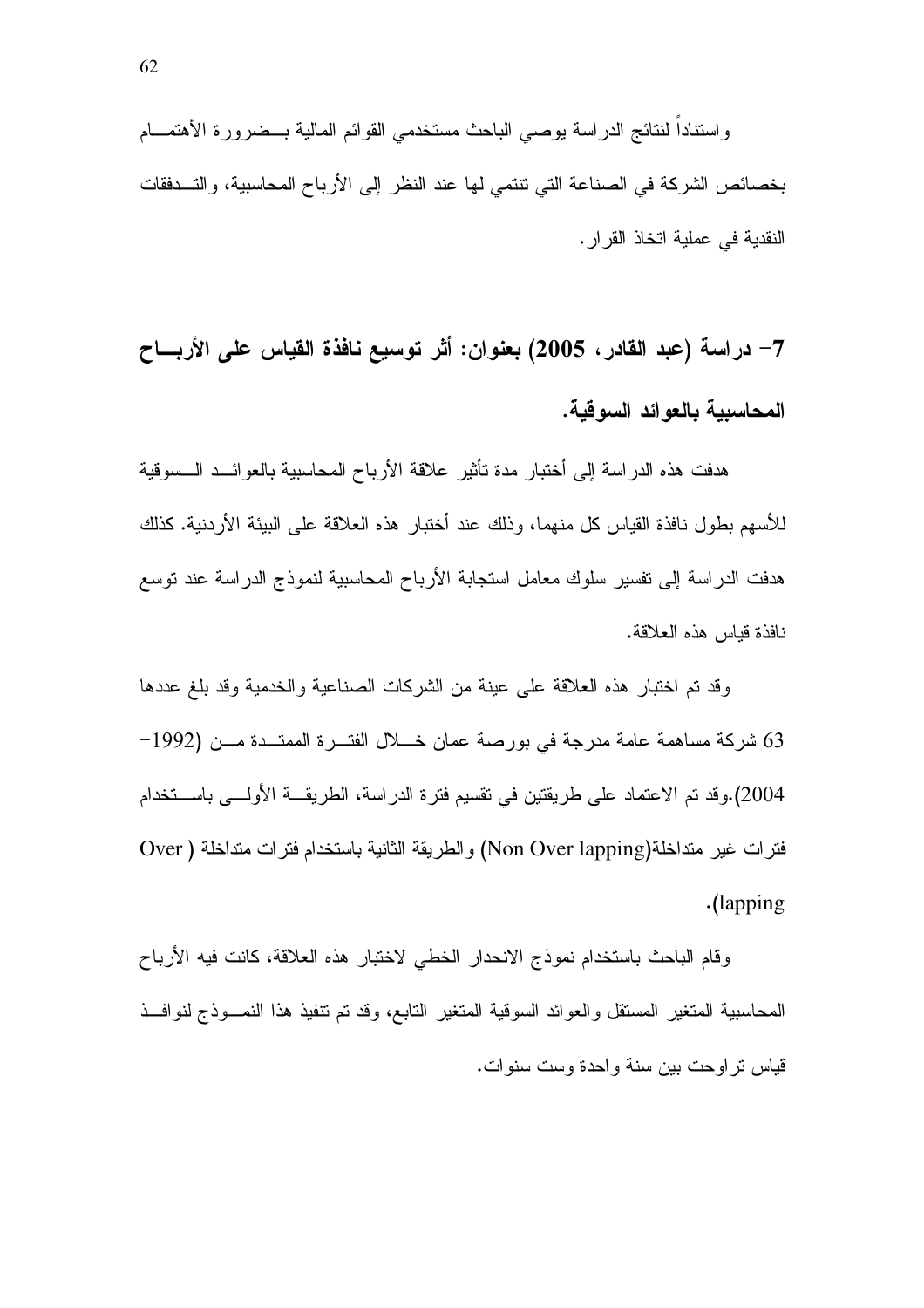وقد تم قياس الأرباح المحاسبية والعوائد السوقية باستخدام طريقتين مختلفتين، الأولى نتضمن القيم المستقبلية لتوزيعات الأرباح، والاخرى لم تتضمن القيم المستقبلية لتوزيعـــات الأربــــاح، وقد تم نتفيذ نموذج الدراسة لكلا النوعين من المتغيرات.

ونتثنير نتائج الدراسة إلى أن القوة التفسيرية لعلاقة الأرباح المحاسبية بالعوائد السوقية للأسهم نزداد عند نوسع نافذة قياس هذه العلاقة، وقد نم نفسير ٍ هذه الزيادة بالاعتماد على قسيم (R2) المعدلة وقيم معامل استجابة الأرباح (^B )، بالنسبة لكلا النوعين من المتغير ات، حيــث بلغت قيمة (R°) المعدلة لنافذة القياس طولها سنة واحدة 0.097 بينما بلغــت لنافــذة القيـــاس طولها ست سنوات 0.289.

8– دراسة (أبو زر، 2006) بعنوان: إســـتراتيجية مقترحـــة لتحـــسين فاعليـــة الحاكمية المؤسسية في القطاع المصرفي الأردني.

وهدفت الدراسة إلى اقتراح إستراتيجية لتحسين فاعلية الحاكمية المؤسسية بناءاً علـــي تحليل وتقييم المتطلبات القانونية والمهنية والأخلاقية في القطاع المصرفي الأردني في ظــل مبادئ الحاكمية المؤسسية ومن خلال الإبلاغ المحاسبي ومن خلال دراســـة مـــشكلة البحــث المتمثلة بإعادة الثقة في البيانات المالية نتيجة الفضائح المالية للـــشركات الدوليــــة العملاقــــة، كنتيجة لعدم النز امها بقوانين الشركات وهيئة الأوراق المالية، إضافة إلى عدم النمسك بمعايير رِ فِيعةِ المسنوِّي من السلوكِ الأخلاقي والمهنى.

كما أظهرت الدر اسة النتائج التالية:

1– أن بيئة الأعمال العالمية والمحلية تشهد سباقاً محموماً نحـــو تبنــــى مفهوم الحاكمية المؤسسية لجزء من برامج الإصلاحات الاقتــصادية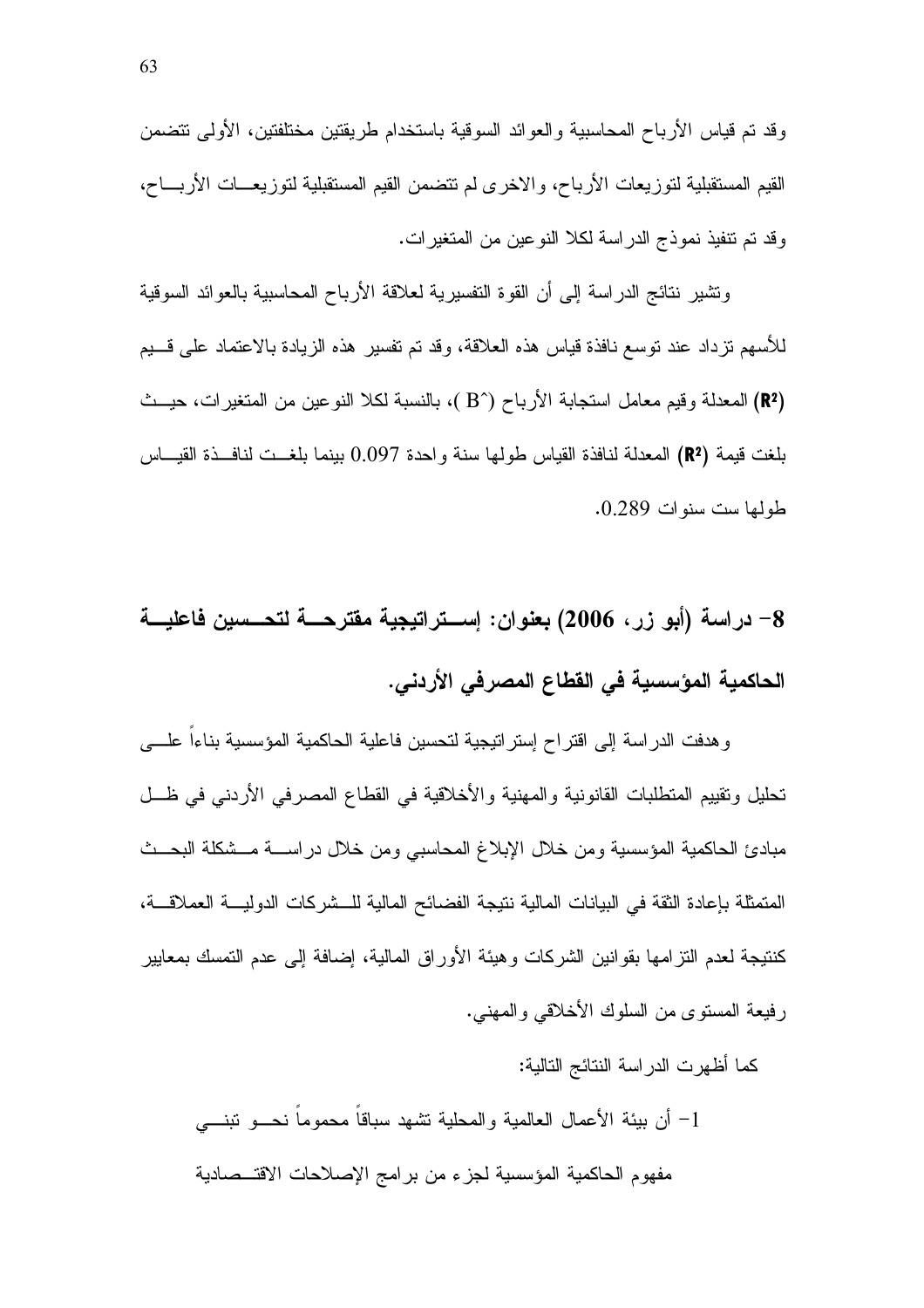- 2– نتوجه معظم الشركات بالدول المتقدمة نحو نطبيق مبادئ الحاكميـــة المؤسسية وبطريقة أسرع من المؤسسات الوطنية بالدول النامية، التي نتصف هياكلها المالية والإدارية بندن ملحوظ في درجـــة الإفـــصـاح والشفافية، بفعل القصور في نطبيق الحاكمية المؤسسية.
- 3– تعود تعظيم منفعة الحاكمية المؤسسية إلى المسستوى الجزئسي إلسي إفصاح الشركات عن مجموعة المحددات المحاسبية وغير المحاسبية بتقارير ها المختلفة كمدخل للإعلان عن مدى عدالة ممارسة السلطة بين الأطراف المتعارضة من أصحاب المصالح فضلا عــن مقابلـــة احتباجات المستخدمين الخار جبين للمعلومات، باعتبـــار أن الببانـــات المالية تعتبر ذات نفع وغرض عام.
- 4– إن هناك دوراً مهماً لمجلس الإدارة التنفيذية في رقابـــة أداء الإدارة نيابة عن المساهمين، وتقييم مدى النز امها بالمعايير المؤسسية، كما تم النركيز على دور المديرين ، وخصوصاً المدير النتفيذي العام والذي يقع على عاتقهم الالتزام بإنجاح الشركة، من خلال المحافظة علـــى معابير عالية من المسؤولية والأخلاق.

أوصت الباحثة مجلس مفوضبي هيئة الأوراق المالية بضرورة النتــسيق مـــع وزارة الصناعة والنجارة، ومراقبة الشركات، والبنك المركزي الأردنبي، وجمعيـــة المحاســـبين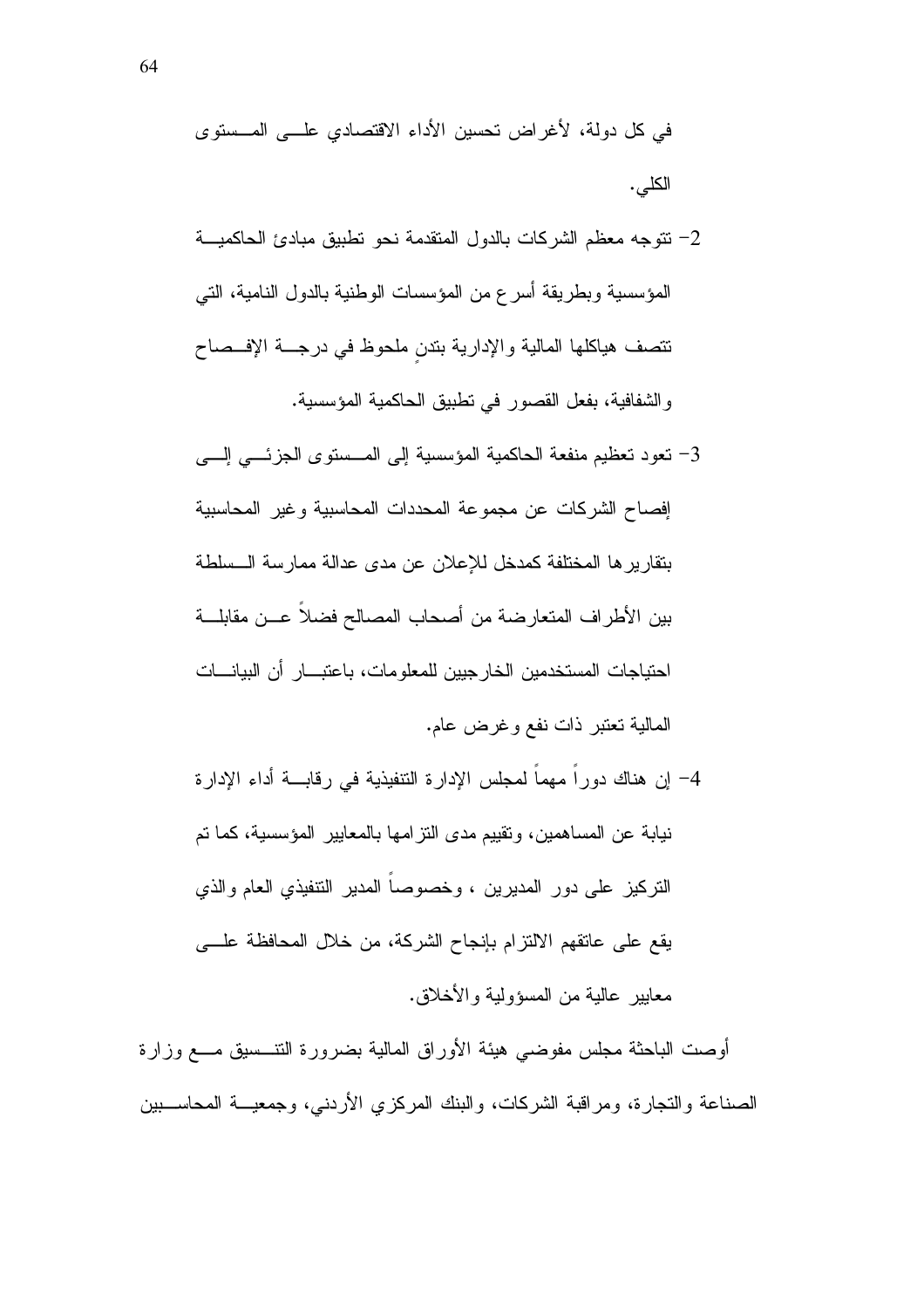القانونيين الأردنيين، والمجمع العربي للمحاسبين، والخبراء من أجل إصدار دليل للحاكمية المؤسسية لجميع الشركات المساهمة العامة والخاصة الأردنية.

كما أوصت الباحثة البنك المركزي الأردني بضرورة نعــديل إرشـــادات الحاكميـــة الصادر عام 2004 بناءا على مبادئ الحاكمية المؤسسية الصادرة عـــن (OECD) عـــام 1999 لتعديلها بناءا على مبادئ الحاكمية المؤسسية الصادرة عن (OECD) عام 2004.

9– دراسة (الخطيب، والقشى، 2006) بعنـــوان: "الحاكميــــة المؤســــسية بــــين المفهوم وإمكانية تطبيقها على أرض الواقع في الشركات المدرجة في الأســـواق المالية".

هدفت هذه الدراسة إلى الاطلاع على وتحليل أسباب انهيار إحدى شـــركات الطاقـــة الضخمة (شركة انرون) والتي أدى انهيارها إلى انهيار اكبر شركة تدقيق في العالم (شـــركة آرِثرِ أندرسون) لثبوت تورطها في التلاعبات المالية التي تمت في شركة انرون، ومـــن ثـــم الاطلاع على التغيرات التي حدثت مؤخرا على الحاكمية المؤسسية بسبب تلك الانهيارات، ومعرفة أراء البيئة المحيطة بها في الولايات المتحدة الأمريكية فسي إمكانيـــة تطبيـــق نلـــك التغير ات علمي ارض الواقع.

حيث أن الموضوع جديد نوعا ما على البيئة الأردنية فلقد استند الباحثان في اســـتقاء معلوماتهم لغاية إتمام هذا البحث على كل ما استطاعا الحصول عليه من شبكة الانترنيت بما يخص الموضوع، وقد تم التوصل إلى النتائج التالية: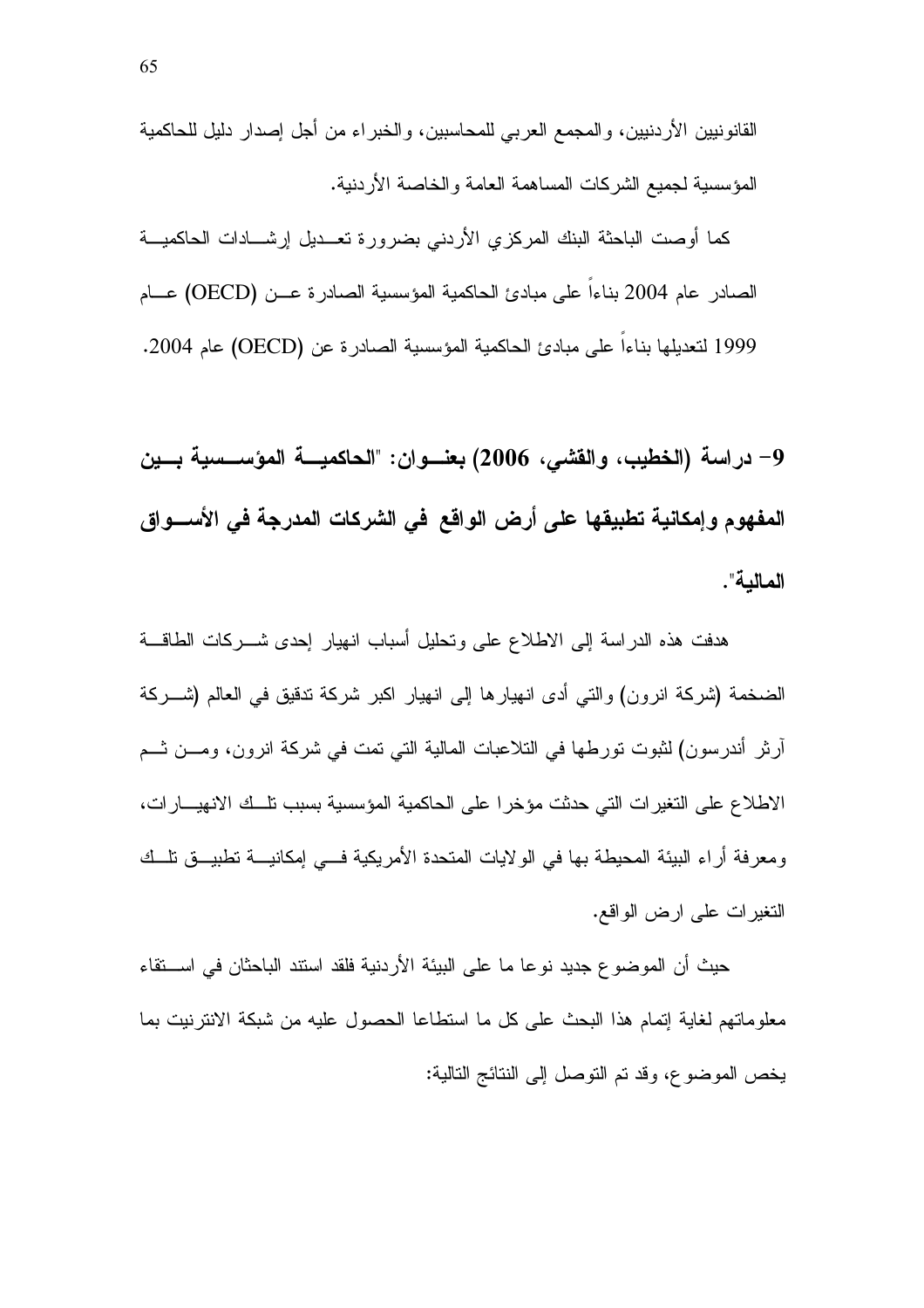- لقد كانت شركة التدقيق نقوم بعدة أعمال مزدوجة للشركة الأمر الذي جعـــل عمليـــة الانهيار سريعة، وهذه مخالفة صريحة.
- لقد كان هناك تقصير ملحوظ من قبل السوق المالي كجهاز للرقابة علـــي الـــشركات  $\bullet$ المدر جة.
- وجود صعوبة كبيرة من قبل المدققين والشركات المدرجة في السوق المالي لنطبيــق الحاكمية المؤسسية بمفهومها الحديث.
- لا نكمن المشكلة بالقوانين التي تحكم الحاكمية المؤسسية بشكل عسام ولكنهسا نكمسن بأخلاقيات الأشخاص مطبقي نلك القوانين.

10– دراسة (مطر، ونور، 2007) بعنوان :"مدى التزام الــــشركات المــــساهمة العامة الأردنية بمبادئ الحاكميه المؤسسية، دراسة تحليليه مقارنة بين القطاعين المصرفي والصناعي".

هدفت هذه الدراسة إلى البحث عما إذا كانت الشركات المساهمة العامة تلتزم بالمبادئ الأساسية للحاكمية المؤسسية وتم اختيار الشركات المساهمة العامة في القطـــاعين المـــصرفي والصناعي كعينة للدراسة، من خلال استخدام أسلوب المنهج الوصفي التحليلـــي مـــن الأدب النظري والدر اسات السابقة، وثانيا الدراسة الميدانية من خلال المقابلات الشخصية مع بعــض المسؤولين، إضافة إلى تصميم استبانه تضمنت الجوانب الرئيسية لمحاور البحث .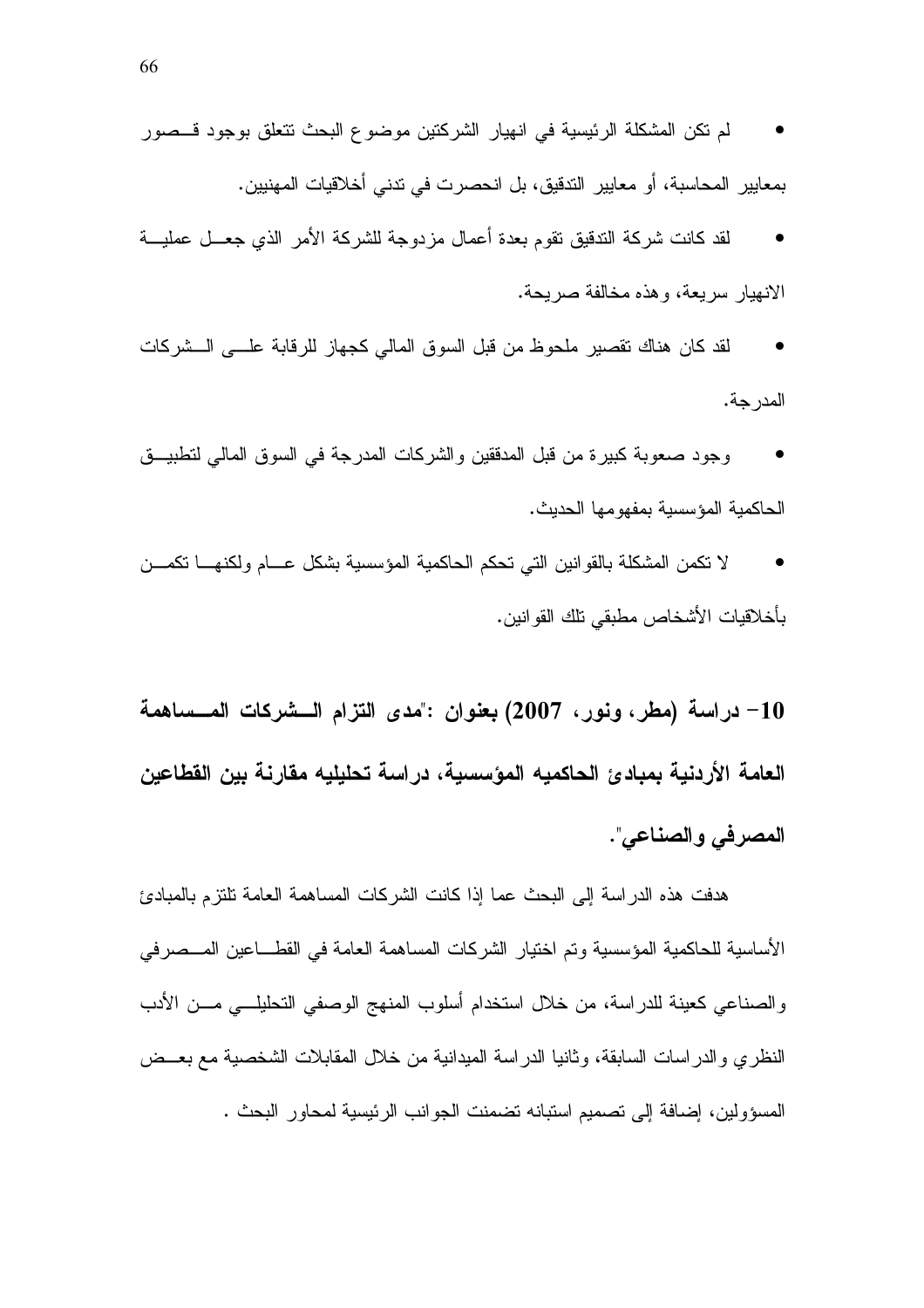وقد كشفت الدراسة عن مجموعة من النتائج نتلخص في أن مستوى التزام الـــشركات المساهمة العامة العاملة في القطاعين بتراوح بين قوى وضعيف جدا، ولكن بمــستوى عـــام مقبول أو منوسط وهذا مع ملاحظة أن مستوى الالتزام بميل لصالح القطاع المصرفي علسى حساب القطاع الصناعي.

أما عن جوانب الخلل في تطبيق النظام فيترسخ بشكل رئيسي في مجالين هما: عـــدم النَّزام مجالس الإدارة كما يجب بقواعد السلوك المهنى ، وبعــدم إشـــراك القاعــدة العامـــة للمساهمين في اتخاذ القرارات الإستراتيجية للشركة وحرمانهم من الاطلاع علـــي محاضـــر اجتماعات مجلس الإدارة، وكذلك عدم النزام الشركات بمسؤوليتها الاجتماعية للبيئة التي تعمل فيها، وبلجوء البعض من إدارات نلك الشركات لاستعمال وسائل غير مسشروعة كالرشساوي والمحسوبية للحصول على العقود.

في ضوء ما نقدم قدم الباحثان مجموعة من النوصيات لعل أهمها أن نبـــادر جهـــات الرقابة والإشراف على نلك الشركات بإصدار دليل يوضح المبادئ الأساسية لنظام الحاكميـــة المؤسسية وإرشادات بتطبيقه في الواقع العملي ومن ثم تشجيع الشركات على الالتزام به . هذا بالإضافة إلى تشجيعها على تشكيل لجان للحاكمية المؤسسية من أعضاء مستقلين وذلك علـــى غرار لجان لندفيق المتواجدة فيها حاليا.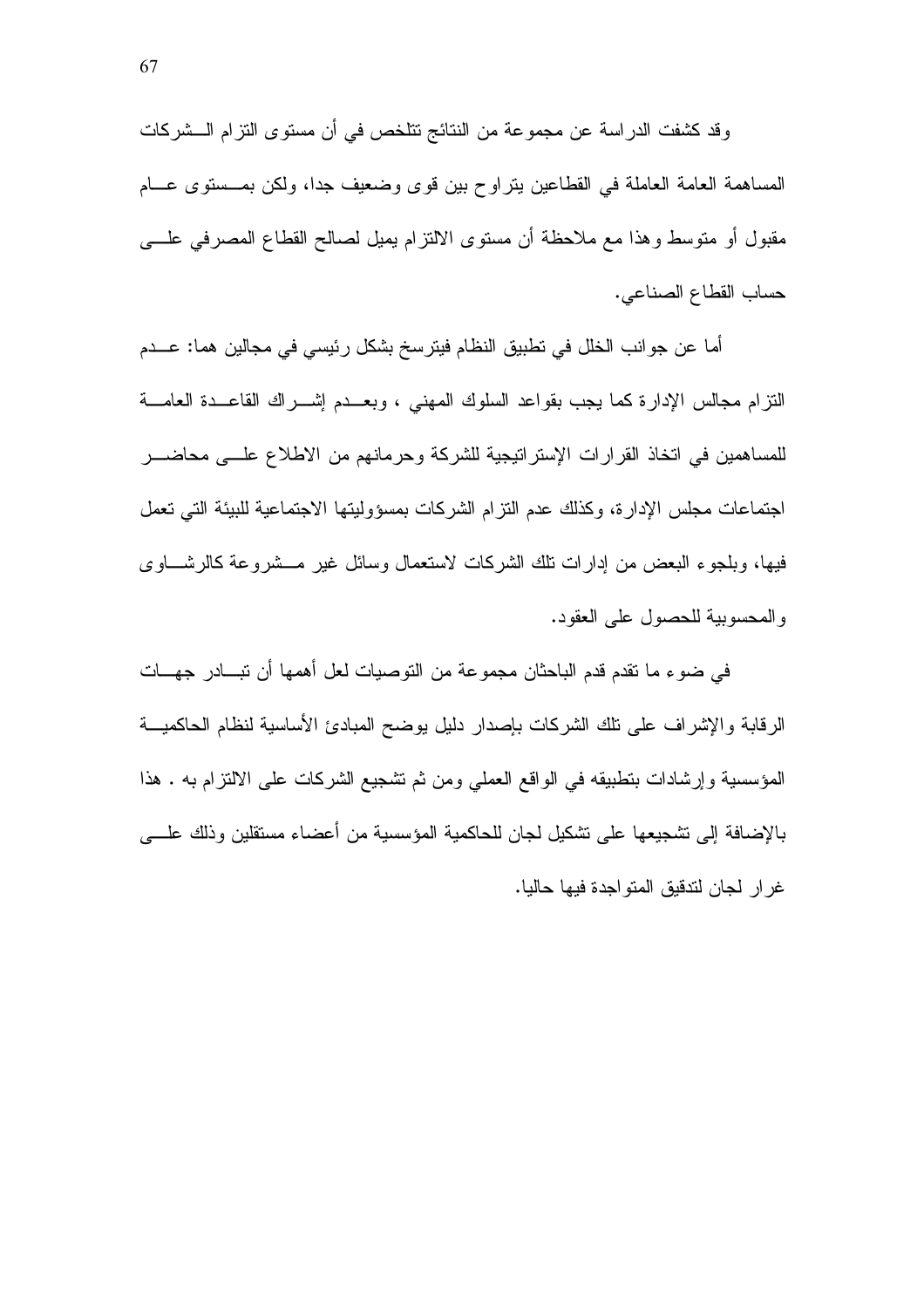# Fair Value "بعنوان") (Park, et, al. , 1998). **Disclosure for Investment Securities and Bank Equity:** ." Evidence from SFAS No. 115

هدفت الدراسة إلى اختبار مدى تأثير تصنيف الاستثمارات الماليسة (كمتاحسة للبيسع ومحتفظ بها حتى تاريخ الاستحقاق) ومتطلبات إفصاح القيمة العادلة تبعاً لذلك في تزويــد معلومات حول القيمة السوقية لحقوق الملكية لدى البنوك، ومدى ملائمة هذه الإفصاح في نقدبر القبمة السوقبة لحقوق الملكبة.

وبينت الدراسة أنها تختلف عن الدراسات السابقة في أنها فصلت الاستثمارات المالية إلى مناحة للبيع ومحتفظ بها حتى ناريخ الاستحقاق، لندرس نأثير كل نوع منهـــا علــــى ملائمة المعلومات التي توفر ها، في حين إن الدراسات السابقة كانت تأخــذ الاســـنثمارات المالية ككل دون فصل.

وقد تم إجراء الدراسة على 222 بنكاً للفترة من 1991 إلى 1995 وذلك من خلال عدة نماذج للانحدار المتعدد حسب الفرضية المراد اختبارها، حيث تم وضع أربع فرضــــيات للاختبار ، وكانت نتائج الدر اسة على النحو التالي:

1– إن لفرق القيمة العادلة عن القيمة الدفترية لكل من الاستثمارات المتاحــــة للبيع والمحتفظ بها حتى تاريخ الاستحقاق قدرة واضحة في تفسير فسرق القيمة السوقية عن الدفترية لحقوق الملكية لدى قطاع البنوك، كما أن لهما قدرة تفسيرية واضحة كذلك في قياس عوائد الأسهم العادية لدى البنوك.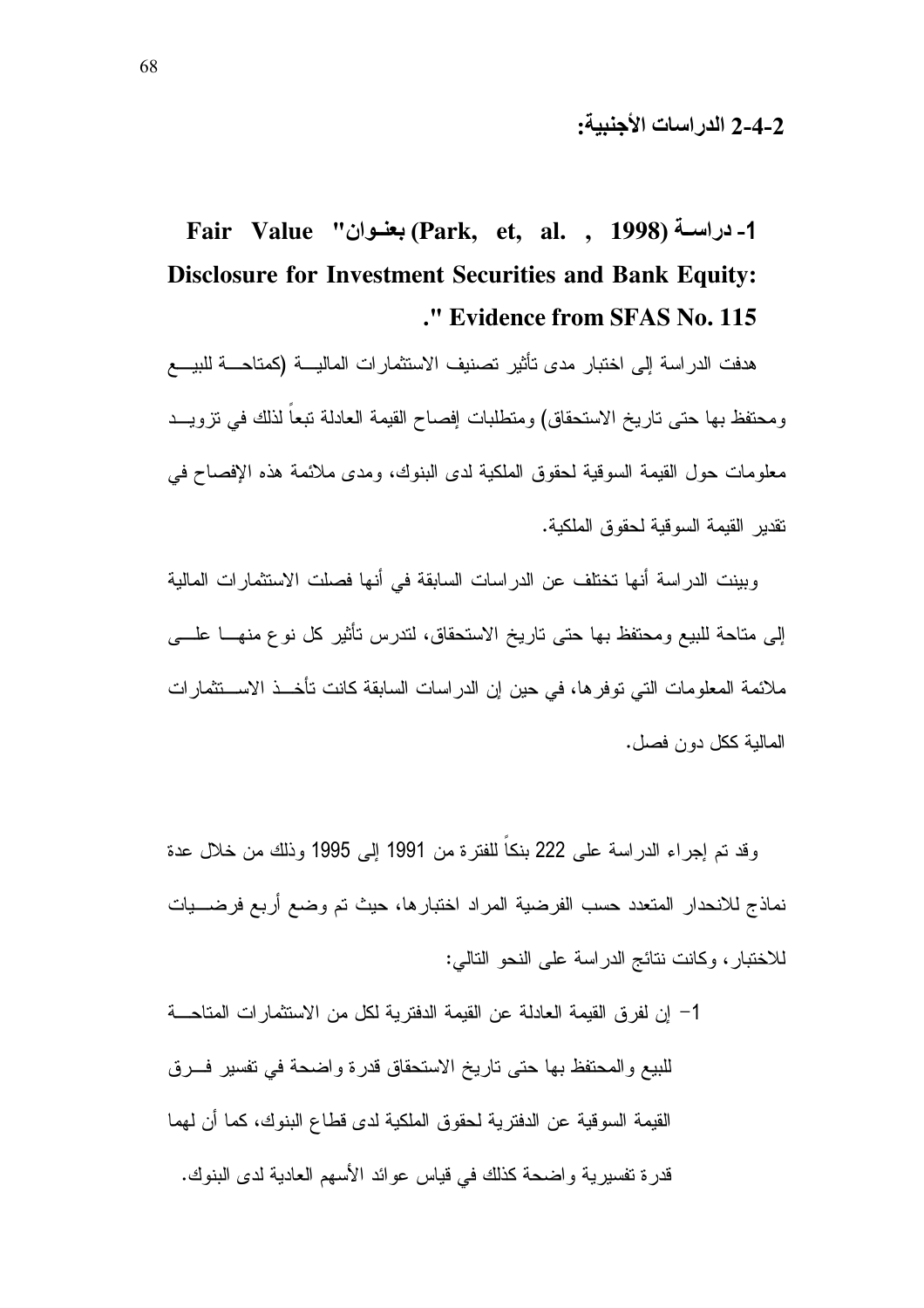- 2– إن لفر ق القيمة العادلة عن القيمة الدفتر ية للاستثمار ات المتاحة للبيع قدر ة تفسير بـة اكبر من فر ق القيمة العادلة عن القيمة الدفتر بـــة للاســـتثمار ات المحتفظ بها حتى تاريخ الاستحقاق في تفسير فرق القيمة العادلـــة عـــن الدفتر بـة لـحقوق الملكبة.
- 3– تزداد القدرة التفسيرية عند فصل الاستثمارات المتاحة للبيع عـــن تلـــك المحتفظ بها لتاريخ الاستحقاق في تفسير فرق القيمة العادلة عن الدفترية لحقوق الملكية مقارنة مع دمجهما معاً.
- 4– هناك قدرة نفسيرية للاستثمارات المتاحة للبيع في قياس العوائــد غيـــر العادية لأسهم البنوك، في حين لم توجد مثـــل هـــذه القـــدر ة التفــسير ية للاستثمارات المحتفظ بها حتى تاريخ الاستحقاق.

# Are the '' بعنوان (Reinstein and Gerald, 2000). New Rules Relating to Disclosures of Derivative "Financial Instruments Workable

وهدفت الدراسة إلى نوضيح منطلبات الاعتراف وقواعد الإفصاح الحديثة في معايير المحاسبة المالبة الأمر بكبة وإز الة الغموض وحالة عدم التأكد التسى أصسابت مسستخدمي القوائم المالية ومعديها والمدققين الخارجيين وحتى المشرعين نتيجة التعقيدات المحاســبية التي تضمنتها المتطلبات الجدبدة.

ونتاولت الدراسة عملية الندرج في معالجة المشتقات من الإفصاح الاختيـــاري إلــــي الإجباري إلى الاعتراف به في القوائم المالية ضمن بنود الميزانية العمومية.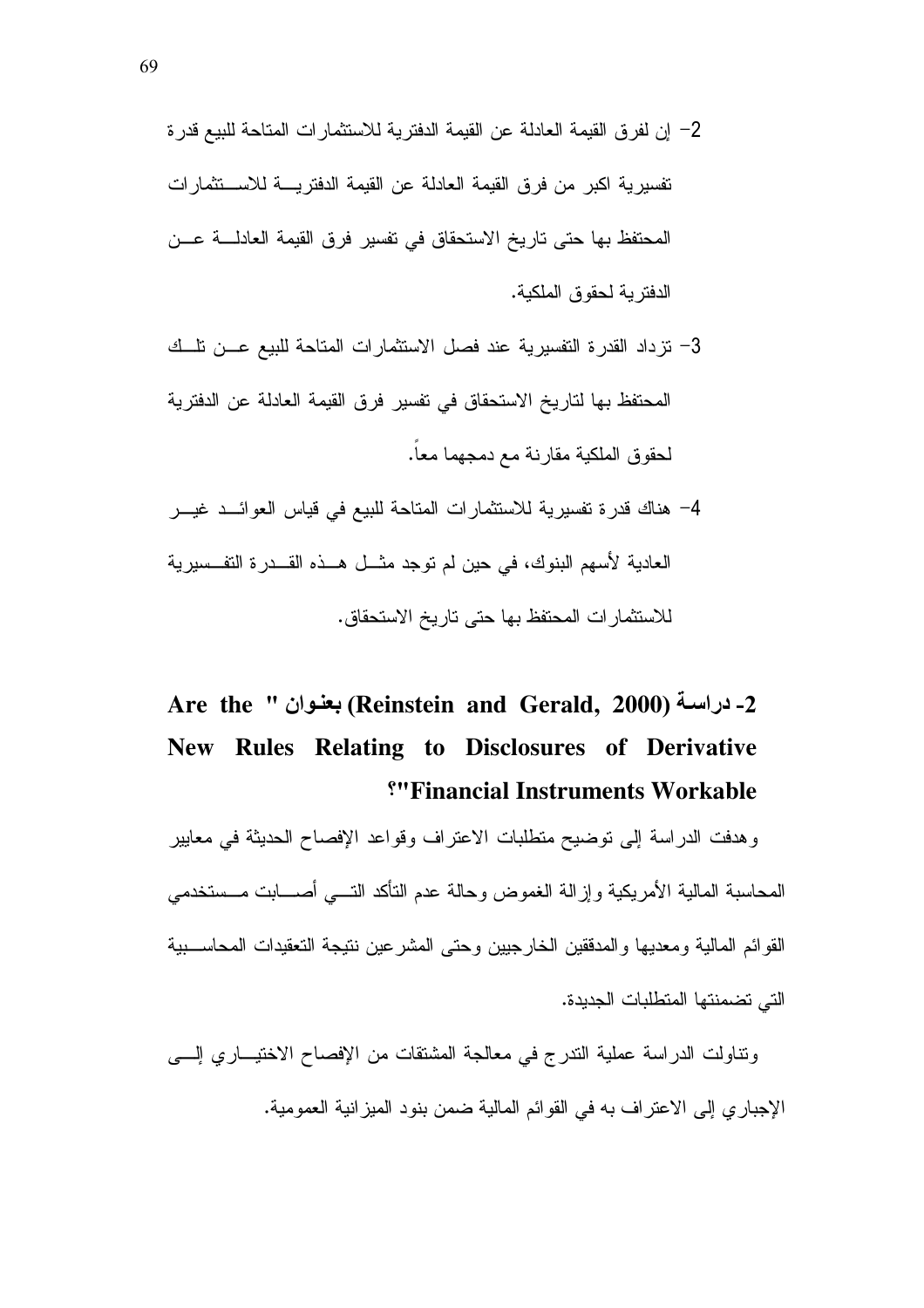وأظهرت الدراسة انه بالرغم من أن هدف الجهات التشريعية من فـــرض متطلبـــات الإفصاح المتعددة بخصوص الأدوات المالبة المشتقة هو حماية المستثمرين مسن إخفساء معلومات هامة حول المخاطر المختلفة التي تواجه الشركة، الإ أن الوقت والتكلفة اللازمة لتغطية هذه المتطلبات تفوق المنافع المتحققة للمستثمرين، بالإضافة إلى أن زيادة الإفصاح لا يعني بالضرورة زيادة فهم المشتقات من مستخدمي البيانات.

و خلصت الدر اسة إلى طلب إجر اء تعديلات تحقق مر ونة كافية في منطلبات الإفصاح الخاصة بمخاطرة السوق وان تكون محددة قدر الإمكان بحيث تكون مبررة التكلفة وتحقق في النهاية الهدف من وضع هذه المتطلبات دون أية تعقيدات.

# 3- دراسة (2000 ،Wong) بعنوان " The Association Between **SFAS No.119: Derivatives Disclosures and the Foreign** ." Exchange Risk Exposure of Manufacturing Firms

وقد هدفت الدراسة إلى اختبار ما إذا كان هنالك علاقة بين الإفصاحات الكمية حسول القيمة الاسمية والقيمة العادلة للمشتقات الخاصة بأسعار الصر ف والمعلومات المــستخدمة من المستثمرين في تقيم حساسية عوائد الأسهم لتقلبات أسعار الصر ف.

ونم إجراء الدراسة من خلال بناء نموذج رياضي للعلاقة المراد اختبارهـــا ونطبيـــق النموذج على القوائم المالية لعينة الدر اسة المؤلفة من 145 شـــركة صـــناعية وللـــسنوات 1994–1996 م.

وتوصلت الدراسة إلى النتائج التالية: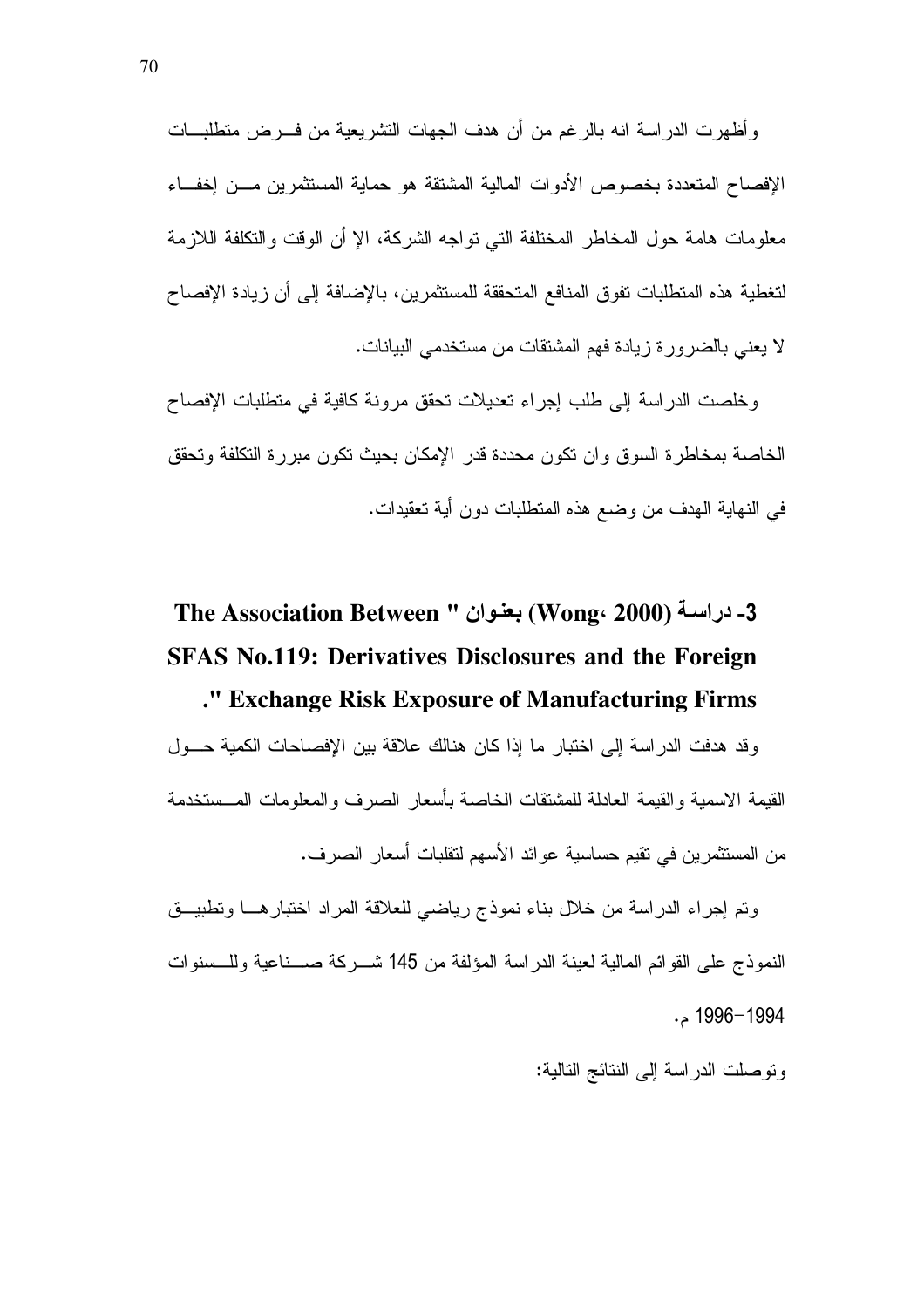وقد اقترحت الدراسة فصل القيمة الاسمية والقيمة العادلة للمشتقات المالية لمخاطر أسعار الصر ف المتعلقة بمركز نقدى موجب عن تلك المتعلقة بمركز نقدى سالب.

4- دراسة ( Mozes, 2002) بعنوان:

# (The Value Relevance of Financial Institutions, Fair Value Disclosures: a Study in the Difficulty of Linking Unrealized **Gain and Losses to Equity Values.)**

هدفت الدراسته إلى معرفة مدى ملائمة القيمة التي نتم من خـــلال الإفــصـاح عـــن الأدوات المالية بالقيمة العادلة والذي نص عليه البيان الصادر من مجلس معــابير المحاســبة

المالية رقم ( SFAS 119 ) والذي يتطلب الإفصاح عن الأدوات المالية بالقيمة العادلة.

قامت الدراسة على استخدام النموذج الرياضي المتبع في تحديد الدخل المتبقي كإطار أساسي من اجل تحقيق الهدف الأساسي لهذه الدراسة وذلك من خلال الربط ما بين قيمة حقوق الملكية والفرق في قيمة الأدوات المالية عندما يتم الإفصاح عنها بالقيمة الدفترية أو بالقيمـــة العادلة ، وقد طبق النموذج الرياضي على البيانات المستخرجة من البنوك والوسطاء الماليين . ومن أهم النتائج التي توصلت إليها الدر اسة: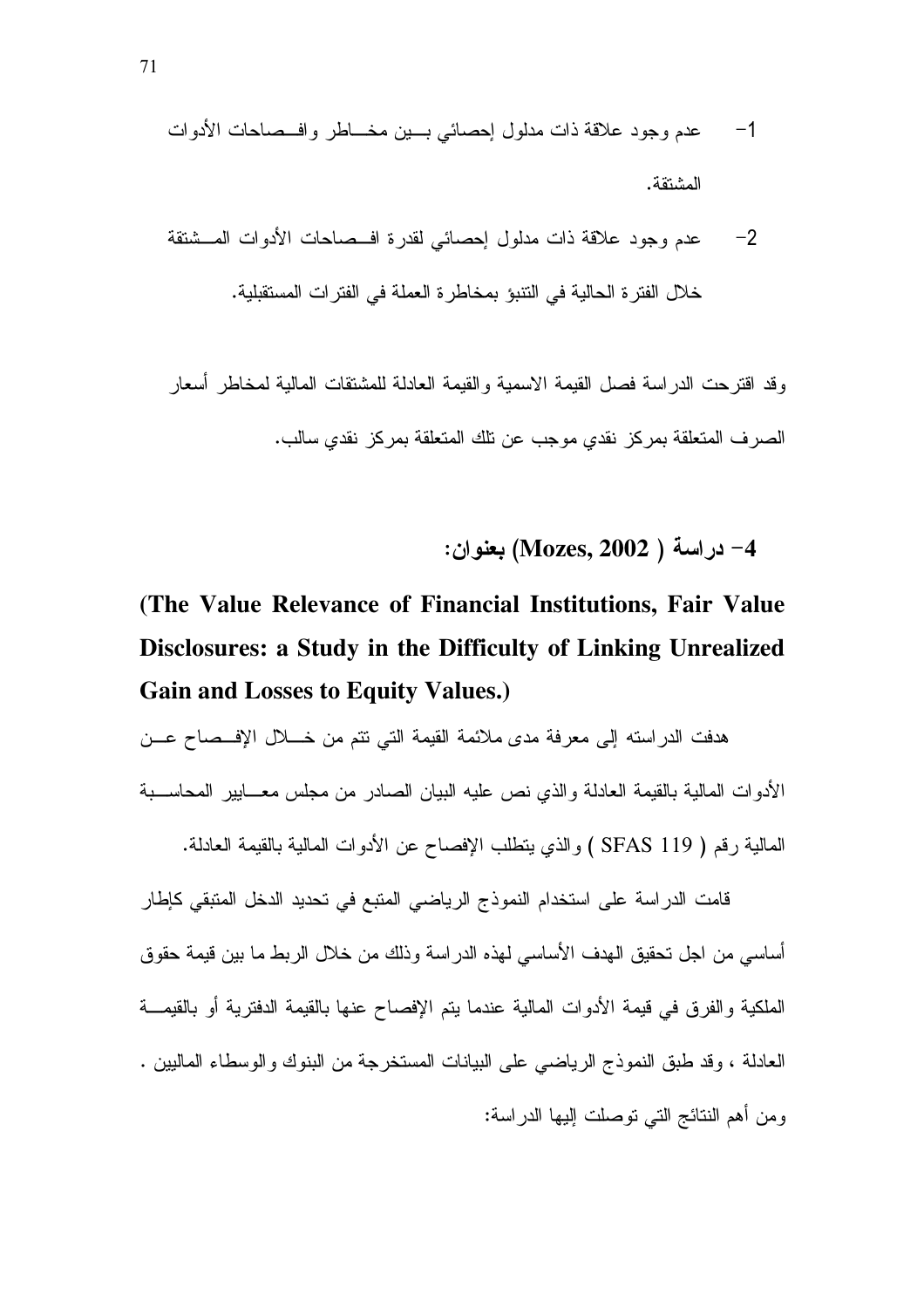- 1– عند استخدام نموذج فياس الدخل المنبقى فان العلاقة المقدرة ما بين المتغيرات والتي تقبس الفر و ق ما بين القبمة الدفتر بـة و القبم العادلـة للأدو ات المالبـة سوف تكون مغابر ة لما قد بكون منوقعا لأسعار هذه الأدوات.
- 2– إن هذه الفروق ما بين القيمة العادلة والقيم الدفترية نؤثر على حساب نكلفة رأس المال المستخدم لحساب قيمة الدخل المتبقى.
- 3– إن العلاقة ما بين هذه الفر وقات و القيمة السوقية لر أس المال هي علاقة سلبية. 4– إن ملائمة المعلومات في حال استخدام القيم السوقية العادلة اكبر مما هو عليه مع القيم الدفتر ية.

5- دراسة ( Danbolt and Rees, 2004 ) بعنوان :

#### (Test of Fair Value Accounting Under Extreme Conditions)

قامت هذه الدراسة باختبار مدى ملائمة محاسبة القيمة العادلـــة علـــي نـــوعين مـــن الشركات في المملكة المتحدة ، و هما شركات العقار ات وشركات الاستثمار ، ودر اسة العلاقات ما بين المتغير ات المحاسبية وأسعار الأسهم للشركات المذكورة ، كما قامت الدر اسة بالمقارنة ما بين المبادئ المحاسبية المقبولة عموما الصادرة في المملكة المتحدة ، والمعايير المحاســبية الدولية ، والمبادئ المحاسبية المطبقة في المملكة المتحدة ، فيما يتعلق بمسالة القياس المحاسبي للأصول . احتوت عينة الدراسة على ( 446 ) شركة عقارات و( 915 ) شركة استثمار . أما الفر ضبات التي قامت علبها الدر اسة فهي :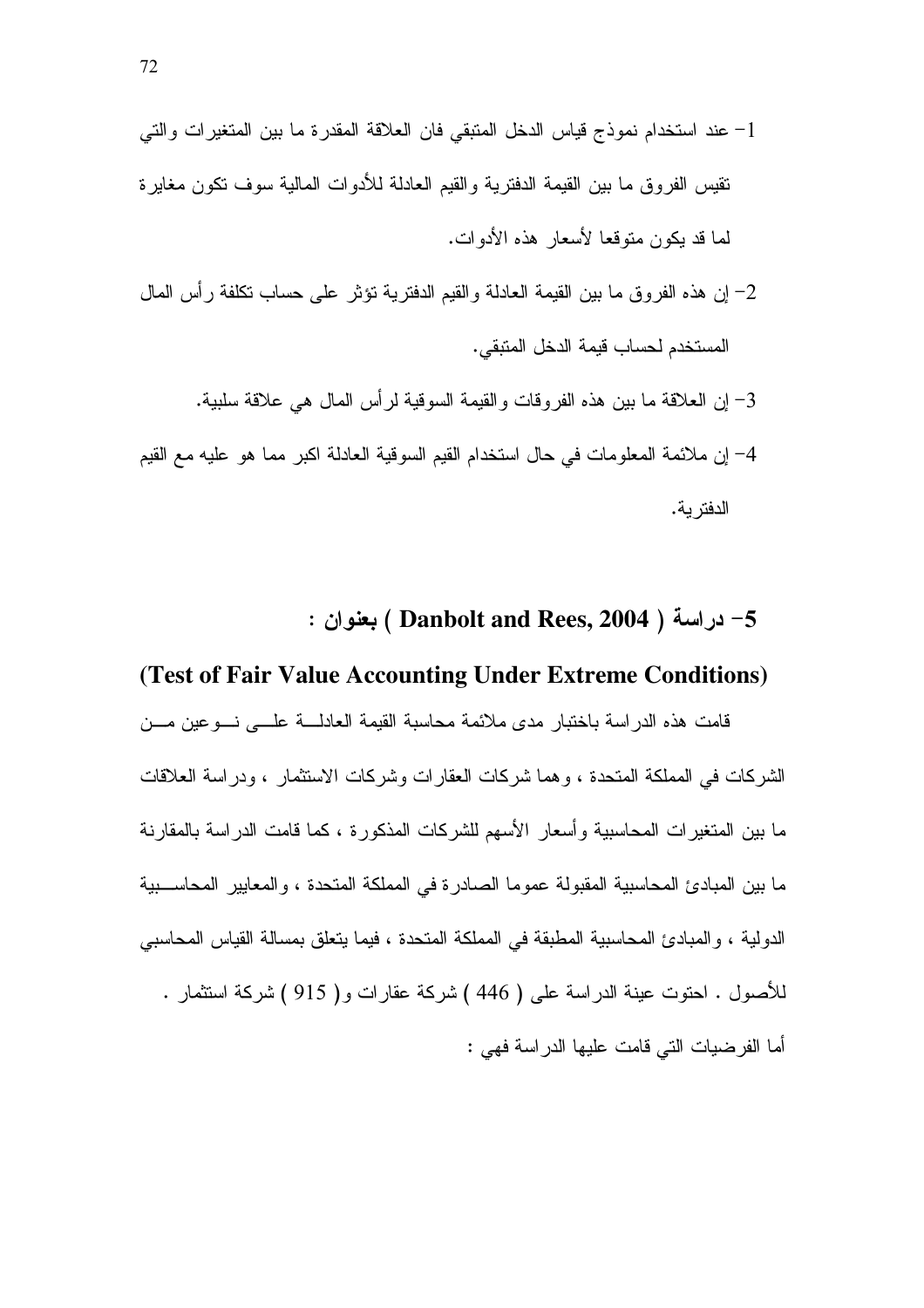- 1- نقوم محاسبة القيمة العادلة بنقديم معلومات أكثر ملائمة مما نقدمة النكلفة الناريخية وهسذا الأمر سبكون أكثر وضوحا في حال الشر كات الاستثمار بـة أكثر منه في حـــال الـــشر كات العقار ية.
- 2- إن متغيرات الدخل سوف نكون غير مؤثرة عند حساب قيمة حقوق الملكية بالاعتماد على القيمة العادلة في شركات الاستثمار ، و اقل تأثير ا في شركات العقار ات.

تتضمن منهجية الدراسة الاعتماد على نموذج رياضي يتضمن العائـــد علـــي الـــسهم كمتغير تابع، أما المتغيرات المستقلة المستخدمة فهي : ( معدل عائد السهم من صافي الـــدخل والقيمة الدفترية للسهم الواحد ). كما تم اخذ المتغيرات التالية والتي تمثـــل الأســــاس لقيـــاس الفرضية الثانية للدراسة: ( نسبة التغير في سهم السهم السنوي وصافى الدخل المحسوب طبقا لـــ GAAP مقسوما على سعر السهم t-1 ( الافتتاحي )، وصافى الدخل المحسوب بالتكلفة التاريخية مقسوما على سعر السهم t-1، والدخل الصافي المحسوب بالقيمة العادلـــة مقـــسوما على سعر السهم t-1 ، والنغيرات في صافي الدخل الحاصل في كل من الطرق الثلاثة السابقة ، والتغير الحاصل من عام لآخر في القيمة الدفترية لحقوق الملكية المحسوب طبقـــا للتكلفـــة التاريخية، التغير الحاصل من عام لآخر في القيمة الدفترية لحقوق الملكية المحسوب طبقا لــــ .GAAP

و توصلت الدر اسة إلى النتائج التالية بعد در اسة العلاقات السابقة بأسلوب الانحدار و هي: 1- إن محاسبة القيمة العادلة تمثل قيمة أكثر ملائمة من تلك المقدمة في ظل GAAP لكـــلا صنفي الشركات ولكنها أكثر ملائمة في حال شركات الاستثمار .

2- إن متغيرات الدخل لها تأثير قوى عند التقييم بالقيمة العادلة عند وجود أخبار جيدة حـــول نشاط الشركات بينما لا نكون كذلك عند وجود أخبار سيئة.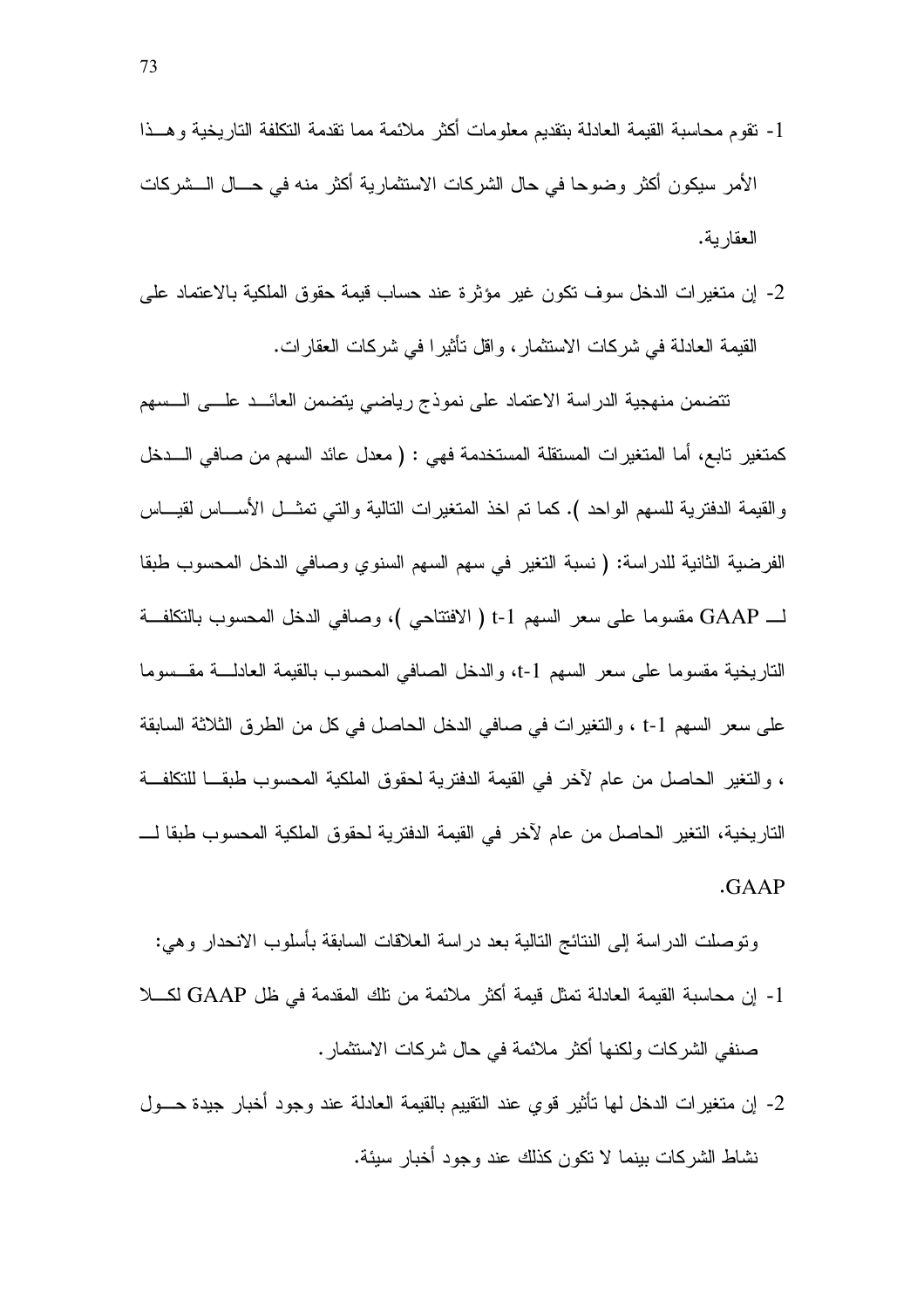3- إن هناك تحيزا عند احتساب الإيرادات في كل من الطرق الثلاثة.

# 6- دراسة Dickinson and Liedtke,2004 و عنوانها:" Impact of Fair Value Financial Reporting Systems on Insurance :"Companies

هدفت الدر اسة إلى تحليل تأثير الافصاح عن القيمة العادلة على شـــركات التـــأمين، ومن خلال إجراء مسح لأربعين شركة نأمين عالمية رائدة بوســاطة إســتبانه وإجـــراء المقابلات المباشرة مع الرؤساء التنفيذيين والمسؤولين والموظفين الرئيـــسيين فــــى هـــذه الشركات، وتم صباغة أهداف الدراسة بالشكل الآتي:

- 1. تقييم التأثير المحتمل لهذه المعايير على إدارات شـــركات التـــأمين مـــن حيـــث لِستر انتِجياتها وأساليبها في نتفيذ الأعمال.
- 2. نقيم التأثير المحتمل على منتجات التأمين وخدماته، و على عملية تطوير المنتجات مستقبلاً.
	- 3. نقييم التأثير على سياسات الاستثمار وقرارات استخدام وتوزيع الأصول.
		- 4. قياس مدى تأثير الإدار ة المالية لشر كات التأمين بهذه المعابير .
- 5. قياس مدى اتساق وتوافق الأنظمة المستخدمة حالياً في إدارة مخـــاطر الأصــــول والإلتزيمات، مع الأنظمة المبينة على أساس القيمة العادلة.
- 6. نقدير التكاليف المباشرة و غير المباشرة التي ستتحملها الشركات جراء بناء أنظمة إبلاغ مالي جديدة مبينة على أساس القيمة العادلة.
- 7. معرفة مدى قدرة الإبلاغ المالي المبنى على أساس القيمة العادلـــة فـــي إعطـــاء المستثمرين معلومات مالية ذات بعد نتبؤى لعوائدالشركات.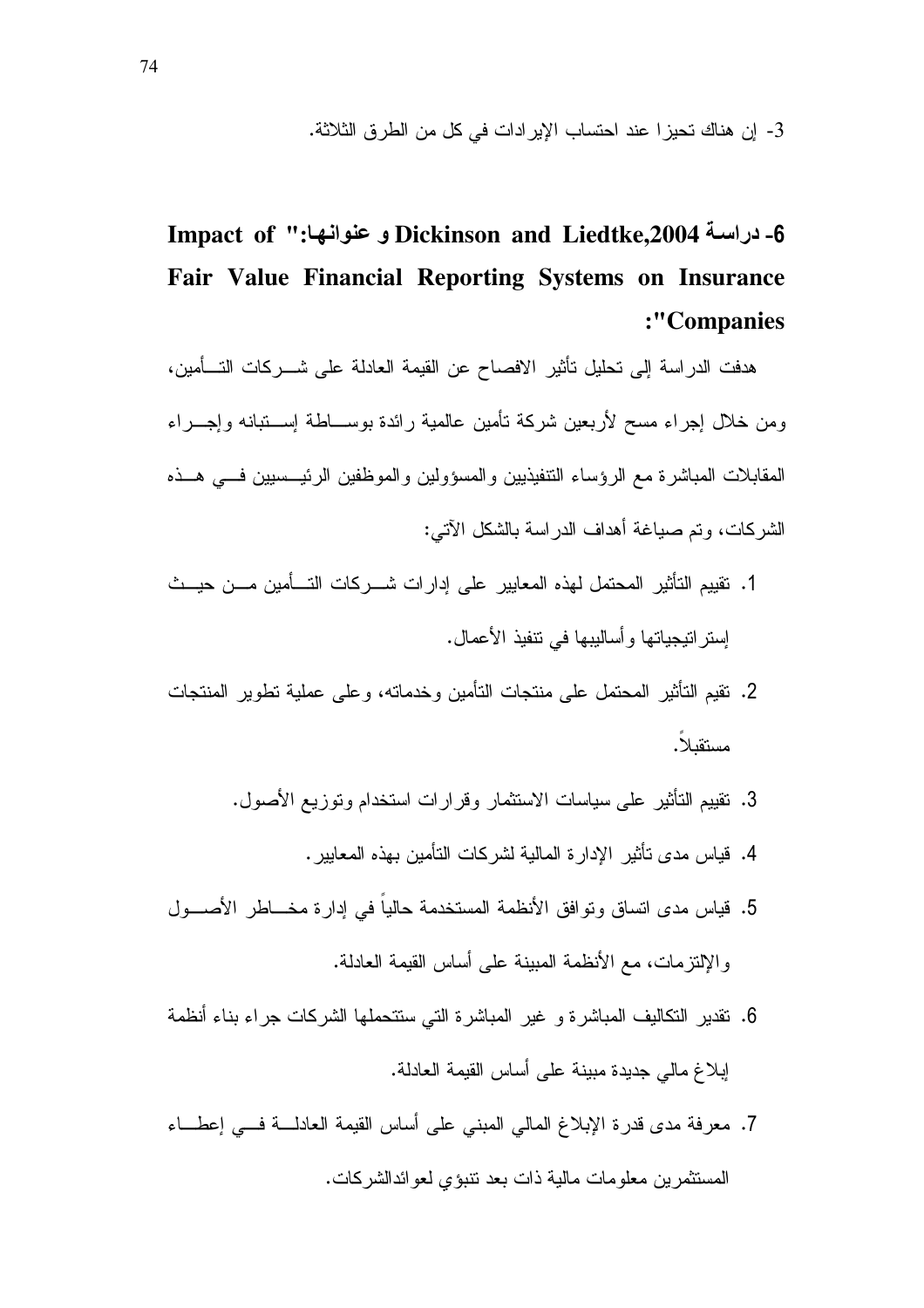- 8. تأثِّر كلفة رأس مال الشركة نتيجة تذبذب الدخل، في ظل نظام الإبــــلاغ المــــالي المبنى على أساس القبمة العادلة.
- 9. فياس مدى الاختلاف في الشفافية والموضوعية في نظام الإبلاغ المالي الحـــالي، ونظام الإبلاغ المالي المبنى على اساس القيمة العادلة.

10. بِتساءلِ الباحث هنا عن مدى تأثر قدرات صناعة التأمين في ممارسة دورِ ها في تحمل الخطر ، إذا ما استخدمت نظام القيمة العادلة في الإبلاغ المالي.

وتوصلت الدراسة إلى أن شركات التأمين-ضـــمن العينـــة- لا تــستخدم بالوقت الحالي القيمة العادلة كأساس للمحاسبة والتخط بط والر قابسة الداخليسة، ولصعوبة الانتقال من نظام إبلاغ مالي إلى أخر بسرعة وســـهولة، فـــان الإدارة العليا ستشعر بإنها دوما نحت ضعط من ناحية مستخدمي الإبلاغ المسالبي ومسن ناحية ضغط العمل في ظل نظامي إبلاغ مالي في أن معاً.

وتوصل الباحث أيضاً في هذه الدراسة إلى أن الإنتقال إلى أنظمة القيمـــة العادلة من شأنه التأثير وبشكل مادى على إســـترتيجيات الـــشركات والأنظمـــة والسياسات المؤسسية المتبعة، وهذا قد يؤثِّر سلباً على قــدراتها التنافــسية، وأن تذبذب الدخل سيزيد من كلفة رأس المال لشركات التأمين، مما يحرم مـــستخدمي الإبلاغ المالي من الحصول على معلومات لما خصائص تتبؤبة بالعائد. وبالتطرق لقانون(Sarbanes-Oxley) فأظهر مشاكل وعقبات بما بِتعلِّق بِسالإلتز ام بِالقَيْمِسَةِ العادلة في ظل هذا القانون، وأن قيم عقود التأمين ستكون غير موضوعية عنــد استخدام أساس القيمةالعادلة.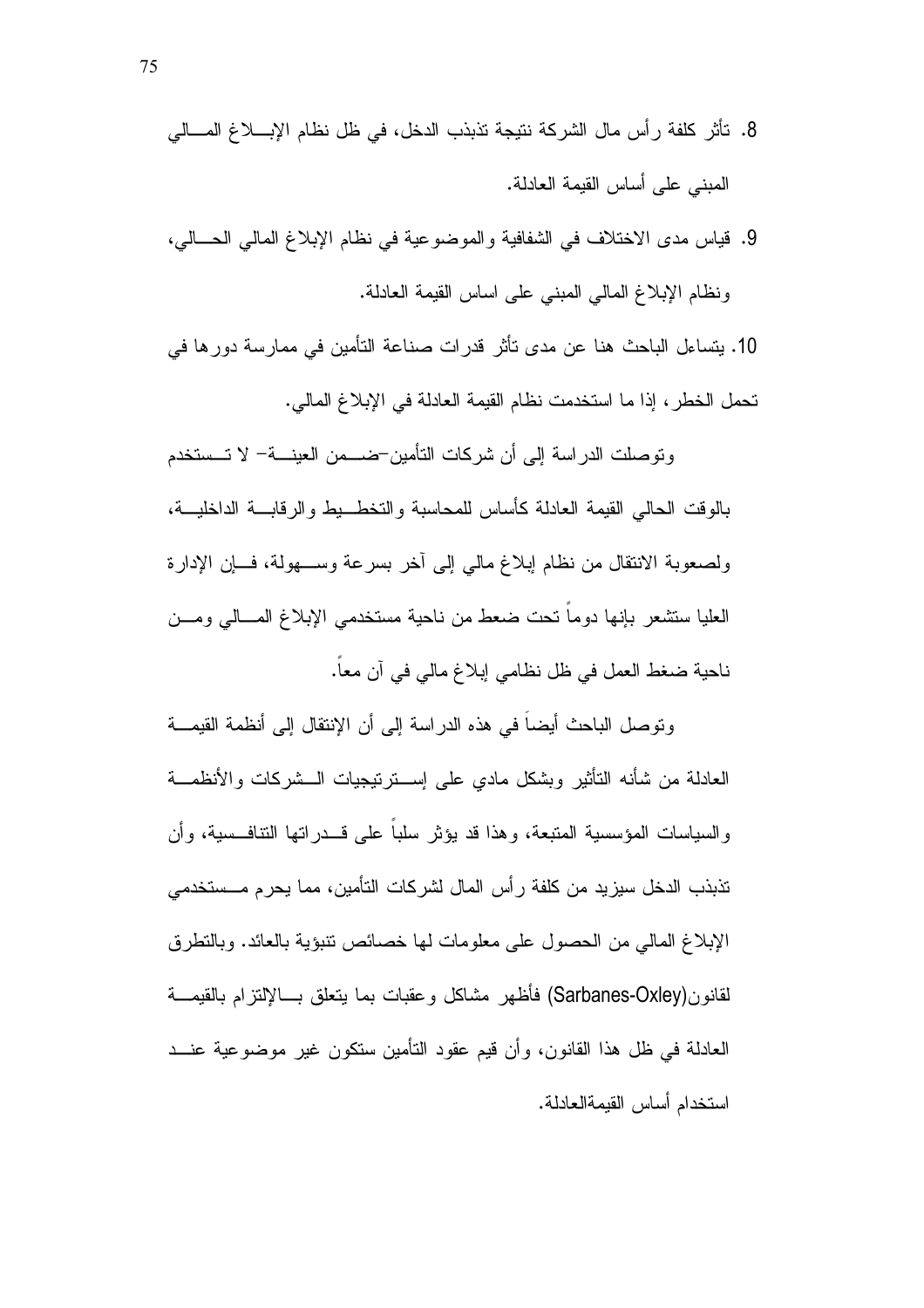وبناءً على ما نوصلت إليه هذه الدر اسة، فإن استخدام أساس القيمة العادلة في قياس إلتزامات التأمين لن يرفع من درجة شفافية المعلومات المالية في الإبلاغ المالي كما يتصوره البعض، وأن الشفافية نزداد من خلال الملاحظات التي تسرد في الإفصاح وليس من خلال تغيير محتوى المعلومات المالية، وأجمعت غالبيـــة أفراد العينة على أستخدام القيمة العادلة في الإبلاغ المالي سيؤثر سلباً على عملية تحمل وتقبل الخطر بالنسبة لشركات التأمين، والتي نلعب دوراً مهماً في النظـــام الإقتصادي.

Sustainability: Aligning :(Cartwright, 2005) Corporate Governance, Strategy and Operations with the Plant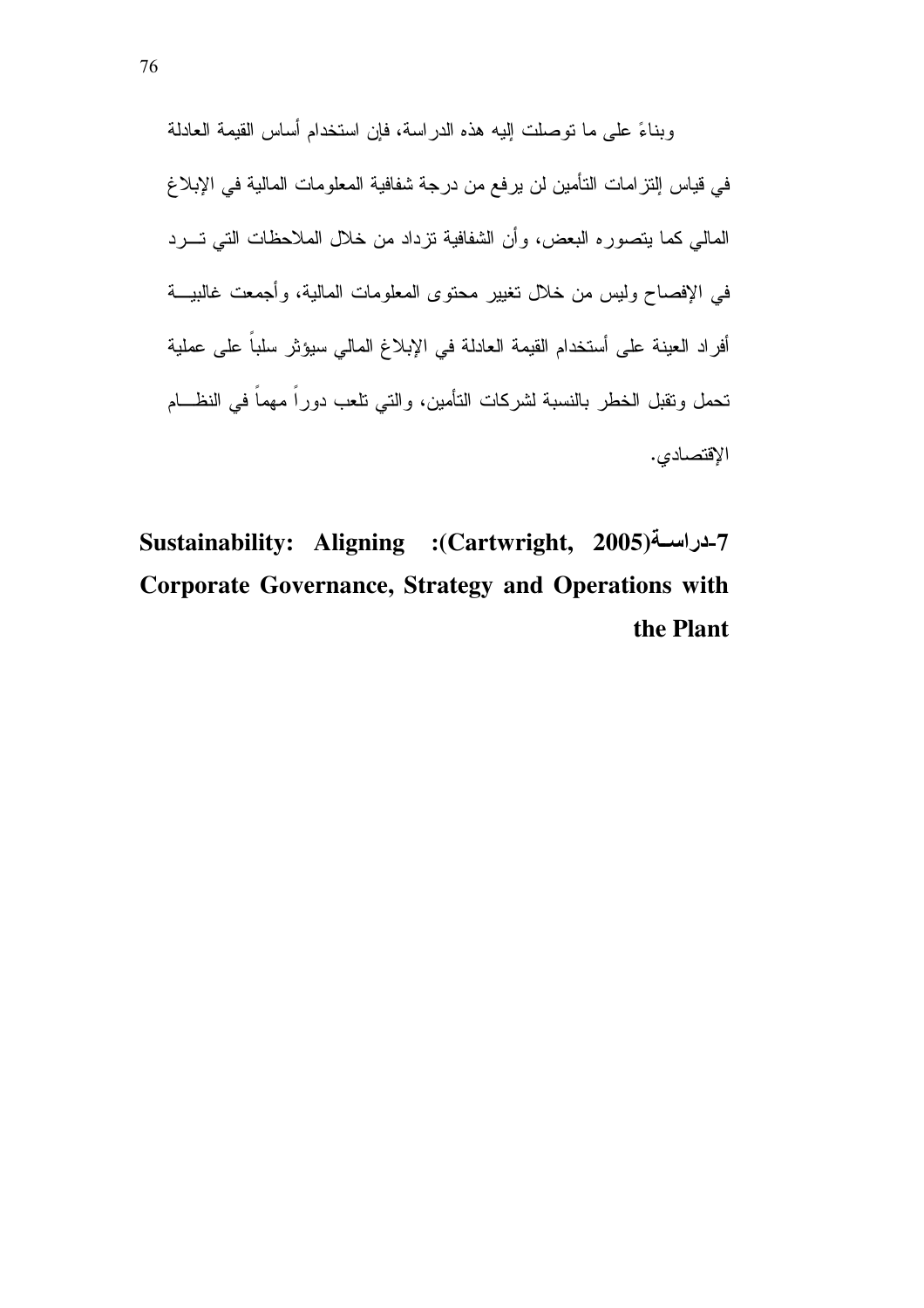هدفت هذه الدر اسة لإثبات أن النيار الرئيسي المنمثل حالياً بالمو اقف الأخلاقية لإدار ة الشركة والترابط الإداري التشغيلي الاستراتيجي هما عــاملين مــساهمين فـــي عــدم الاســـتمرارية العالمية.وهدفت الدراسة أيضاً مناقشة وجهات النظر والوسائل والطرق لدفع الإدارة والحاكمية لكي نتوافق مع الاستمر ارية .

وتم استخدام نموذجاً ممثلاً للأعمال التجارية للتنبسؤ بنتسائج خلسق الشبروة الماليسة و الاستمر ارية في إطار تعميم المواقف الأخلاقية لإدار ة الشركة. وبتحليل النموذج تبين أنه لم يستطيع الاستمرار في التجارة حتى لو تم تطبيق المواقف الأخلاقية أو غرس تعزيز الإدارة أو تطببق أحدث التكنولو جبا.

ومن خلال ما نقدم نوصل قاد الباحث إلى اقتراح نموذج بمثل سبع طرق بديلة لتحقيق نوافق بين الحاكمية المؤسسية والإدارة في ظل الاستمر ارية، وأحد هــذه الطـــرق يتمثل بالمواقف الأخلاقية التي يجب أن تُقيد بالتدخلات الحكومية، والطرق الست البديلة المتبقية تبين البدائل التي سوف تدفع الشركات لتغيير مواقفها الأخلاقيسة بالتسالي تغيسر الحاكمية لديها وادار ة الاستر اتبجيات والقر ارات.

"Impact of Disclosure and : (Bhat, 2008) 4- دراسـة ( **Corporate Governance on the Association Between Fair** Value Gains and Losses and Stock Returns in the "Commercial Banking Industry

هدفت هذه الدر اسة إلى قياس مدى تأثير الأفصاحات والحاكمية المؤسسية علـــى العلاقـــة بين صافى مكاسب وخسائر القيمة العادلة وعوائد الأسهم في البنوك التجاريــــة، وبينـــت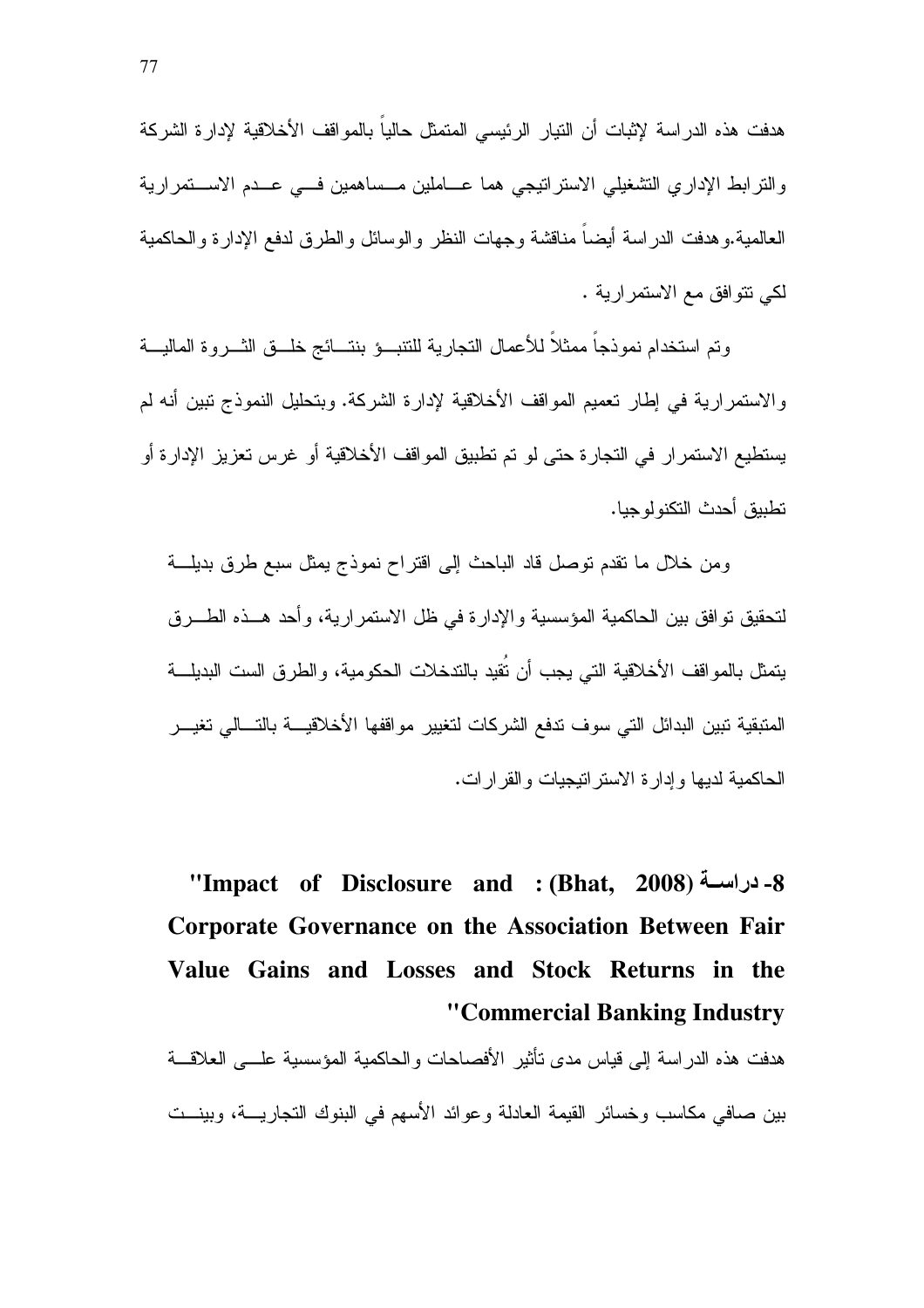الدر اسة أنها تختلف عن الدر اسات السابقة كونها قامت بتحليل القطــــاع المـــصـرفي فــــي Toronto كندا.

ونم إجراء الدراسة من خلال بناء نموذج رياضي للعلاقة المراد اختبارهـــا ونطبيـــق النموذج على القوائم المالية لعينة الدراسة المؤلفة من 493 بنكا وللسنوات 2003–2005.

وجدت الدراسة أن الإفصـاحات نؤثر بشكل إيجابـي علـى صـافـي مكاسب وخسائر القيمة العادلة عندما يكون تأثير الحاكمية المؤسسية ضعيف، وأن الإفصاحات تساعد مـــساهمي السوق بشكل مباشر في تقيم القيمة العادلة، بينما تساعد الحاكمية المؤسسية بـــشكل غيـــر مباشر في التقييم، ويفترض الباحث في المستقبل أن الافصـاحات الاكثر دقة حسب معيــــار المحاسبة المالي المتعلق الافـــصـاح بالقيمــــة العادلــــة SFAS 157) Fair Value Related disclosure) سوف تساعد مستخدمي الأدوات المالية في الحصول على معلومات أوفـــر عن المدخلات المستخدمة في تطوير القيمة العادلة.

كذلك أكدت هذه الدراسة – بغض النظر عن الافصاح والحاكمية المؤســـسية– دراســـات سابقة بقلة الدلالة الإحصائية لصافي مكاسب وخسائر القيمة العادلة.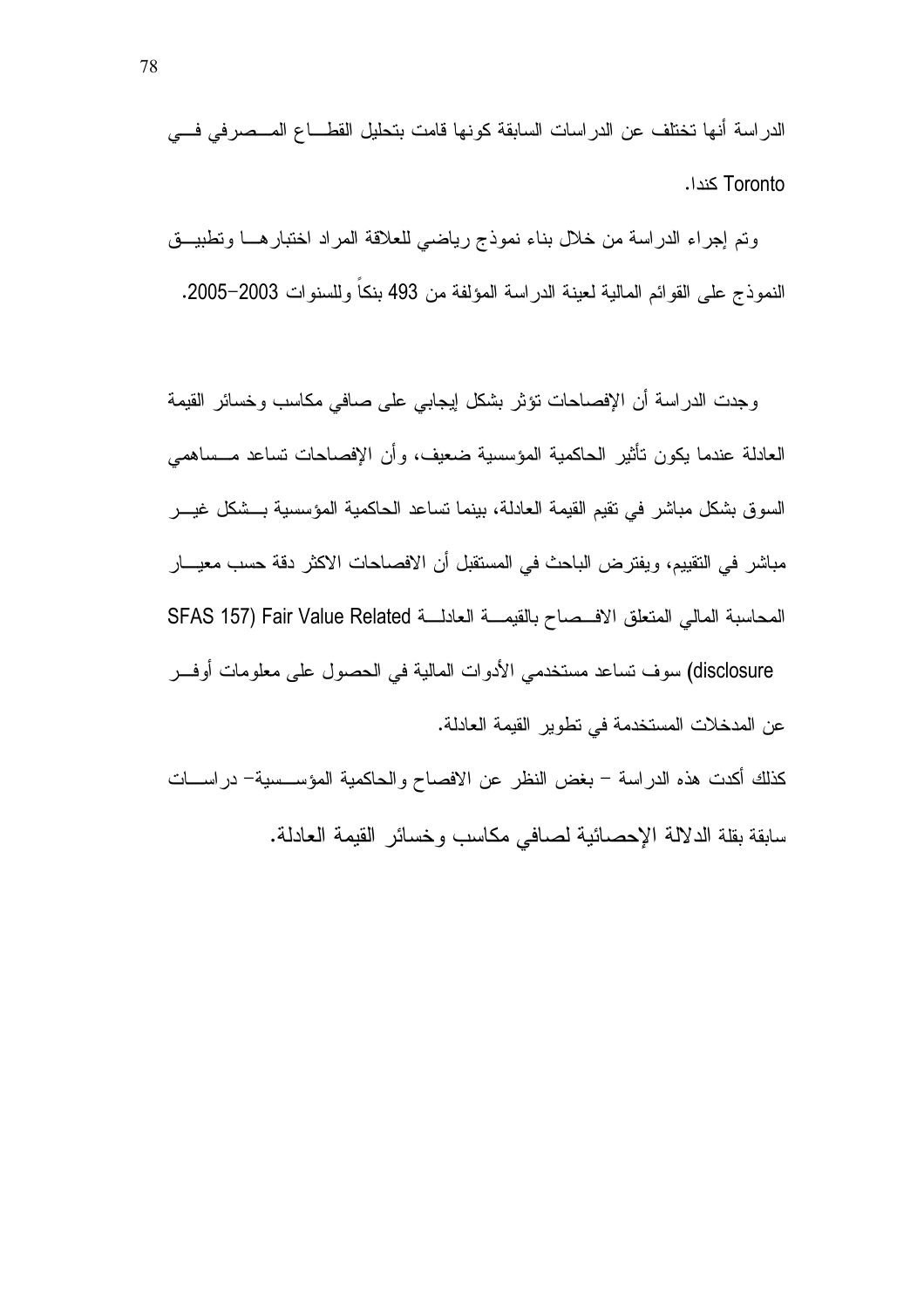### 2–4–3 جدول ملخص لدراسات السابقة:

### 1-3-4-2 جدول رقم (1) ملخص الدراسات العربية

| أهم نتائج الدراسة                                                    | موضوع الدراسة                                 | أسم الباحث وسنة النشر   |
|----------------------------------------------------------------------|-----------------------------------------------|-------------------------|
| أن اعتماد القيمة العادلة وحدها غير ملائم ولا يوفر أساسا              | محاسبة الأدوات المالية.                       | خور ي، (2001).          |
| قوياً لقياس التدفقات النقدية المستقبلية، كما انه يؤثر على            |                                               |                         |
| خاصية ڤابلية المقارنة في البيانات المالية.                           |                                               |                         |
| ضرورة الالتزام بإعادة تقييم الأوراق المالية بالقيمة العادلسة         | مشكلات تطبيق المحاسسبة عسن                    | $(2002)$ حماد،          |
| المحتفظ بها.                                                         | القيمة العادلة في البيئة المـــصرية           |                         |
|                                                                      | بالتطبيق على البنوك.                          |                         |
| يتم الإفصاح عن القيمة السوقية لبعض الأدوات المالية مسع               | المحاسبة عن القيمة العادلة فـــى              | لوندي، (2002).          |
| عدم الإفصاح عن الأرباح أو الخسائر غير المحققة ولا عـــن              | البنوك التجارية والإفصاح عنهسا                |                         |
| كبِفية معالجتها.                                                     | طبقا لمعايير المحاسبة الدولية.                |                         |
| التزام البنوك بإعداد الإبلاغ المالى السنوي وفقا للنماذج              | بعنوان التوجسه الحسديث للفكس                  | الطرايرة، (2005).       |
| المعتمدة من البنك المركز ي دون الأخذ بالاعتبار الإفصاح               | المحاسبي لمفهوم القيمة العادلسة               |                         |
| عن بعض قواعد الإفصاح المتعلقة بالقيمة العادلة.                       | وأثره في الإبلاغ المسالي للقسوائم             |                         |
|                                                                      | المالية للبنوك العاملة في الأردن.             |                         |
| يوجد إدراك جيد من قبل مدفق الحسابات في الأردن لمفهـــوم              | تطوير نظام للحاكمية المؤسسسية                 | الهنيني, (2005).        |
| الحاكمية المؤسسية. و يوجد ايضا اهتمام مـــن قبـــل مـــدقق           | فى الشركات المسساهمة العامسة                  |                         |
| الحسابات في الأردن لدراسة وتقييم كفاءة نظـــام الحاكميــــة          | الأردنية لتعزيز اسستقلالية مسدقق              |                         |
| المؤسسية للشركة موضع التدقيق.                                        | الحسابات القانوني.                            |                         |
| وجود مضمون معلوماتى للأربساح المحاسسبية، والتسدفقات                  | العوامل المؤثرة على مدى ملاءمة                | دراغمه، (2005).         |
| النقدية التشغيلية، وأن المضمون المعلوماتي النسبي للأرباح             | التسدفقات النقديسسة والأربسساح                |                         |
| المحاسبية أكبر من المضمون المعلوماتي للتـــدفقات النقديــــة         | المحاسبية فسي تفسير العوائد                   |                         |
| التشغيلية.                                                           | السوقية للأسهم.                               |                         |
| أن القوة التفسيرية لعلاقــــة الأربــــاح المحاســــبية بالعوائــــد | أثر توسيع نافسذة القيساس علسى                 | عبد القادر، (2005).     |
| السوقية للأسهم تزداد عند توسع نافذة قياس هذه العلاقة.                | الأربســـاح المحاســــــبية بالعوائـــــد     |                         |
|                                                                      | السوقية.                                      |                         |
| أن بيئة الأعمال العالمية والمحلية تشهد سباقاً محموماً نحـــو         | إسستر اتيجية مقترحسة لتحسسين                  | أبو زر، (2006).         |
| تبني مفهوم الحاكمية المؤسسية لجزء من برامج الإصلاحات                 | فاعلية الحاكمية المؤسسيية فسي                 |                         |
| الاقتصادية في كل دولة، لأغراض تحسين الأداء الاقتـــصادي              | الفطاع المصرفي الأردني.                       |                         |
| على المستوى الكلي.                                                   |                                               |                         |
| لم تكن المشكلة الرئيسية في انهيـــار الـــشركتين موضـــوع            | الحاكمية المؤسسية بين المفهـــوم              | الخطيب، والقشى، (2006). |
| البحث تتعلق بوجود قصور بمعايير المحاســبة، أو معـــايير              | وإمكانيسة تطبيقهسا علسمى أرض                  |                         |
| التدقيق، بل انحصرت في تدنى أخلاقيات المهنيين.                        | الواقع   في الشركات  المدرجة فــي             |                         |
|                                                                      | الأسواق المالية.                              |                         |
| أن مستوى التزام الشركات المساهمة العامــــة العاملــــة فــــى       | مدى التزام السشركات المسساهمة                 | مطر، ونور، (2007).      |
| القطاعين يتراوح بين قوى وضعيف جدا، ولكن بمستوى عام                   | العامة الأردنية بمبادئ الحاكميـــه            |                         |
| مقبول أو متوسط وهذا مع ملاحظة أن مستوى الالتزام يميل                 | المؤسسية، دراسة تحليليه مقارنة                |                         |
| لصالح القطاع المصرفي على حساب القطاع الصناعي.                        | بـــــــــين الفطـــــــــاعين المـــــــصرفى |                         |
|                                                                      | والصناعي.                                     |                         |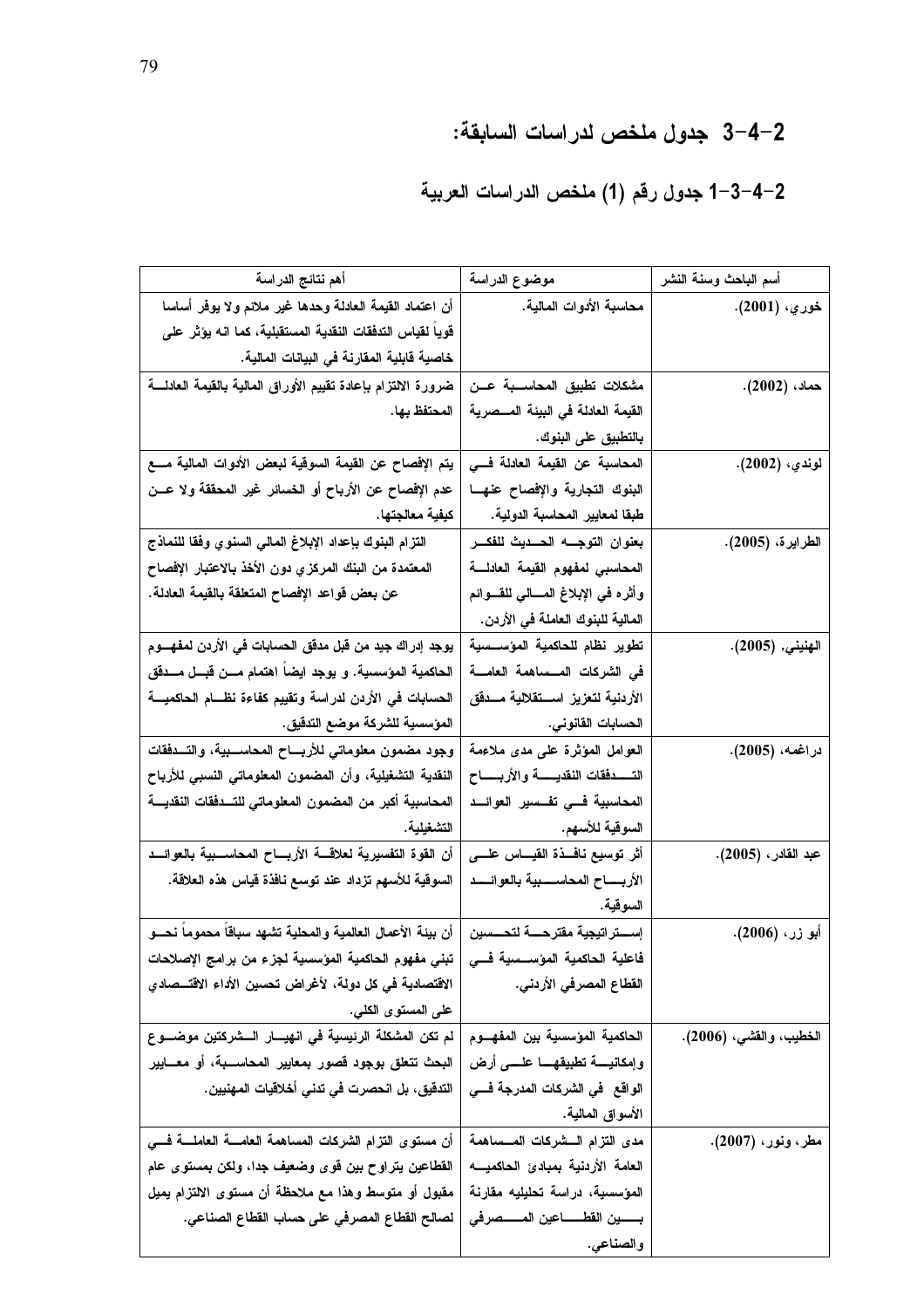2–4–3–2 جدول رقم(2) ملخص الدراسات الاجنبية

| أهم النتائج                                            | موضوع البحث                                                       | أسم الباحث وسنة النشر         |
|--------------------------------------------------------|-------------------------------------------------------------------|-------------------------------|
| إن لفرق القيمة العادلة عن القيمة الدفترية              | <b>Fair Value Disclosure for</b>                                  | Park, et, al., (1998)         |
| لكسل مسن الاسستثمارات المتاحسة للبيسع                  | <b>Investment Securities and</b>                                  |                               |
| والمحتفظ بها حتى تاريخ الاستحقاق قـــدرة               | <b>Bank Equity: Evidence from</b><br><b>SFAS No. 115.</b>         |                               |
| واضحة في تفسير فرق القيمـــة الـــسوقية                |                                                                   |                               |
| عن الدفترية لحقوق الملكية لسدى قطساع                   |                                                                   |                               |
| البنوك.                                                |                                                                   |                               |
| أن هدف الجهات التـــــثـــريــعيــة مـــــن فـــــــرض | <b>Are the New Rules Relating</b>                                 | Reinstein and Gerald, (2000)  |
| متطلبات الإفىصاح المتعددة بخىصوص                       | to Disclosures of Derivative<br><b>Financial Instruments</b>      |                               |
| الأدوات الماليسة المسشتقة هسو حمايسة                   | Workable.                                                         |                               |
| المستثمرين من إخفاء معلومات هامة حول                   |                                                                   |                               |
| المخاطر المختلفة التي تواجه الشركة.                    |                                                                   |                               |
| عدم وجود علاقة ذات مدلول إحصائي بين                    | <b>The Association Between</b><br><b>SFAS No.119: Derivatives</b> | <b>Wong</b> (2000)            |
| مخاطر وافصاحات الأدوات المشتقة.                        | <b>Disclosures and the Foreign</b>                                |                               |
|                                                        | <b>Exchange Risk Exposure of</b>                                  |                               |
| عند استخدام نموذج قياس الدخل المتبقـــى                | <b>Manufacturing Firms.</b><br>The Value Relevance of             | Mozes, (2002)                 |
| فان العلاقة المقدرة مسا بسين المتغيسرات                | <b>Financial Institutions, Fair</b>                               |                               |
|                                                        | <b>Value Disclosures: a Study</b>                                 |                               |
| والتي تقيس الفروق ما بين القيمة الدفترية               | in the Difficulty of Linking<br><b>Unrealized Gain and Losses</b> |                               |
| والقيم العادلة للأدوات المالية سوف تكسون               | to Equity Values.                                                 |                               |
| مغايرة لما قد يكون متوقعا لأســـعار هـــذه             |                                                                   |                               |
| الأدوات.                                               |                                                                   |                               |
| إن محاسبة القيمة العادلة تمثل قيمة أكثـــر             | <b>Test of Fair Value</b>                                         | Danbolt and Rees, (2004)      |
| ملائمة من تلك المقدمة في ظــل GAAP                     | <b>Accounting Under Extreme</b><br><b>Conditions.</b>             |                               |
| لكلا صنفى الشركات ولكنها أكثر ملائمسة                  |                                                                   |                               |
| في حال شركات الاستثمار .                               |                                                                   |                               |
| أن شركات التسأمين-ضـــمن العينــــة- لا                | <b>Impact of Fair Value</b>                                       | Dickinson and Liedtke, (2004) |
| تستخدم بالوقت الحسالى القيمسة العادلسة                 | <b>Financial Reporting Systems</b><br>on Insurance Companies.     |                               |
| كأساس للمحاسسبة والتخطسيط والرقابسة                    |                                                                   |                               |
| الداخلية، ولصعوبة الانتقال من نظام إبلاغ               |                                                                   |                               |
| مالي إلى آخر بسرعة وسهولة.                             |                                                                   |                               |
| اقتراح نموذج يمثل سسبع طسرق بديلسة                     | <b>Sustainability: Aligning</b><br><b>Corporate Governance,</b>   | Cartwright, (2005)            |
| لتحقيق توافق بين الحاكميــــة المؤســـسية              | <b>Strategy and Operations</b>                                    |                               |
| والإدارة في ظل الاستمرارية.                            | with the Plant.                                                   |                               |
| أن الإفصاحات تؤثر بشكل إيجـــابي علـــي                | <b>Impact of Disclosure and</b>                                   | <b>Bhat, (2008)</b>           |
| صافى مكاسب وخسسائر القيمسة العادلسة                    | <b>Corporate Governance on</b><br>the Association Between         |                               |
| عندما يكون تسأثير الحاكميسة المؤسسسية                  | <b>Fair Value Gains and Losses</b>                                |                               |
| ضعيف.                                                  | and Stock Returns in the                                          |                               |
|                                                        | <b>Commercial Banking</b><br>Industry.                            |                               |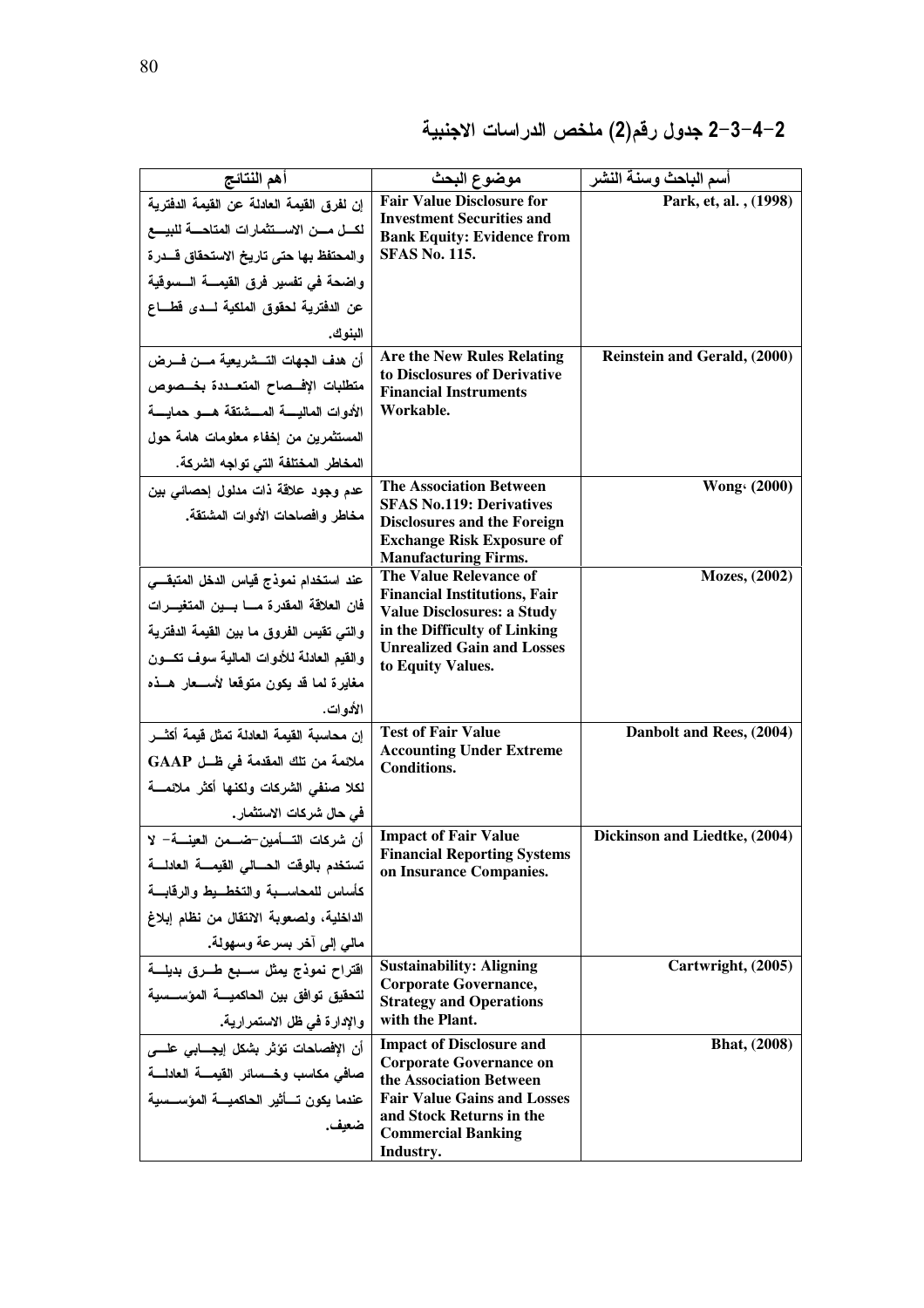2–5 ما يميز هذه الدراسة عن الدراسات السابقة:

ير ي الباحث أن هنالك نقصاً في الدر اسات التطبيقية التي تهدف إلى اختبار مفهوم صـافـي مكاسب وخسائر القيمة الـعادلـة غير المحققة، وأن معظم الدراسات الـعربية نطرقت إلى القيمة العادلة نظرياً، ولم تختبر اي من هذه الدراسات عملياً العلاقـــة بــــين صـــــافـي مكاسب وخسائر القيمة العادلة والعوائد السوقية وأثرها على البنوك النجاريسة فسي ظل الحاكمية المؤسسية، وبالنالي نقدم هذه الدراسة إضافة علمية، وخاصة بالنسسبة للبنسوك النجار بة المحلية، ولقد أكدت هذه الدر اسة در اسة Bhat, (2008) حيث أن صـــافي مكاسب وخسائر القيمة العادلة تؤثر بشكل إيجابي على العوائد السوقية بينمـــا الحاكميـــة المؤسسية نؤثر بشكل ضعيف في العلاقة بين صافي مكاسب وخسائر القيمة العادلة غيــر المحققة والعوائد السوقية لأسهم البنوك.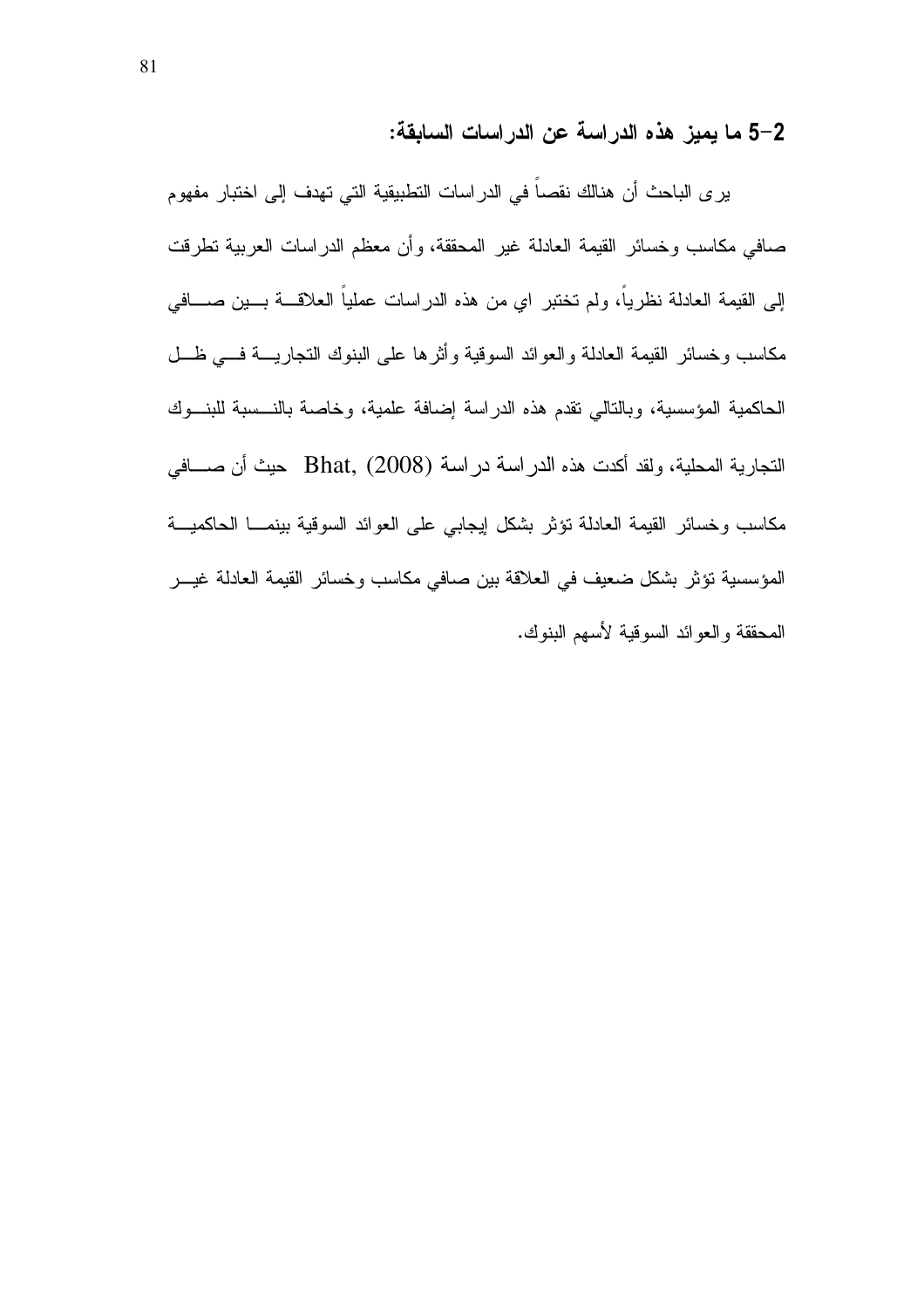# الفصل الثالث

# الطريقة والأجراءات

- 1-3 منهجية الدراسة
- 2-3 مجتمع الدراسة وعينتها
- 3-3 مصادر الحصول على البيانات
	- 4-3 أداة الدراسة
	- 5-3 أنموذج ومتغيرات الدراسة
- 6-3 الأساليب الأحصائية المستخدمة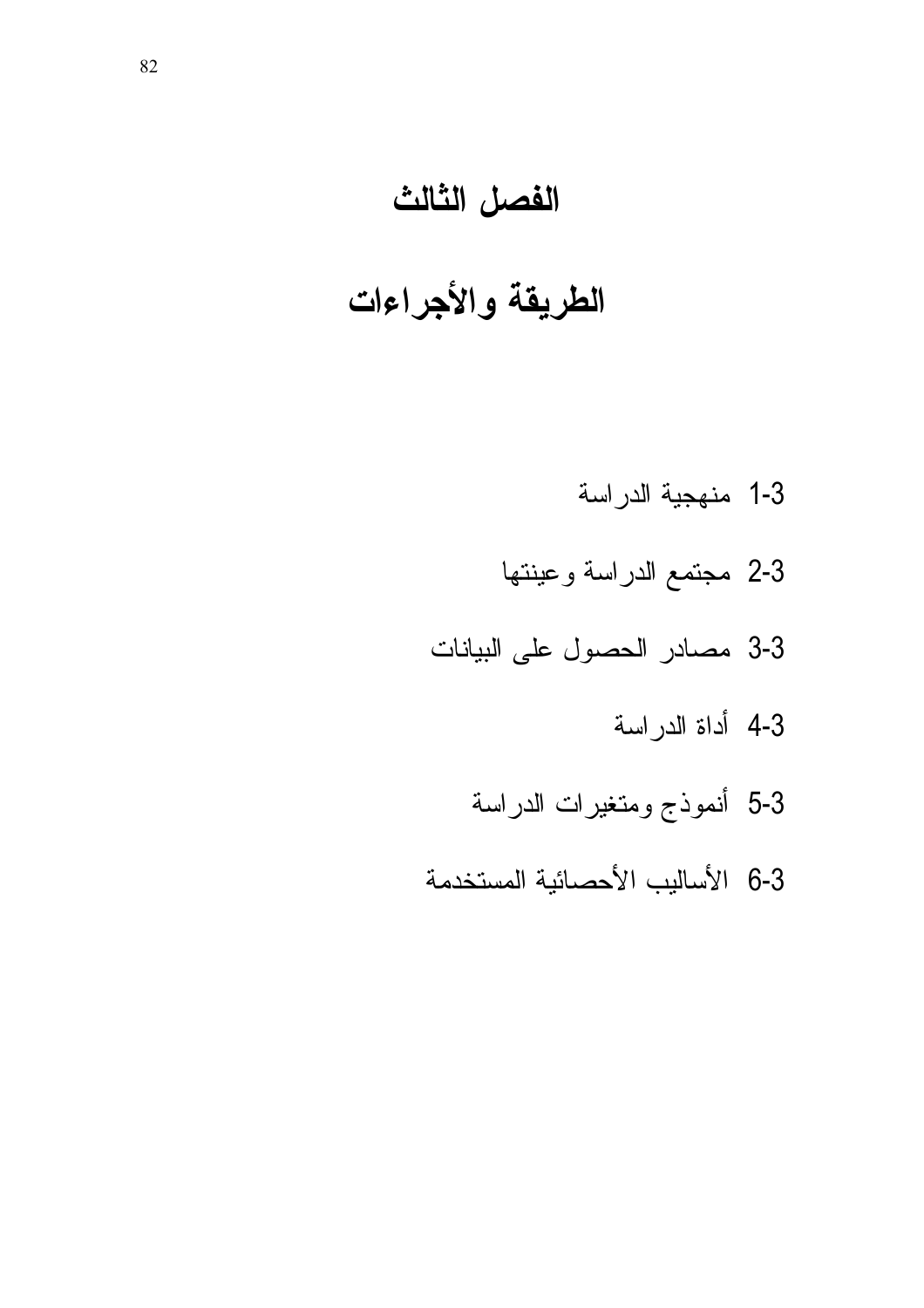#### 1-3 منهجية الدراسة

نتألف هذه الدراسة من جانبي، جانب نظري وأخر نطبيقي. أما الجانب النظري تم من خلاله مراجعة الأدبيات السابقة ذات العلاقة بموضوع الدراسة والتبي رأى الباحث ضــــرورة معرفة ما نتاولته من متغيرات وما نوصلت إليه من نتائج. أما على صعيد الجانب التطبيقــي لهذه الدراسة فاعتمد الباحث المنهج الاختباري التحليلي الذي يهدف من خلاله إلى تقييم العلاقة بين صافي مكاسب وخسائر القيمة العادلة غير المحققة والعوائد السوقية لأسهم البنوك التجارية الأر دنية في ظل الحاكمية المؤسسية. ولتحقيق هذا الهدف عمل الباحث على جمــــع البيانــــات اللازمة لقياس متغير ات الدر اسة من خلال عدة مصادر ، أهمها البيانات المالية المنشور ة فسي النقار بر السنو ية للبنو ك النجار ية الأر دنية المكو نة لعينة الدر اسة بما نتضمنه تلك البيانات مـــن إفصاحات، حيث نشكل نلك الإفصاحات لأغراض هذه الدراسة عنصرا رئيـــسيا فـــي فيـــاس مكاسب وخسائر القيمة العادلة غير المحققة وقياس الحاكمية المؤسسية في البنسوك التجاريسة الأردنية. بالإضافة إلى ذلك تم الاعتماد على أسعار إغلاق الأسهم الشهرية المنـــشورة علــــي الموقع الالكتروني لبورصة عمان لأغراض احتساب العوائد السنوية لأسهم البنوك التجاريـــة الأر دنية.

ولتحقيق أهداف هذه الدراسة تمت صياغة فرضياتها بطريقة تسؤدي بعسد اختبار هسا للإجابة على تساؤ لاتها الرئيسية، وقد روعي في صياغة تلك الفرضــــيات أن تكـــون نتـــائج الدراسة قادرة على تحديد أثر الحاكمية المؤسسية على العلاقة بين صافي مكاسـب وخــسائر القيمة العادلة غير المحققة والعوائد السوقية لأسهم البنوك التجارية الأردنية وذلك من خـــلال در اسة تلك العلاقة بمعز ل عن أثر الحاكمية المؤسسية ومن ثم در استها في ضو ء الحاكمية.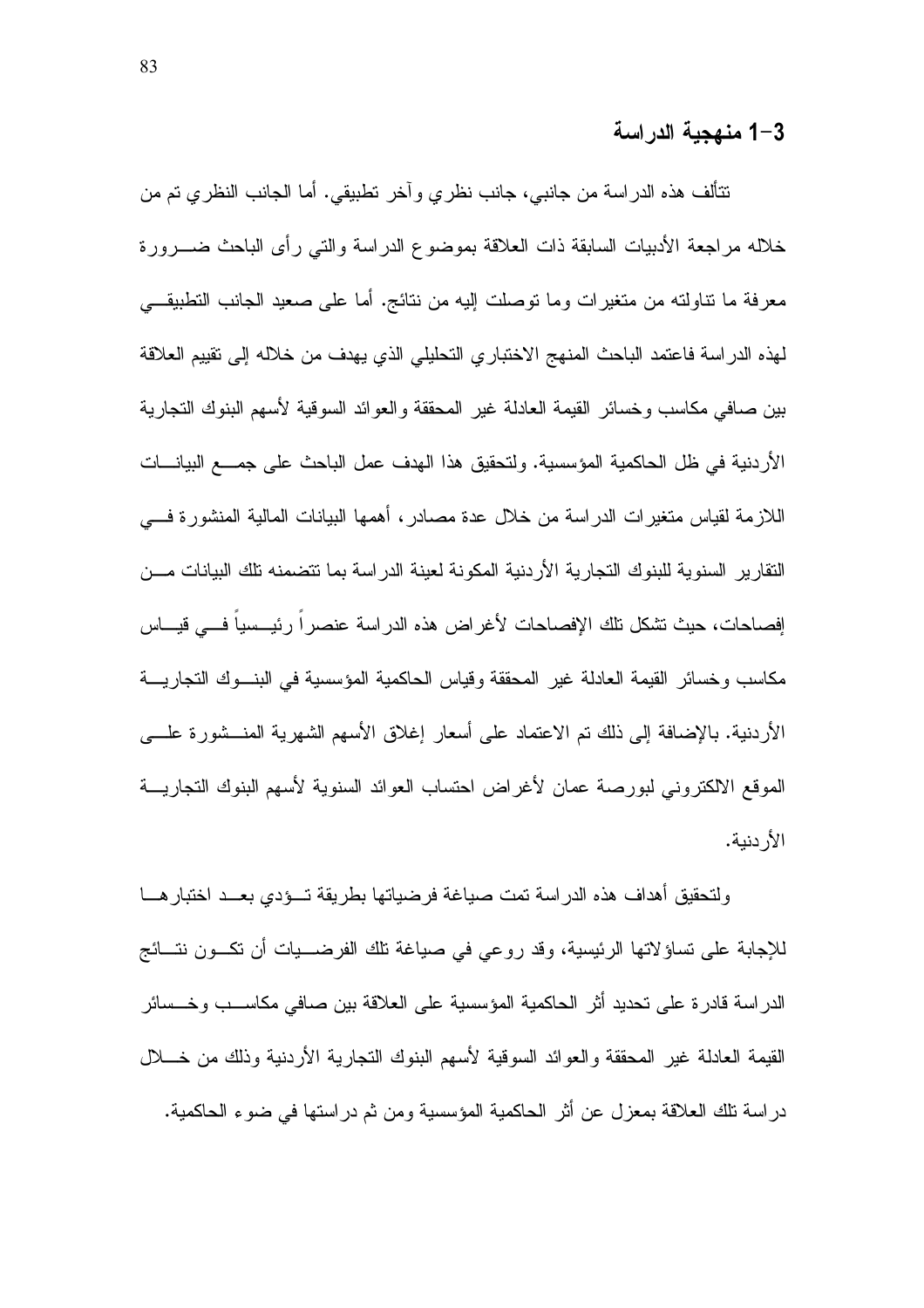#### 2-3 مجتمع وعينة الدراسة:

يتكون مجتمع الدراسة من البنوك التجارية الأردنية التي توفرت بياناتها السنوية لكامل فترة الدراسة(2002–2007) وعددها 13 بنكاً.

### 3-3 أساليب جمع البيانات:

استخدمت هذه الدراسة بيانات ثانوية فقط، تم الحصول عليها من المصادر التالية:

- 1– النقارير السنوية للبنوك التجارية.
- 2– دليل الشركات المساهمة العامة الأر دنية.
- 3- النقارير و النشرات الصادرة عن البنك المركزى.
	- 4– الانترنيت (مواقع البنوك، والبورصة وغيرها).

#### 4-3 أداة الدر اسة:

اعتمدت هذه الدراسة بشكل أساس على النموذج الذي استخدمه( Bhat, 2008) لدراســـة أثر الإفصاح والحاكمية المؤسسية على الارتباط ما بين أرباح وخسائر القيمة العادلة والعائــد السوقي لأسهم الصناعة البنكية، وضم النموذج المستخدم في هذه الدراسة العوامل التالية التي يمكن قياسها في البيئة الأردنية و هي:

صافي الدخل مقسوماً على عدد الأسهم العادية للبنك(NI) ويؤخذ صافي السدخل  $-1$ مباشر ة من قائمة الدخل.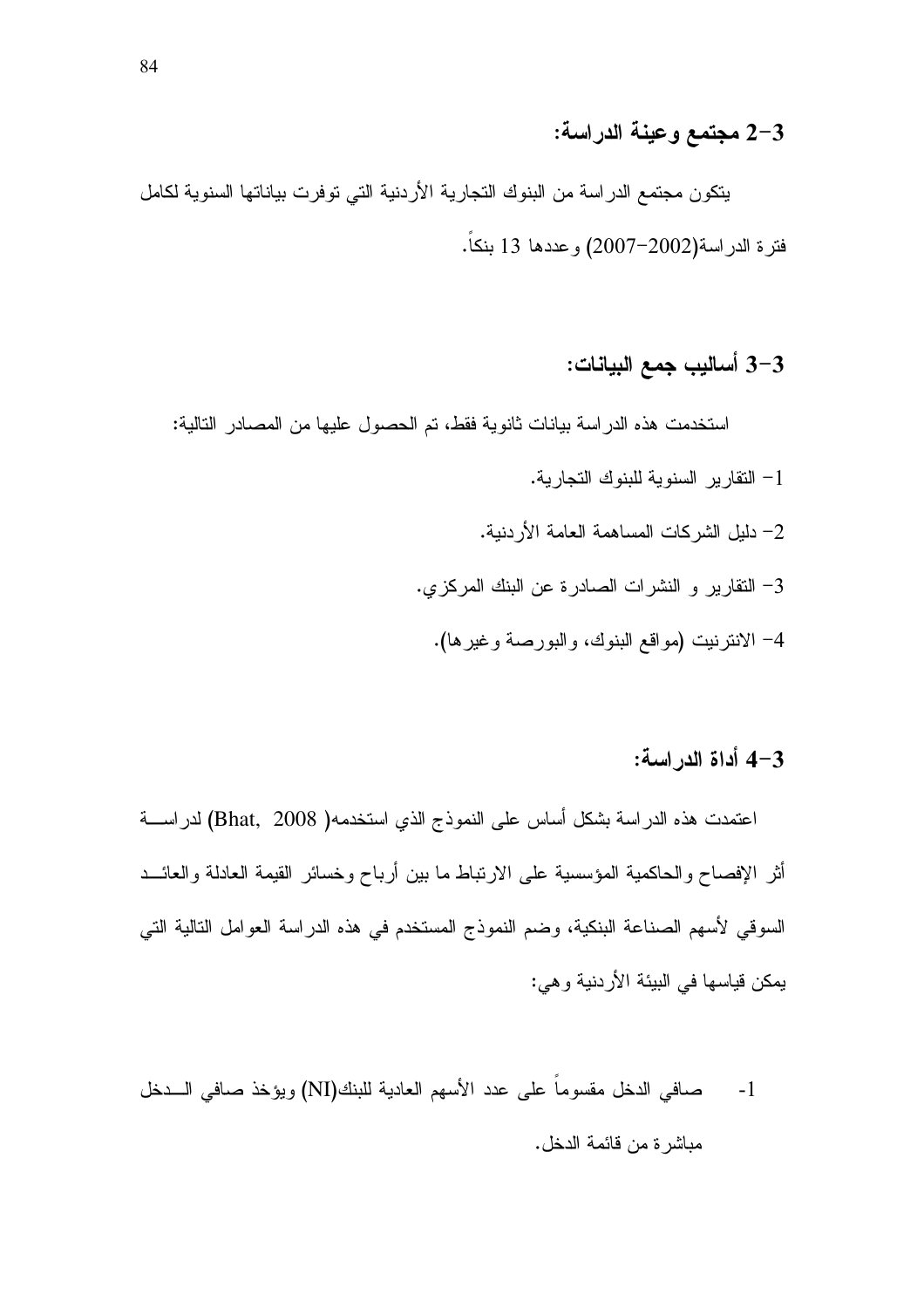- مصادر الدخل الشامل الأخرى مقسومة عدد الأسهم العادية للبنك (OCI) ويقصد  $-2$ بالدخل الشامل أي تغير آخر في حقوق المالكين غير ناتج عـــن اســـتثماراتهم أو النوزيعات عليهم، ونقاس لإغراض هذه الدراسة عن طريق:
	- صافي فروقات ترجمة أسعار صرف العملة الأجنبية التي لا تظهر في قائمة الدخل.
- صافي تأثير الأخطاء المحاسبية عن فنر ات سابقة، وتظهر في قائمة الأرباح المدورة أو في قائمة حقو ق المالكين.
- الأثر المنزاكم للنغير في السياسات المحاسبية ونظهر أيضا في قائمة الأرباح المدورة أو في فائمة حقوق المالكين.
- 3- صافى أرباح وخسائر القيمة العادلة غير المحققة مقسومه على عدد الأسهم العاديسة للبنك (FVGL). ونقاس لأغراض هذه الدراسة عن طريق:
- مكاسب (خسائر ) موجودات مالية متوفرة للبيع والتي تظهر ً في بند صـــافي التغيـــر المنز اكم في القيمة العادلة من قائمة حقوق المساهمين في قائمة المركز المالي حيـــث يستخرج مكاسب وخسائر السنة عن طريق طرح رصيد أول المدة من رصيد آخـــر المدة لصافي التغير المتراكم.
- 4− الحاكمية المؤسسية (GOV)، وتقاس لأغر اض هذه الدر اسة بمدى استقلالية أعــضـاء مجلس الإدار ة عن الإدار ة التنفيذية للبنك، وتحسب بنسبة عدد أعضاء مجلس الإدار ة المستقلين (غير العاملين في البنك) إلى عدد الأعــضاء الكلـــي. واســـتخدم ,Bhat) (2008 الحاكمية كعامل، فإذا كانت النسبة 75% فأكثر فهذا يعني وجسود حاكميسة مؤسسية ونم التعبير عن ذلك بالرقم (1)، أما إذا كانت النسبة أقل مـــن 75% فهــذا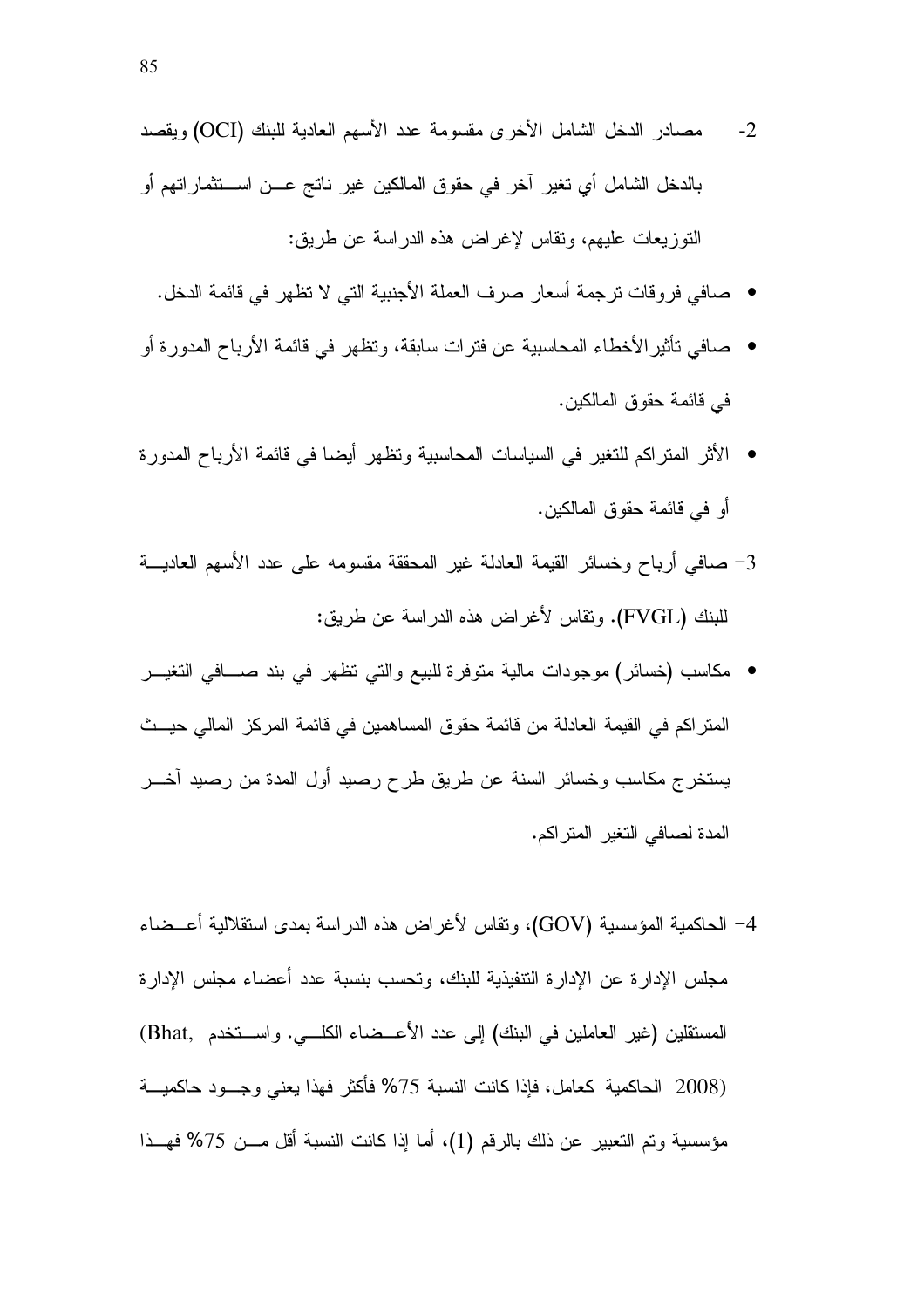5– عوامل النفاعل بين الحاكمية وكل من صافي الدخل ومصادر الدخل الشامل الأخرى و مكاسب وخسائر القيمة العادلة غير المتحققة.

وبناءً على ما سبق فإن النموذج المستخدم في هذه الدراسة بأخذ الشكل التالي:

 $R_{it} = a_0 + a_1 N I_{it} + a_2 OCl_{it} + a_3 FVGL_{it} + a_4 GOV_{it} + a_5 N I_{it}^* GOV_{it} + a_6$  $\label{eq:ocli} OCI_{it} * GOV_{it} + a_7\, FVGL_{it} * GOV_{it} + \epsilon_{it}$ 

$$
H_{\rm it}
$$
 : العائد السوقي السنوي على سهم البنك  $i$  في الفترة 1.  
\n $R_{\rm it}$  :  $R_{\rm it}$  :  $N_{\rm it}$  :  $N_{\rm it}$  :  $N_{\rm it}$  :  $N_{\rm it}$  :  $N_{\rm it}$  :  $N_{\rm it}$  :  $OCl_{\rm it}$  :  $OCl_{\rm it}$  :  $OCl_{\rm it}$  :  $OCl_{\rm it}$  :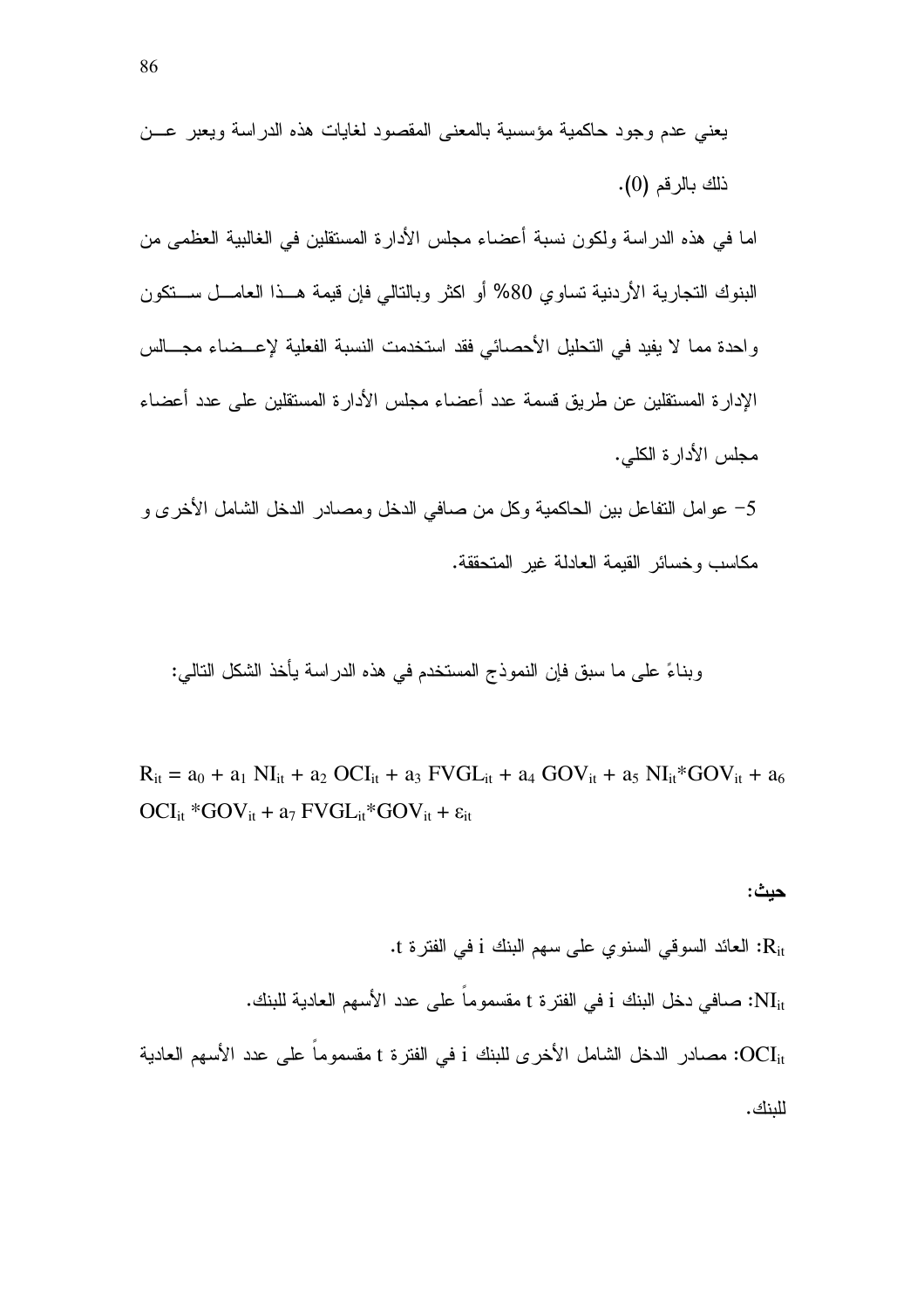FNGL<sub>it</sub>: أرباح وخسائر القيمة العادلة غير المتحققة للبنك i في الفترة t مقسموماً على عدد الأسهم العادية للبنك.

.t في الفترة: الحاكمية المؤسسية للبنك i في الفترة:

 $a_1...a_5$ : معاملات العوامل الأساسية وعوامل النفاعل.

:8 الخطأ العشوائي للبنك i في الفترة t.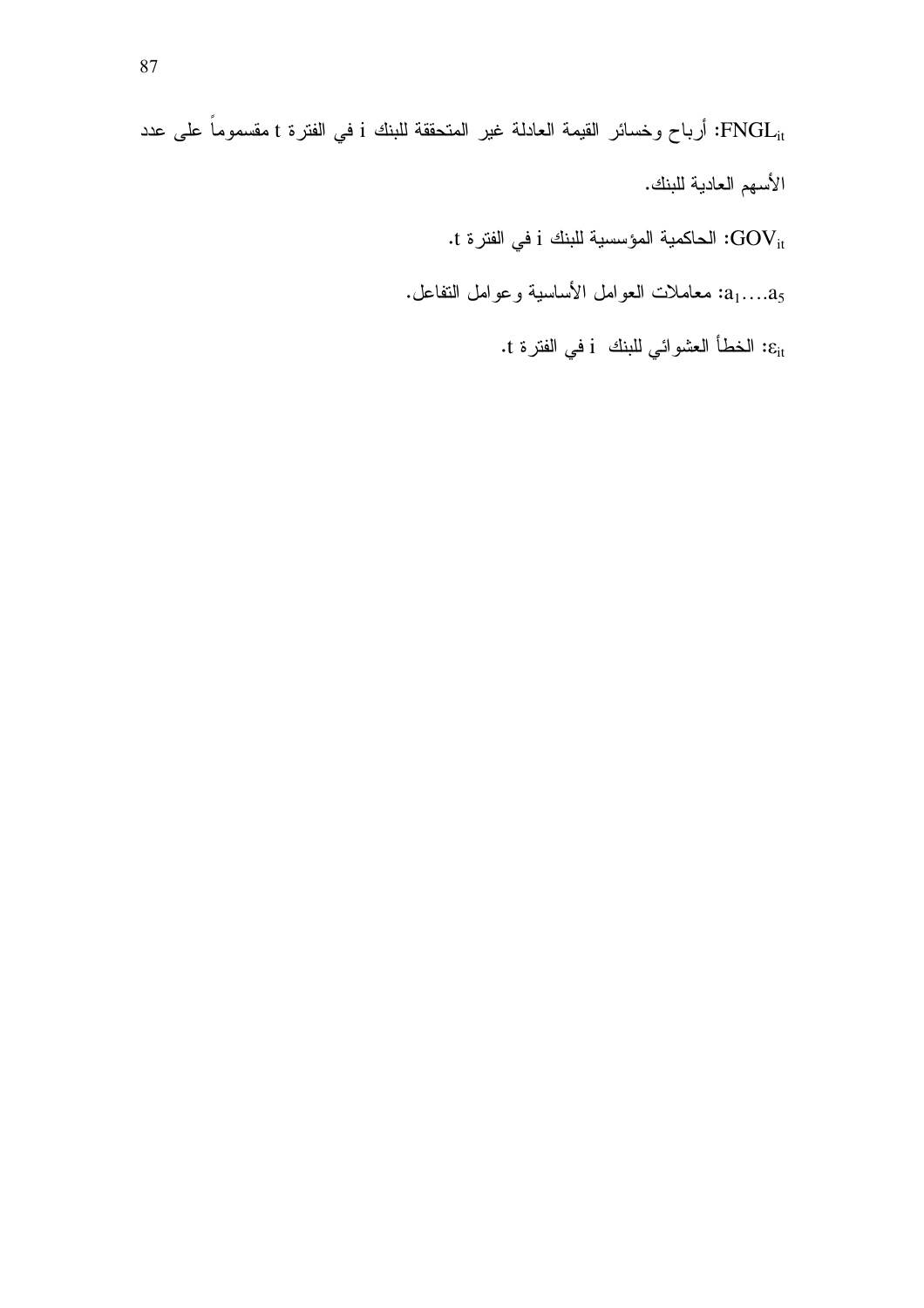### 3-5 أنموذج ومتغيرات الدراسة:

بناء على صياغة مشكلة الدراسة وتحديد أسئلتها وفرضيتها فأن أنموذج الدراسة يأخذ الـــشكل التالي:

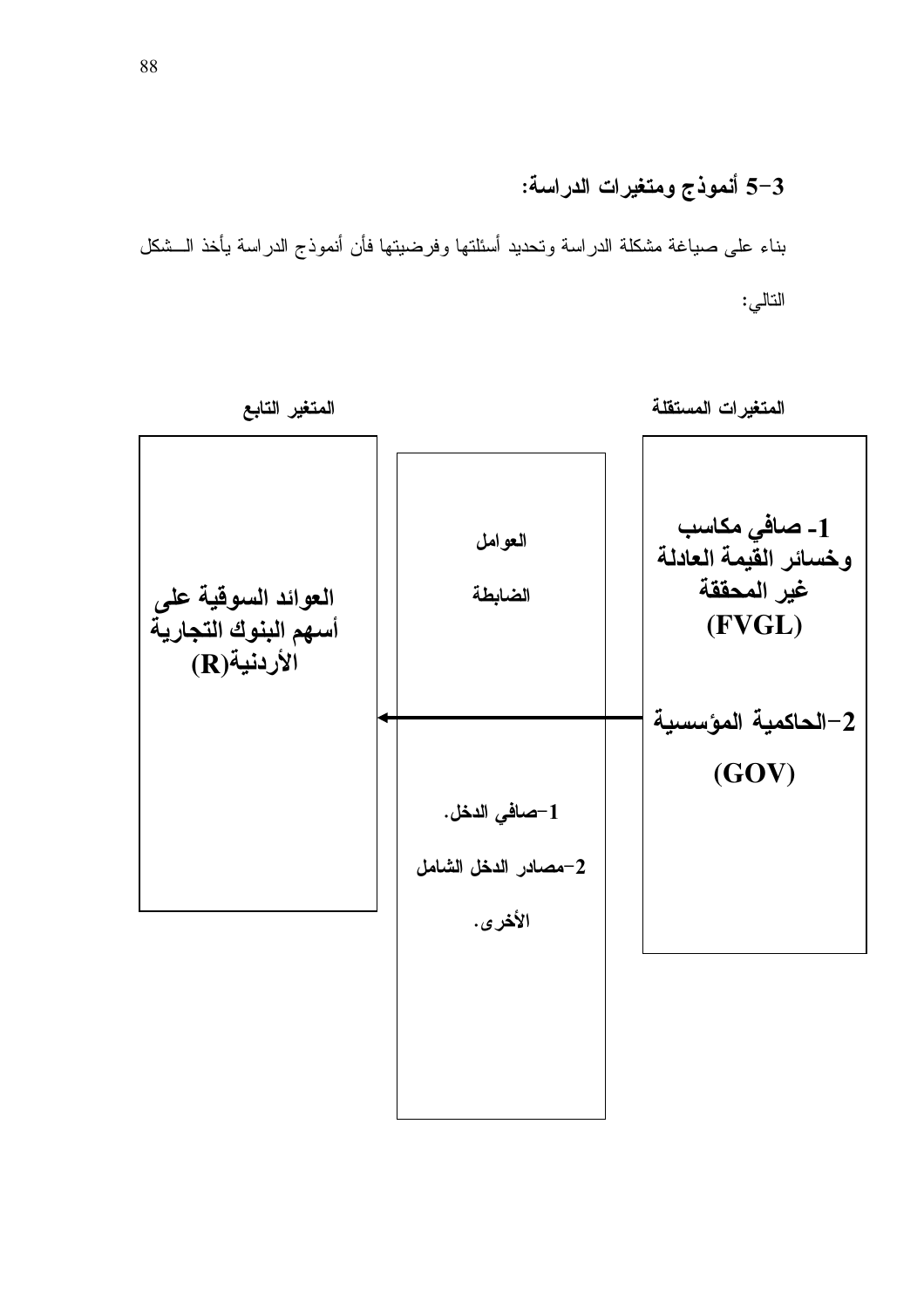#### 3–6 أساليب الاحصائية المستخدمة:

أما الأساليب الإحصائية المستخدمة في هذه الدراسة، والتي يتم إجرائها من خلال برنامج Statistical Package for Social Sciences: الرزم الإحصائية للعلوم الاجتماعية SPSS، فتتمثل بشكل رئيسي فيما يلي:

- 1– الإحصاءات الوصفية: حيث سيتم من خلالها وصف متغيرات الدراسة المختلفة.
- 2- تحليل الانحدار المتعدد Multiple Regression: والذي سيتم مـــن خلالــــه تحديـــد معنوية العلاقة بين المتغير التابع ومتغيرات الدراسة الأخرى المستقلة وقـــدرة نلـــك المغيرات على تفسير التغير في المتغير التابع، كذلك تحديد معنوية العلاقة الرئيسية في هذه الدراسة والمتمثلة في الارتباط ما بين صافي مكاسب وخسائر القيمة العادلـــة غير المتحققة كمتغير مستقل والعوائد السوقية لأسهم البنوك كمتغير تابع فسي ضسوء تأثر العامل المستقل الخاص في الحاكمية المؤسسية في البنك.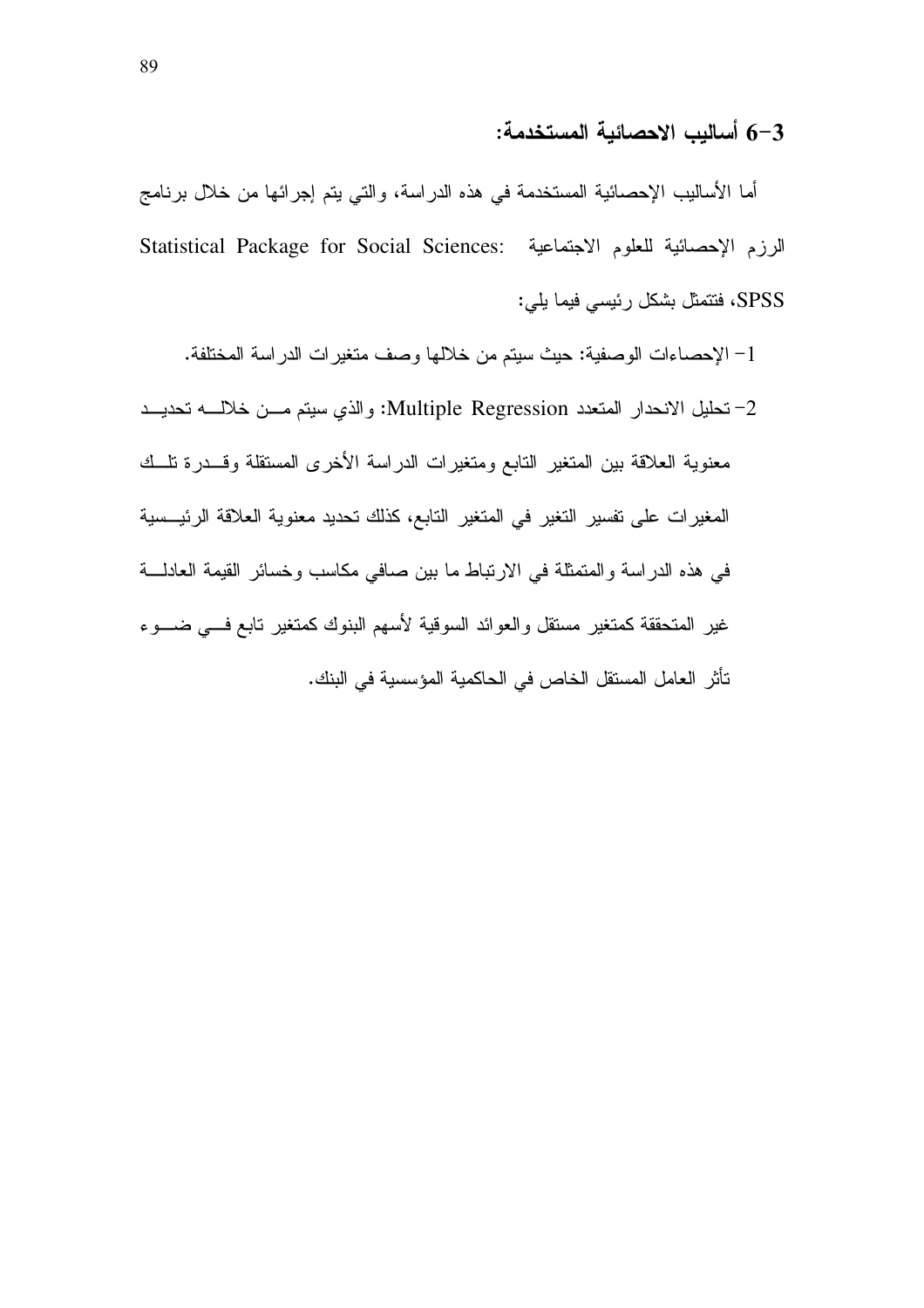# الفسصل الرابع نتائج الدراسة

- 1-4 المقدمة
- 2-4 عرض بيانات عينة الدراسة
	- 3-4 اختبار فرضيات الدراسة
		- 4-4 النتائج
		- 4–5 التوصيات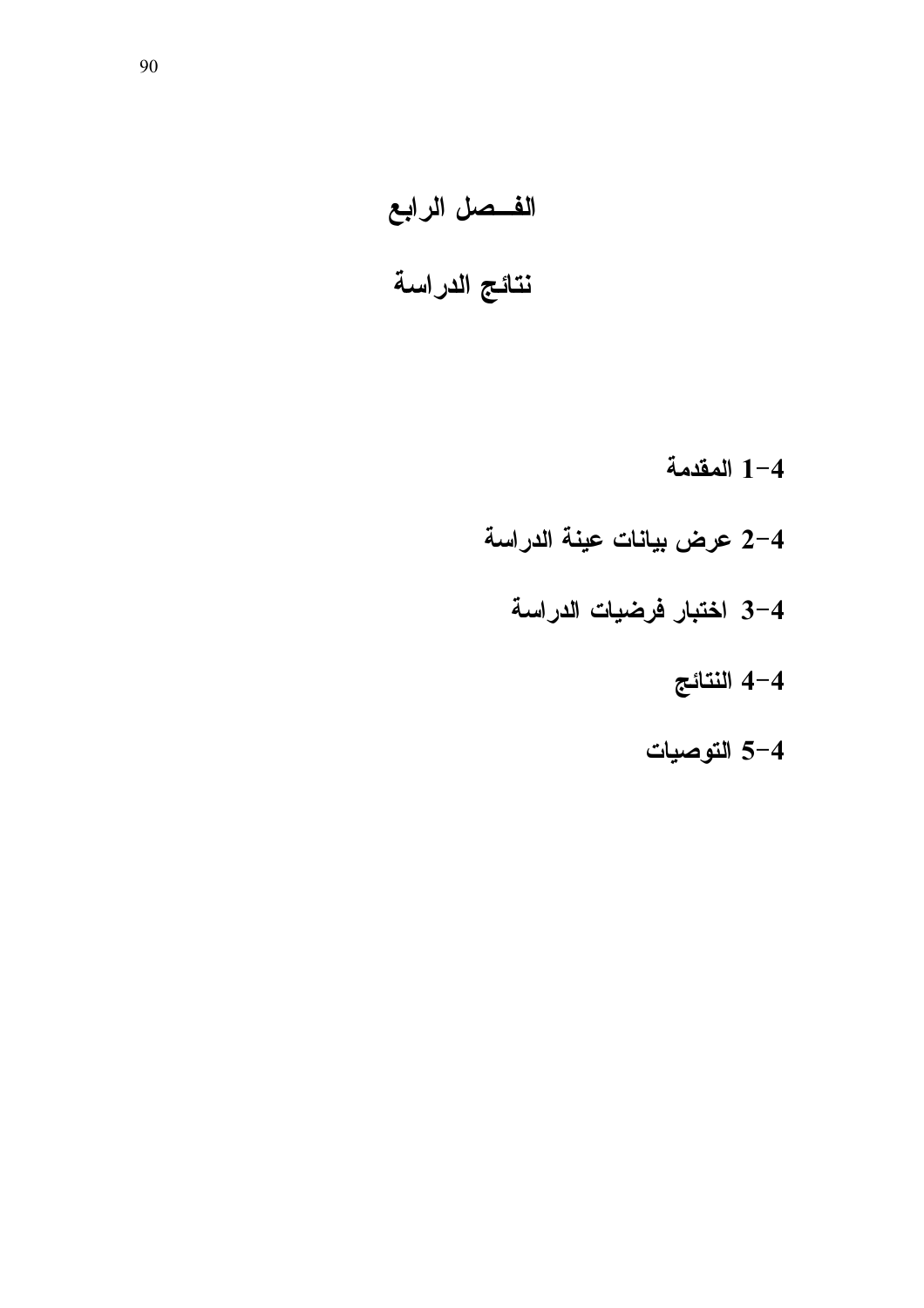#### 1-4 المقدمة

يهدف هذا الفصل بشكل رئيس إلى عرض نتائج التحليل الإحصائي التي تم التوصـــل إليها من خلال استخدام برنامج الحزم الإحصائية للعلوم الاجتماعية SPSS، حيث سيتم إختبار الفرضيات.

#### 2-4 عرض بيانات عينة الدراسة

يتناول هذا الجزء عينة الدراسة من البنوك الأردنية والمتغيرات المسستقلة والتابعــة والضوابط حيث نتكون العينة من ( 13) بنكاً، على النحو الذي يظهره الجدول (3) وجـــدول رقم (4).

جدول (3)

| الرقم          | اسم البنك                    |
|----------------|------------------------------|
| 1              | البنك العربي                 |
| $\overline{2}$ | بنك الإسكان للتجارة والتمويل |
| 3              | بنك المال                    |
| $\overline{4}$ | البنك الأهلى الأردني         |
| 5              | البنك الأردني الكويتي        |
| 6              | بنك الاستثمار العربي         |
| 7              | بنك الاردن                   |
| 8              | بنك الاتحاد                  |
| 9              | البنك الاسلامي الاردني       |
| 10             | بنك القاهرة عمان             |
| 11             | البنك التجاري الاردني        |
| 12             | بنك المؤسسة العربية          |
| 13             | بنك سوسيته جنرال الأردن      |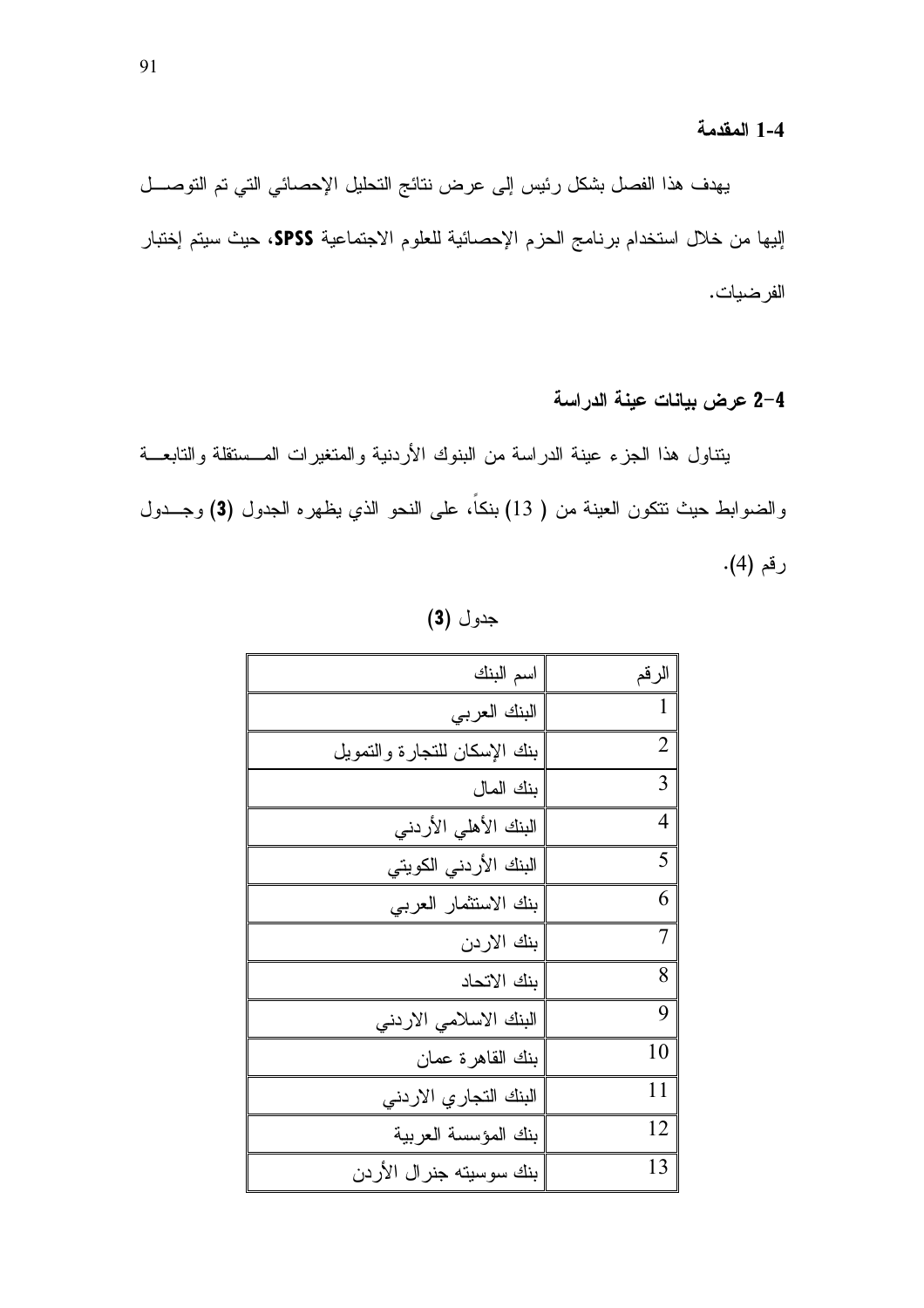### جدول رقم(4)

العوامل التابعة والمستقلة والضابطة للبنوك التجارية الأردنية في الفترة 2002–2007

|                           | اسم البنك                      | ΝI    | OCL      | <b>FVGL</b> | GOV   | NI*GOV | OCL*GOV  | FVGL*GOV | <b>Rit2007</b> |
|---------------------------|--------------------------------|-------|----------|-------------|-------|--------|----------|----------|----------------|
| 1                         | البنك العربي2007               | 0.940 | $-0.087$ | $-0.009$    | 0.909 | 0.855  | $-0.079$ | $-0.008$ | 0.388          |
| $\overline{2}$            | بنك الاسكان2007                | 0.428 | 0.012    | $-0.030$    | 0.929 | 0.397  | 0.011    | $-0.027$ | 0.146          |
| $\ensuremath{\mathsf{3}}$ | بنك المال2007                  | 0.105 | 0.000    | 0.006       | 0.909 | 0.096  | 0.000    | 0.005    | 0.078          |
| $\overline{\mathbf{4}}$   | البنك الاهلي2007               | 0.098 | 0.000    | 0.003       | 0.923 | 0.090  | 0.000    | 0.003    | 0.025          |
| $\overline{5}$            | الأردني الكويتي2007            | 0.592 | 0.001    | $-0.002$    | 0.889 | 0.526  | 0.001    | $-0.002$ | 0.294          |
| 6                         | بنك الاستثمار العربي2007       | 0.068 | 0.003    | $-0.014$    | 0.818 | 0.056  | 0.002    | $-0.011$ | $-0.163$       |
| $\boldsymbol{7}$          | بنك الار دن2007                | 0.244 | 0.000    | 0.002       | 0.909 | 0.222  | 0.000    | 0.002    | 0.026          |
| 8                         | بنك الاتحاد2007                | 0.145 | 0.000    | $-0.042$    | 0.900 | 0.131  | 0.000    | $-0.037$ | 0.016          |
| $\overline{9}$            | البنك الإسلامي الاردني2007     | 0.354 | 0.000    | $-0.001$    | 0.778 | 0.275  | 0.000    | $-0.001$ | 0.460          |
| 10                        | بنك القاهرة عمان2007           | 0.279 | 0.000    | $-0.148$    | 0.909 | 0.253  | 0.000    | $-0.134$ | $-0.021$       |
| 11                        | البنك التجاري الاردني2007      | 0.196 | 0.000    | $-0.021$    | 0.714 | 0.140  | 0.000    | $-0.015$ | 0.300          |
| 12                        | بنك المؤسسة العربية2007        | 0.188 | $-0.004$ | 0.020       | 0.889 | 0.167  | $-0.004$ | 0.018    | $-0.141$       |
| 13                        | بنك سوسيته جنرال<br>الاردن2007 | 0.082 | 0.000    | 0.000       | 0.818 | 0.067  | 0.000    | 0.000    | 0.123          |
| 14                        | البنك العربي2006               | 0.740 | $-0.118$ | $-0.192$    | 0.909 | 0.672  | $-0.108$ | $-0.175$ | $-0.662$       |
| 15                        | بنك الاسكان2006                | 0.367 | 0.014    | $-0.071$    | 0.929 | 0.340  | 0.013    | $-0.066$ | $-0.676$       |
| 16                        | بنك المال2006                  | 0.158 | 0.010    | $-0.008$    | 0.909 | 0.143  | 0.009    | $-0.007$ | $-0.445$       |
| 17                        | البنك الاهلي2006               | 0.184 | 0.000    | $-0.111$    | 0.917 | 0.169  | 0.000    | $-0.102$ | $-0.391$       |
| 18                        | الأردني الكويتي2006            | 0.522 | 0.000    | 0.007       | 0.889 | 0.464  | 0.000    | 0.006    | $-0.395$       |
| <u>19</u>                 | بنك الاستثمار العربي2006       | 0.187 | $-0.006$ | $-0.009$    | 0.818 | 0.153  | $-0.005$ | $-0.008$ | $-0.555$       |
| 20                        | بنك الاردن2006                 | 0.297 | 0.000    | $-0.114$    | 0.909 | 0.270  | 0.000    | $-0.104$ | $-0.532$       |
| 21                        | بنك الاتحاد2006                | 0.226 | 0.000    | $-0.302$    | 0.900 | 0.203  | 0.000    | $-0.271$ | $-0.611$       |
| 22                        | البنك الإسلامي الاردني2006     | 0.241 | 0.000    | 0.027       | 0.778 | 0.188  | 0.000    | 0.021    | $-0.276$       |
| 23                        | بنك القاهرة عمان2006           | 0.285 | 0.000    | $-1.296$    | 0.909 | 0.259  | 0.000    | $-1.178$ | $-0.679$       |
| 24                        | البنك التجاري الاردني2006      | 0.186 | 0.000    | $-0.046$    | 0.714 | 0.133  | 0.000    | $-0.033$ | $-0.413$       |
| 25                        | بنك المؤسسة العربية2006        | 0.245 | 0.000    | 0.040       | 0.889 | 0.218  | 0.000    | 0.035    | $-0.448$       |
| 26                        | بنك سوسيته جنرال<br>الاردن2006 | 0.121 | 0.000    | $-0.001$    | 0.818 | 0.099  | 0.000    | $-0.001$ | 0.492          |
| 27                        | البنك العربي2005               | 0.718 | $-0.773$ | 0.517       | 0.833 | 0.598  | $-0.644$ | 0.430    | $-0.740$       |
| 28                        | بنك الاسكان2005                | 0.210 | $-0.017$ | 0.131       | 0.929 | 0.195  | $-0.016$ | 0.122    | 1.527          |
| 29                        | بنك المال2005                  | 0.309 | 0.000    | $-0.001$    | 0.909 | 0.281  | 0.000    | $-0.001$ | $-0.240$       |
| 30                        | البنك الاهلي2005               | 0.638 | 0.000    | 0.078       | 0.923 | 0.589  | 0.000    | 0.072    | 0.488          |
| 31                        | الأر دني الكو بني5005          | 0.285 | 0.000    | $-0.002$    | 0.889 | 0.253  | 0.000    | $-0.001$ | $-0.089$       |
| 32                        | بنك الاستثمار<br>العربي2005    | 0.352 | 0.009    | 0.008       | 0.818 | 0.288  | 0.007    | 0.006    | 0.677          |
| 33                        | بنك الاردن2005                 | 0.616 | 0.000    | 0.109       | 0.909 | 0.560  | 0.000    | 0.099    | 0.128          |
| 34                        | بنك الاتحاد2005                | 0.327 | 0.000    | 0.697       | 0.900 | 0.294  | 0.000    | 0.628    | 0.648          |
| 35                        | البنك الإسلامي الار نني2005    | 0.700 | 0.000    | 0.003       | 0.778 | 0.545  | 0.000    | 0.002    | 1.092          |
| 36                        | بنك القاهرة عمان2005           | 0.260 | 0.000    | 1.012       | 0.909 | 0.237  | 0.000    | 0.920    | 0.557          |
| 37                        | البنك التجاري الاردنى2005      | 0.344 | 0.000    | 0.123       | 0.714 | 0.245  | 0.000    | 0.088    | 0.263          |
| 38                        | بنك المؤسسة العربية2005        | 0.086 | 0.000    |             | 0.889 |        | 0.000    | $-0.051$ | 0.084          |
|                           |                                |       |          | $-0.057$    |       | 0.076  |          |          |                |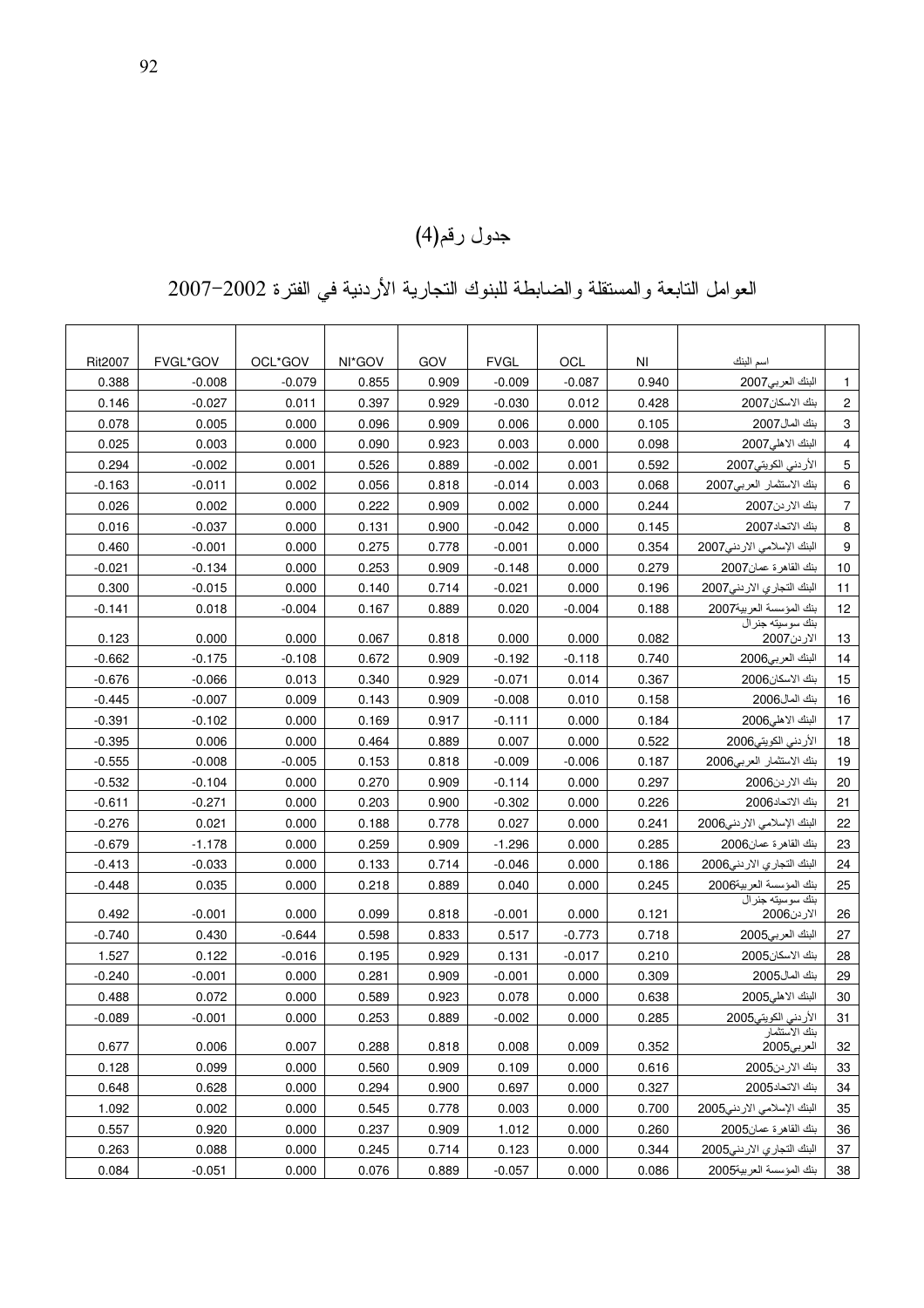| 0.238          | 0.002          | 0.000          | 0.689             | 0.818          | 0.002          | 0.000          | 0.843             | بنك سوسيته جنرال<br>الاردن2005                       | 39       |
|----------------|----------------|----------------|-------------------|----------------|----------------|----------------|-------------------|------------------------------------------------------|----------|
| $-0.195$       | 0.189          | $-0.301$       | 0.255             | 0.833          | 0.226          | $-0.361$       | 0.307             | البنك العربي2004                                     | 40       |
| 0.946          | $-0.005$       | 0.112          | 0.276             | 0.923          | $-0.006$       | 0.121          | 0.299             | بنك الاسكان2004                                      | 41       |
| 0.112          | $-0.003$       | 0.000          | 0.101             | 0.909          | $-0.003$       | 0.000          | 0.111             | بنك المال2004                                        | 42       |
| 1.537          | 0.033          | 0.004          | 0.551             | 0.923          | 0.035          | 0.004          | 0.597             | البنك الاهلي2004                                     | 43       |
| 0.384          | $-0.012$       | 0.087          | 0.151             | 0.889          | $-0.013$       | 0.098          | 0.170             | الأردني الكويتي2004                                  | 44       |
| $-0.051$       | 0.051          | 0.026          | 0.264             | 0.818          | 0.063          | 0.032          | 0.323             | بنك الاستثمار العربي2004                             | 45       |
| 0.348          | 0.054          | 0.000          | 0.395             | 0.909          | 0.060          | 0.000          | 0.434             | بنك الار دن2004                                      | 46       |
| 1.781          | 0.171          | $-0.010$       | 0.074             | 0.900          | 0.190          | $-0.011$       | 0.083             | بنك الاتحاد2004                                      | 47       |
| 0.319          | 0.000          | 0.000          | 0.323             | 0.778          | $-0.001$       | 0.000          | 0.415             | البنك الإسلامي الار نني2004                          | 48       |
| 0.823          | 1.019          | $-0.472$       | 0.084             | 0.909          | 1.121          | $-0.519$       | 0.093             | بنك القاهر ة عمان2004                                | 49       |
| 1.168          | 0.002          | 0.000          | 0.172             | 0.714          | 0.003          | 0.000          | 0.241             | البنك التجاري الاردنى2004                            | 50       |
| 0.200          | $-0.019$       | 0.000          | 0.050             | 0.889          | $-0.021$       | 0.000          | 0.056             | بنك المؤسسة العربية2004                              | 51       |
|                |                |                |                   |                |                |                |                   | بنك سوسيته جنرال                                     |          |
| 0.616          | 0.000<br>0.250 | 0.000          | 1.117             | 0.818          | 0.000          | 0.000          | 1.366             | الاردن2004                                           | 52       |
| 0.672          |                | 0.010          | 0.188             | 0.833          | 0.300          | 0.013          | 0.226             | البنك العربي2003                                     | 53       |
| 0.873          | 0.058<br>0.004 | 0.003<br>0.000 | 0.217<br>0.000    | 0.923<br>0.909 | 0.063          | 0.003          | 0.236             | بنك الاسكان2003<br>بنك المال2003                     | 54       |
| 1.943          | 0.054          |                |                   |                | 0.004          | 0.000          | 0.000             |                                                      | 55       |
| 0.531          |                | 0.000          | 0.511             | 0.923          | 0.059          | 0.000          | 0.553             | البنك الاهلي2003                                     | 56       |
| 1.420          | 0.021          | $-0.004$       | 0.196             | 0.889          | 0.023          | $-0.005$       | 0.220             | الأرنني الكويتي2003<br>بنك الاستثمار العربي2003      | 57       |
| 1.342          | 0.018          | 0.014          | 0.170             | 0.818          | 0.022          | 0.017          | 0.208             |                                                      | 58       |
| 1.097          | $-0.014$       | 0.000          | $-0.031$          | 0.909          | $-0.016$       | 0.000          | $-0.035$          | بنك الار دن2003                                      | 59       |
| 0.622          | 0.000          | 0.000          | 0.072             | 0.900          | 0.000          | 0.000          | 0.080             | بنك الاتحاد2003                                      | 60       |
| 1.108<br>1.477 | 0.000<br>0.276 | 0.000<br>0.000 | 0.174<br>$-0.027$ | 0.778<br>0.909 | 0.001<br>0.304 | 0.000<br>0.000 | 0.223<br>$-0.029$ | البنك الإسلامي الاردني2003<br>بنك القاهر ة عمان2003  | 61<br>62 |
| 2.262          | 0.019          | 0.000          | 0.181             | 0.714          | 0.027          | 0.000          | 0.254             |                                                      | 63       |
| 2.443          | 0.017          | 0.000          | 0.041             | 0.889          | 0.020          |                | 0.046             | البنك التجاري الاردني2003<br>بنك المؤسسة العربية2003 | 64       |
|                |                |                |                   |                |                | 0.000          |                   | بنك سوسيته جنرال                                     |          |
| 1.193          | 0.000          | 0.000          | 1.210             | 0.818          | 0.000          | 0.000          | 1.480             | الارىن2003                                           | 65       |
| $-0.080$       | $-0.027$       | 0.025          | 0.037             | 0.167          | $-0.164$       | 0.151          | 0.220             | البنك العربي2002                                     | 66       |
| 0.066          | $-0.001$       | 0.000          | 0.014             | 0.077          | $-0.009$       | 0.000          | 0.188             | بنك الاسكان2002                                      | 67       |
| $-0.275$       | 0.000          | 0.000          | $-0.008$          | 0.091          | 0.001          | $-0.003$       | $-0.087$          | بنك المال2002                                        | 68       |
| $-0.267$       | $-0.004$       | 0.000          | 0.031             | 0.077          | $-0.057$       | 0.000          | 0.405             | البنك الاهلي2002                                     | 69       |
| 0.135          | $-0.011$       | 0.000          | 0.018             | 0.111          | $-0.098$       | $-0.001$       | 0.158             | الأردني الكويتي2002                                  | 70       |
| $-0.047$       | $-0.001$       | $-0.003$       | 0.042             | 0.182          | $-0.005$       | $-0.019$       | 0.233             | بنك الاستثمار العربي2002                             | 71       |
| $-0.294$       | 0.000          | 0.000          | 0.015             | 0.091          | 0.001          | 0.000          | 0.164             | بنك الاردن2002                                       | 72       |
| 0.288          | $-0.004$       | $-0.001$       | 0.005             | 0.100          | $-0.041$       | $-0.008$       | 0.051             | بنك الاتحاد2002                                      | 73       |
| $-0.061$       | 0.000          | 0.000          | $-0.016$          | 0.222          | 0.000          | 0.000          | $-0.072$          | البنك الإسلامي الار دني2002                          | 74       |
| $-0.295$       | $-0.050$       | 0.000          | $-0.032$          | 0.091          | $-0.549$       | 0.003          | $-0.357$          | بنك القاهرة عمان2002                                 | 75       |
| $-0.440$       | $-0.002$       | 0.000          | 0.035             | 0.286          | $-0.008$       | 0.000          | 0.122             | البنك التجاري الاردنى2002                            | 76       |
| $-0.083$       | $-0.006$       | 0.000          | 0.003             | 0.111          | $-0.058$       | 0.000          | 0.026             | بنك المؤسسة العربية2002                              | 77       |
| $-0.034$       | $-0.001$       | 0.000          | 0.000             | 0.182          | $-0.006$       | 0.000          | $-0.006$          | بنك سو سيته جنر ال<br>الارىن2002                     | 78       |
| 0.310          | 0.029          | $-0.017$       | 0.235             | 0.744          | 0.023          | $-0.019$       | 0.284             | AVERAGE                                              |          |

لقد قام الباحث بوضع البيانات الخاصة في البنوك التجارية الأردنية بشكل عـــامودي وذلـــك لصغر حجم العينة المؤلفة من البنوك التجارية الأردنية لسنوات من 2002 إلى 2007.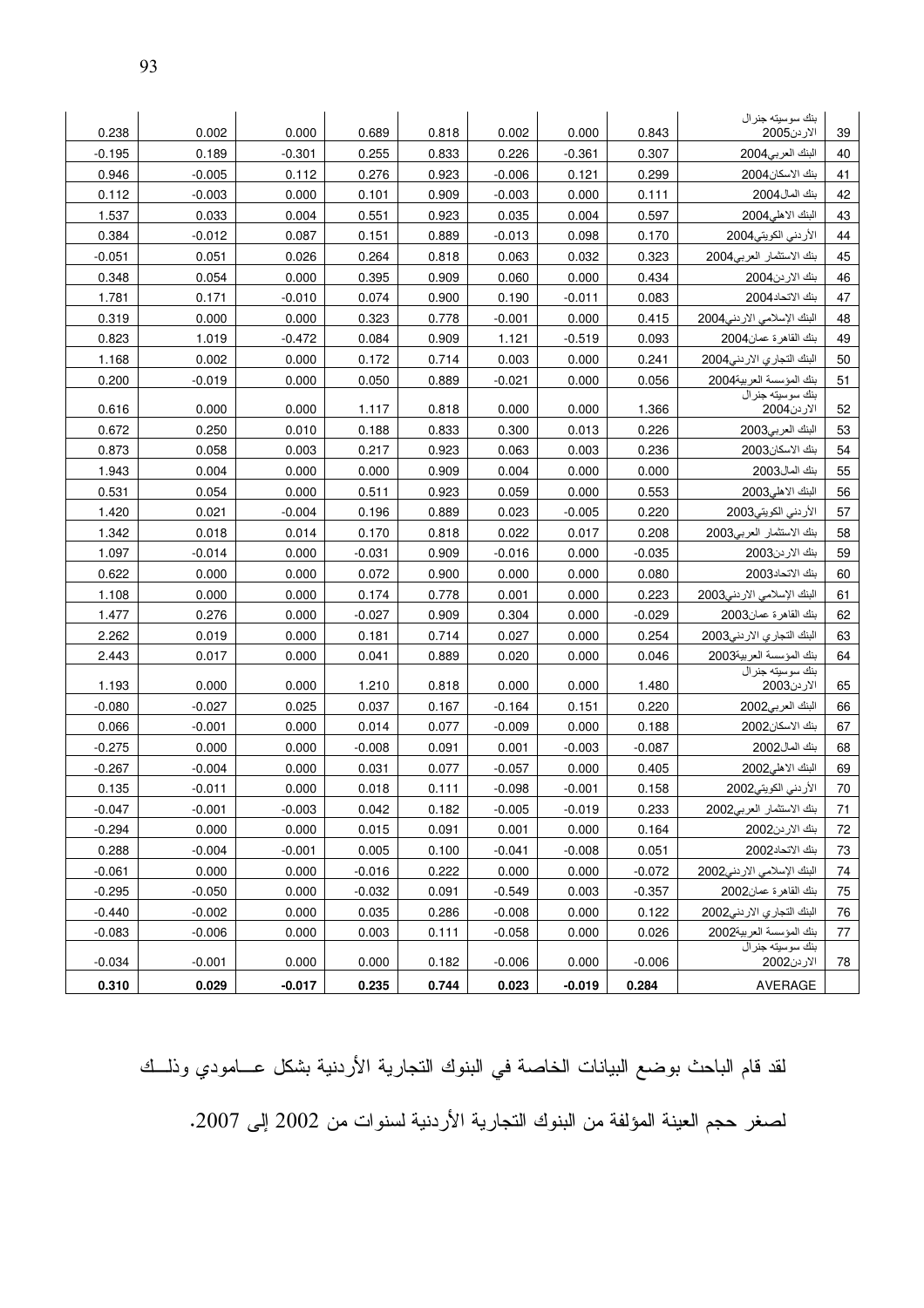'(% F 2007H2002 # ' 8 / (4) < 4 9: % F 2007H2002 # ' 8 / .(0.284) G (NI) 5 H2002 # ' 8 / .( -0.019)G(OCI) Q5A  5 G (FVGL) O \*5 1 '(% F 2007 (GOV) K F 2007H2002 # ' 8 / .(0.023) GOV\*NI F 2007H2002 # ' 8 / .(0.744)G GOV\*OCI F 2007H2002 # ' 8 / ( . 0.235)G GOV\*FVGL F 2007H2002 # ' 8 / .(-0.017)G '< \* F 2007H2002 # ' 8 / .( 0.029)G .( 0.310)G Rit-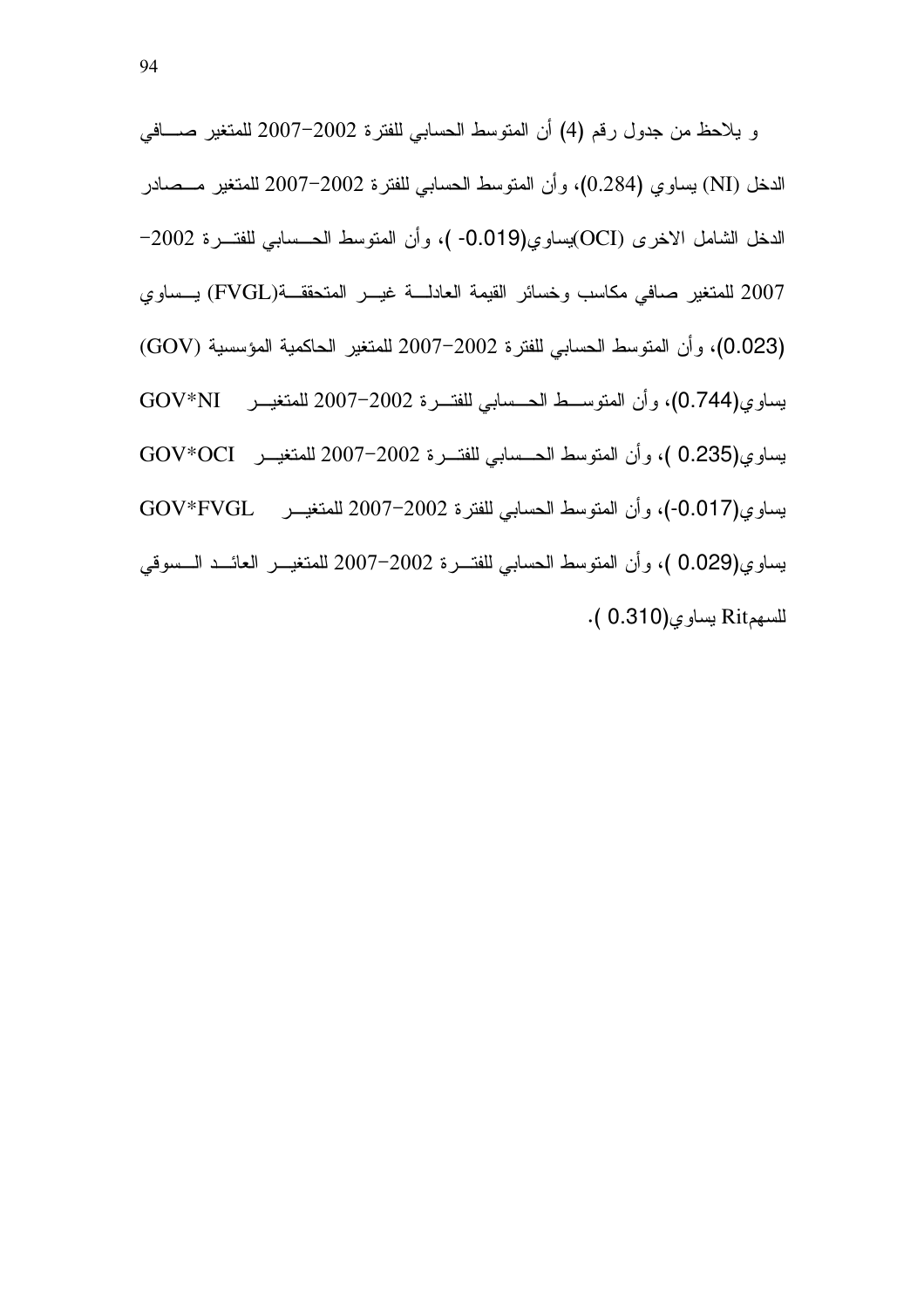4–3اختبار الفرضيات

| أعلمى<br>مشاهدة | أدنى<br>مشاهدة | الانحراف<br>المعيارى | المتوسط<br>الحسابى | عدد المشاهدات | رمز المتغير    |
|-----------------|----------------|----------------------|--------------------|---------------|----------------|
| 1.48            | $-36$          | .28855               | .2842              | 78            | ΝI             |
| .15             | $-.77$         | .11633               | $-0.0185$          | 78            | <b>OCI</b>     |
| 1.12            | $-1.30$        | .26849               | .0228              | 78            | <b>FVGL</b>    |
| .93             | .08            | .28008               | .7437              | 78            | <b>GOV</b>     |
| 1.21            | $-0.03$        | .24483               | .2346              | 78            | <b>GOV*NI</b>  |
| .11             | $-64$          | .09844               | $-0170$            | 78            | <b>GOV*OCI</b> |
| 1.02            | $-1.18$        | .23354               | .0295              | 78            | Gov*FVGL       |
| 2.44            | $-.74$         | .71102               | .3097              | 78            | Rit            |

الاحصباءات الوصفية لعوامل الدر اسة

يشير الجدول (5) إلى أن المتوسط الحسابي للبيانات المجمعه لمتغير صافي الدخل (NI) بلغ المتوسط الحسابي له عن الفترة من 2002 – 2007 و يساوي (0.2842) بانحراف معياري (0.28855) ، وأن المتوسط الحسابي للبيانات المجمعة لمتغير مصادر الدخل الشامل الأخرى (OCI) عن الفترة من 2002 – 2007 بلغ (0.0185- ) بانحراف معياري (0.11633) وأن المنوسط الحسابي للبيانات المجمعة لمنغير صافي مكاسب وخسائر القيمة العادلة غير المحققة (FVGL) عن الفترة من 2002 – 2007 بلغ (0.0228) بانحراف معياري (0.26849)، وأن المتوسط الحسابي للبيانات المجمعة لمتغير الحاكمية المؤسسية (GOV) عن الفترة من 2002 – 2007 بلغ( 0.7437) بانحراف معياري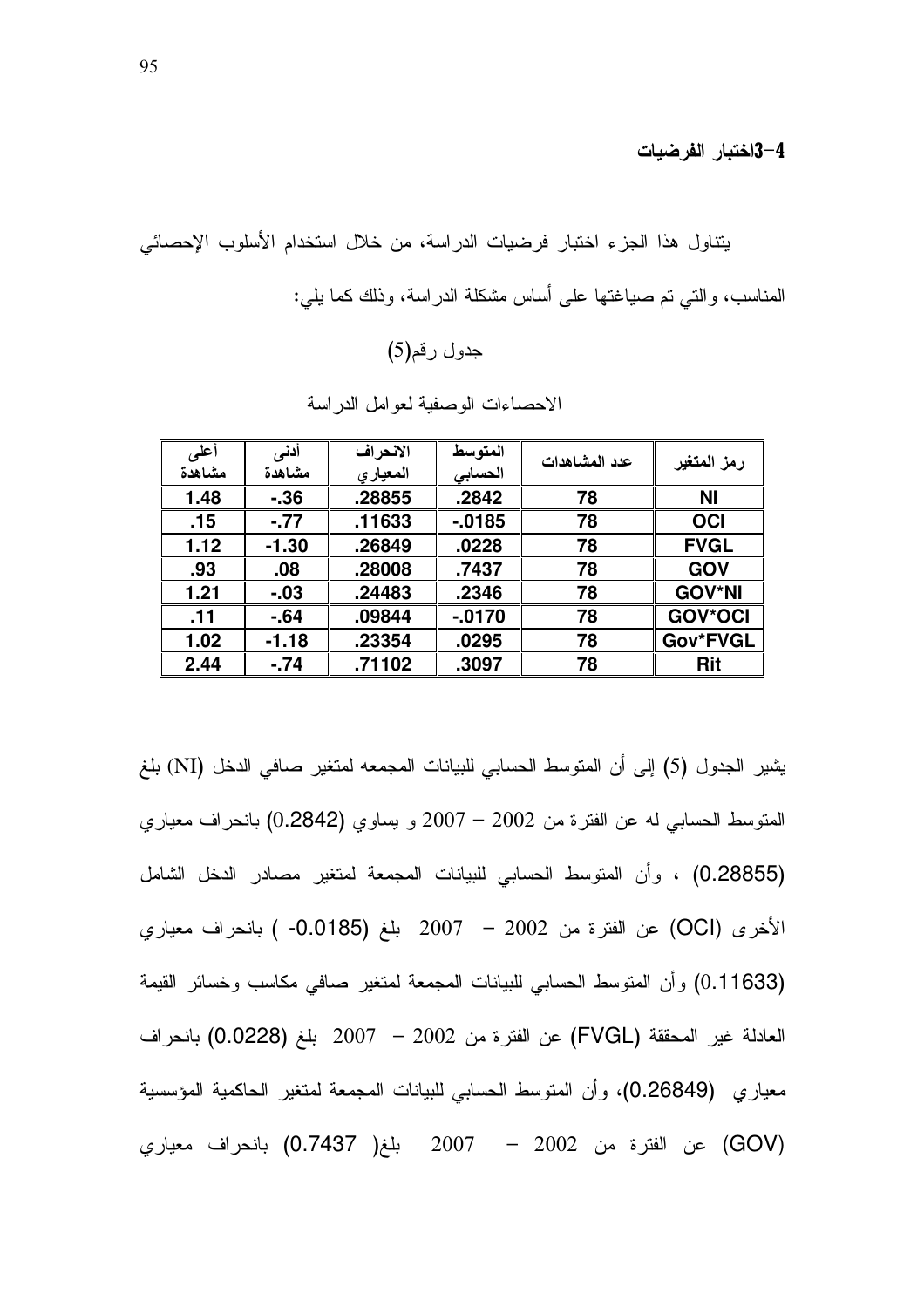(0.28008)، وأن المتوسط الحسابي للبيانات المجمعة لمتغير( GOV\*NI)عن الفترة من 2002 – 2007 بلغ( 0.2346) بانحراف معياري (0.24483)، وأن المتوسط الحسابي للبيانات المجمعة لمتغير ( GOV\*OCI )عن الفترة من 2002–2007 بلغ( 0.0170- )، بانحراف معياري (0.09844), وأن المنوسط الحسابي للبيانات المجمعة لمتغير (GOV\*FVGL)عن الفترة من 2002–2007 بلغ (0.0295) بانحراف معياري (0.23354)، وأن المنوسط الحسابي للبيانات المجمعة لمتغير العائد السنوى للسهم (Rit) عن الفترة من 2002–2007 بلغ (0.3097 ) بانحراف معياري (0.71102 ).

الفرضية الأولم: H0-1: لا يوجد علاقة ذات دلالة إحصائية بين صافى مكاسب وخسائر القيمة العادلة غيـــر المحققة والعوائد السوقية لأسهم البنوك التجارية.

لاختبار هذه الفرضية أجري تحليل التباين للانحدار لقياس العلاقة بين صافى مكاسب وخسائر القيمة العادلة غير المحققة على العوائد السوقية لأسهم البنوك التجارية، وعرضت النتائج على النحو الآتي:

أ– يظهر الجدول (6 ) نتائج تحليل التباين للانحدار لقياس العلاقة بين صافى مكاسب وخسائر القيمة العادلة غير المحققة على العوائد السوقية لأسهم البنوك التجارية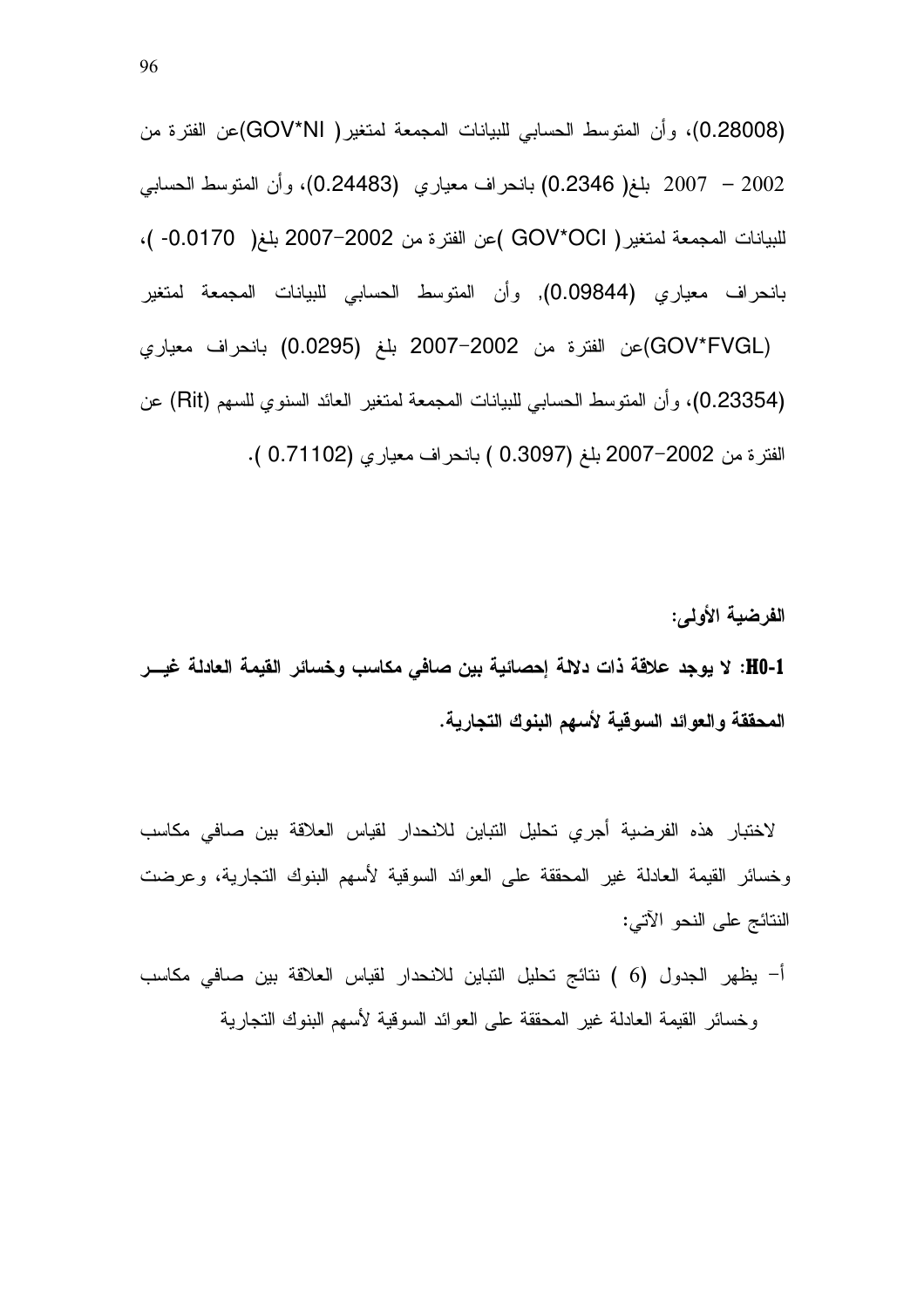$(6)$  جدول نتائج تحليل التباين للانحدار للعلاقة بين صافى مكاسب وخسائر القيمة العادلة غير المحققة على العوائد السوقية لأسهم البنوك التجارية

| اقيمة<br>الجدولية | مستوى<br>الدلالة | F قيمة<br>المحسوبة | متوسط<br>المربعات | درجات<br>الحرية | مجموع<br>المربعات | مصدر<br>التباين | المتغير المستقل                |
|-------------------|------------------|--------------------|-------------------|-----------------|-------------------|-----------------|--------------------------------|
| 3.96              | 0.015            | 6.248              | 2.957             |                 | 2.957             | الانحدار        | صافي<br>مكاسب                  |
|                   |                  |                    | .473              | 76              | 35.971            | الخطأ           | و خسائر                        |
|                   |                  |                    |                   | 77              | 38.928            | الكلى           | القيمة العادلة<br>غير المتحققة |

ويظهر الجدول(6 ) وجود علاقة ذات دلالة اِحصائية عند مستوى دلالة ( 0.05 ) ( 0.05 ) لصافي مكاسب وخسائر القيمة العادلة غير المتحققة على العوائد السوقية لأسهم البنوك التجارية، حيث تبين ارتفاع قيمة ( F ) المحسوبة حيث بلغت (**6.248)** وهي أكبر من قيمة (F) الجدولية والتي بلغت (3.96) كما أن مستوى الدلالة (P-value = (0.015 أصغر من  $(\alpha < 0.05)$ . وبهذه النتيجة يتم رفض الفرضية الأولى، التي تتص على:

لا يوجد علاقة ذات دلالة إحصائية بين صافي مكاسب وخسائر القيمة العادلة غير المحققة والعوائد السوقية لأُسهم البنوك التجارية عند مستوى دلالة معنوية (0.05).

ب– أجرى تحليل الانحدار البسيط لإيجاد القيمة المقدرة (^B ) لقياس العلاقة بين صـافي مكاسب وخسائر القيمة العادلة غير المحققة على العوائد السوقية لأسهم البنوك النجارية، والجدول رقم ( 7) يظهر نتائج التحليل.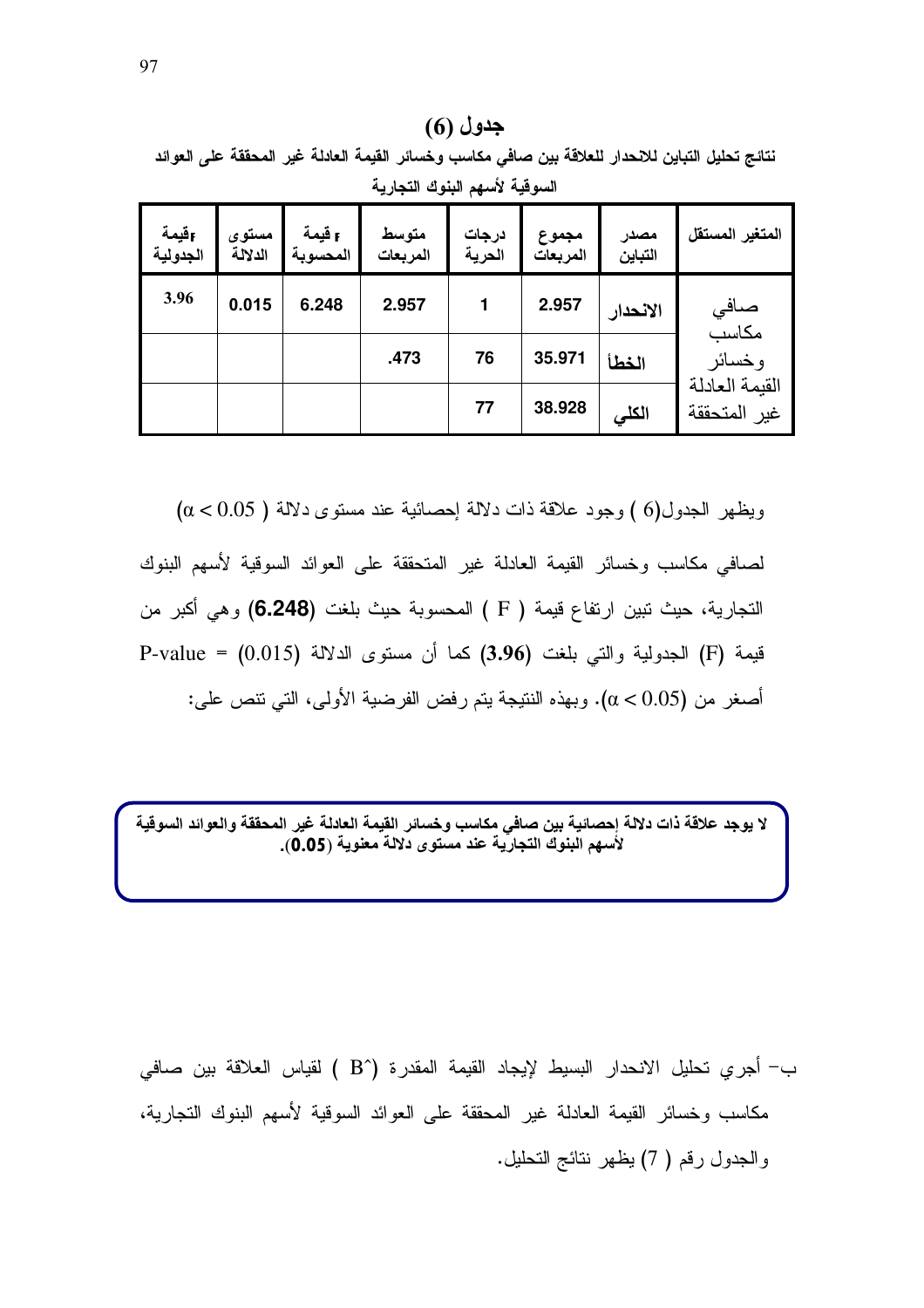|                           | – vr<br>— <del>بی</del> ں — سی - — ب ر — — ب<br><del>. .</del><br>والعوائد السوقية لأسهم البنوك التجارية |                               |                 |                                    |                 |                                                     |  |  |  |  |  |
|---------------------------|----------------------------------------------------------------------------------------------------------|-------------------------------|-----------------|------------------------------------|-----------------|-----------------------------------------------------|--|--|--|--|--|
| Sig.*<br>مستوى<br>الدلالة | β<br>معامل<br>الإنحدار                                                                                   | قيمة <del>t</del><br>المحسوبة | .(R)<br>المعدلة | (R <sup>2</sup> )<br>معامل التحديد | (R)<br>الارتباط | البيان                                              |  |  |  |  |  |
| 0.000                     | 0.293                                                                                                    |                               |                 |                                    |                 | الثابت                                              |  |  |  |  |  |
| 0.015                     | 0.730                                                                                                    | 2.500                         | 0.06            | 0.08                               | 0.28            | صافي مكاسب وخسائر<br>القيمة العادلة غير<br>المتحققة |  |  |  |  |  |

تحليل الانحدار اليسيط للعلاقة بين صافي مكاسب وخسائر القيمة العادلة غير المتحققة

جدول (7 )

 $(0.05 \geq \alpha)$  الارتباط ذو دلالة إحصائية عند مستوى  $\alpha$ 

إذا بلغ معامل الارتباط (0.28) عند مستوى (a, 2 × 0.05) ، وبمعامل تحديد بلغ (0.08)، أي أن ما قيمته (0.08) من التغيرات في العوائد السوقية لأسهم البنوك التجارية ناتج عن التغيـــر في صافي مكاسب وخسائر القيمة العادلة غير المحققة، كمـــا بلغـــت قيمـــة درجـــة التــــأثير (0.730)، وهذا يعني أن الزيادة بنسبة واحدة في صافي مكاسب وخسائر القيمة العادلة غيـــر المتحققة يؤدي إلى زيادة في العوائد السوقية لأسهم البنوك التجارية بقيمة (0.730). وتؤكــد معنوية هذه العلاقة قيمة t المحسوبة والتبي بلغت (2.500) وهي دالة عند مـستوى الدلالــة  $( \alpha < 0.05 )$  أصغر من P-value =(0.015)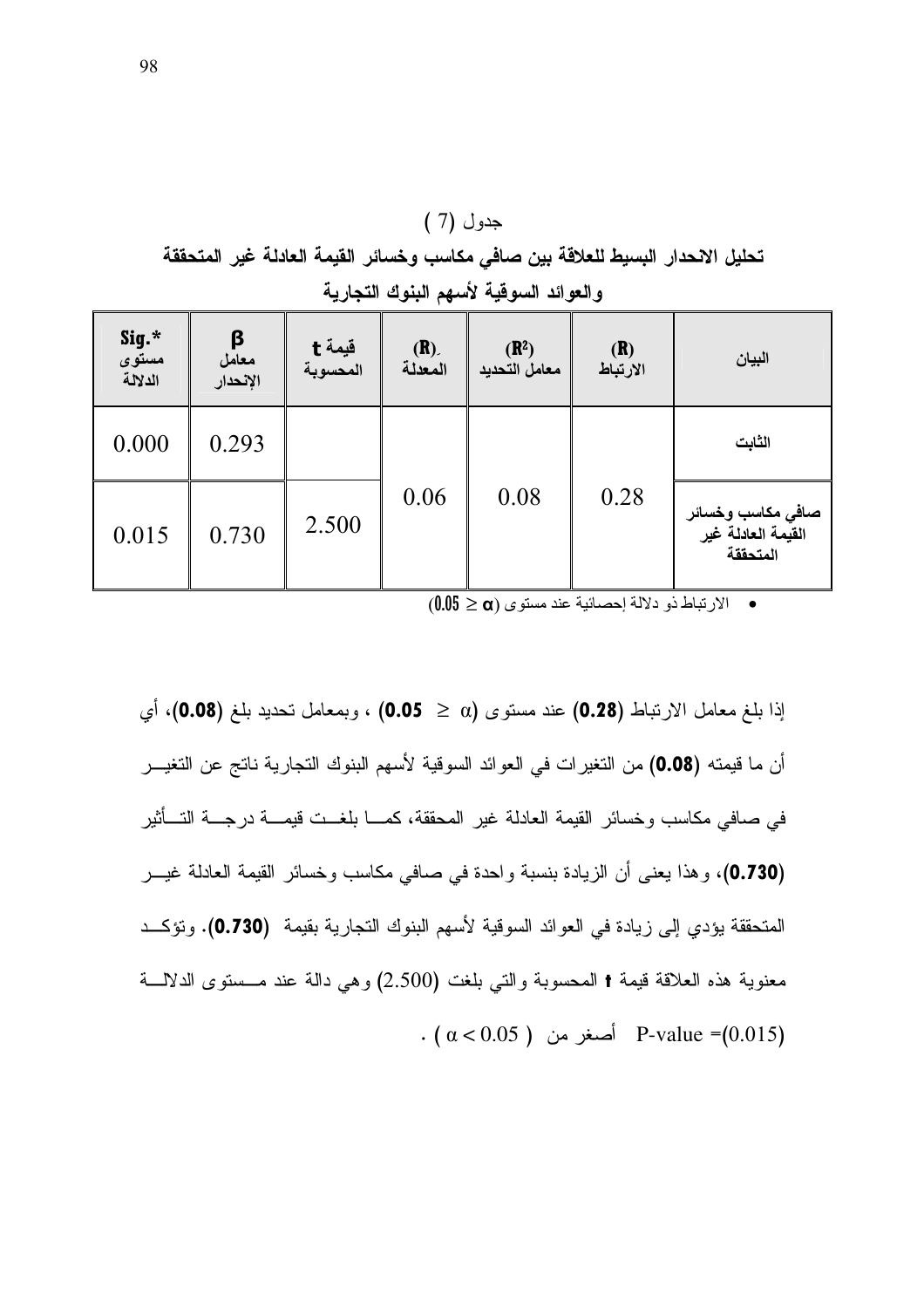وبناءً على ما سبق يمكن اشتقاق نموذج الانحدار البسيط الذي يوضح العلاقة بين صافى مكاسب وخسائر القيمة العادلة غير المتحققة والعوائد السوفية لأسهم البنوك التجارية، ونتمثل هذه العلاقة بالنموذج الرياضي النالي:

$$
R_{it} = a_0 + a_1 X_1
$$

$$
R_{it} = 0.293 +
$$
 **0.730** (FVGL)

الفرضية الثانية:

H0-2: لا يوجد تأثير للحاكمية المؤسسية على العلاقة بين صافي مكاسب وخسائر القيمــــة العادلة غير المحققة والعوائد السوقية لأسهم البنوك التجارية.

لاختبار هذه الفرضية أجري تحليل التباين للانحدار لقياس أثر الحاكمية على العلاقة بين صافي مكاسب وخسائر القيمة العادلة غير المحققة على العوائد السوقية لأسهم البنوك النجارية، مع وجود الحاكمية المؤسسية كعامل نتبوء في نموذج الانحدار، وعرضت النتائج على النحو الآتي:

أ– يظهر الجدول (8 ) نتائج تحليل النباين للانحدار لقياس أثر الحاكمية على العلاقة بين صافى مكاسب وخسائر القيمة العادلة غير المحققة على العوائد السوقية لأسهم البنوك التجارية.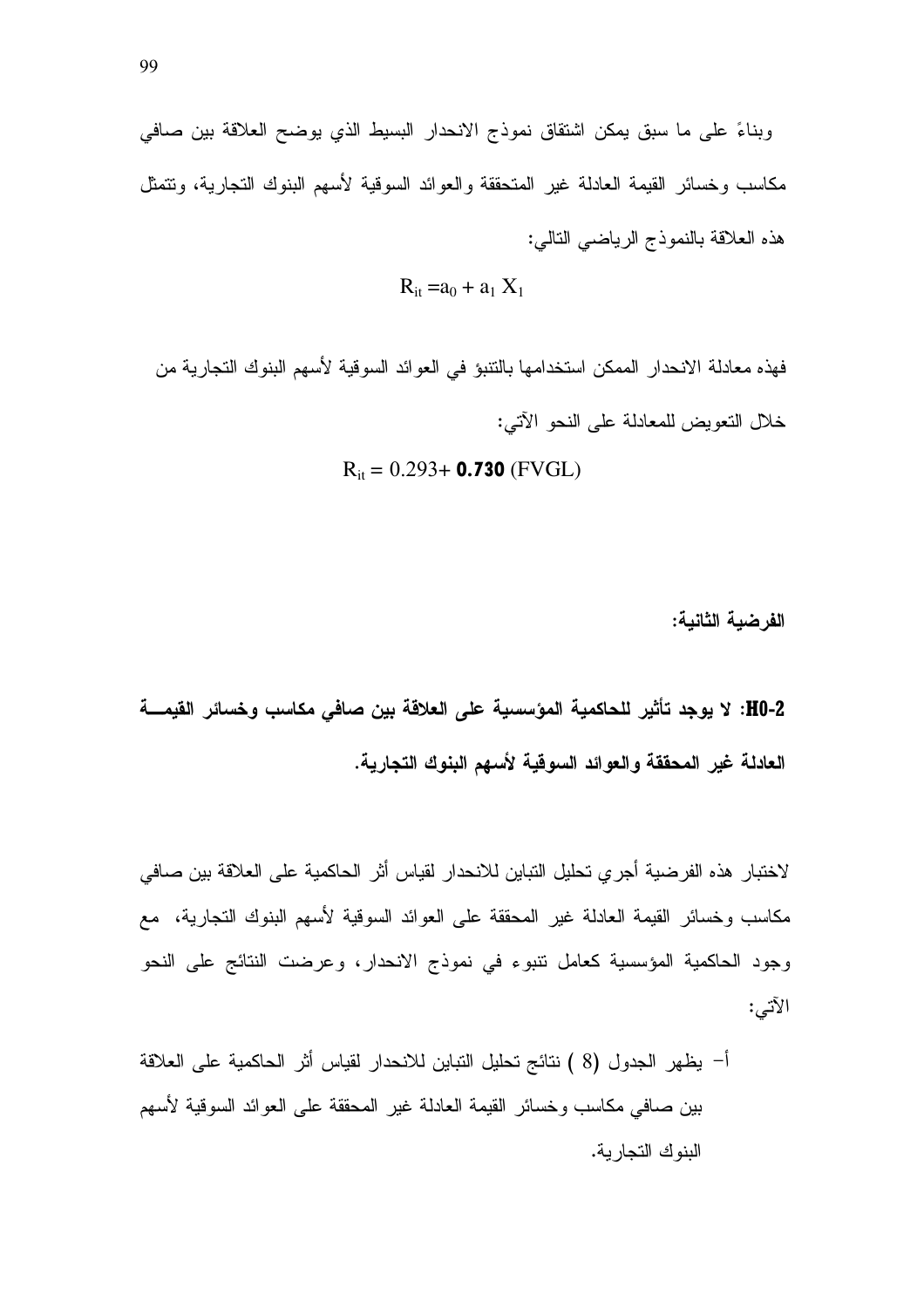جدول (8) نتائج تحليل التباين للانحدار لأثر الحاكمية على العلاقة بين صافى مكاسب وخسائر القيمة العادلة غير المحققة على العوائد السوقية لأسهم البنوك التجارية

| اقيمة<br>الجدولية | مستوى<br>الدلالة | F قيمة<br>المحسوبة | متوسط<br>المربعات | درجات<br>المرية | مجموع<br>المربعات | مصدر<br>التباين | المتغير المستقل                                                      |
|-------------------|------------------|--------------------|-------------------|-----------------|-------------------|-----------------|----------------------------------------------------------------------|
| 3.96              | 0.011            | 4.772              | 2.197             | $\overline{2}$  | 4.394             | الانحدار        | لأثر الحاكمية على                                                    |
|                   |                  |                    | 0.460             | 75              | 34.534            | الخطأ           | العلاقة بين صافي<br>مكاسب وخسائر القيمة                              |
|                   |                  |                    |                   | 77              | 38.928            | الكلى           | العادلة غير المتحققة<br>على العوائد السوقية<br>لأسهم البنوك التجارية |

ويظهر الجدول( 8) وجود علاقة هامة عند مستوى دلالة ( 0.05) ( 0.05) لصافى مكاسب وخسائر القيمة العادلة غير المحققة على العوائد السوقية لأسهم البنوك التجارية في ظل الحاكمية المؤسسية، حيث نبين ارتفاع قيمة ( F ) المحسوبة حيث بلغت (4.772) وهي P- = (0.011) الجدولية والتبي بلغت (3.96) كما أن مستوى الدلالة P- = (0.011) على: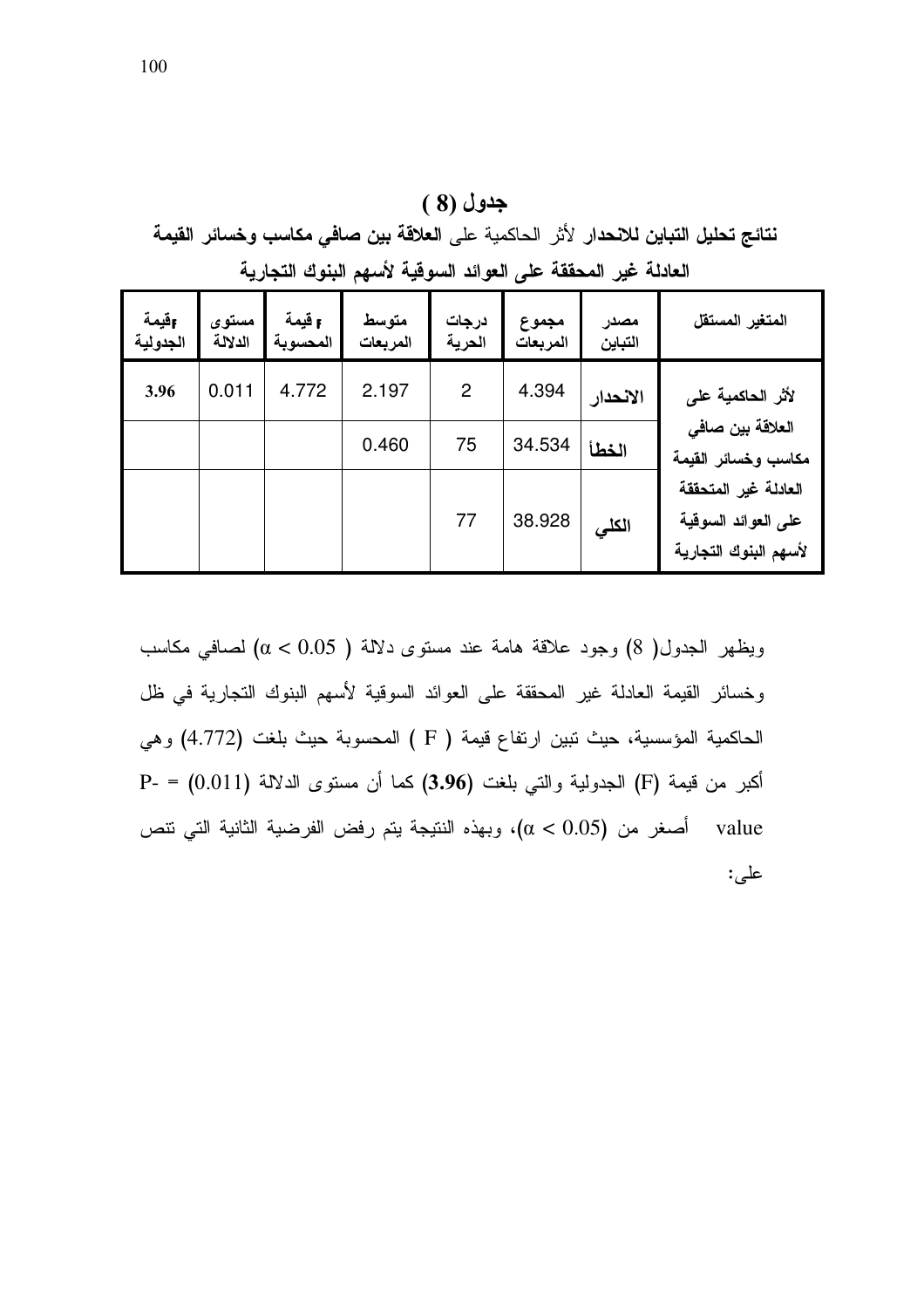لا يوجد تأثير للحاكمية المؤسسية على العلاقة بين صافي مكاسب وخسائر القيمة العادلة غير المحققة والعوائد السوقية لأسهم البنوك التجارية عند مستوى دلالة معنوية (0.05).

ب— أجرى تحليل الانحدار المتعدد لإيجاد القيمة المقدرة (^B ) لقياس أثر الحاكمية على العلاقة بين صافى مكاسب وخسائر القيمة العادلة غير المحققة على العوائد السوقية لأسهم البنوك التجارية، والجدول رقم (9) يظهر نتائج التحليل.

 $(9)$  جدول

تحليل الانحدار المتعدد لأثر الحاكمية المؤسسية على العلاقة بين صافى مكاسب وخسائر القيمة العادلة غير المحققة على العوائد السوقية لأسهم البنوك التجارية فى ظل الحاكمية

| Sig.*<br>مستوى<br>الدلالة | معامل الإنحدار | قيمة <b>t</b><br>المحسوبة | (R)<br>المعدلة | $(R^2)$ معامل<br>التحديد | ( <b>R</b> )<br>الارتباط | البيان                                          |
|---------------------------|----------------|---------------------------|----------------|--------------------------|--------------------------|-------------------------------------------------|
| 0.742                     | $0.073 -$      | $0.033 -$                 |                |                          |                          | الثابت                                          |
| 0.081                     | 0.495          | 1.767                     | 0.09           | 0.113                    | 0.19                     | الحاكمية المؤسسية                               |
| $0.031*$                  | 0.643          | 2.199                     |                |                          | 0.24                     | صافي مكاسب وخسائر القيمة<br>العادلة غير المحققة |

المؤسسية

\* الارتباط ذو دلالة إحصائية عند مستوى (0.05 ≥ 0.05)

يتبين من خلال النتائج الموضحة في الجدول (9) وجود علاقة هامة بين صافى مكاسب وخسائر القيمة العادلة غير المحققة والعوائد السوقية لأسهم البنوك التجارية في ظل الحاكمية المؤسسية، إذا بلغ معامل الارتباط (0.24) عند مستوى (α ≤ 0.05) ، وبمعامل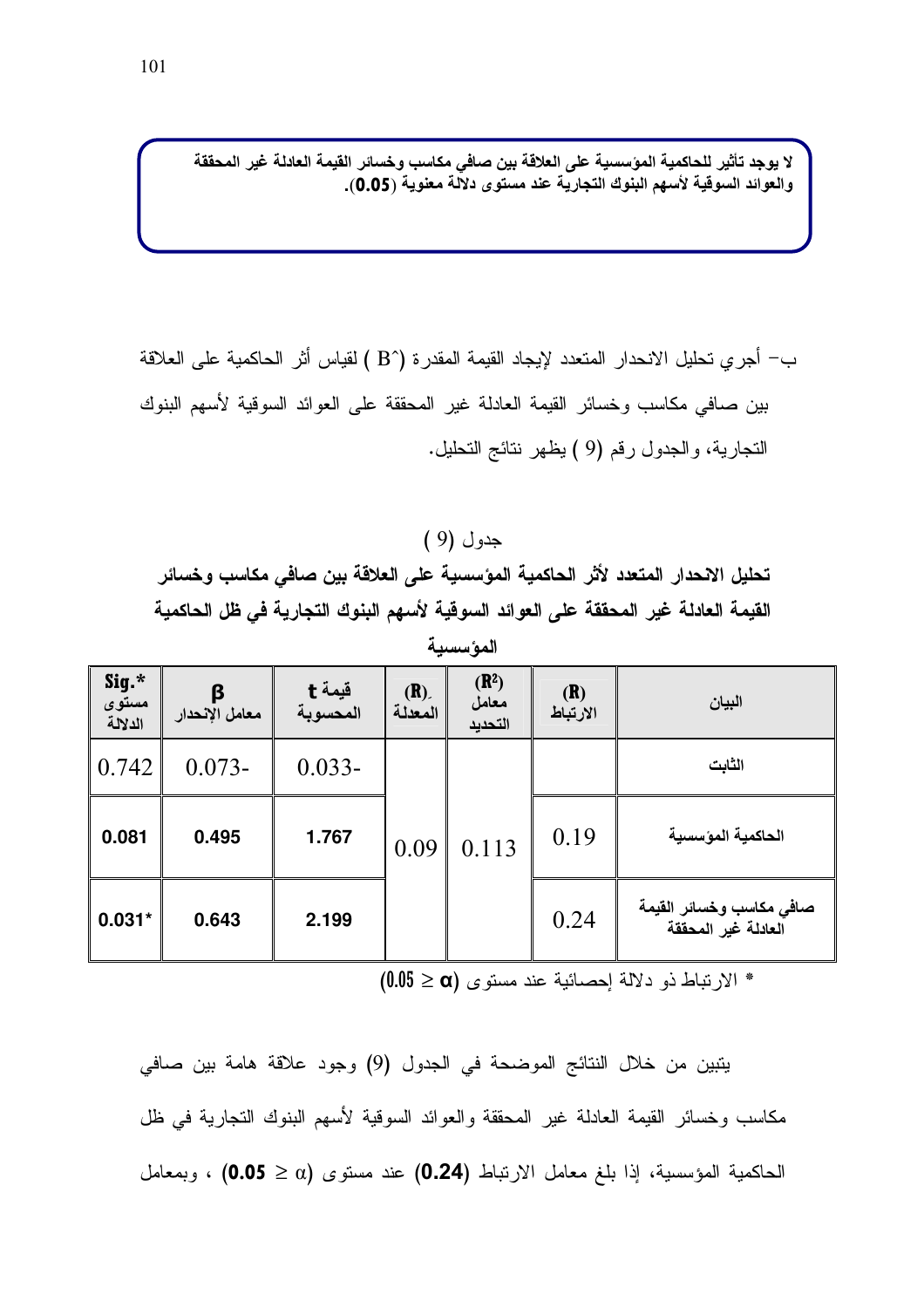تحديد بلغ (0.113) ، أي أن ما قيمته (0.113) من التغيرات في العوائد السوقية لأسهم البنوك التجارية ناتج عن التغير في صافي مكاسب وخسائر القيمة العادلة غير المحققة، كما بلغت قيمة درجة التأثير (0.643) ، وهذا يعني أن الزيادة بقيمة واحدة في صافي مكاسب وخسائر القيمة العادلة غير المتحققة يؤدي إلى زيادة في العوائد السوقية السنوية لأسهم البنوك التجارية بقيمة (0.643). وتؤكد معنوية هذه العلاقة قيمة t المحسوبة والتي بلغت (2.199) و هي دالة عند مستوى (@ ≤ 0.031) ، في حين لم يكن هناك تأثير كبير للحاكمية المؤسسية على صافى مكاسب وخسائر القيمة العادلة غير المحققة والعوائد السوقية لأسهم البنوك التجارية، حيث بلغت قيمة درجة التأثير الحاكمية المؤسسية (0.495) ، وهذا يعني أن الزيادة بقيمة واحدة في الحاكمية المؤسسية يؤدي إلى زيادة في العوائد السوقية لأسهم البنوك التجارية بقيمة (0.495). وتؤكد معنوية هذه العلاقة قيمة † المحسوبة والتي بلغت (1.767) وأنها دالة فقط عند مستوى (0.081 = 0.081) . وبناءً على ما سبق بمكن اشتقاق نموذج الانحدار المتعدد الذي يوضح نأثير الحاكمية المؤسسية على العلاقة بين صافى مكاسب وخسائر القيمة العادلة غير المحققة والعوائد السوقية لأسهم البنوك النجارية الأردنية.

ونتمثَّل هذه العلاقة بالنموذج الرياضي النالبي:

$$
R_{it} = a_0 + a_1 X_1 + a_2 X_2
$$

فهذه معادلة الانحدار الممكن استخدامها بالنتبوَ في تحقيق الشركة للميز ة النتافسية من خلال النعويض للمعادلة على النحو الآتي: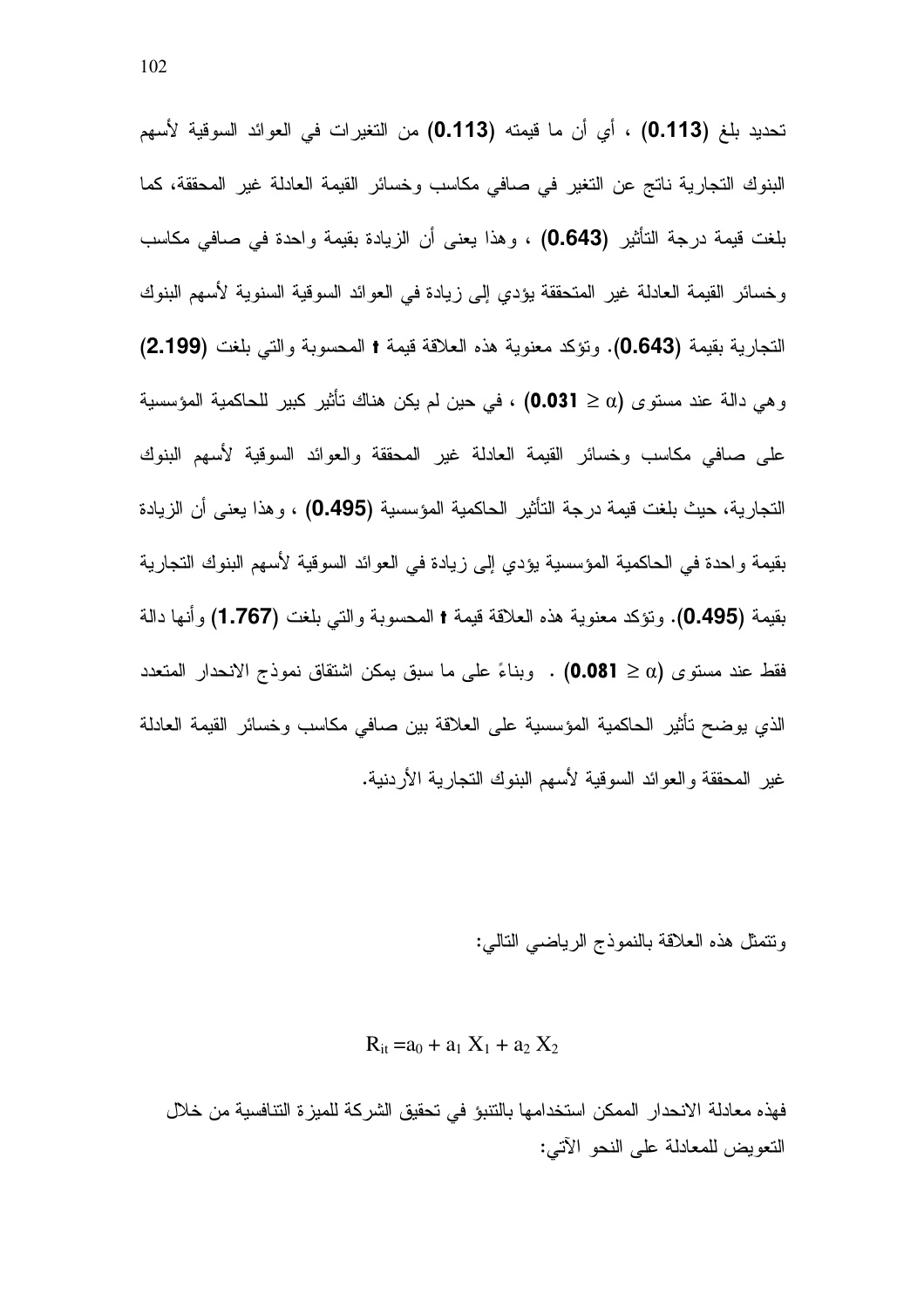$$
R_{it} = 0.073 + 0.495 (GOV) + 0.643 (FVGL)
$$

الفرضية الثالثة:

H0-3: لا يوجد علاقة بين المتغيرات المستقلة والضابطة مجتمعة وبين والعوائد الـــسوقية لأسهم البنوك التجارية.

أ– يظهر الجدول (10) نتائج تحليل النباين للانحدار المتعدد للعلاقة بين المتغيرات المستقلة والضابطة مجتمعة والعوائد السوقية لأسهم البنوك التجارية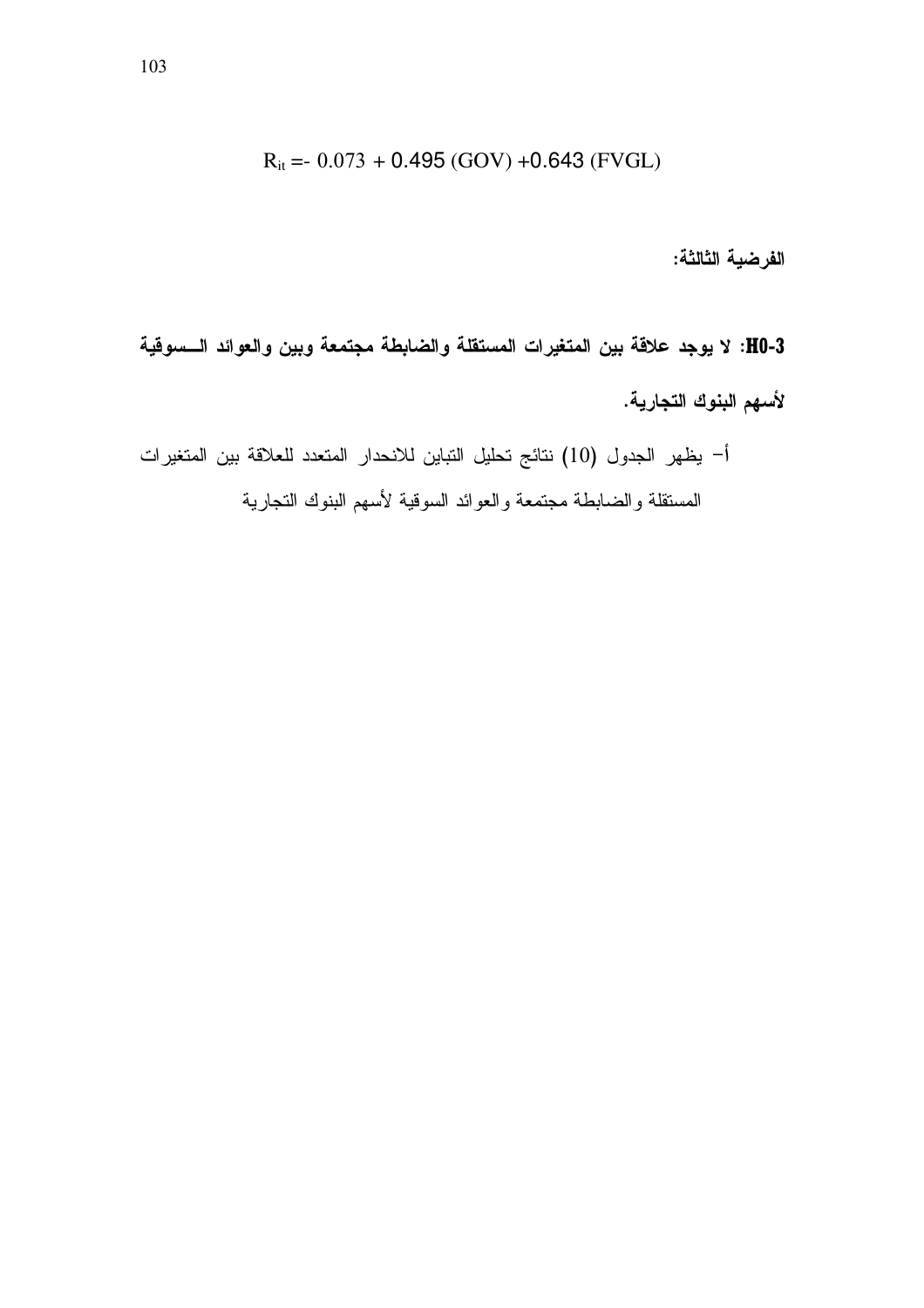#### جدول (10)

نتائج تحليل التباين للانحدار المتعدد للعلاقة بين المتغيرات المستقلة والضابطة مجتمعة

| وقيمة<br>الجدولية | مستوى<br>الدلالة | F قيمة<br>المحسوبة | متوسط<br>المربعات | درجات<br>الحرية | مجموع<br>المربعات | مصدر<br>التباين | النموذج |
|-------------------|------------------|--------------------|-------------------|-----------------|-------------------|-----------------|---------|
| 3.96              | 0.015            | 6.248              | 2.957             | 1               | 2.957             | الانحدار        |         |
|                   |                  |                    | .473              | 76              | 35.971            | الخطأ           | الأول   |
|                   |                  |                    |                   | 77              | 38.928            | الكلي           |         |
| 3.96              | 0.002            | 6.863              | 3.011             | $\overline{2}$  | 6.022             | الانحدار        |         |
|                   |                  |                    | .439              | 75              | 32.905            | الخطأ           | الثانى  |
|                   |                  |                    |                   | 77              | 38.928            | الكلي           |         |

و العو ائد السوقية لأسهم البنوك التجار ية

 $\alpha < 0.05$  وجود علاقة ذات دلالة احصائية عند مستوى دلالة (

يظهر الجدول (10) وجود علاقة بين المنغيرات المستقلة والضابطة مجتمعة والعوائد السوقية لأسهم البنوك التجارية، حيث تبين ارتفاع قيمة ( F ) المحسوبة في النموذج الأول حيث بلغت (6.248) وهي أكبر من قيمة (F) الجدولية والتي بلغت (3.96) كما أن مستوى الدلالة P-value = (0.015) أصغر من (0.05 ). وكذلك في النموذج الثاني حيث تبين ارتفاع قيمة ( F ) المحسوبة في النموذج الأول حيث بلغت (6.863) وهي أكبر من قيمة (F) الجدولية والتي بلغت (3.96) كما أن مستوى الدلالة (0.002) = P-value  $\cdot$ أصغر من  $(0.05)$ .

وبهذه النتيجة يتم **رفض** الفرضية الثالثة، التي تتص على:

لا يوجد علاقة بين المتغيرات المستقلة والضابطة مجتمعة وبين والعوائد السوقية لأسهم البنوك التجارية عند مستوى دلالة معنوية (0.05).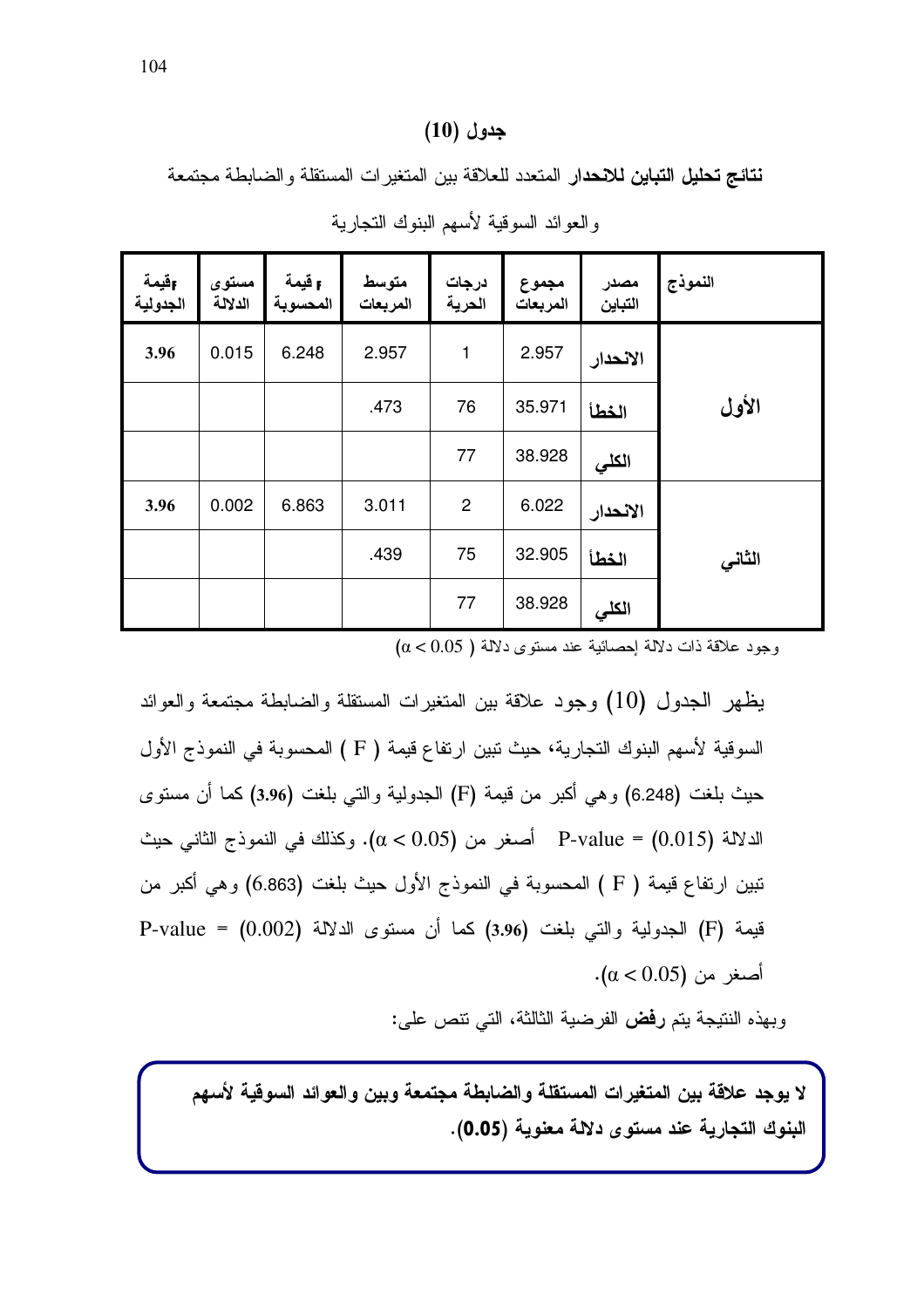# جدول (11)

نحليل الانحدار المنعدد للعلاقة بين المنغيرات المستقلة مجتمعة والعوائد السوقية لأسهم البنوك التجارية

| Sig.*                   | β                |          |                                    |                 |        |
|-------------------------|------------------|----------|------------------------------------|-----------------|--------|
| - مـــستوى -<br>الدلالة | معام<br>الانحدار | المحسوبه | (R <sup>2</sup> )<br>معامل التحديد | (R)<br>الارتباط | البيان |

| 0.432 | 1.199    |       |       |       | صافى الدخل                                      |
|-------|----------|-------|-------|-------|-------------------------------------------------|
| 0.820 | $-1.305$ |       |       |       | مصادر الدخل الشامل                              |
| 0.735 | $-0.673$ |       |       |       | صافي أرباح وخسائر القيمة العادلة<br>غير المحققة |
| 0.078 | 0.795    | 2.459 | 0.200 | 0.447 | الحاكمية المؤسسية                               |
| 0.431 | $-1.451$ |       |       |       | GOV*NI                                          |
| 0.580 | 3.746    |       |       |       | GOV*OCI                                         |
| 0.400 | 1.882    |       |       |       | GOV*FVGL                                        |

\* يكون الارتباط ذات دلالة إحصائية عند مستوى (0.05 ≥ 0.05)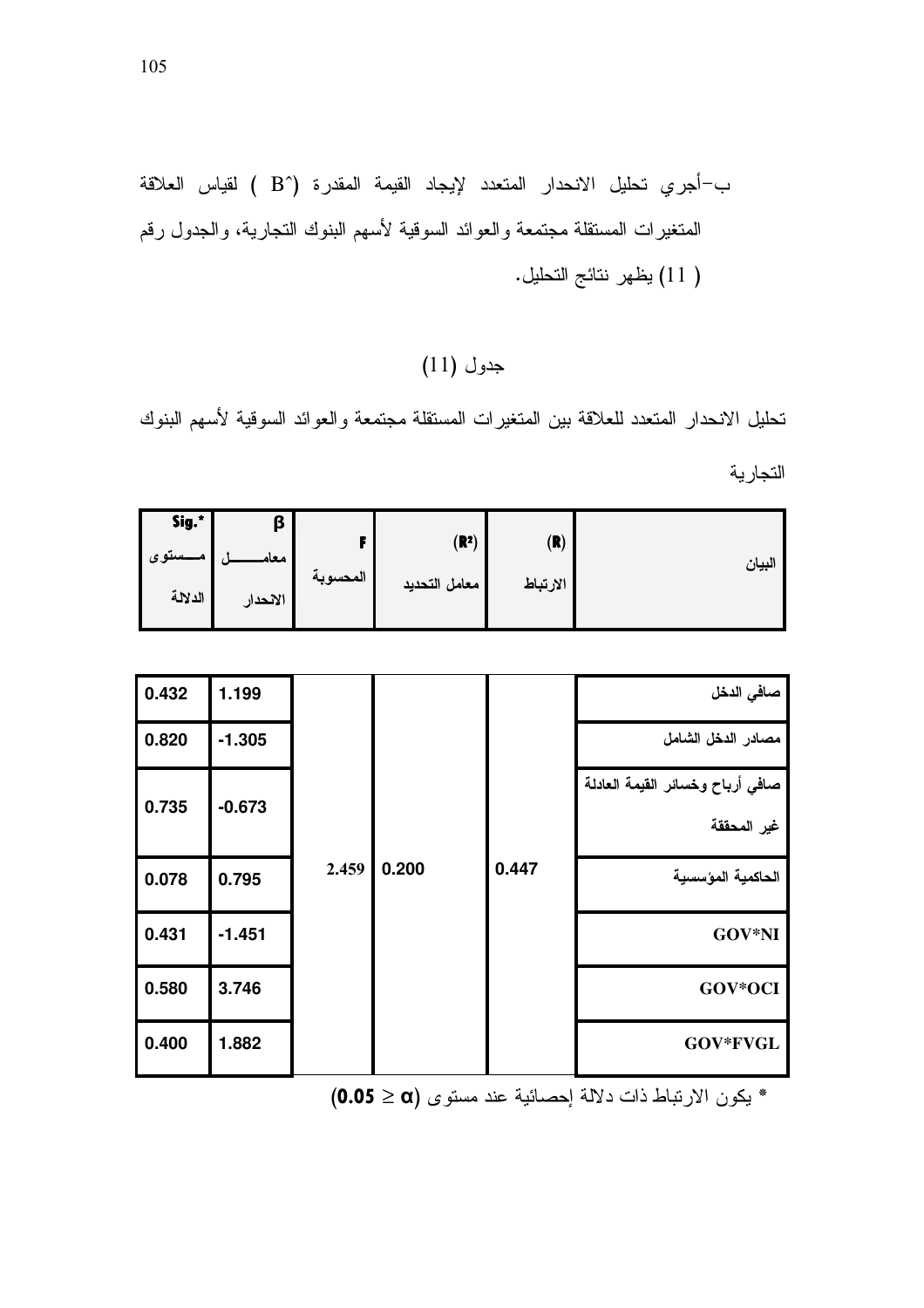يتبين من خلال النتائج الموضحة في الجدول (11) وجود علاقة ارتباط ذات دلالة إحــصائية بين المتغيرات المستقلة والضابطة مجتمعة والعوائد السوقية لأسهم البنوك التجارية ، إذا بلـــغ معامل الارتباط (**0.447)** عند مستوى (a ≤ 0.**05)**، وبمعامل تحديد بلغ (**0.200)**، أي أن ما قيمته (0.200) من التغيرات في العوائد السوقية لأسهم البنوك التجارية ناتج عن التغيـــر في المتغيرات المستقلة مجتمعة، وتؤكد معنوية هذه العلاقة قيمة F المحسوبة والتسي بلغــت وهي دالة عند مستوى (0.05  $(2.459)$ .

نظراً لعدم وجود اية دلالة أحصائية للمتغيرات منفردة في الجدول رقم(11) فأجري تحليل النباين للانحدار المنعدد المندرج لدراسة العلاقة بين المتغيرات المستقلة والضابطة مجتمعة والعوائد السوقية لأسهم البنوك التجارية كما في جدول رقم(12)، وعرضت النتائج على النحو الآتي: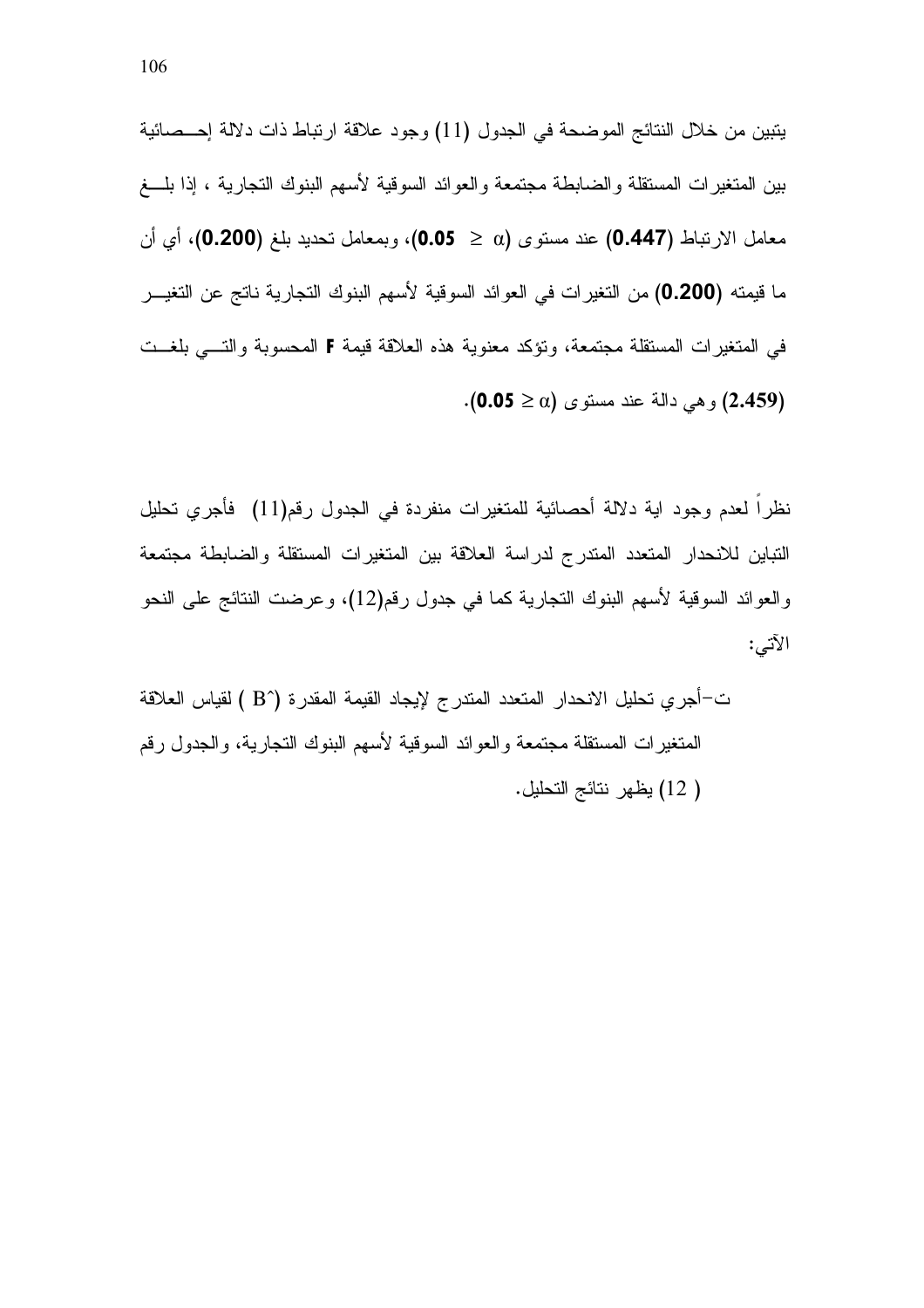## $(12)$  جدول

تحليل الانحدار المتعدد لأثر الحاكمية على العلاقة بين المتغيرات المستقلة والضابطة مجتمعة والعوائد السوقية لأسهم البنوك التجارية

| Sig.*<br>مستوى الدلالة | قيمة <del>t</del><br>المحسوبة | .(R)<br>المعدلة | (R <sup>2</sup> )<br>معامل<br>التحديد | β<br>معامل<br>الانحدار | البيان      | النموذج |
|------------------------|-------------------------------|-----------------|---------------------------------------|------------------------|-------------|---------|
| .000                   | 3.749                         |                 |                                       | .293                   | الثابت      |         |
| .015                   | 2.500                         | 0.064           | 0.08                                  | .730                   | <b>FVGL</b> | الأول   |
| .000                   | 4.244                         |                 |                                       | .323                   | الثابت      | الثاني  |
| .001                   | 3.487                         | 0.134           | 0.155                                 | 1.088                  | <b>FVGL</b> |         |
| .010                   | 2.643                         |                 |                                       | 2.251                  | GOV*OCI     |         |

 $(0.05 \geq \alpha)$  الارتباط ذو دلالة إحصائية عند مستوى  $(0.05 \geq \alpha)$ 

لاختبار هذه الفرضية تم استخدام الانحدار الخطي المتعدد المتدرج لتحديد العلاقة بين المتغير ات المستقلة مجتمعة وبين العوائد السوقية لأسهم البنوك التجارية، وكما هو موضح

يتبين من خلال النتائج الموضحة في الجدول (12) وجود علاقة ارتباط ذات دلالة إحصائية بين **متغير (** FVGL)عند مستوى (a.015 ≥ 0.015)، وبمعامل تحديد بلغ (0.08)، أي أن ما قيمته (0.08) من التغيرات في العوائد السوقية لأسهم البنوك التجارية ناتج عن التغير في المتغيرات المستقلة مجتمعة، ونؤكد معنوية هذه العلاقة قيمة † المحسوبة والتي بلغت (2.500) وهي دالة عند مستوى (α ≤ 0.05)، أما النموذج الثانبي فيتبين وجود علاقة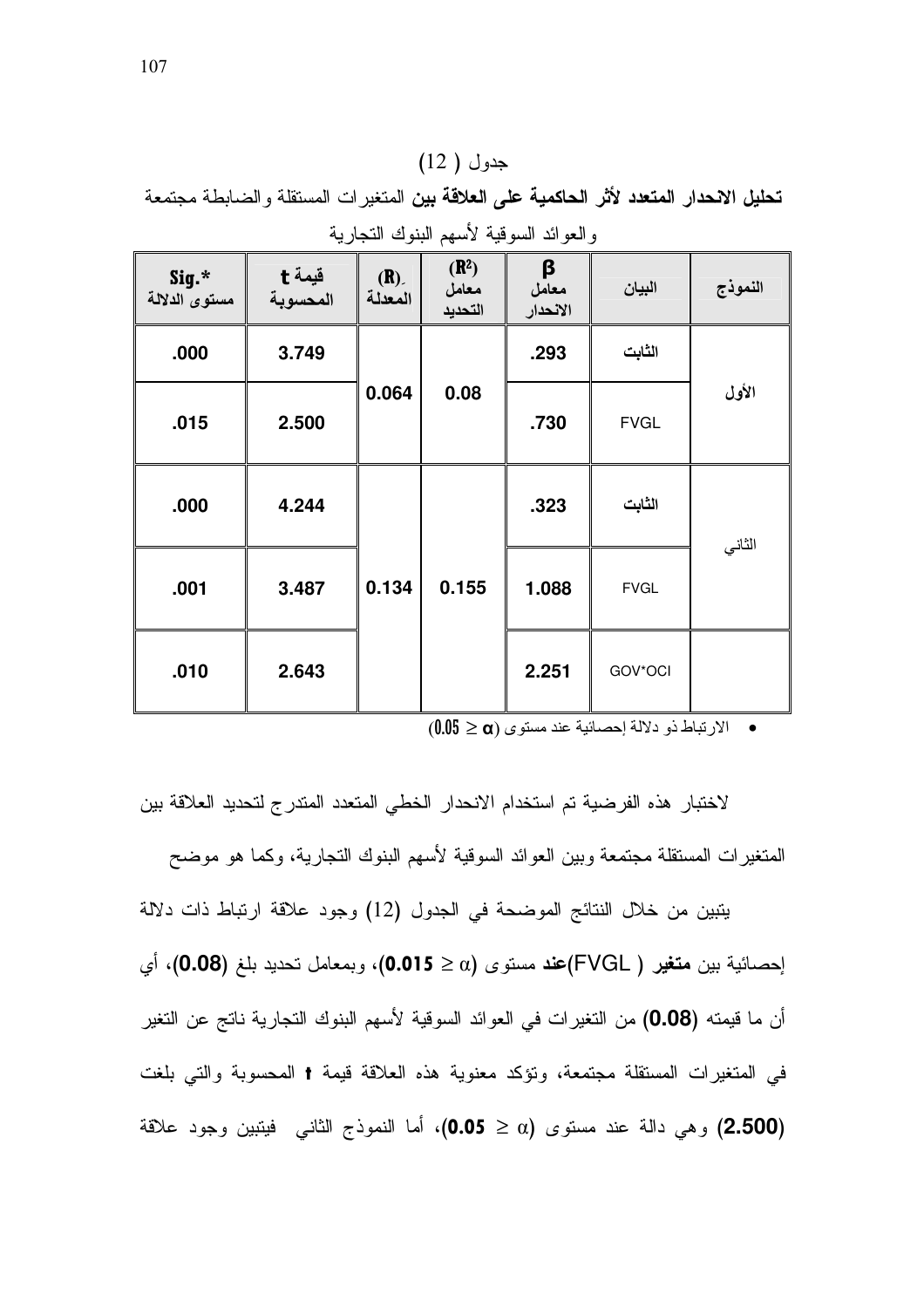ارتباط ذات دلالة إحصائية بين م**تغير (FVGL )** , ومتغير (GOV\*OCI) عند مستوى و 0.001) على التوالي، وبمعامل تحديد بلغ (0.155)، أي أن ما قيمته  $(0.155)$ (0.155) من التغيرات في العوائد السوقية لأسهم البنوك التجارية ناتج عن التغير في المتغيرات المستقلة مجتمعة، وتؤكد معنوية هذه العلاقة قيمة † المحسوبة والتي بلغت ( 3.487

و 2.643 ) على النوالي وهي دالة عند مستوى (a < 0.001 و 0.010) على النوالي ، وبهذه النتيجة يتم **رفض** الفرضية الثالثة بالنسبة للنموذج المختلط الذي يحتوى على العوامل الهامة إحصائياً فقط.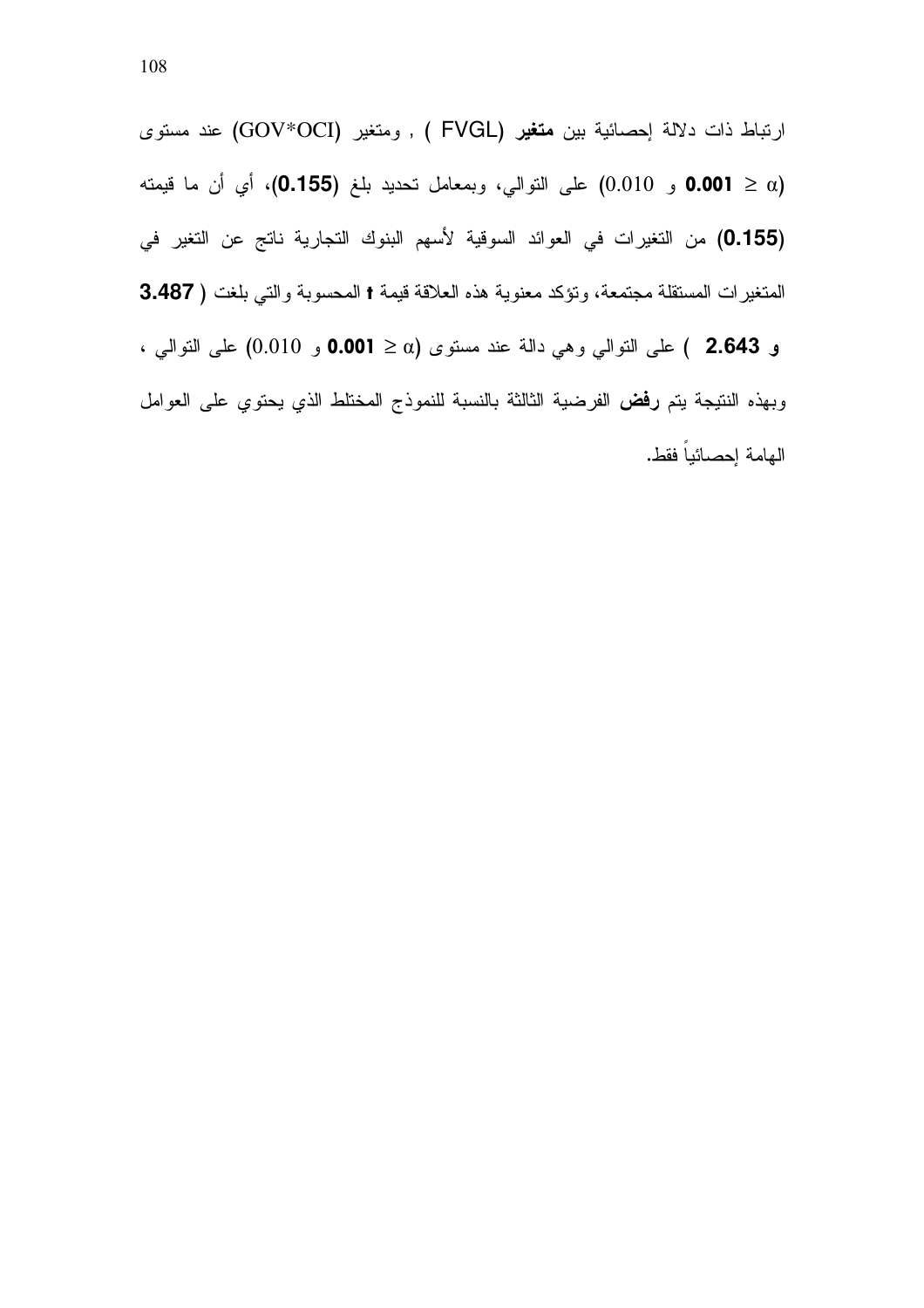الفصل الخامس

مناقشة النتائج والتوصيات

النتائج  $1\text{--}5$ 

2-5 التوصيات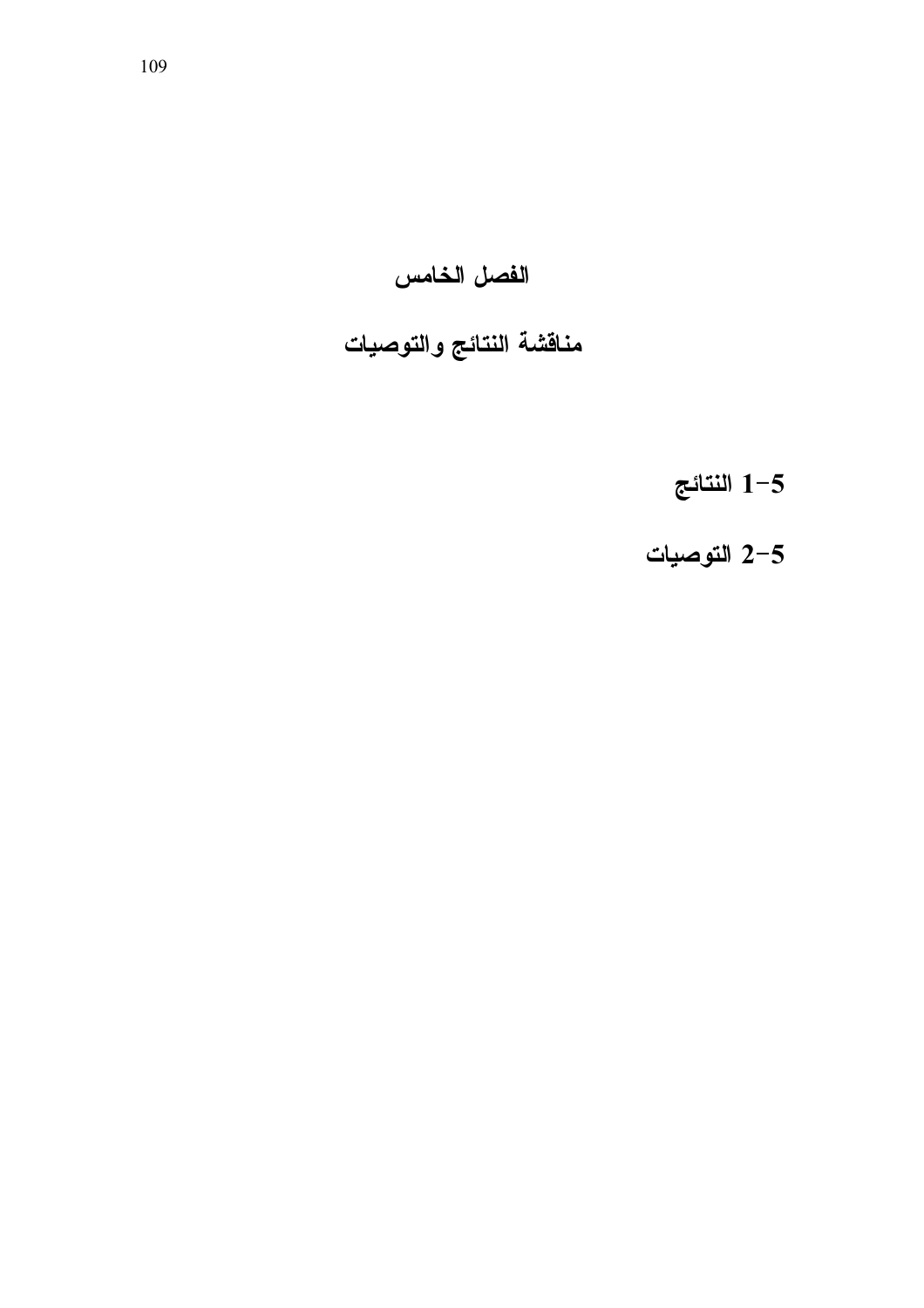### 1-5 النتائج

1– نوجد علاقة ارتباط مهمة ذات دلالة إحصائية بين صافي مكاسب وخسائر القيمة العادلــــة غير المحققة والعوائد السوقية السنوية لأسهم البنوك التجارية.

2– توجد علاقة أرتباط ذات دلالة إحصائية في دور الحاكمية المؤسسية بين صافي مكاســب وخسائر القيمة العادلة غير المحققة والعوائد السوقية لأسهم البنوك تجارية الأردنية.

3– توجد علاقة أرتباط مهمة ذات دلالة إحصائية بين متغيرات المستقلة والضابطة (صــــافي الدخل، ومصـادر الدخل الشامل) مجتمعة وبين العوائد السوقية لأسهم البنوك التجارية الأردنية. 3–تعدد نماذج نقدير القيم العادلة للموجودات أو الالنزامات المالية الأمر الذي يجعل البيانـــات المالية أكثر نقلبا مما هو في الحقيقة خاصة في ظل عدم وجود سوق نشط وكفؤ حيث يتطلب الأمر وضع تقديرات القيم العادلة ومثل هذه النقديرات يمكن أن نكون ذاتية أو معرضة لقابلية تغير القياس مما يزيد من عدم دقة النتائج المالية.

4– إن نطبيق منهج القيمة العادلة في الاعتراف والقياس، يحقق مزايا كبيرة نتعكس أثار هـــا على عملية الإبلاغ المالي، بما يساهم في تعزيز موثوقية وملاءمة المعلومات المحاسبية التـــي نعر ضها القوائم المالية المنشور ة.

5– لكن المشكلة الأساسية في تقديرات القيمة العادلة لا تكمن فقط في مدى موثوقيتها أي فـــي مدى وجود أدلَّة إثبات سواء بشكل يساعد في الاعتراف بها وقياسها والإفصاح عنها، بل نكمن في اعتماد استخدام القيمة العادلة في المحاسبة على نموذج قياس مختلط يتمثل في قياس بعض الموجودات المالية بالقيمة العادلة بينما يقاس البعض الأخر إلى جانب معظم الالنز امات المالية بالنكلفة وهذا يتعارض مع مبدأ الثبات في المحاسبة أو عدم الاتساق في المعالجة المحاسبية.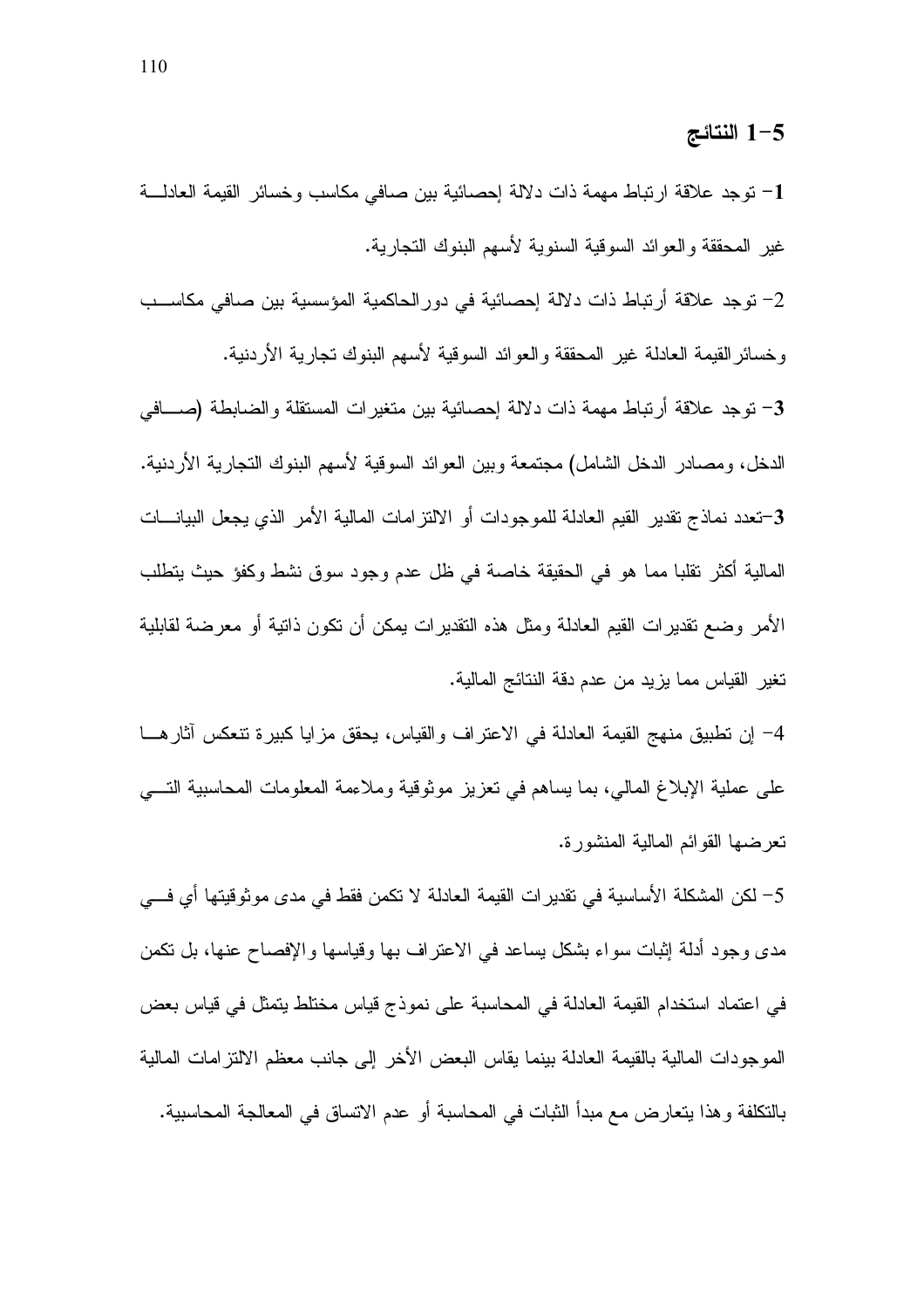1– يوصبي الباحث بعمل در اسات نبين اثر العلاقة بين صافي مكاســـب وخـــسائر القيمة العادلة غير المحققة والعوائد السوقية في ظل الحاكمية المؤسسية على قطاعات اخرى.

- 2- يوصبي الباحث بوضع معيار خاص بالحاكمية المؤسسية في معايير المحاسبة الدولية يوضح أسس تطبيق واختيار نظم الحاكمية المؤسسية في البنوك التجارية.
- 3- ضرورة التأكيد على البنوك العاملة في الأردن ومن خلال البنك المركزي الأردني بالالتزام الحقيقى بقواعد الإفصاح التبى تطلبها معايير المحاسبة والإبلاغ المالمي الدولية بحيث نتوافق " نماذج البيانات المالية " المعممة على هــذه البنــوك مـــع منطلبــات المعيابير الجديده.
	- 4- ضرورة اشتراك فريق عمل متكامل من الخبراء المحايدين بغـــرض تقـــديرات صافى مكاسب وخسائر القيمة العادلة غير المحققة، وذلك لضمان دقة البيانـــات الخاصة بالتقييم.
- 5- نظر ا للأثر الهام الذي تحدثه بيانات القيمة العادلة للأدو ات الماليـــة علــــى البيانــــات المالية، فانه من المفيد جدا إلزام البنوك بإظهار صافى مكاسب وخسائر القيمة العادلة غير المحققة، مع احتساب نصيب السهم من الأربـــاح EPS بالنـــسبة للأســـنثمارات المالية المصنفة للمتاجرة قبل الأرباح والخسائر غير المحققة وبعدها لتعزيـــز جـــودة الأرقام المحاسبية ومدلولاتها.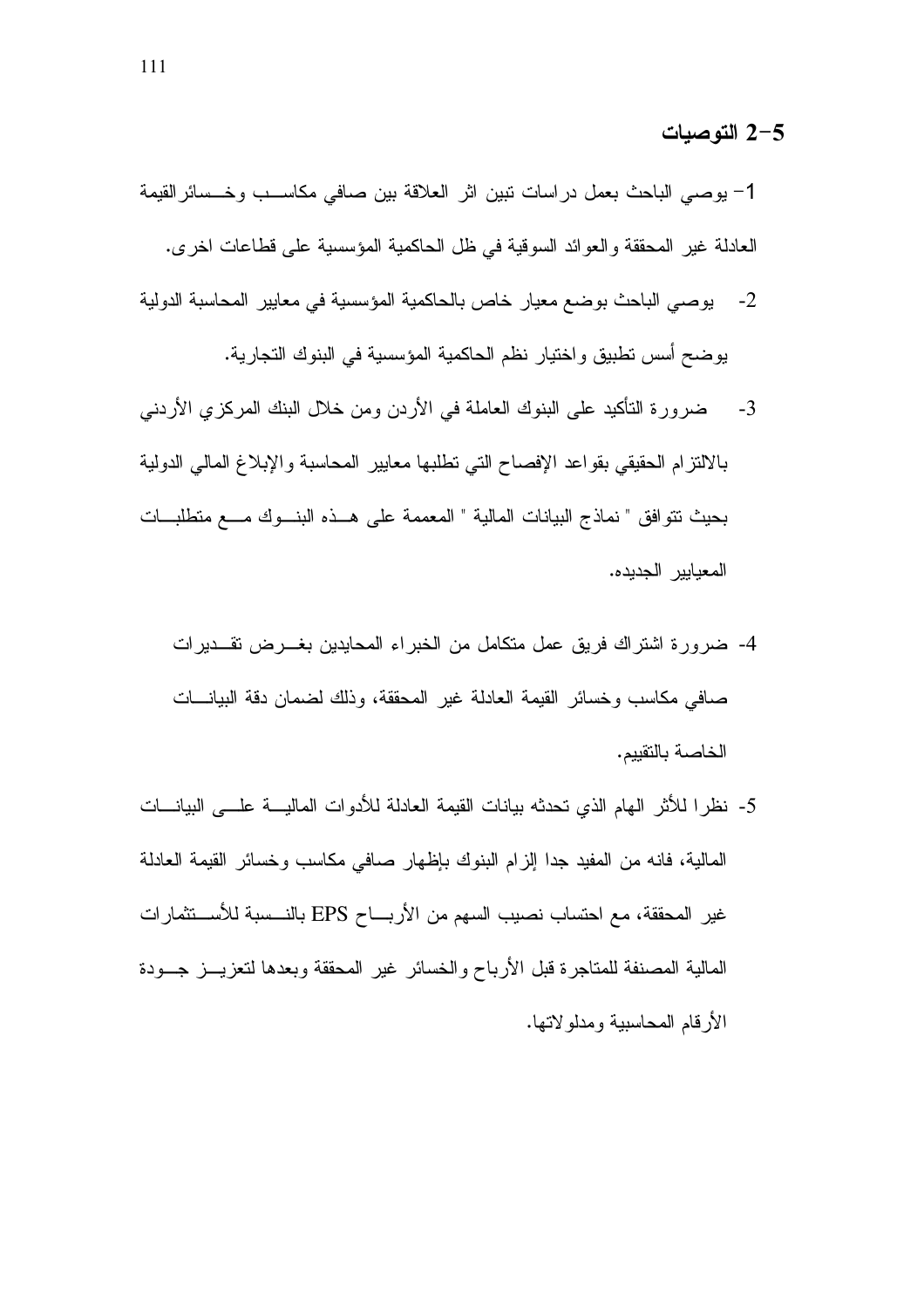اولا–المراجع العربية:

– البنك المركزى الأردني، الأسس و ا**لفرضيات لتقدير القيمة العادلة للتسهيلات الائتمانيـــة** غير العاملة اعتبارا من1/1/1ه وفقا لمتطلبات المعيار المحاسسبي السدولي رقسم(39) بموجب التعميم رقم 9491/10 بتاريخ 2001/6/3.

- --------، (2004)، ا**لتحكم المؤسسي**:كتيب إر شـادات لأعـضـاء مجـالس إدار ات البنو ك

– أبوزر ، عفاف، (2006)" إستراتيجية مقترحه لتحسين فاعلية الحاكمية المؤســسية فـــي **القطاع المصرفي الأردني**" رسالة دكتور اه غير منشورة، جامعة عصــان العربيـــة للدر اســـات العلبا، عمان.

-تعليمات البنسك العركسزي الأردنسي لعسام 2007، منسشور فسي الموقسع الالكترونسي .http://www.cbj.gov.jo/arabic/

– الجزيري، خيري علي، (1997)، التحكم في المنشأة من منظور نظرية الوكالــــة الماليــــة: توصيف المشكلة في المنشأة المصرية ومناقشة النراث العلمي، **مجلة آفاق جديــدة**، كليـــة النجار ة، جامعة المنوفية، العدد الرابع، السنة التاسعة، ص ص:11-87.

- حداد، فايز ، وسامر حداد، (2003). العلاقة بسين أســعار الأســـهم والأربـــاح المحاســـبية المستقبلية– در اسة تطبيقية على الشركات الصناعية المساهمه العامه الأر دنية. دراسات:العلوم الأدراية 30(2)، العدد الثاني، عمان، الأردن، ص ص260-278.

– حماد، طارق عبد العال. (2002)،"مشكلات تطبيق المحاسبة عن القيمة العادلة في البيئة المصر ية بالتطبيق على البنوك"، **مجلة الاقتصاد والتجارة**، كلية التجار ة، جامعة عين شـــمس، العدد (2)، المجلد السادس عشر ، ص ص(118–165).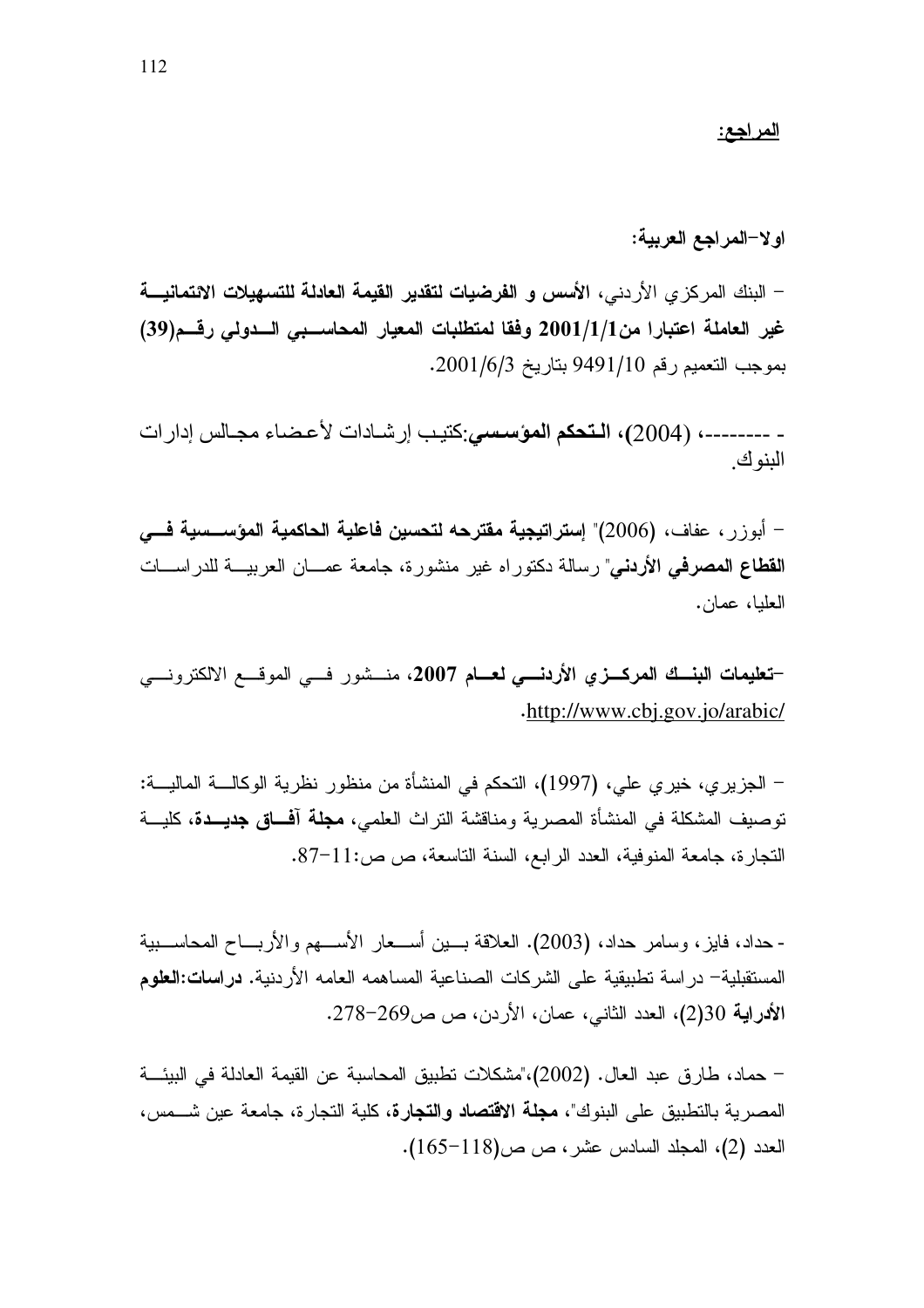– الخضر ي، محسن، (2005)، **حوكمة الشركات**، مجموعة النيل العربية – مصر .

–الخطيب، حازم، والقشي، ظاهر، (2006)، الحاكمية المؤسسية بين المفهوم وإمكانية تطبيقها على أرض الواقع في الشركات المدرجة في الأسواق المالية، **مجلة أربد للبحـــوث العلميــــة،** المجلد العاشر، عدد (23)، ص.ص(36-54)

– الخلايله، محمود، (1998). العلاقة بين الندفقات النقدية وعوائد الأسهم في الأجل الطويل. دراسات:العلوم الأدارية، 25(1)، ص.ص(124–133).

– خوري، نعيم، (2001) "الثورة المحاسبية ونداعياتها"، **مجلة البنـــوك فــــى الأردن**، العـــدد الناسع، المجلد العشرون، تشرين الثانبي. ص.ص (36–41).

– در اغمه، ز هر ان، (2005) "المعوامل الموئثرة على مدى ملائمة التدفقات النقدية والأربـــاح **المحاسبية في تفسير العوائد السوقية لأسهم**"، رسالة دكتور اه غير منشور ة، الأكاديمية العربية للعلوك المالية والمصرفية، عمان.

– الطر ابر ة، جمال، (2005) " ا**لتوجه الحديث للفكر المحاسب***ى* **لمفهو**م ا**لقيمة العادلة و**أثر ه في الإبلاغ المالي للقوائم المالية للبنوك العاملة في الأردن "، رسالة دكتوراه غير منـــشورة، جامعة عمان العربية للدر اسات العليا، عمان.

– العامري، محمد علي، (2007)"الإدارة المعالية" دار المناهج للنشر والنوزيع، عمان.

– العبادي، هيثم، (2003). مدى مواعمة قوانيين وتشريعات ضريبة الدخل في الأردن مسع **معايير المحاسبة الدولية**، رسالة دكتوراه غير منشورة، كلية الدراســـات الأداريـــة والماليـــة العليا، جامعة عمان العربية، عمان، الأردن.

– عبد القادر ، معاذ ، (2005). أثر توسع نافذة القياس على العلاقــــة الأربــــاح المحاســـبية بالعوائد السوقية للأسهم، رسالة ماجستير غير منشورة، كلية الدراســـات العليـــة، الجامعـــة الأر دنية، عمان ، الأر دن.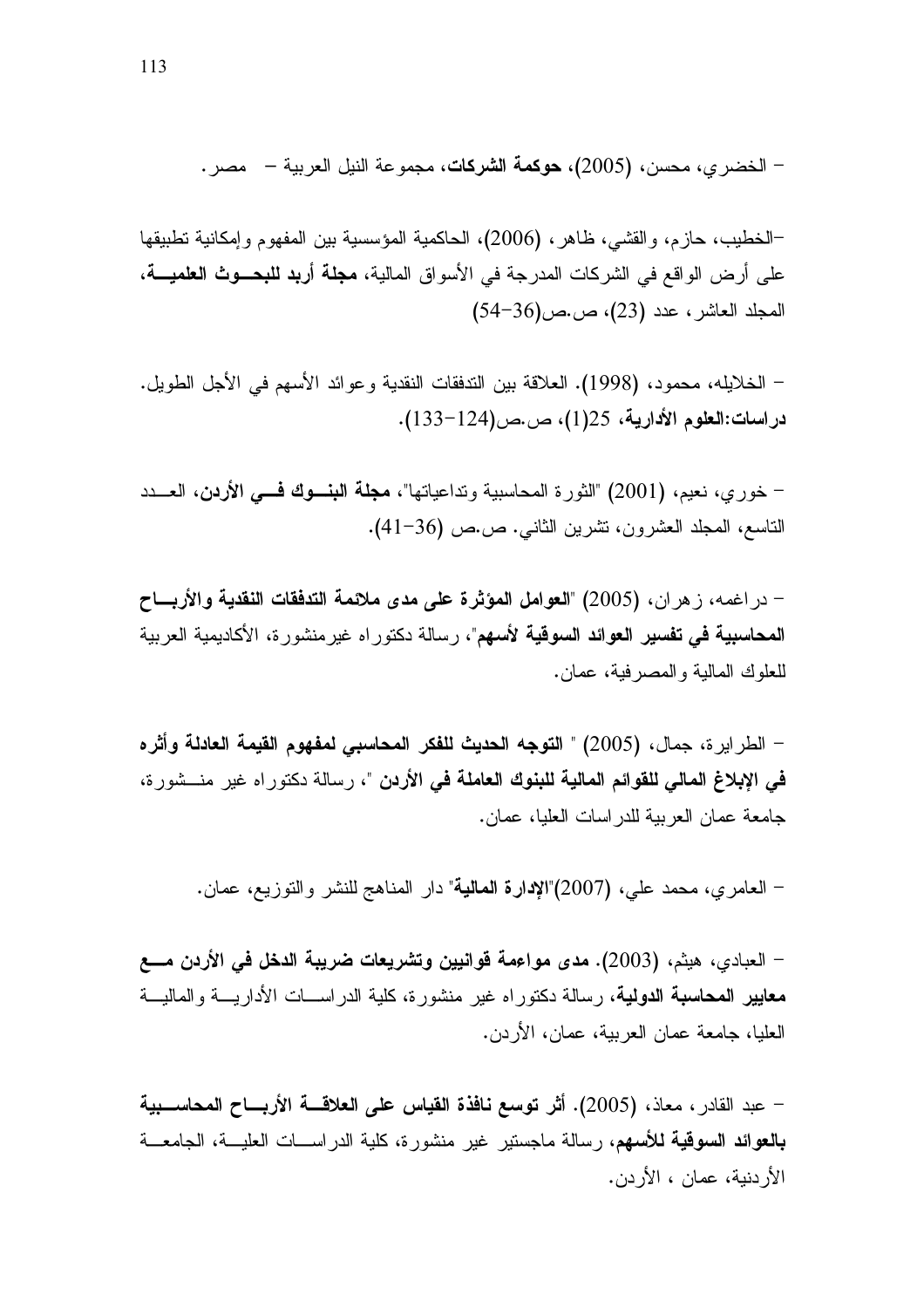– القشي، ظاهر والخطيب، حازم. (2004)، "توجه معايير المحاسبة نحو القيمـــة العادلـــة و الدخل الاقتصادي و أثر ذلك على الاقتصاد"**مجلة الزيتونة للبحوث العلمية**، المجلــد الثـــاني، جامعة الزيتونة الأردنية، ص.ص (62–75).

– لوندى، فهيم، (2002) "المحاسبة عن القيمة العادلة في البنوك التجارية والإفسصاح عنهــا طبقا لمعايير المحاسبة الدولية: در اسة تطبيقية في المملكة الأر دنية الهاشمية"، **المجلة العلميـــة** التجارة والتمويل، كلية التجارة جامعة طنطا، العدد الأول، ص. ص (121-182).

– مركز المشروعات الدولية الخاصة، (2002)، **دليــل تأســـيس حوكمـــة الـــشركات فـــى** الاقتصادية النامية والصاعدة والمتحولة.

– مجلس معايير المحاسبة الدولية، (2008) "معايير المحاسبة الدوليـــة"، ترجمـــة المجمـــع العربي للمحاسبين القانونيين، عمان، الأردن.

– مطر ، محمد، (2003)، دور الإفصاح عن المعلومات المحاسبية في تعزيز وتفعيل التحكم المؤسسي، مؤتمر العلمي المهني الخامس،المنعقد للفترة من 24–25 ايلول، جمعية المحاسبين القانو نبين الأر دنبين، عمان، الأر دن.

-مطر، محمد، ونور، عبد الناصر(2007 )، مدى التزام الشركات المساهمة العامة الأردنية بمبادئ الحاكمية المؤسسية، دراسة تحليليه مقارنة بين القطاعين المـــصرفي والـــصناعي، المجلد 3 العدد 1، المجلة الأردنية في إدارة الأعمال، كـــانون ثـــاني 2007 ص ص (46 –  $(71)$ 

– مطر، محمد، والسويطي، موسى (2006)، أثر استخدامات منهج القياس بالقيمة العادلــــة على إدارة الأرباح وعدالة البيانات المالية، المؤتمر العلمي المهنى الدولي السسابع، المنعقــد للفتر ة من 13 – 14 أيلول، جمعية المحاسبين القانونيين الأردنيين، عمان، الأردن.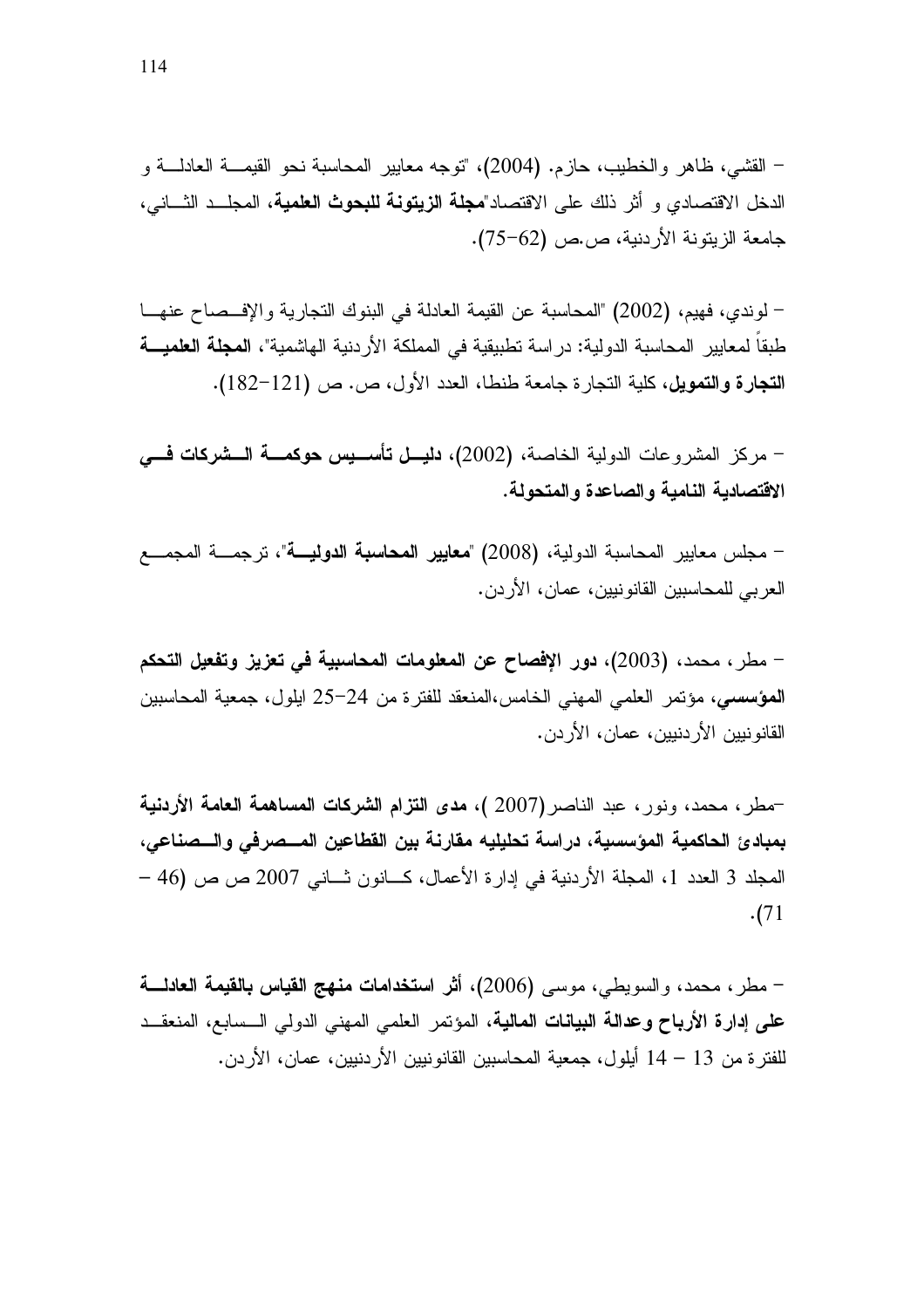– نصر ، عبد الوهاب و شحاته ، (2007)، مراجعة الحسابات وحوكمة الشركات في بيئة الأعمال العربية والدولية المعاصرة. الدار الجامعية – مصر

–الهنيني، ايمان، (2005) " تطوير نظام للحاكمية المؤسسية في الشركات المساهمة العامة الأردنية لتعزيز استقلالية مدقق الحسابات القانوني" رسالة دكتوراه غير منــشورة، جامعـــة عمان العربية للدر اسات العليا، عمان.

- التقارير السنوية للبنك العربي، (2002–2007).

- التقارير السنوية للبنك الإسلامى الأردنى، (2002–2007).
	- التقارير السنوية للبنك الأردنى الكويتى، (2002–2007).
- التقارير السنوية للبنك التجاري الأردني، (2002–2007).
- التقارير السنوية للبنك الإسكان للتجارة والتمويل، (2002–2007).
	- التقارير السنوية للبنك الاستثمار العربي، (2002–2007).
		- التقارير السنوية للبنك الاتحاد، (2002–2007).
- التقارير السنوية للبنك المؤسسة العربية المصرفية، (2002–2007).
- التقارير السنوية للبنك الأردنى للاستثمار والتمويل، (2002–2007).
	- التقارير السنوية للبنك القاهرة عمان، (2002–2007).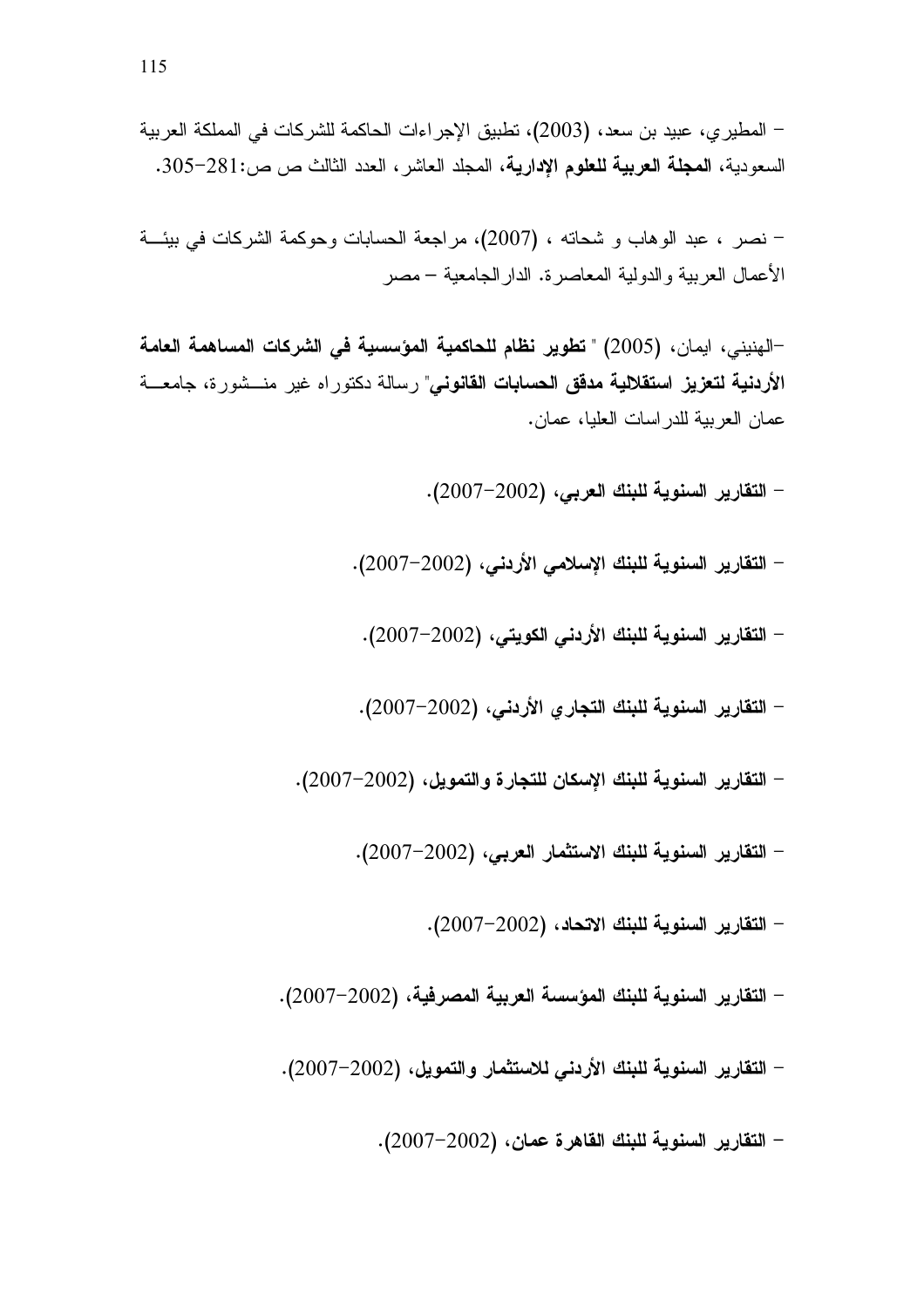-التقارير السنوية للبنك الأردن، (2002–2007).

– التقارير السنوية للبنك الأهلي الأردني، (2002–2007).

ثانيا–المراجع الأجنبية:

**-**Ball, R and p. Brown (1968). An Empirical Evaluation of Accounting Income Numbers. Journal of Accounting research, 6 (Autumn). PP. (159- 178).

-Barth, M.E., Landsman, W.R. and Wahlen, M.A. (1995). Fair value accounting: Effects on bank's Earning Volatility, Regulatory Capital, and Value Contractual Cash Flow. **Journal of Banking and Finance**. Vol, 19, Issue 3-4, pp577-605.

- Beaver, W. (1968). The Information Content of Annual Earnings Announcements. **Journal of Accounting Research**, vol.6, Issue 2. 316- 340.

-Bhat, Gauri. (2008). **"Mpact of Disclosure and Corporate Governance on the Association Between Fair Value Gains and Losses and Stock Returns in the Commercial Banking Industry"**, paper No 1013926, (on-line) Available, http:// www.ssrn.com

-Bishop, William G. (2002).Three Routes to Improve Corporate Governance, "The Institute of Internal Auditors" Cited on 2<sup>nd</sup> June, (on-line) Available, http:// www.theiia,org.com

-Charitou A. C. Clubb and C. A. Andreou. (2001). The Effect of Earnings permanence, Growth and Firm Size on the Usefulness of cash Flows and Earnings in Explaining Security Returns: Evidence for the uk. **Journal of international Financial Management & Accounting**, Vol.28, No3,1- 21.

- Cartwright, Wayne: Sustainability (2005): **Sustainability: Aligning Corporate Governance Strategy and Operations with the Planet**, Business Process Management Journal, Vol.12No.3, P.P 741-750, (on-line) Available, http://www.theia.org.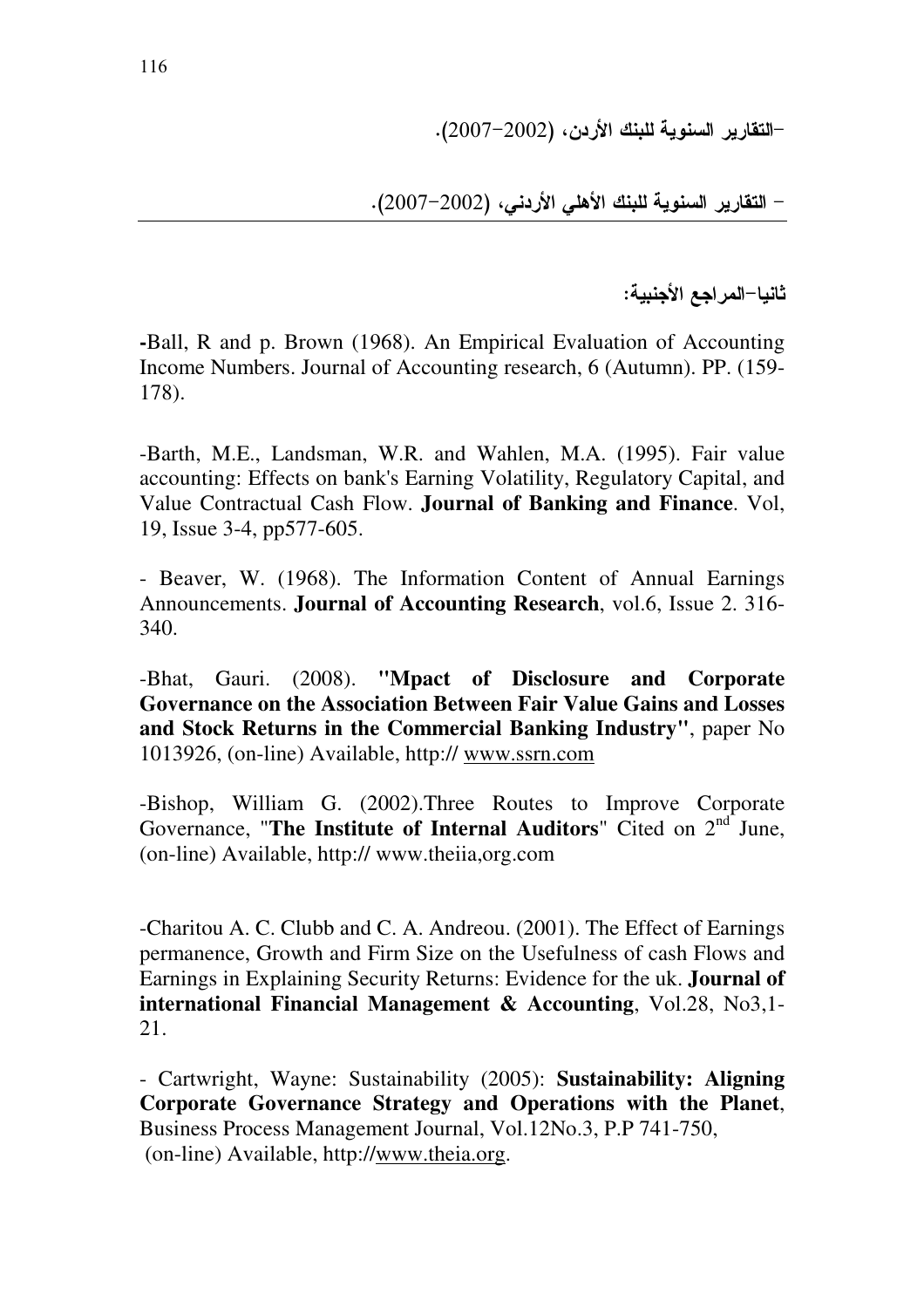- Cheng, C. S. C. Lin, and T. Schaefer. (1997). The Value-Relevance of SFAS No.95, Cash Flows From Operation as Assessed by Security Market Effects**. Accounting Horizons**. Vol.11, Issues 3, 1-15.

-Danbolt, J, and Ress, W A, (2004), "**Test of Fair Value Accounting Under Extreme Conditions**", Working Paper, Department of Accounting and Finance, University of Glasgow.

-Dickinson, G. and Liedtke, P. M. (2004). **Impact of Fair Value Financial Reporting System on Insurance Companies**: A Survey-Geneva papers On Risk and Insurance: Issues and Practices. Vol. 29.pp. 540-581.

-IAASB, ISA: No.570, (2003), **Going Concern, International Auditing and Assurance Standards Boards**, USA, New York, para17.

- ---------------: No.260, (2003), Communications of Audit Matters with Those Charged with Governance, **International Auditing and Assurance Standards Board**, USA, New York, Para 11.

- IIA, IASB, 2003, Standard for the Professional Practice of Internal Auditing (Exposure draft), Letter of the Chairman, The Institute of Inter Auditors, (on-line) Available, http:// www.theiia. Org. com.

-Ittoop, Vinita and Kawaller, Ira G., (1999), "Implementing FAS133: From theory to practice", **TMA Journal**. Vol. 19 (5), Sep/Oct, pp. (9-14).

-Kieso, D.E., Weygandt, J.J. and Warfield, T.D. (2005). **Intermediate Accounting**.12<sup>th</sup> ed.Wiley&Sons, Inc.

- Konrath, Larry F., (1999), **Auditing Concepts and Applications: A risk Analysis Approach**, 4E., South-western College Publishing, Cincinnati, Chapter 6-7.

-Korger, Barry F. and Lierly, Dayton G., (1992), "A guide to implementing FASB ststement 107", **Bankers Magazine**, vol. 175 (6), Nov/Dec, pp.(82-89).

- McMenamin, Jim, (1999). **Financial Management**, An Introduction, First Edition.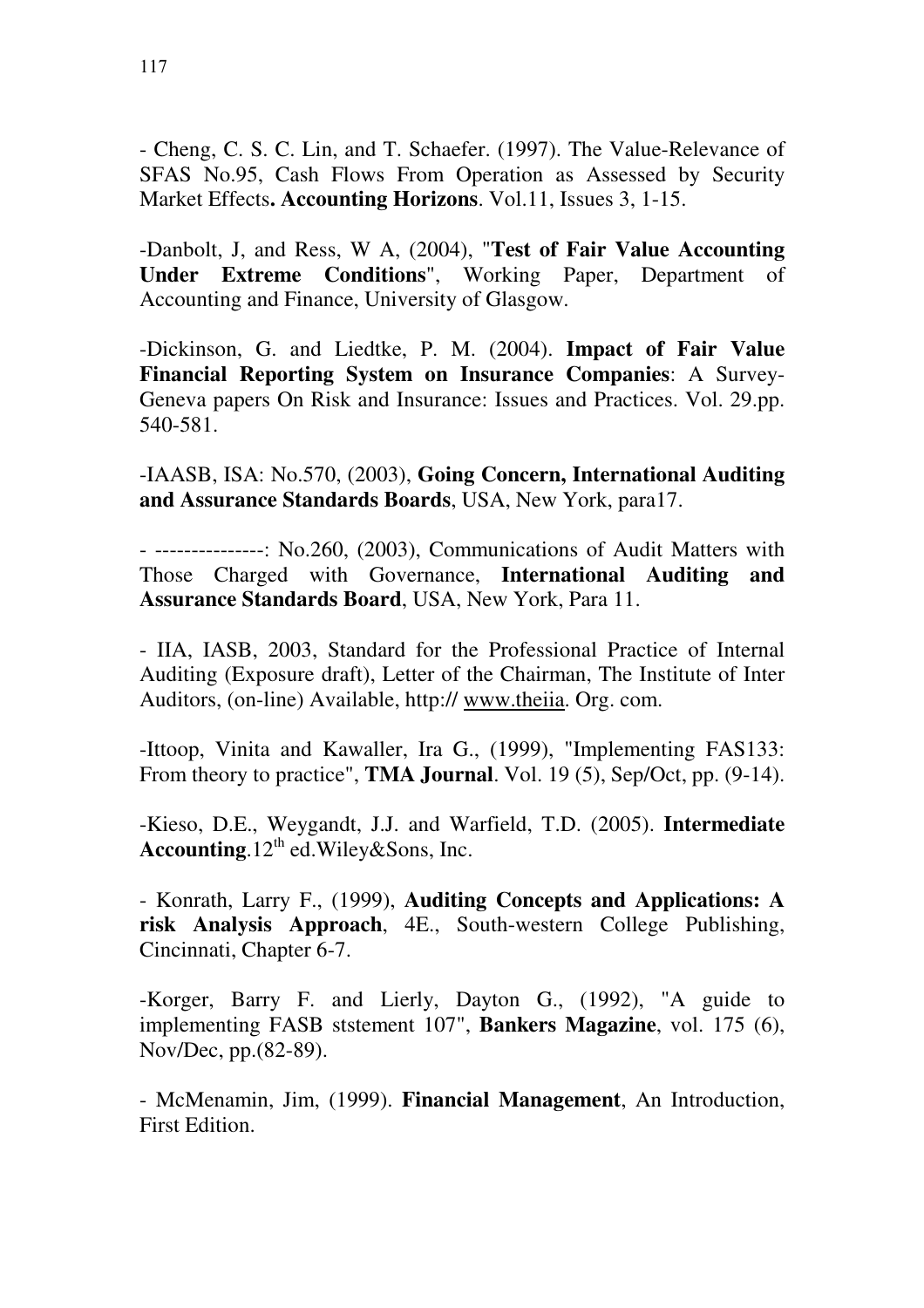- McComack and Vytheeswaran, (1998). How to use EVA in the Oil and Gas Industry, **Journal of Applied Corporate Finance** 11(3), 45-58.

- Miller, M. and F. Modigliani. (1961), "Dividend Policy, Growth and the Valuation of Shares. **Journal of Business**, Vol.34, No4. 411-432.

-Mozes, Haim A, (2002), **"The Value Relevance of Financial Institutions" Fair Value Disclosures: A Study in the Difficulty of Linking Unrealized Gain and Losses to Equity Values**", Abacus, Vol. 38 issue 1, pp1-15.

-OECD, April (1999), **OECD's Definition Consistent with the one presented by Cadbury**, p.15.

-Park, Myung S.; Park, Taewoo and Ro, Byung T. (1998). ''Fair Value Disclosure for Investment Securities and Bank Equity: Evidence from SFAS No. 115'', **Journal of Accounting Auditing and Finance**, Vol. 13, P.P (347- 377).

-Reinstein, Alan and Lander, Gerald H. Feb (2000). "Are the new rules relating to disclosures of derivative financial instruments workable?" **International Advances in Economic Research**, Vol. 6 (1, PP. (95- 100).

-Scott, W.R. (2003**).Financial Accounting Theory.3rd**. Prentice Hall, Inc.

- Vafeas, N., I. Trigeorgis and X. Georgiou. (1998). The Usefulness of Earning in Explaining stock Return in An Emerging Market: the case of Cyprus. **The European Accounting Review**, Vol.7, Issuel. 105- 124.

-Wong, Franco M.H. (2000).'' The association between SFAS No.119: Derivatives disclosures and the foreign exchange risk exposure of manufacturing firms'', **Journal of Accounting Research**, vol.38 (2), pp. (387-417).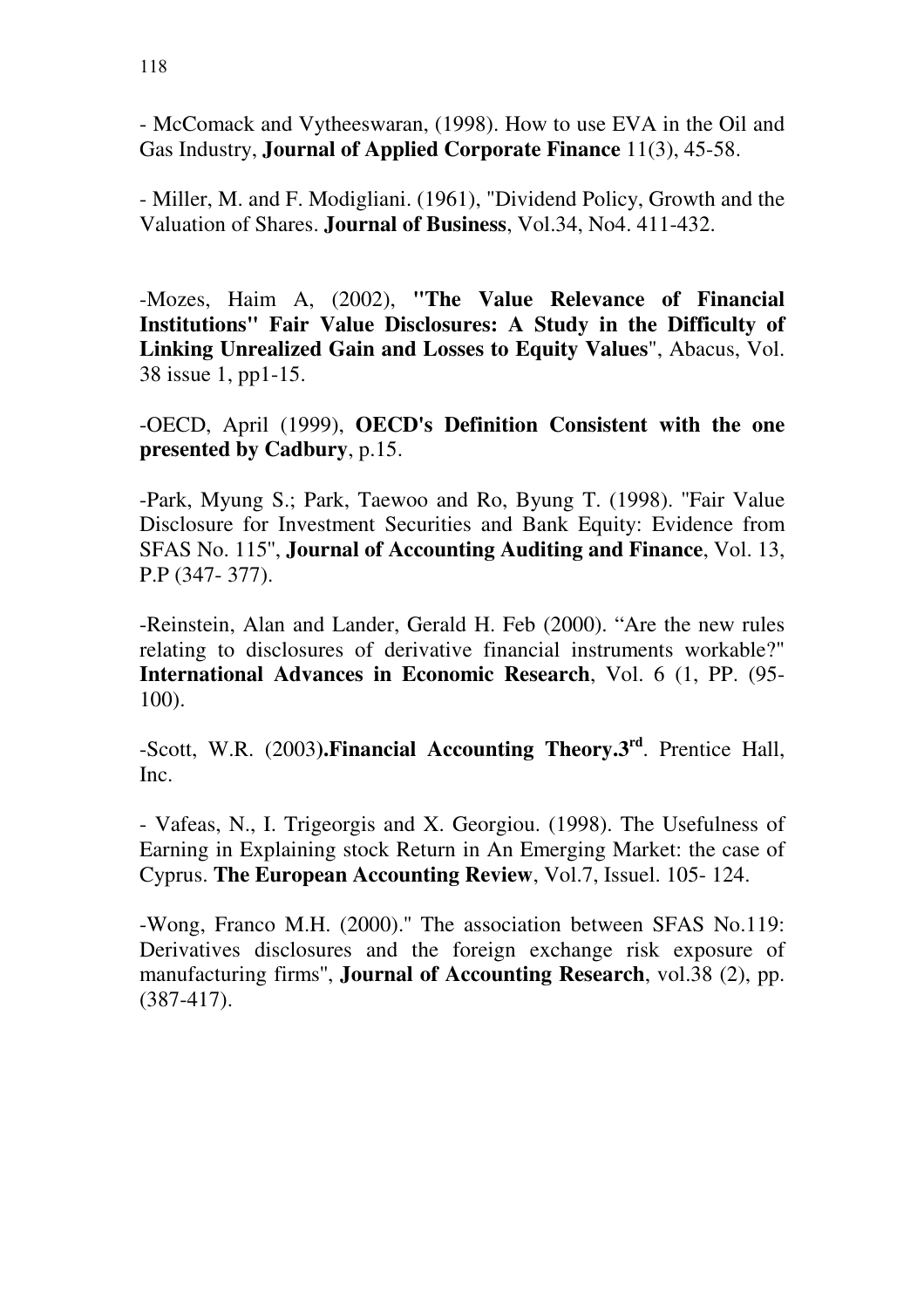قائمة الملاحق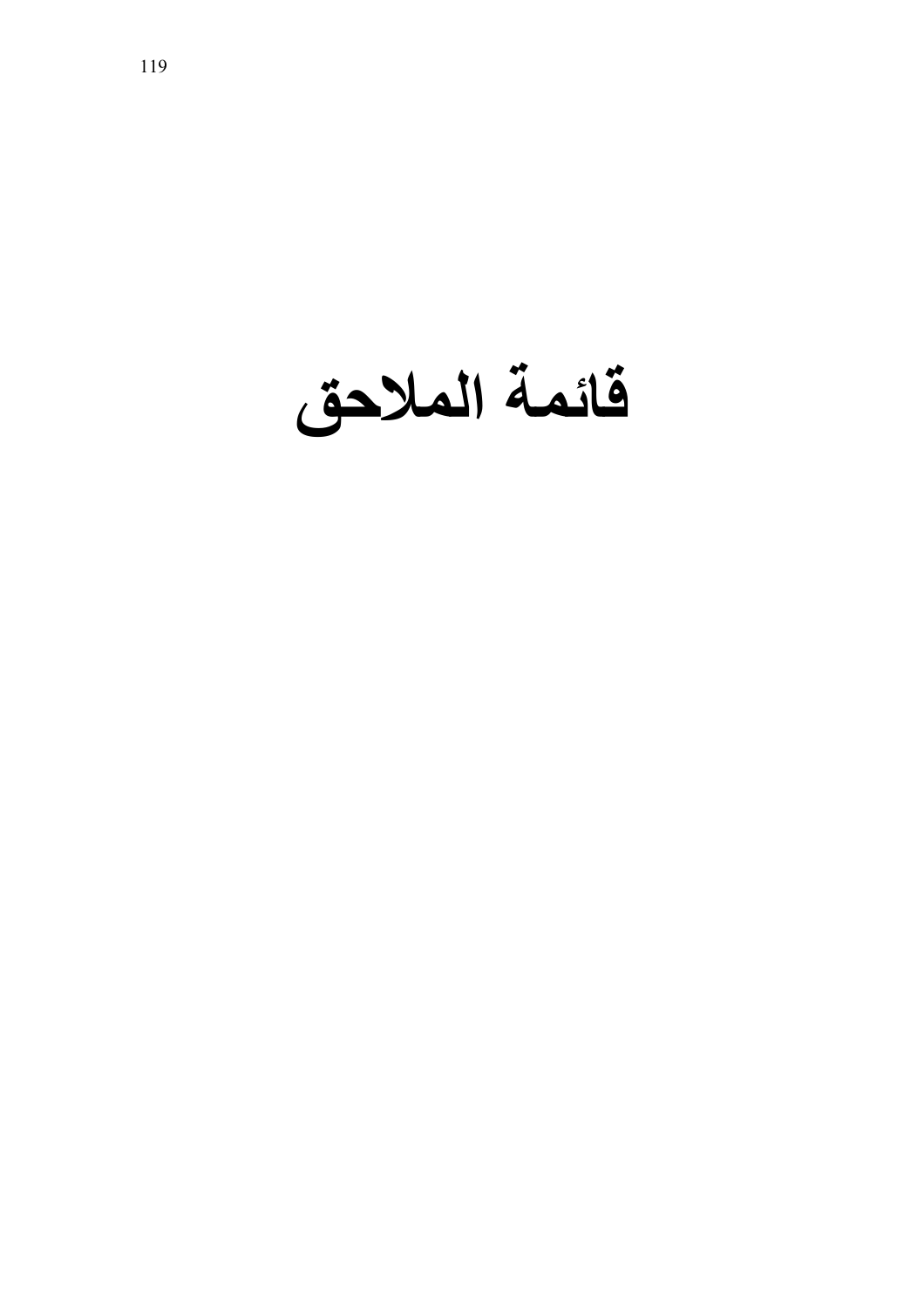## **NPar Tests**

|                        | N                 | Std. Deviation<br>Mean |        | Minimum   | Maximum |  |  |
|------------------------|-------------------|------------------------|--------|-----------|---------|--|--|
|                        | NI 78             | .2842                  | .28855 | -.36-     | 1.48    |  |  |
| OCI <sub>78</sub>      |                   | $-0.0185-$             | .11633 | $-.77-$   | .15     |  |  |
| FVGL <sup>78</sup>     |                   | .0228                  | .26849 | $-1.30-$  | 1.12    |  |  |
| GOV <sub>78</sub>      |                   | .7437                  | .28008 | .08       | .93     |  |  |
| GOV*NI <sup>78</sup>   |                   | .2346                  | .24483 | $-0.03 -$ | 1.21    |  |  |
| GOV*OCI 78             |                   | $-0170-$               | .09844 | $-64-$    | .11     |  |  |
| GOV*FVGL <sup>78</sup> |                   | .0295                  | .23354 | $-1.18-$  | 1.02    |  |  |
|                        | Rit <sub>78</sub> | .3097                  | .71102 | $-.74-$   | 2.44    |  |  |

**Descriptive Statistics**

**One-Sample Kolmogorov-Smirnov Test**

|                                   |                            | ΝI              | OCI        | <b>FVGL</b> | GOV     |
|-----------------------------------|----------------------------|-----------------|------------|-------------|---------|
|                                   |                            | N <sub>78</sub> | 78         | 78          | 78      |
| Normal Parameters <sup>a,,b</sup> |                            | Mean .2842      | $-0.0185-$ | .0228       | .7437   |
|                                   | Std. Deviation .28855      |                 | .11633     | .26849      | .28008  |
| <b>Most Extreme Differences</b>   | Absolute .174              |                 | .436       | .287        | .318    |
|                                   | Positive .174              |                 | .329       | .287        | .254    |
|                                   | Negative -. 102-           |                 | $-436-$    | $-254-$     | $-318-$ |
|                                   | Kolmogorov-Smirnov Z 1.534 |                 | 3.850      | 2.531       | 2.808   |

a. Test distribution is Normal.

b. Calculated from data.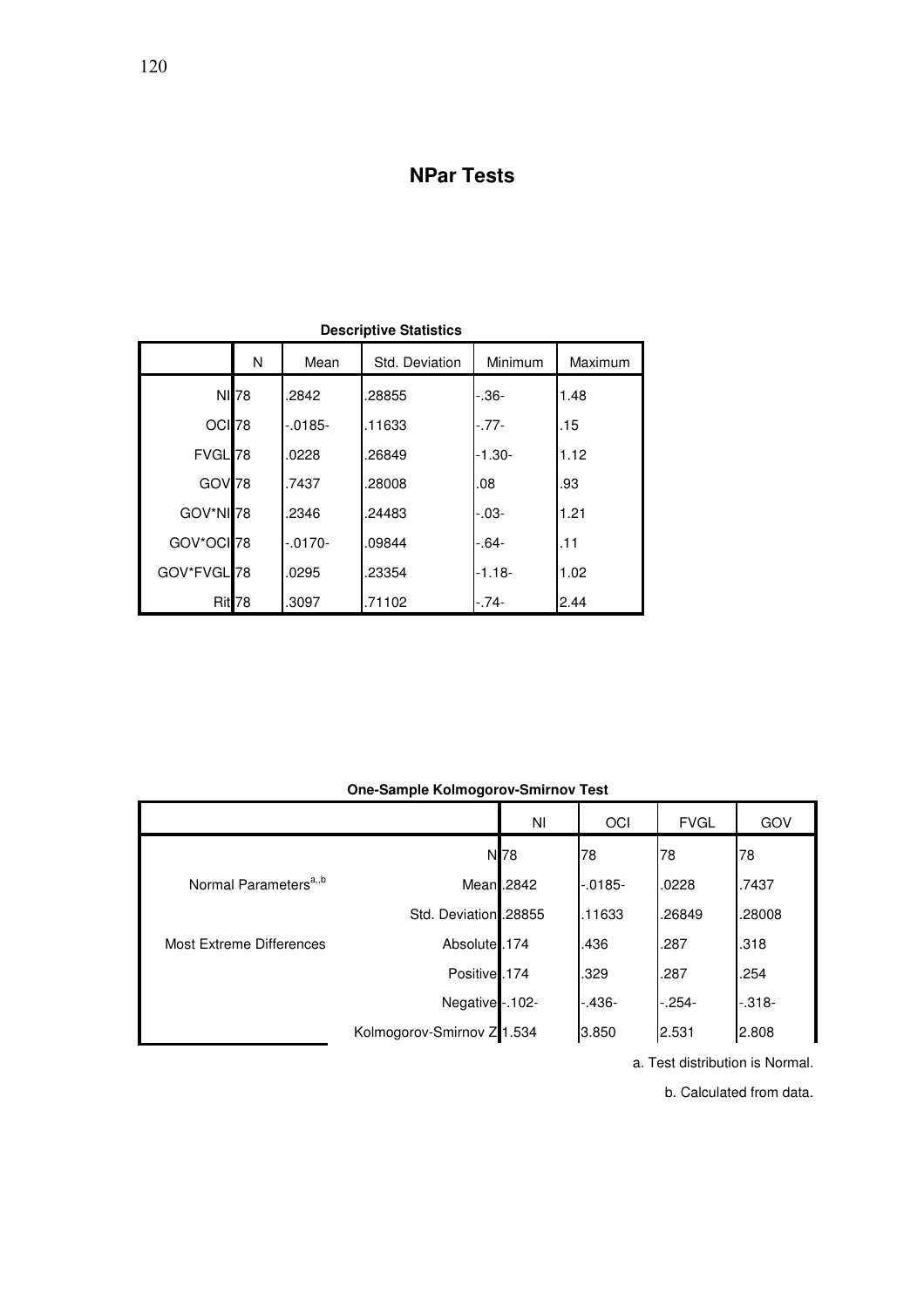|                                   |                            | GOV*NI          | GOV*OCI    | GOV*FVGL | Rit        |
|-----------------------------------|----------------------------|-----------------|------------|----------|------------|
|                                   |                            | N <sub>78</sub> | 78         | 78       | 78         |
| Normal Parameters <sup>a,,b</sup> |                            | Mean.2346       | $-0.0170-$ | .0295    | .3097      |
|                                   | Std. Deviation .24483      |                 | .09844     | .23354   | .71102     |
| Most Extreme Differences          | Absolute.                  | .186            | .459       | .298     | .117       |
|                                   | Positive.                  | .186            | .325       | .298     | .117       |
|                                   | Negative -. 138-           |                 | $-.459-$   | $-275-$  | $-0.070 -$ |
|                                   | Kolmogorov-Smirnov Z 1.644 |                 | 4.050      | 2.628    | 1.031      |

a. Test distribution is Normal.

b. Calculated from data.

# **Regression**

| <b>Descriptive Statistics</b> |           |                |    |  |  |
|-------------------------------|-----------|----------------|----|--|--|
|                               | Mean      | Std. Deviation | N  |  |  |
|                               | Rit .3097 | .71102         | 78 |  |  |
| FVGL .0228                    |           | .26849         | 78 |  |  |

|                            |                   | ri        | fvgl  |
|----------------------------|-------------------|-----------|-------|
| <b>Pearson Correlation</b> |                   | Rit 1.000 | .276  |
|                            | <b>FVGL</b> .276  |           | 1.000 |
| Sig. (1-tailed)            | Rit.              |           | .007  |
|                            | <b>FVGL</b> .007  |           |       |
| N                          | Rit <sub>78</sub> |           | 78    |
|                            | <b>FVGI</b>       | 78        | 78    |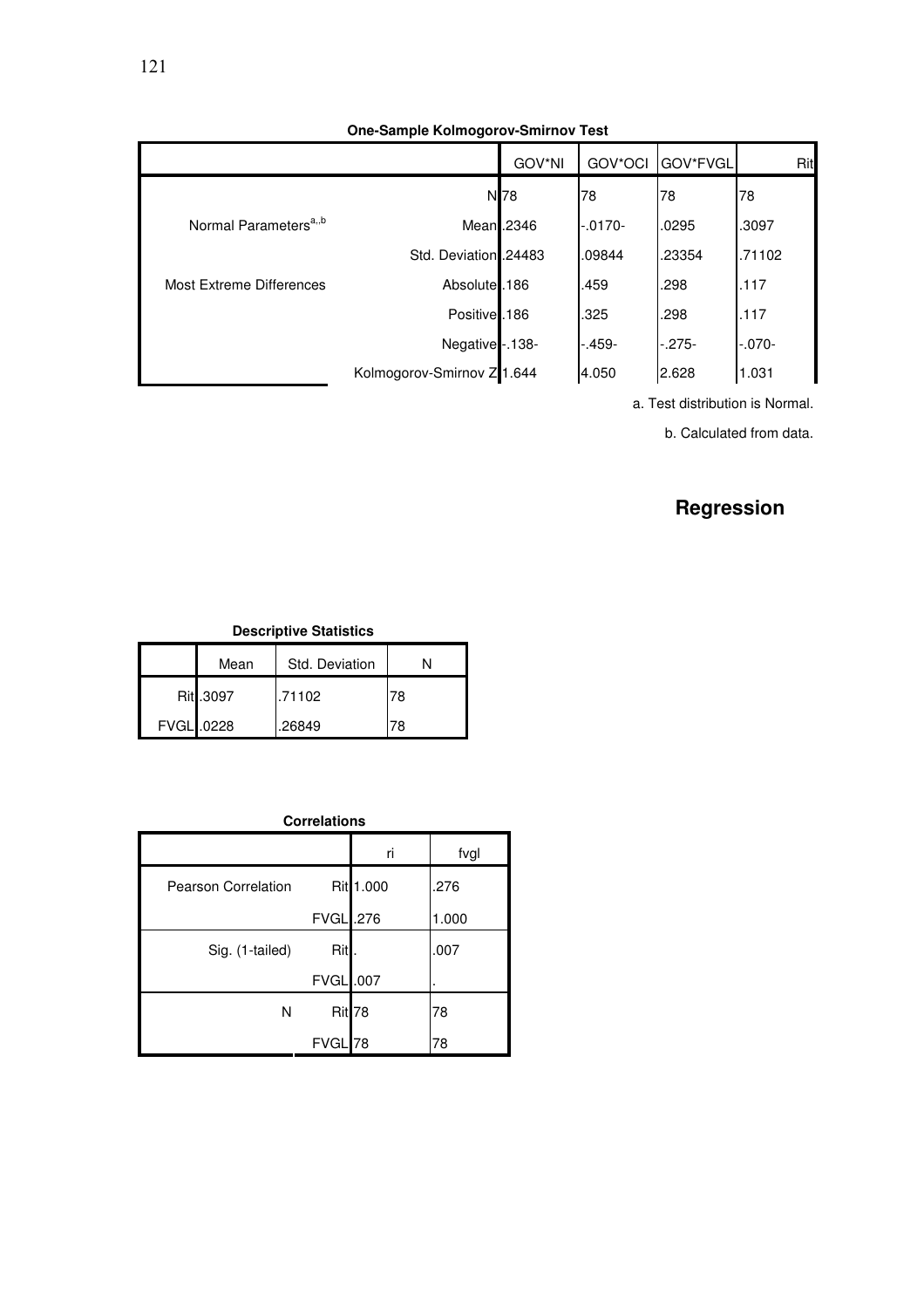| Variables Entered/Removed <sup>a</sup> |             |           |                       |  |  |
|----------------------------------------|-------------|-----------|-----------------------|--|--|
|                                        | Variables   | Variables |                       |  |  |
| Model                                  | Entered     | Removed   | Method                |  |  |
|                                        | <b>FVGL</b> |           | Stepwise              |  |  |
|                                        |             |           | (Criteria:            |  |  |
|                                        |             |           | Probability-of-F-     |  |  |
|                                        |             |           | to-enter $\leq$ .050, |  |  |
|                                        |             |           | Probability-of-F-     |  |  |
|                                        |             |           | $to$ -remove $>=$     |  |  |
|                                        |             |           | .100).                |  |  |

a. Dependent Variable: ri

|       |         |          | Adjusted R | Std. Error of the |
|-------|---------|----------|------------|-------------------|
| Model |         | R Square | Square     | Estimate          |
|       | $276^a$ | 076.     | .064       | .68797            |

**ANOVA<sup>b</sup>**

|                  | Model Sum of Squares | df | Mean Square |       | Sig.              |
|------------------|----------------------|----|-------------|-------|-------------------|
| Regression 2.957 |                      |    | 2.957       | 6.248 | .015 <sup>a</sup> |
| Residual 35.971  |                      | 76 | .473        |       |                   |
|                  | Total 38.928         |    |             |       |                   |

a. Predictors: (Constant), FVGL

b. Dependent Variable: Rit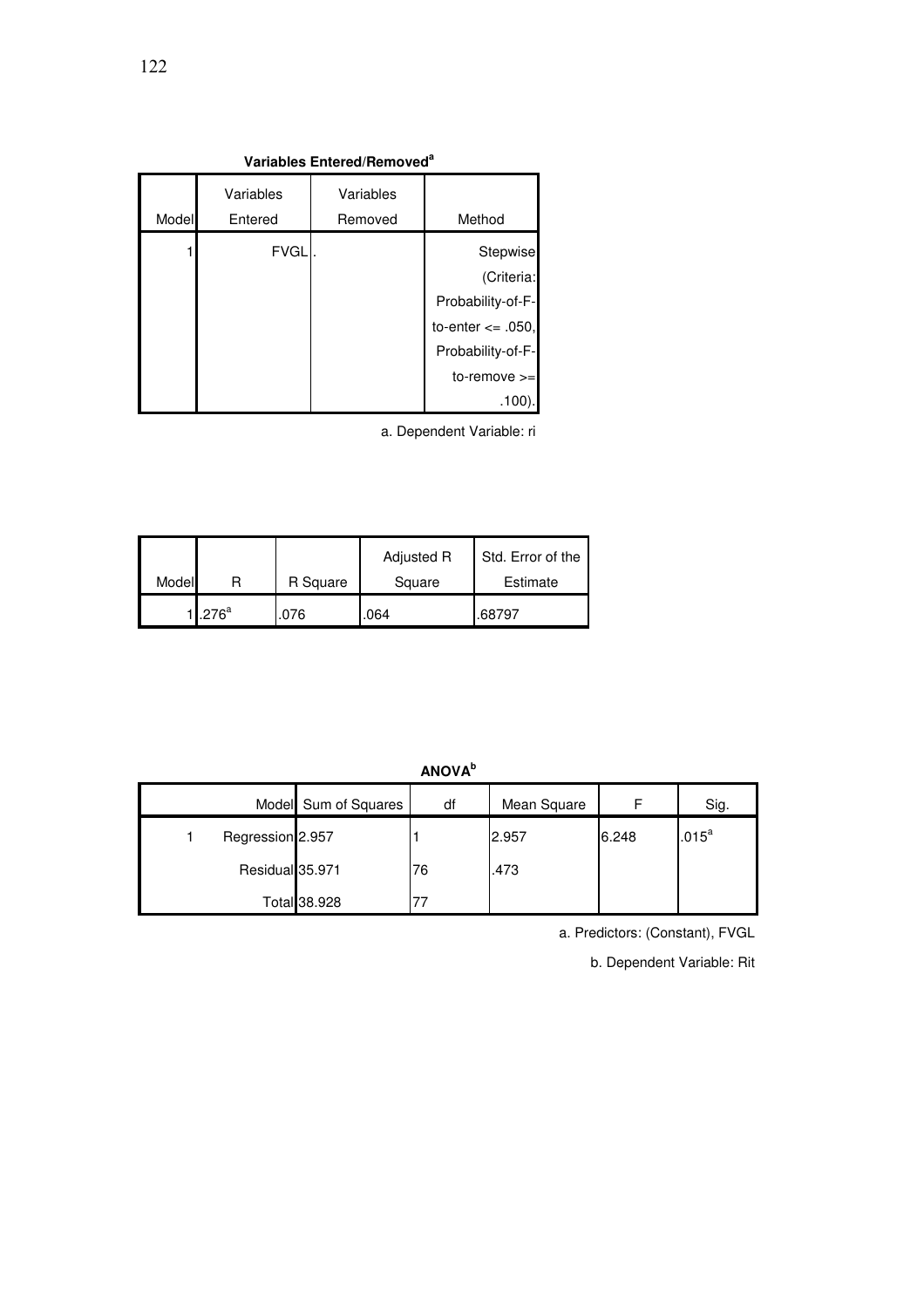| <b>Coefficients<sup>ª</sup></b> |   |                              |             |       |      |
|---------------------------------|---|------------------------------|-------------|-------|------|
| Unstandardized Coefficients     |   | Standardized<br>Coefficients |             |       |      |
| Model                           | В | Std. Error                   | <b>Beta</b> |       | Sig. |
| (Constant) .293                 |   | .078                         |             | 3.749 | .000 |
| <b>FVGL</b> .730                |   | .292                         | .276        | 2.500 | .015 |

a. Dependent Variable: Rit

| Coefficients <sup>a</sup> |                                 |             |  |  |
|---------------------------|---------------------------------|-------------|--|--|
|                           | 95.0% Confidence Interval for B |             |  |  |
| Model                     | Lower Bound                     | Upper Bound |  |  |
| (Constant) .137           |                                 | .449        |  |  |
| <b>FVGL</b>               | .148                            | 1.311       |  |  |

a. Dependent Variable: Rit

#### **Coefficient Correlations<sup>a</sup>**

|                         | Model | FVGL |
|-------------------------|-------|------|
| Correlations FVGL 1.000 |       |      |
| Covariances FVGL .085   |       |      |

a. Dependent Variable: Rit

**Residuals Statistics<sup>a</sup>**

|                               | Minimum            | <b>Maximum</b> | Mean   | Std. Deviation | N  |
|-------------------------------|--------------------|----------------|--------|----------------|----|
| Predicted Value -. 6528-      |                    | 1.1113         | .3097  | .19597         | 78 |
|                               | Residual -1.41043- | 2.13532        | .00000 | .68349         | 78 |
| Std. Predicted Value - 4.912- |                    | 4.090          | .000   | 1.000          | 78 |
| Std. Residual -2.050-         |                    | 3.104          | .000   | .993           | 78 |

a. Dependent Variable: Rit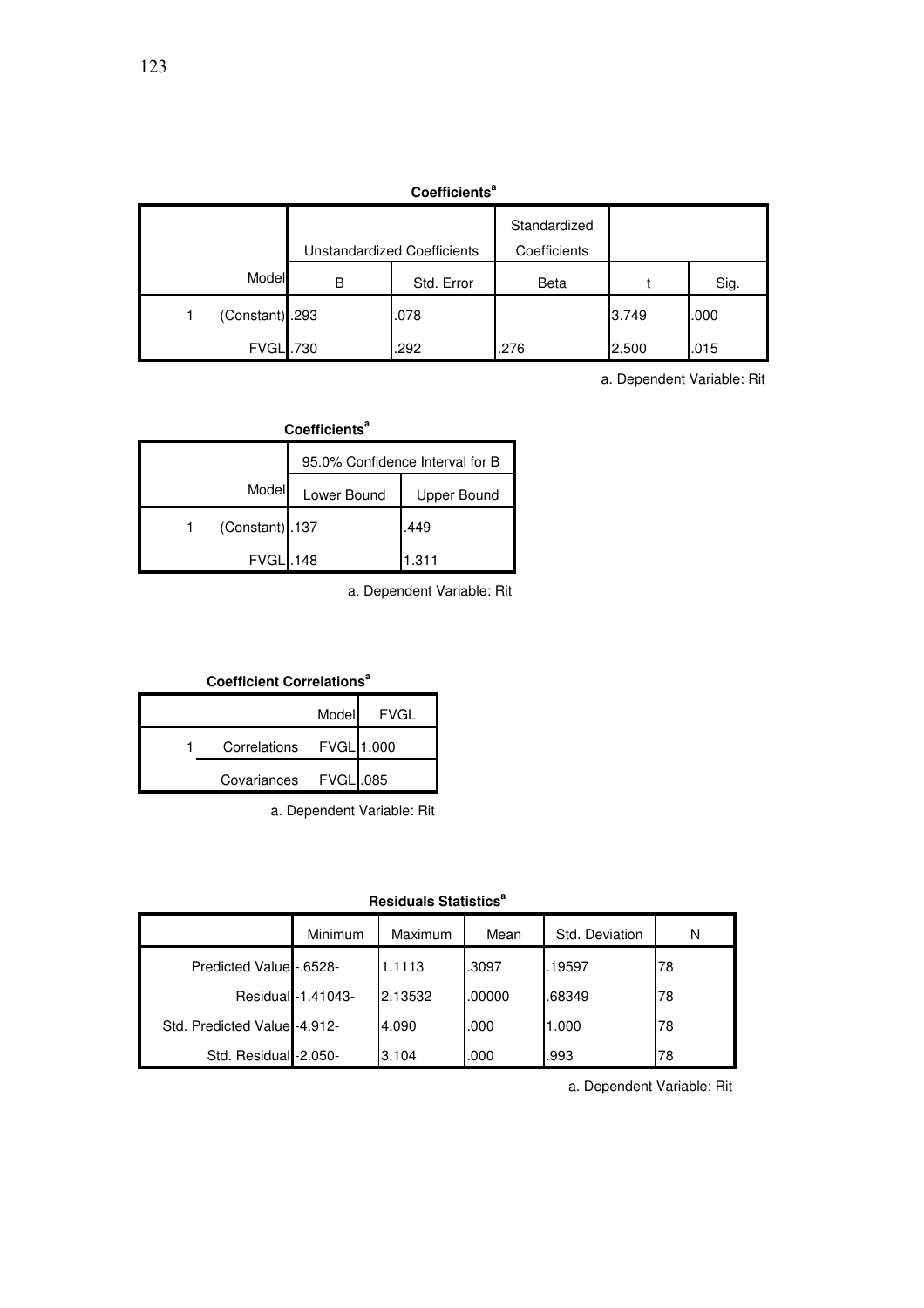## **Regression**

### **Descriptive Statistics**

|            | Mean      | Std. Deviation |    |
|------------|-----------|----------------|----|
|            | Rit .3097 | .71102         | 78 |
| FVGL .0228 |           | .26849         | 78 |
|            | GOV .7437 | .28008         | 78 |

| <b>Correlations</b> |
|---------------------|
|                     |
|                     |

|                            |                    | ri        | fvgl  | gov   |
|----------------------------|--------------------|-----------|-------|-------|
| <b>Pearson Correlation</b> |                    | Rit 1.000 | .276  | .236  |
|                            | <b>FVGL</b> .276   |           | 1.000 | .169  |
|                            | GOV                | .236      | .169  | 1.000 |
| Sig. (1-tailed)            | Rit.               |           | .007  | .019  |
|                            | <b>FVGL</b> .007   |           |       | .069  |
|                            | GOV .019           |           | .069  |       |
| N                          | Rit <sub>78</sub>  |           | 78    | 78    |
|                            | FVGL <sup>78</sup> |           | 78    | 78    |
|                            | GO\                | 78        | 78    | 78    |

|       | Variables Entered/Removed <sup>a</sup> |           |                       |  |  |  |
|-------|----------------------------------------|-----------|-----------------------|--|--|--|
|       | Variables                              | Variables |                       |  |  |  |
| Model | Entered                                | Removed   | Method                |  |  |  |
|       | <b>FVGLI</b>                           |           | Stepwise              |  |  |  |
|       |                                        |           | (Criteria:            |  |  |  |
|       |                                        |           | Probability-of-F-     |  |  |  |
|       |                                        |           | to-enter $\leq$ .050, |  |  |  |
|       |                                        |           | Probability-of-F-     |  |  |  |
|       |                                        |           | $to$ -remove $>=$     |  |  |  |
|       |                                        |           |                       |  |  |  |

a. Dependent Variable: ri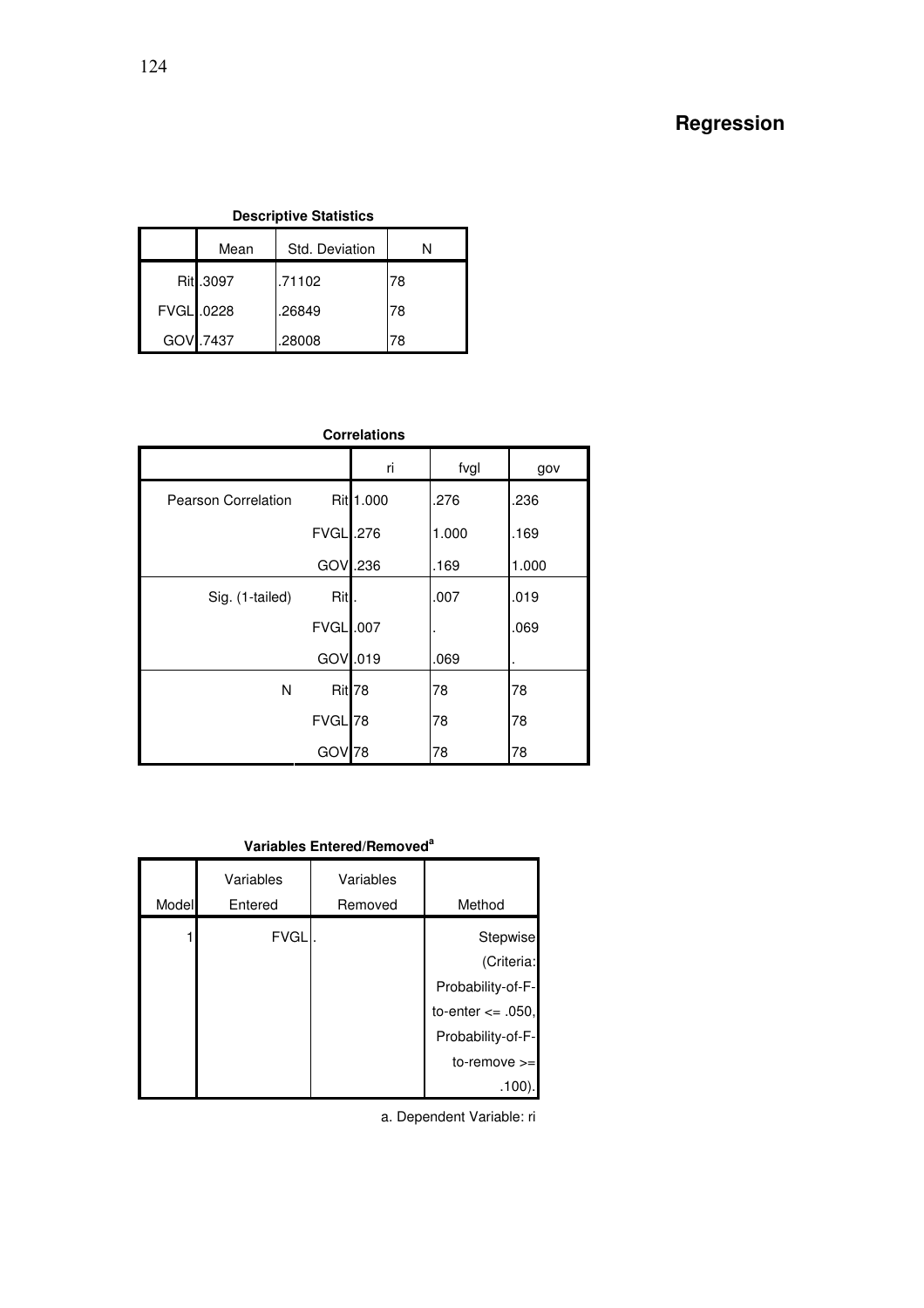|       |                    |          | Adjusted R | Std. Error of the |
|-------|--------------------|----------|------------|-------------------|
| Model |                    | R Square | Square     | Estimate          |
|       | 1.276 <sup>a</sup> | 076      | 064        | .68797            |

| <b>ANOVA</b> <sup>b</sup> |                      |    |             |       |          |
|---------------------------|----------------------|----|-------------|-------|----------|
|                           | Model Sum of Squares | df | Mean Square | F     | Sig.     |
| Regression 2.957          |                      |    | 2.957       | 6.248 | $.015^a$ |
| Residual 35.971           |                      | 76 | .473        |       |          |
|                           | Total 38.928         |    |             |       |          |

a. Predictors: (Constant),FVGL

b. Dependent Variable: Rit

| <b>Coefficients<sup>a</sup></b> |   |                             |                              |       |      |  |
|---------------------------------|---|-----------------------------|------------------------------|-------|------|--|
|                                 |   | Unstandardized Coefficients | Standardized<br>Coefficients |       |      |  |
| Model                           | В | Std. Error                  | Beta                         |       | Sig. |  |
| (Constant) .293                 |   | .078                        |                              | 3.749 | .000 |  |
| <b>FVGL</b> .730                |   | .292                        | .276                         | 2.500 | .015 |  |

a. Dependent Variable: Rit

| Coefficients <sup>a</sup>           |  |       |  |  |  |
|-------------------------------------|--|-------|--|--|--|
| 95.0% Confidence Interval for B     |  |       |  |  |  |
| Model<br>Lower Bound<br>Upper Bound |  |       |  |  |  |
| (Constant) .137                     |  | .449  |  |  |  |
| <b>FVGL</b> .148                    |  | 1.311 |  |  |  |

a. Dependent Variable: ri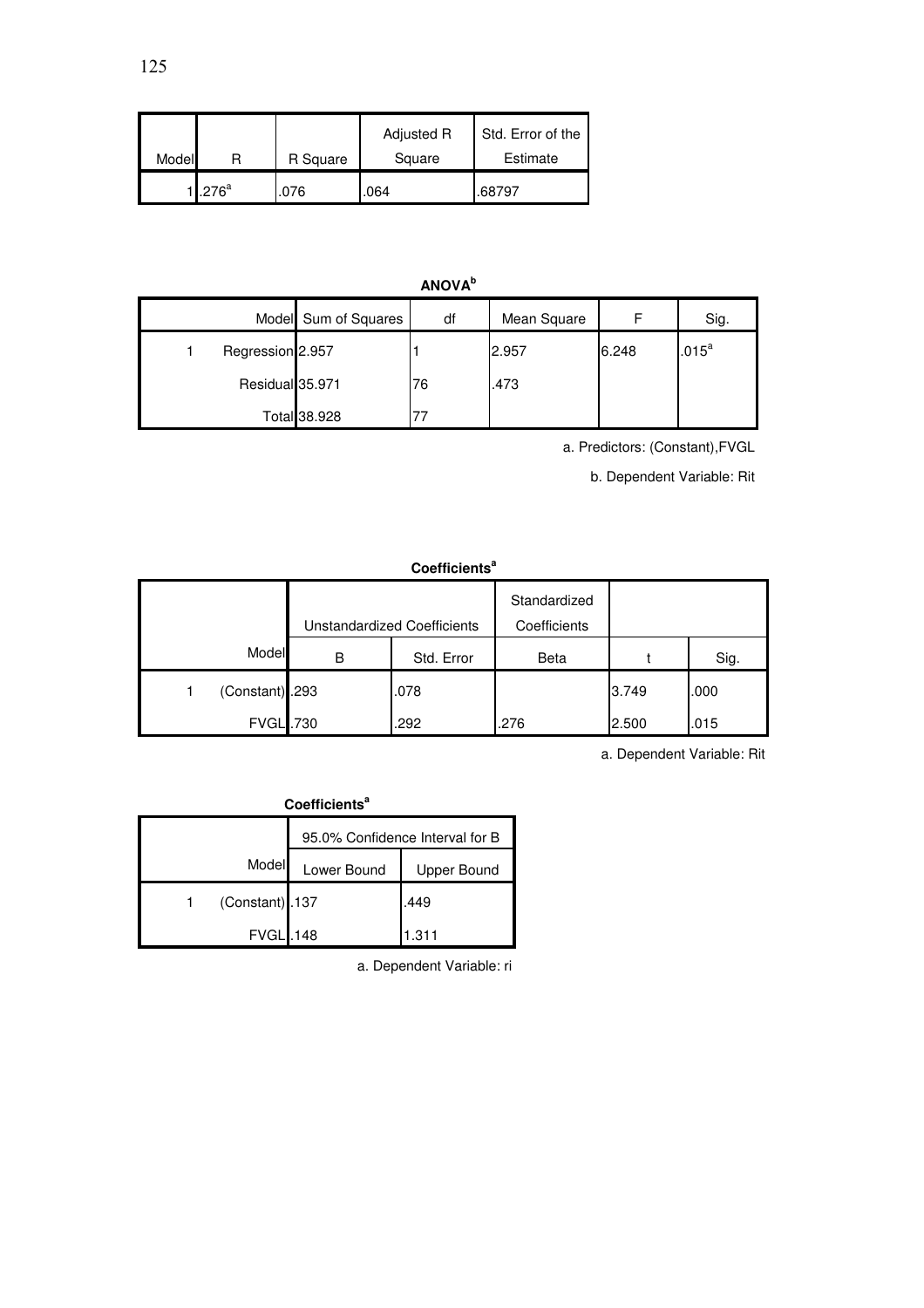| <b>Excluded Variables</b> <sup>b</sup> |         |       |      |             |                   |
|----------------------------------------|---------|-------|------|-------------|-------------------|
|                                        |         |       |      |             | Collinearity      |
|                                        |         |       |      |             | <b>Statistics</b> |
|                                        |         |       |      | Partial     |                   |
| Model                                  | Beta In |       | Sig. | Correlation | Tolerance         |
| GOV                                    | $195^a$ | 1.767 | .081 | .200        | .971              |

a. Predictors in the Model: (Constant), FVGL

b. Dependent Variable: Rit

**Coefficient Correlations<sup>a</sup>**

|                         | Model | FVGL |
|-------------------------|-------|------|
| Correlations FVGL 1.000 |       |      |
| Covariances FVGL .085   |       |      |

a. Dependent Variable: Rit

#### **Residuals Statistics<sup>a</sup>**

|                              | Minimum             | Maximum | Mean   | Std. Deviation | N  |
|------------------------------|---------------------|---------|--------|----------------|----|
| Predicted Value -. 6528-     |                     | 1.1113  | .3097  | .19597         | 78 |
|                              | Residual - 1.41043- | 2.13532 | .00000 | .68349         | 78 |
| Std. Predicted Value -4.912- |                     | 4.090   | .000   | 1.000          | 78 |
| Std. Residual -2.050-        |                     | 3.104   | .000   | .993           | 78 |

a. Dependent Variable: Rit

## **Regression**

#### **Descriptive Statistics**

|                       |                   | Mean   Std. Deviation |    |
|-----------------------|-------------------|-----------------------|----|
|                       | Rit .3097 1.71102 |                       | 78 |
| GOV*FVGL .0295 .23354 |                   |                       |    |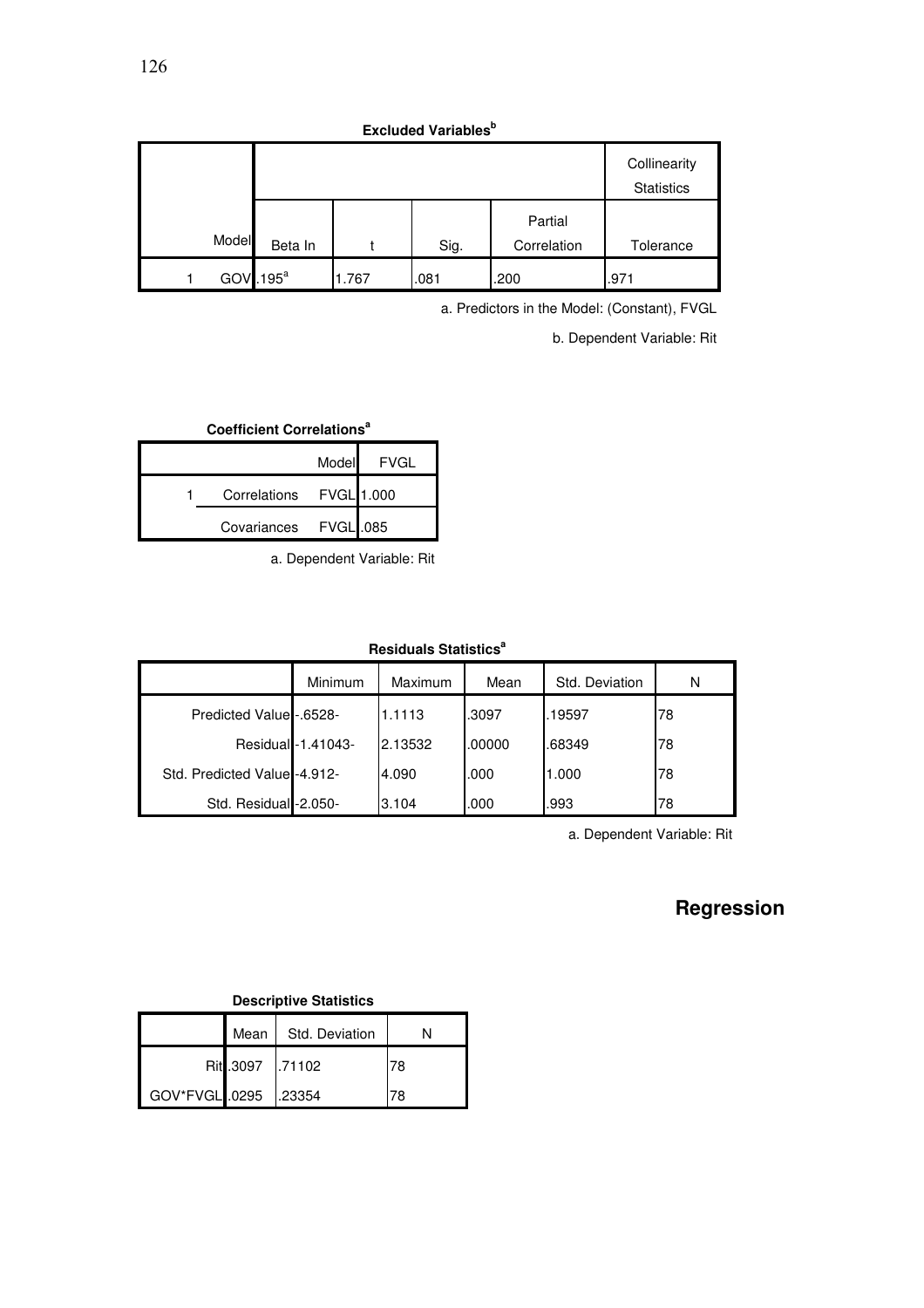| <b>Correlations</b> |              |                   |          |  |
|---------------------|--------------|-------------------|----------|--|
|                     |              | Rit               | GOV*FVGL |  |
| Pearson Correlation |              | Rit 1.000 .260    |          |  |
|                     | GOV*FVGL.260 |                   | 1.000    |  |
| Sig. (1-tailed)     | Rit          |                   | .011     |  |
|                     | GOV*FVGL.011 |                   |          |  |
| N                   |              | Rit <sub>78</sub> | 78       |  |
|                     | GOV*FVGL     | 78                | 78       |  |

#### **Variables Entered/Removed<sup>a</sup>**

|       | Variables | Variables |                       |
|-------|-----------|-----------|-----------------------|
| Model | Entered   | Removed   | Method                |
|       | GOV*FVGL. |           | Stepwise              |
|       |           |           | (Criteria:            |
|       |           |           | Probability-of-F-     |
|       |           |           | to-enter $\leq$ .050, |
|       |           |           | Probability-of-F-     |
|       |           |           | $to$ -remove $>=$     |
|       |           |           | .100).                |

a. Dependent Variable:Rit

| Model |                   | R Square | Adjusted R<br>Square | Std. Error of the<br>Estimate |
|-------|-------------------|----------|----------------------|-------------------------------|
|       | .260 <sup>a</sup> | 067.     | .055                 | .69113                        |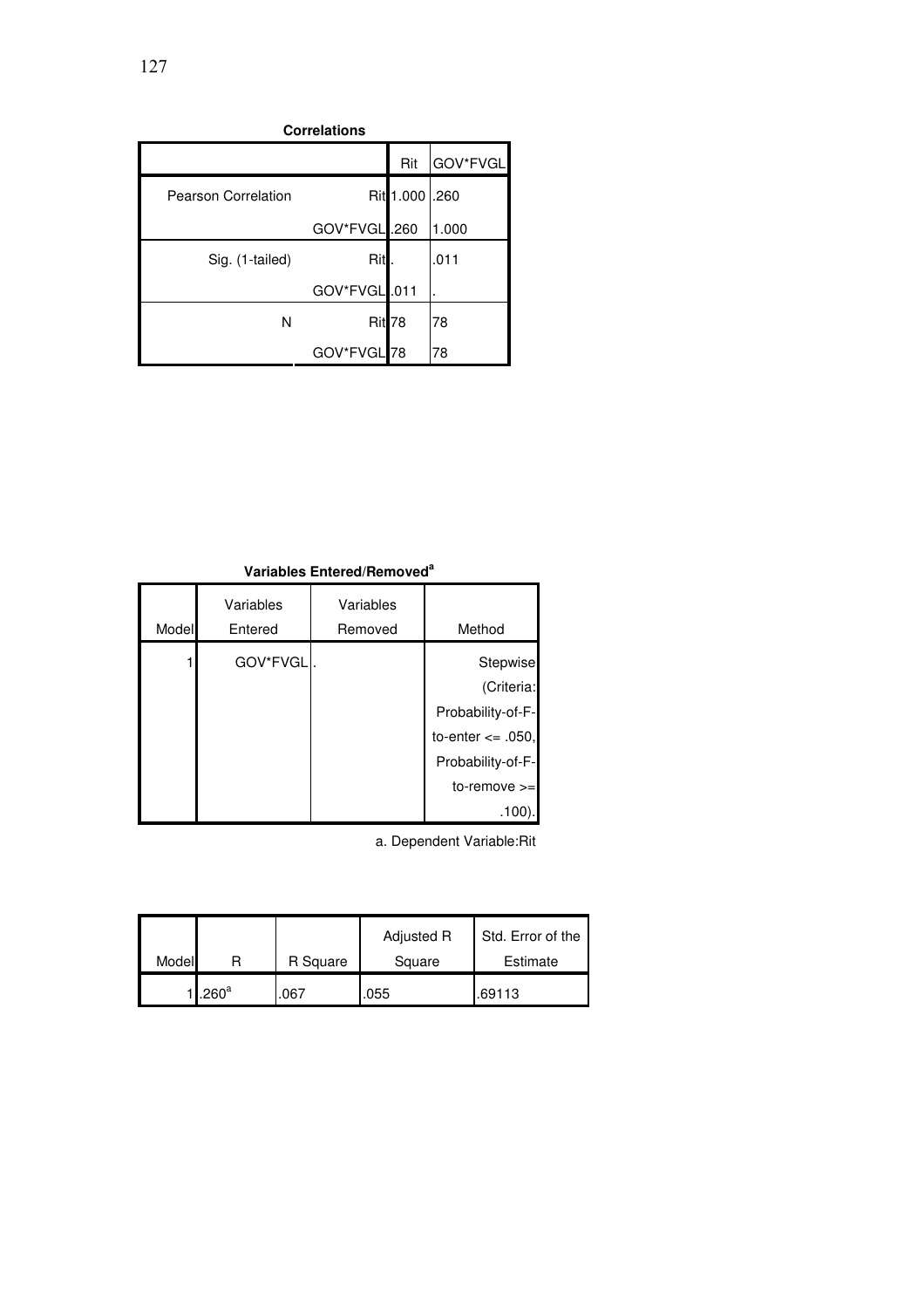**ANOVA<sup>b</sup>**

|                  | Model Sum of Squares | df | Mean Square |       | Sig.                |
|------------------|----------------------|----|-------------|-------|---------------------|
| Regression 2.625 |                      |    | 2.625       | 5.496 | $.022$ <sup>a</sup> |
| Residual 36.303  |                      | 76 | .478        |       |                     |
|                  | Total 38.928         |    |             |       |                     |

a. Predictors: (Constant), govfv

b. Dependent Variable: ri

#### **Coefficients<sup>a</sup>**

|                 |   | Unstandardized Coefficients | Standardized<br>Coefficients |       |      |
|-----------------|---|-----------------------------|------------------------------|-------|------|
| Model           | B | Std. Error                  | Beta                         |       | Sig. |
| (Constant) .286 |   | .079                        |                              | 3.630 | .001 |
| GOV*FVGL.791    |   | .337                        | .260                         | 2.344 | .022 |

a. Dependent Variable: ri

| Coefficients <sup>a</sup>       |                 |             |             |  |  |  |
|---------------------------------|-----------------|-------------|-------------|--|--|--|
| 95.0% Confidence Interval for B |                 |             |             |  |  |  |
|                                 | Model           | Lower Bound | Upper Bound |  |  |  |
|                                 | (Constant) .129 |             | .443        |  |  |  |
|                                 | GOV*FVGL.119    |             | 1.462       |  |  |  |

a. Dependent Variable: ri

#### **Coefficient Correlations<sup>a</sup>**

|                             | Model govfv |
|-----------------------------|-------------|
| Correlations GOV*FVGL 1.000 |             |
| Covariances GOV*FVGL .114   |             |

a. Dependent Variable: ri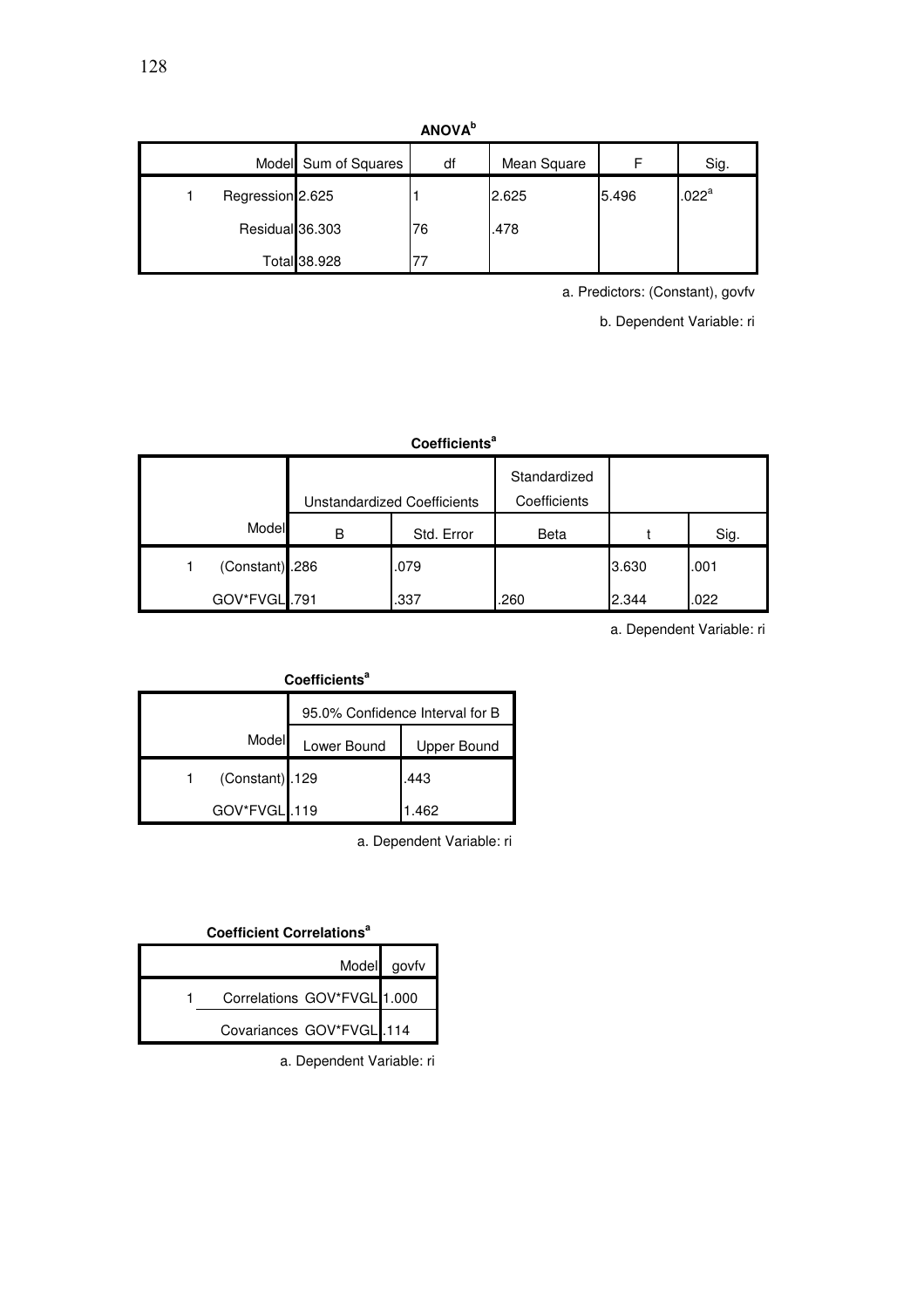| nesiuuais Jialistius          |                   |         |        |                |    |  |  |
|-------------------------------|-------------------|---------|--------|----------------|----|--|--|
|                               | Minimum           | Maximum | Mean   | Std. Deviation | N  |  |  |
| Predicted Value -. 6450-      |                   | 1.0920  | .3097  | .18464         | 78 |  |  |
|                               | Residual-1.36635- | 2.14319 | .00000 | .68663         | 78 |  |  |
| Std. Predicted Value - 5.171- |                   | 4.237   | .000   | 1.000          | 78 |  |  |
| Std. Residual -1.977-         |                   | 3.101   | .000   | .993           | 78 |  |  |

**Residuals Statistics<sup>a</sup>**

a. Dependent Variable: ri

# **Regression**

**.**

| Desainter omnands |           |                |    |  |  |  |  |
|-------------------|-----------|----------------|----|--|--|--|--|
|                   | Mean      | Std. Deviation | N  |  |  |  |  |
|                   | Rit .3097 | .71102         | 78 |  |  |  |  |
|                   | NI.2842   | .28855         | 78 |  |  |  |  |
|                   | OCI-0185- | .11633         | 78 |  |  |  |  |
| FVGL .0228        |           | .26849         | 78 |  |  |  |  |
|                   | GOV .7437 | .28008         | 78 |  |  |  |  |
| GOV*NI1.2346      |           | .24483         | 78 |  |  |  |  |
| GOV*OCI -.0170-   |           | .09844         | 78 |  |  |  |  |
| GOV*FVGL .0295    |           | .23354         | 78 |  |  |  |  |

#### **Descriptive Statistics**

**Correlations**

|                            | Rit             | ΝI      | OCI        | <b>FVGL</b> | GOV        | GOV*NI  |
|----------------------------|-----------------|---------|------------|-------------|------------|---------|
| <b>Pearson Correlation</b> | Ri 1.000        | .032    | .130       | .276        | .236       | .036    |
|                            | NI .032         | 1.000   | $-141-$    | .053        | .291       | .966    |
|                            | <b>OCI</b> .130 | $-141-$ | 1.000      | $-.430-$    | $-0.099 -$ | $-153-$ |
| <b>FVGL</b> .276           |                 | .053    | $-.430-$   | 1.000       | .169       | .036    |
|                            | GOV .236        | .291    | $-0.099 -$ | .169        | 1.000      | .397    |
| GOV*NI .036                |                 | .966    | $-153-$    | .036        | .397       | 1.000   |
| GOV*OCI .133               |                 | $-137-$ | .992       | $-435-$     | $-0.079 -$ | $-143-$ |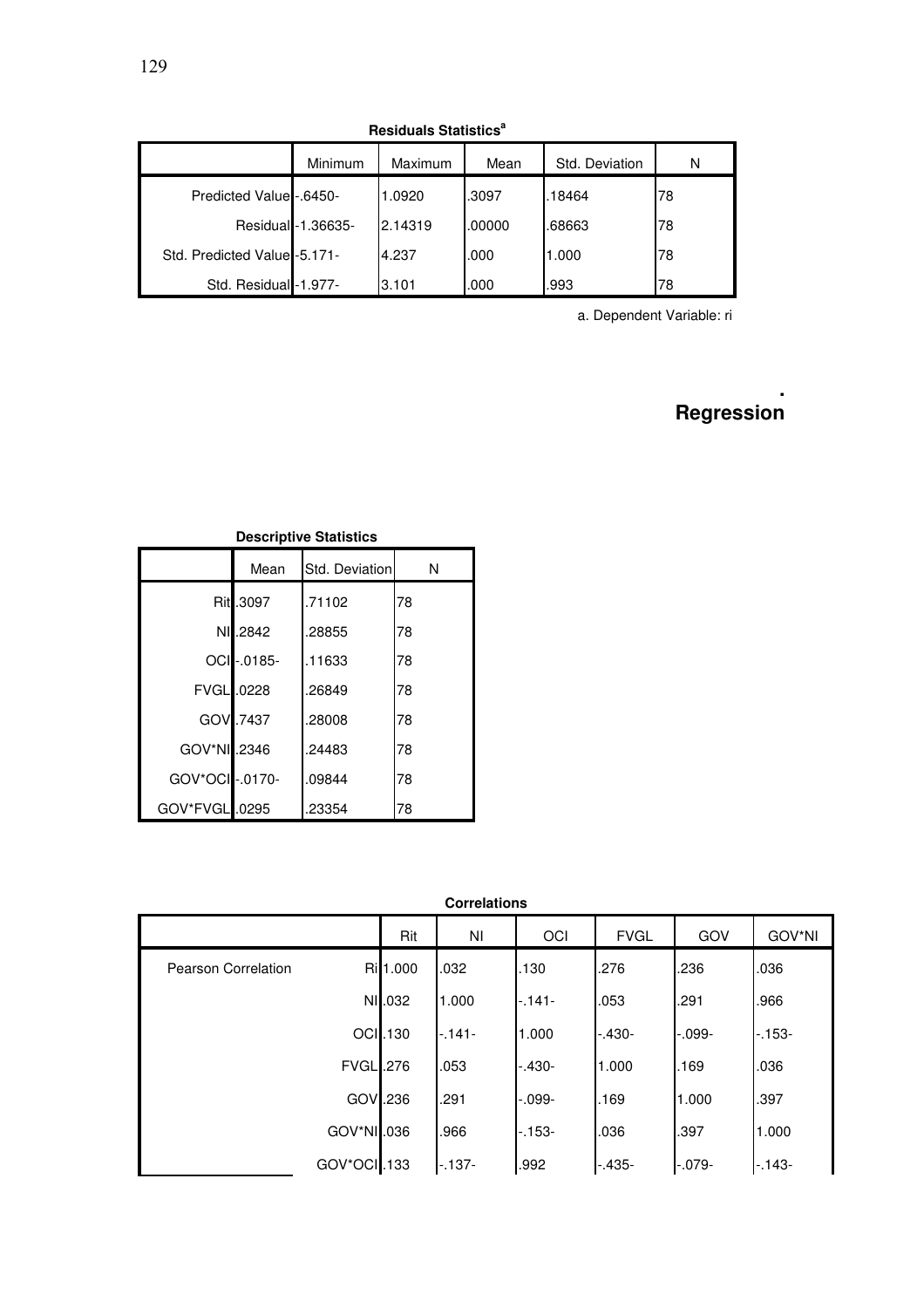| GOV*FVGL.260           |                   | $-011-$ | $-417-$ | .975 | .075 | $-010-$ |
|------------------------|-------------------|---------|---------|------|------|---------|
| Rit<br>Sig. (1-tailed) |                   | .391    | .128    | .007 | .019 | .377    |
|                        | NI .391           |         | .109    | .324 | .005 | .000    |
|                        | <b>OCI</b> .128   | .109    |         | .000 | .194 | .090    |
|                        | <b>FVGL</b> .007  | .324    | .000    |      | .069 | .378    |
|                        | GOV .019          | .005    | .194    | .069 |      | .000    |
| GOV*NI .377            |                   | .000    | .090    | .378 | .000 |         |
| GOV*OCI.123            |                   | .116    | .000    | .000 | .247 | .105    |
| GOV*FVGL.011           |                   | .462    | .000    | .000 | .257 | .465    |
| $\mathsf{N}$           | Rit <sub>78</sub> | 78      | 78      | 78   | 78   | 78      |
|                        | NI 78             | 78      | 78      | 78   | 78   | 78      |
|                        | OCI <sub>78</sub> | 78      | 78      | 78   | 78   | 78      |
| FVGL 78                |                   | 78      | 78      | 78   | 78   | 78      |
|                        | Gov <sub>78</sub> | 78      | 78      | 78   | 78   | 78      |
| Gov*NI <sup>78</sup>   |                   | 78      | 78      | 78   | 78   | 78      |
| Gov*OCI <sub>78</sub>  |                   | 78      | 78      | 78   | 78   | 78      |
| GOV*FVGL 78            |                   | 78      | 78      | 78   | 78   | 78      |

 $\blacksquare$ 

| <b>Correlations</b> |  |  |
|---------------------|--|--|
|---------------------|--|--|

|                            |                  |                 | GOV*OCI GOV*FVGL |
|----------------------------|------------------|-----------------|------------------|
| <b>Pearson Correlation</b> |                  | Rit.133         | .260             |
|                            |                  | NI-137-         | $-011-$          |
|                            |                  | <b>OCI</b> .992 | $-417-$          |
|                            |                  | FVGL-.435-      | .975             |
|                            |                  | GOV-.079-       | .075             |
|                            | Gov*NI-.143-     |                 | $-010-$          |
|                            | GOV*OCI 1.000    |                 | $-.429-$         |
|                            | GOV*FVGL -.429-  |                 | 1.000            |
| Sig. (1-tailed)            |                  | Rit.123         | .011             |
|                            |                  | NI.116          | .462             |
|                            |                  | OCI .000        | .000             |
|                            | <b>FVGL</b> .000 |                 | .000             |
|                            | GOV .247         |                 | .257             |
|                            | Gov*NI .105      |                 | .465             |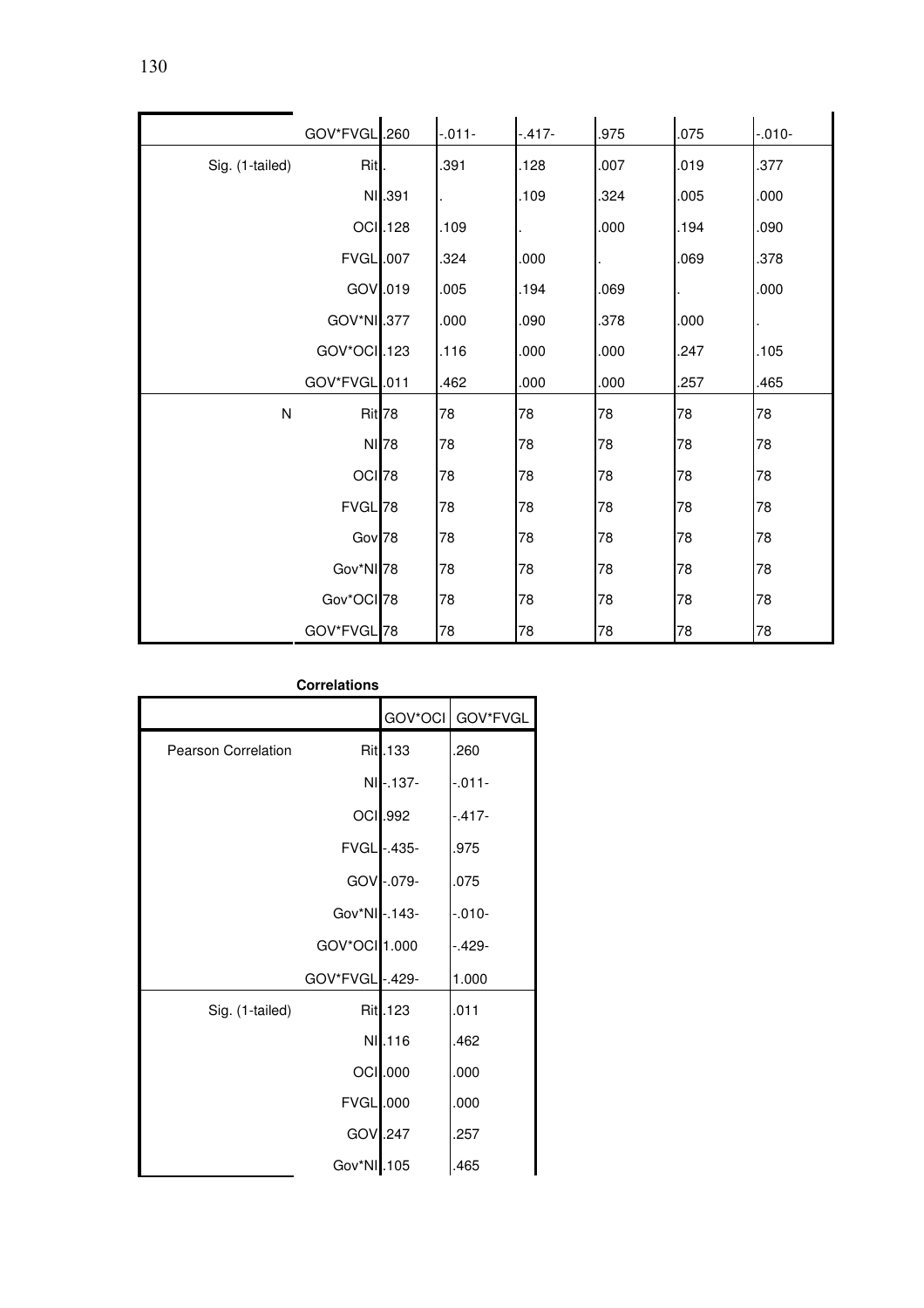|   | Gov*OCI.             |       | .000 |
|---|----------------------|-------|------|
|   | GOV*FVGL.000         |       |      |
| N | Rit <sup>78</sup>    |       | 78   |
|   |                      | NI 78 | 78   |
|   | OCI <sub>78</sub>    |       | 78   |
|   | FVGL 78              |       | 78   |
|   | GOV <sub>78</sub>    |       | 78   |
|   | GOV*NI <sup>78</sup> |       | 78   |
|   | GOV*OCI 78           |       | 78   |
|   | GOV*FVGL 78          |       | 78   |

#### **Variables Entered/Removed<sup>a</sup>**

|       | Variables   | Variables |                       |
|-------|-------------|-----------|-----------------------|
| Model | Entered     | Removed   | Method                |
|       | <b>FVGL</b> |           | Stepwise              |
|       |             |           | (Criteria:            |
|       |             |           | Probability-of-F-     |
|       |             |           | to-enter $\leq$ .050, |
|       |             |           | Probability-of-F-     |
|       |             |           | $to$ -remove $>=$     |
|       |             |           | .100).                |
| 2     | GOV*OCI     |           | Stepwise              |
|       |             |           | (Criteria:            |
|       |             |           | Probability-of-F-     |
|       |             |           | to-enter $\leq$ .050, |
|       |             |           | Probability-of-F-     |
|       |             |           | $to$ -remove $>=$     |
|       |             |           | .100).                |

a. Dependent Variable: Rit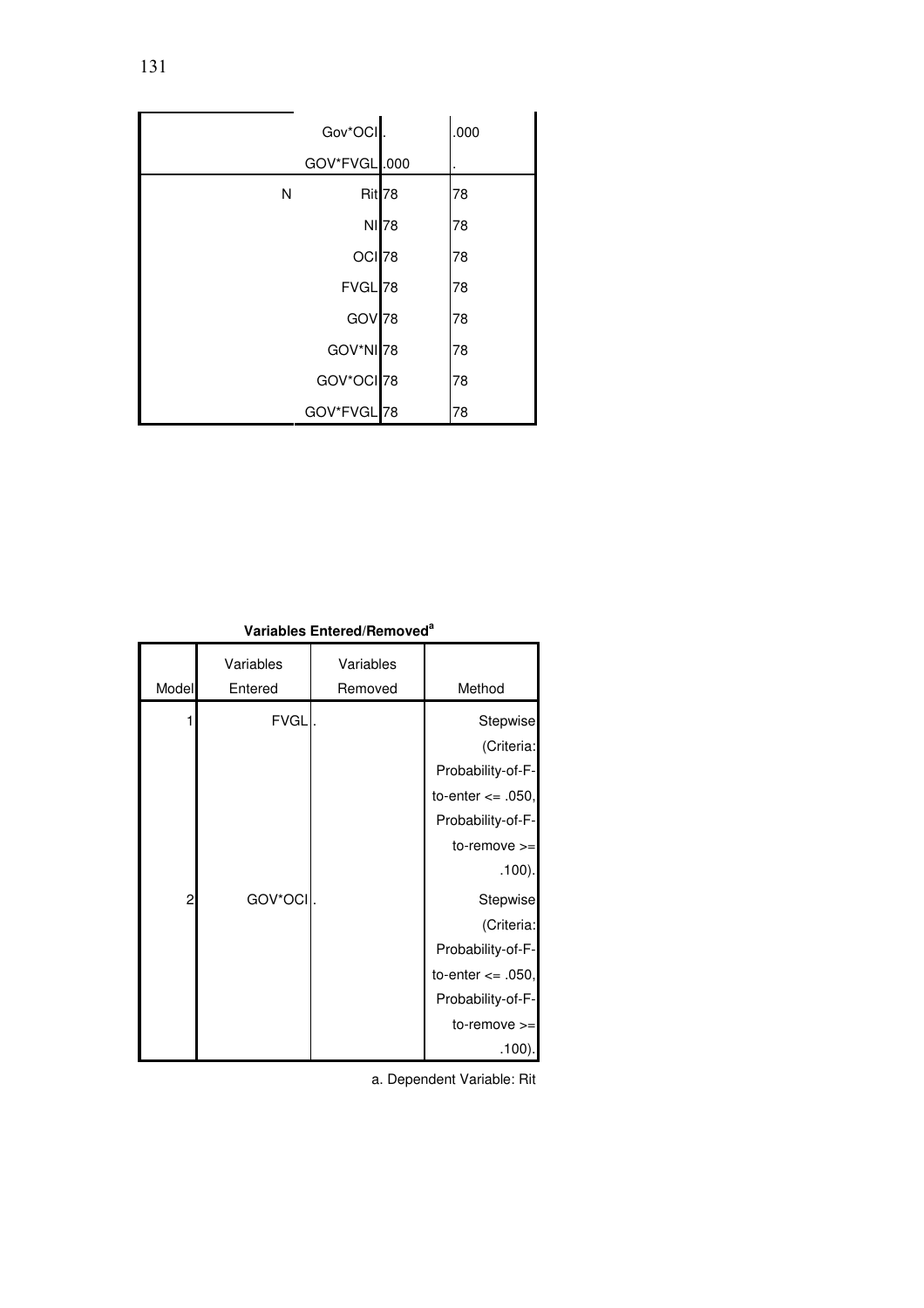|       |                 |          | Adjusted R | Std. Error of the |
|-------|-----------------|----------|------------|-------------------|
| Model |                 | R Square | Square     | Estimate          |
|       | $1.276^a$       | .076     | .064       | .68797            |
|       | $2^{1.393^{b}}$ | .155     | .132       | .66237            |

| <b>ANOVA<sup>c</sup></b> |                  |                      |    |             |       |                   |
|--------------------------|------------------|----------------------|----|-------------|-------|-------------------|
|                          |                  | Model Sum of Squares | df | Mean Square | F     | Sig.              |
|                          | Regression 2.957 |                      |    | 2.957       | 6.248 | $.015^a$          |
|                          | Residual 35.971  |                      | 76 | .473        |       |                   |
|                          |                  | Total 38.928         | 77 |             |       |                   |
| 2                        | Regression 6.022 |                      | 2  | 3.011       | 6.863 | .002 <sup>b</sup> |
|                          | Residual 32.905  |                      | 75 | .439        |       |                   |
|                          |                  | Total 38.928         | 77 |             |       |                   |

a. Predictors: (Constant), fvgl

b. Predictors: (Constant), fvgl, govoci

c. Dependent Variable: ri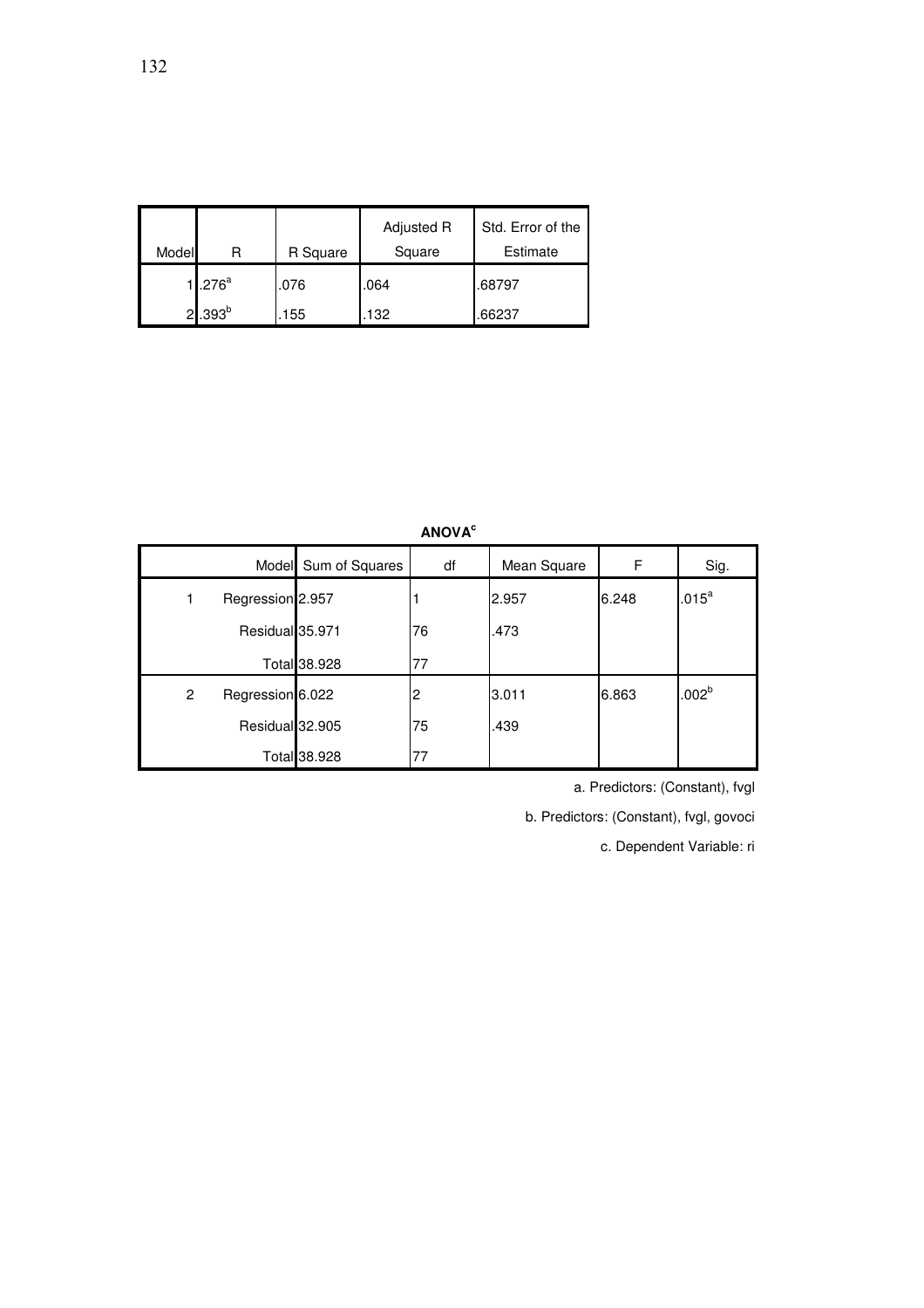| <b>CO</b> CONTINGERTS             |                             |            |                              |       |      |
|-----------------------------------|-----------------------------|------------|------------------------------|-------|------|
|                                   | Unstandardized Coefficients |            | Standardized<br>Coefficients |       |      |
| Model                             | B                           | Std. Error | <b>Beta</b>                  |       | Sig. |
| (Constant) .293<br>1              |                             | .078       |                              | 3.749 | .000 |
| <b>FVGL</b> .730                  |                             | .292       | .276                         | 2.500 | .015 |
| (Constant) .323<br>$\overline{2}$ |                             | .076       |                              | 4.244 | .000 |
| <b>FVGL 1.088</b>                 |                             | .312       | .411                         | 3.487 | .001 |
| GOV*OCIi 2.251                    |                             | .851       | .312                         | 2.643 | .010 |

**Coefficients<sup>a</sup>**

a. Dependent Variable: Rit

| <b>Coefficients<sup>a</sup></b> |                  |                                 |       |  |
|---------------------------------|------------------|---------------------------------|-------|--|
|                                 |                  | 95.0% Confidence Interval for B |       |  |
|                                 | Model            | Lower Bound<br>Upper Bound      |       |  |
| 1                               | (Constant) .137  |                                 | .449  |  |
|                                 | <b>FVGL</b> .148 |                                 | 1.311 |  |
| 2                               | (Constant) .171  |                                 | .475  |  |
|                                 | <b>FVGL</b>      | .467                            | 1.710 |  |
|                                 | Gov*OCI          | .554                            | 3.947 |  |

a. Dependent Variable: ri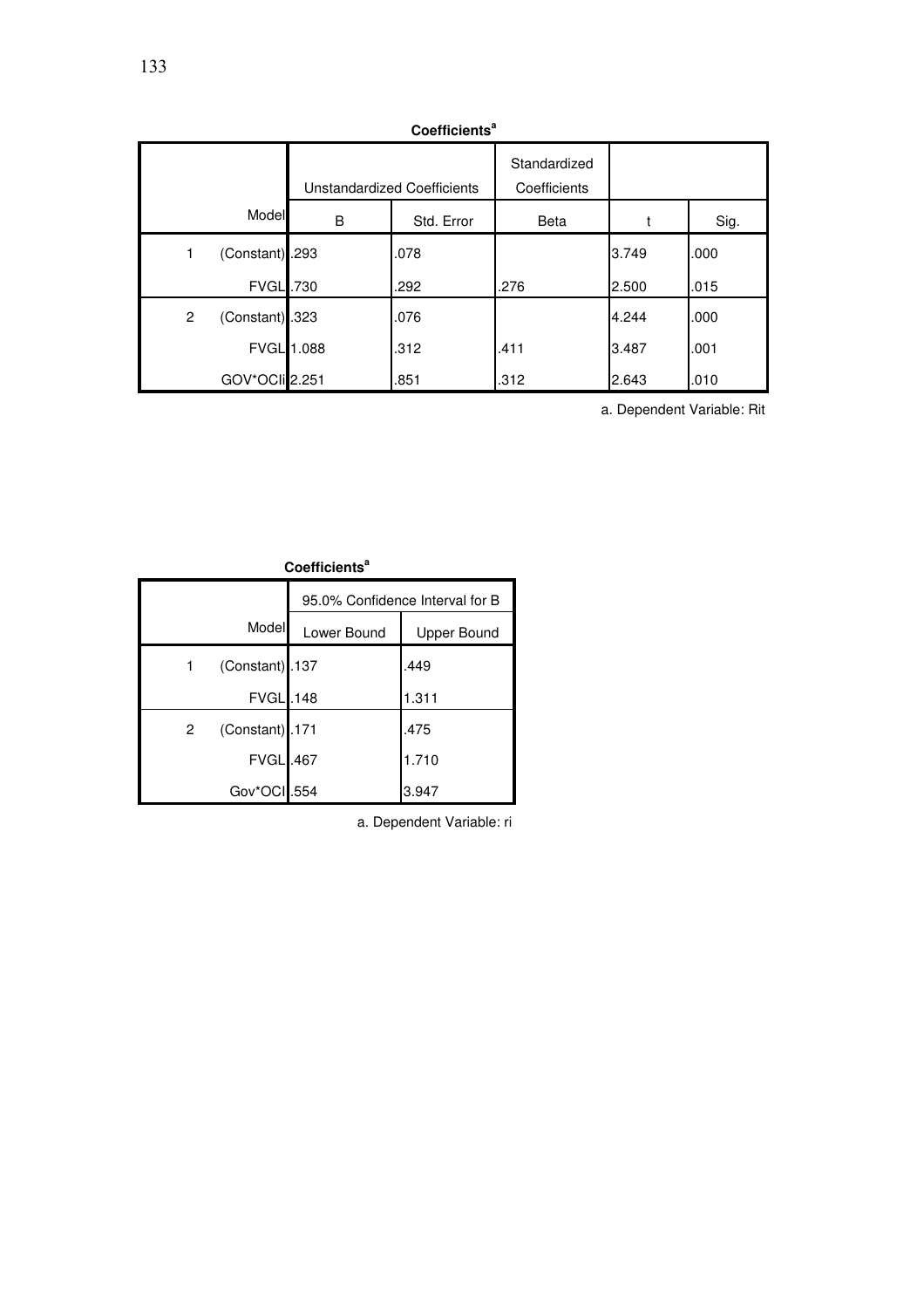| <b>Excluded Variables</b>   |                      |              |      |                        |                                   |
|-----------------------------|----------------------|--------------|------|------------------------|-----------------------------------|
|                             |                      |              |      |                        | Collinearity<br><b>Statistics</b> |
| Model                       | Beta In              | $\mathsf{t}$ | Sig. | Partial<br>Correlation | Tolerance                         |
| $\mathbf{1}$                | NI.017 <sup>a</sup>  | .157         | .875 | .018                   | .997                              |
|                             | $OCI$ .305 $a$       | 2.588        | .012 | .286                   | .815                              |
|                             | $GOV$ . 195 $a$      | 1.767        | .081 | .200                   | .971                              |
| GOV*NI .026 <sup>a</sup>    |                      | .237         | 813  | .027                   | .999                              |
| GOV*OCI.312 <sup>a</sup>    |                      | 2.643        | .010 | .292                   | .811                              |
| GOV*FVGL-.187- <sup>a</sup> |                      | $-372-$      | .711 | $-0.043 -$             | .049                              |
| $\overline{c}$              | NI .054 <sup>b</sup> | .502         | 617  | .058                   | .981                              |
|                             | OCI - .147-b         | -.175-       | 862  | $-0.020 -$             | .016                              |
|                             | $GOV$ . 197 $b$      | 1.854        | .068 | .211                   | .971                              |
| GOV*NI .068 <sup>b</sup>    |                      | .627         | 533  | .073                   | .979                              |
| GOV*FVGL-.155-b             |                      | $-0.321 -$   | .749 | $-0.037 -$             | .049                              |

**Excluded Variables<sup>c</sup>**

a. Predictors in the Model: (Constant), FVGL

b. Predictors in the Model: (Constant), FVGL, GOV\*OCI

c. Dependent Variable: Rit

## **Coefficient Correlations<sup>a</sup>**

|   |              | Model            | <b>FVGL</b>       | GOV*OCI |
|---|--------------|------------------|-------------------|---------|
|   | Correlations |                  | <b>FVGL 1.000</b> |         |
|   | Covariances  | <b>FVGL</b> .085 |                   |         |
| 2 | Correlations |                  | <b>FVGL 1.000</b> | .435    |
|   |              | GOV*OCli.435     |                   | 1.000   |
|   | Covariances  | <b>FVGL</b> .097 |                   | .116    |
|   |              | GOV*OCI.116      |                   | 725     |

a. Dependent Variable: Rit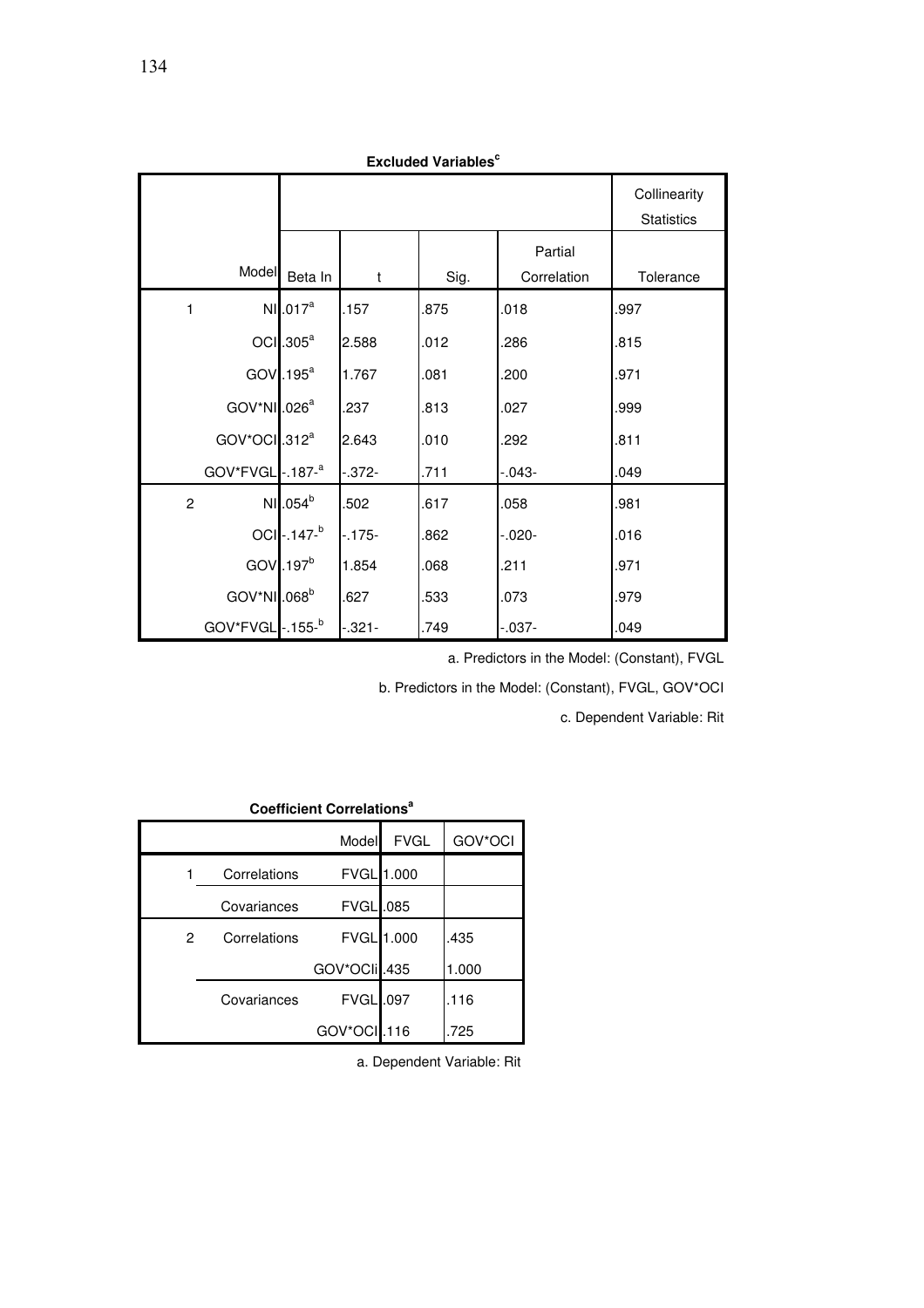| <b>Residuals Statistics<sup>a</sup></b> |         |         |        |                |    |
|-----------------------------------------|---------|---------|--------|----------------|----|
|                                         | Minimum | Maximum | Mean   | Std. Deviation | N  |
| Predicted Value - 1.0876-               |         | 1.4246  | .3097  | .27966         | 78 |
| Residual-.95107-                        |         | 2.09814 | .00000 | .65372         | 78 |
| Std. Predicted Value - 4.996-           |         | 3.987   | .000   | 1.000          | 78 |
| Std. Residual -1.436-                   |         | 3.168   | .000   | .987           | 78 |

a. Dependent Variable: ri

## **Descriptives**

|                       | N                | Minimum   | Maximum   | Mean             | Std. Deviation |                  | <b>Skewness</b> |
|-----------------------|------------------|-----------|-----------|------------------|----------------|------------------|-----------------|
|                       | <b>Statistic</b> | Statistic | Statistic | <b>Statistic</b> | Statistic      | <b>Statistic</b> | Std. Error      |
|                       | NI 78            | -.36-     | 1.48      | .2842            | .28855         | 1.801            | .272            |
| OCI <sub>78</sub>     |                  | -.77-     | .15       | $-0185-$         | .11633         | -4.966-          | .272            |
| FVGL <sup>78</sup>    |                  | $-1.30-$  | 1.12      | .0228            | .26849         | .160             | .272            |
| GOV <sub>78</sub>     |                  | .08       | .93       | .7437            | .28008         | $-1.695-$        | .272            |
| GOV*NI <sup>78</sup>  |                  | $-0.03 -$ | 1.21      | .2346            | .24483         | 1.847            | .272            |
| GOV*OCI <sub>78</sub> |                  | -.64-     | .11       | -.0170-          | .09844         | -5.042-          | .272            |
| GOV*FVGL 78           |                  | $-1.18-$  | 1.02      | .0295            | .23354         | .186             | .272            |
|                       | <b>Rit</b> 78    | $-74-$    | 2.44      | .3097            | .71102         | .948             | .272            |
| Valid N (listwise) 78 |                  |           |           |                  |                |                  |                 |

## **Descriptive Statistics**